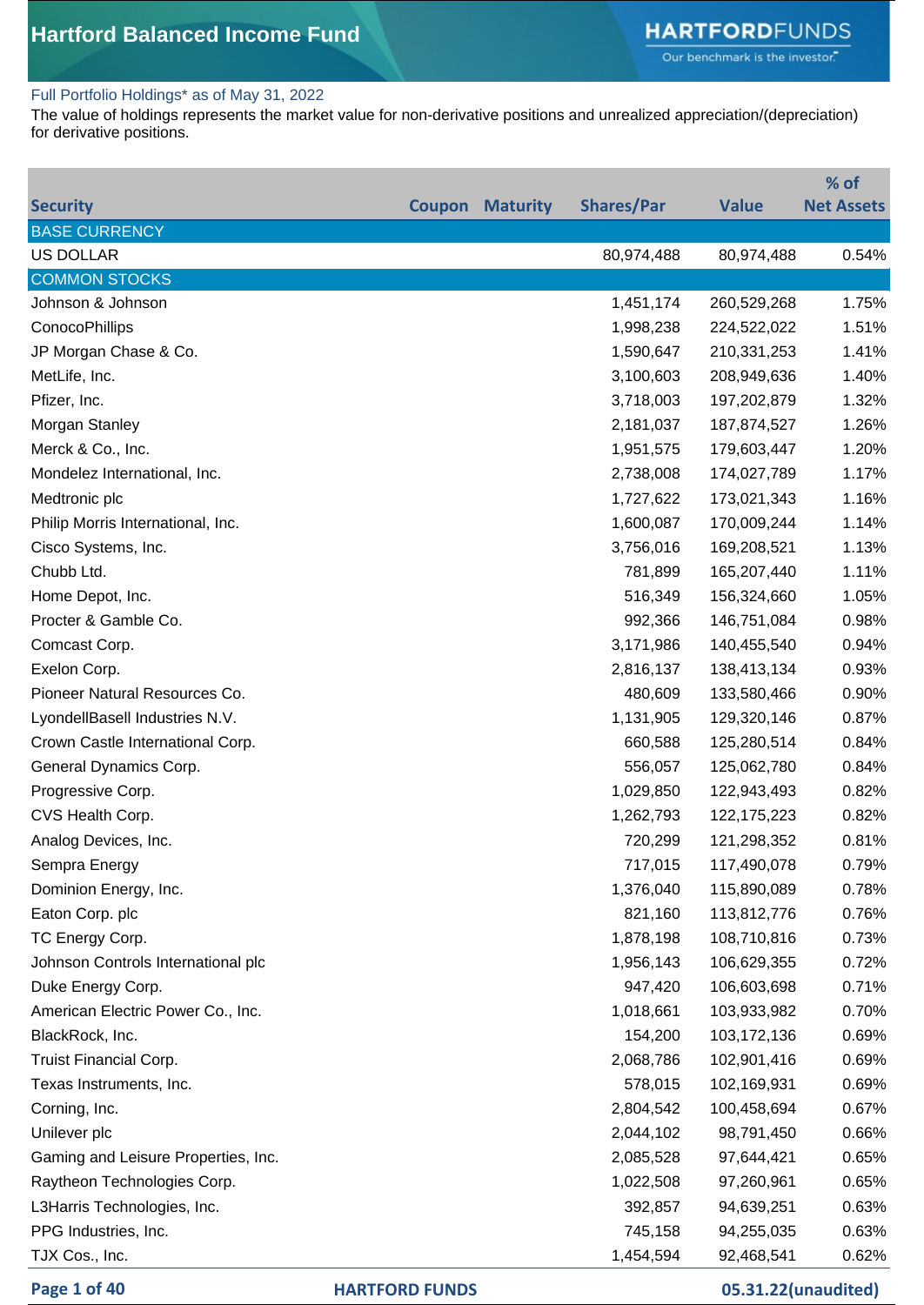### Full Portfolio Holdings\* as of May 31, 2022

## **HARTFORD**FUNDS

Our benchmark is the investor."

|                                      |       |                        |                   |              | % of              |
|--------------------------------------|-------|------------------------|-------------------|--------------|-------------------|
| <b>Security</b>                      |       | <b>Coupon Maturity</b> | <b>Shares/Par</b> | <b>Value</b> | <b>Net Assets</b> |
| PNC Financial Services Group, Inc.   |       |                        | 518,250           | 90,906,233   | 0.61%             |
| Ares Management Corp.                |       |                        | 1,272,620         | 90,572,365   | 0.61%             |
| Honeywell International, Inc.        |       |                        | 460,632           | 89,187,568   | 0.60%             |
| AstraZeneca plc                      |       |                        | 1,323,835         | 88,008,551   | 0.59%             |
| Hubbell, Inc.                        |       |                        | 457,421           | 86,845,951   | 0.58%             |
| Royal Bank of Canada                 |       |                        | 796,183           | 83,196,827   | 0.56%             |
| Canadian National Railway Co.        |       |                        | 710,736           | 80,814,367   | 0.54%             |
| NXP Semiconductors N.V.              |       |                        | 417,258           | 79,178,878   | 0.53%             |
| PepsiCo., Inc.                       |       |                        | 469,049           | 78,682,970   | 0.53%             |
| Kimberly-Clark Corp.                 |       |                        | 581,738           | 77,382,789   | 0.52%             |
| M&T Bank Corp.                       |       |                        | 427,976           | 77,022,841   | 0.52%             |
| Darden Restaurants, Inc.             |       |                        | 604,698           | 75,587,250   | 0.51%             |
| Verizon Communications, Inc.         |       |                        | 1,353,588         | 69,425,529   | 0.47%             |
| Archer-Daniels-Midland Co.           |       |                        | 763,682           | 69,357,599   | 0.47%             |
| Kellogg Co.                          |       |                        | 978,942           | 68,271,415   | 0.46%             |
| Broadcom, Inc.                       |       |                        | 104,364           | 60,544,687   | 0.41%             |
| Eli Lilly & Co.                      |       |                        | 162,171           | 50,830,878   | 0.34%             |
| Sysco Corp.                          |       |                        | 562,874           | 47,382,733   | 0.32%             |
| Phillips 66                          |       |                        | 464,918           | 46,868,384   | 0.31%             |
| Koninklijke Philips N.V.             |       |                        | 1,685,879         | 43,714,842   | 0.29%             |
| Caterpillar, Inc.                    |       |                        | 199,531           | 43,068,766   | 0.29%             |
| DTE Energy Co.                       |       |                        | 290,855           | 38,599,367   | 0.26%             |
| Starbucks Corp.                      |       |                        | 486,177           | 38,164,895   | 0.26%             |
| Rio Tinto plc                        |       |                        | 483,735           | 35,525,498   | 0.24%             |
| Welltower, Inc.                      |       |                        | 397,624           | 35,424,322   | 0.24%             |
| Nestle S.A.                          |       |                        | 254,522           | 31,041,503   | 0.21%             |
| Coterra Energy, Inc.                 |       |                        | 768,906           | 26,396,543   | 0.18%             |
| Frontier Communications Parent, Inc. |       |                        | 70,071            | 1,816,941    | 0.01%             |
| <b>Foresight Energy LLC</b>          |       |                        | 3,816             | 66,780       | 0.00%             |
| <b>CONVERTIBLE BONDS</b>             |       |                        |                   |              |                   |
| Pioneer Natural Resources Co.        | 0.250 | 5/15/2025              | 800,000           | 2,160,000    | 0.01%             |
| Western Digital Corp.                | 1.500 | 2/1/2024               | 2,226,000         | 2,148,090    | 0.01%             |
| NuVasive, Inc.                       | 0.375 | 3/15/2025              | 2,200,000         | 2,044,625    | 0.01%             |
| Insulet Corp.                        | 0.375 | 9/1/2026               | 1,379,000         | 1,569,625    | 0.01%             |
| JetBlue Airways Corp.                | 0.500 | 4/1/2026               | 1,499,000         | 1,184,210    | 0.01%             |
| Shake Shack, Inc.                    | 0.000 | 3/1/2028               | 1,600,000         | 1,102,400    | 0.01%             |
| Middleby Corp.                       | 1.000 | 9/1/2025               | 808,000           | 1,032,902    | 0.01%             |
| Block, Inc.                          | 0.125 | 3/1/2025               | 650,000           | 695,906      | 0.00%             |
| Ford Motor Co.                       | 0.000 | 3/15/2026              | 650,000           | 677,300      | 0.00%             |
| <b>CORPORATE BONDS</b>               |       |                        |                   |              |                   |
| AT&T, Inc.                           | 2.550 | 12/1/2033              | 49,013,000        | 41,727,484   | 0.28%             |
| <b>HSBC Holdings plc</b>             | 4.860 | 6/9/2028               | 38,195,000        | 38,195,000   | 0.26%             |
| Citigroup, Inc.                      | 1.122 | 1/28/2027              | 38,630,000        | 34,753,403   | 0.23%             |
| Citigroup, Inc.                      | 4.658 | 5/24/2028              | 33,190,000        | 33,717,057   | 0.23%             |
| Wells Fargo & Co.                    | 3.350 | 3/2/2033               | 35,785,000        | 33,036,930   | 0.22%             |

| Page 2 of 40 |  |  |  |
|--------------|--|--|--|
|--------------|--|--|--|

**PARTFORD FUNDS 05.31.22(unaudited)**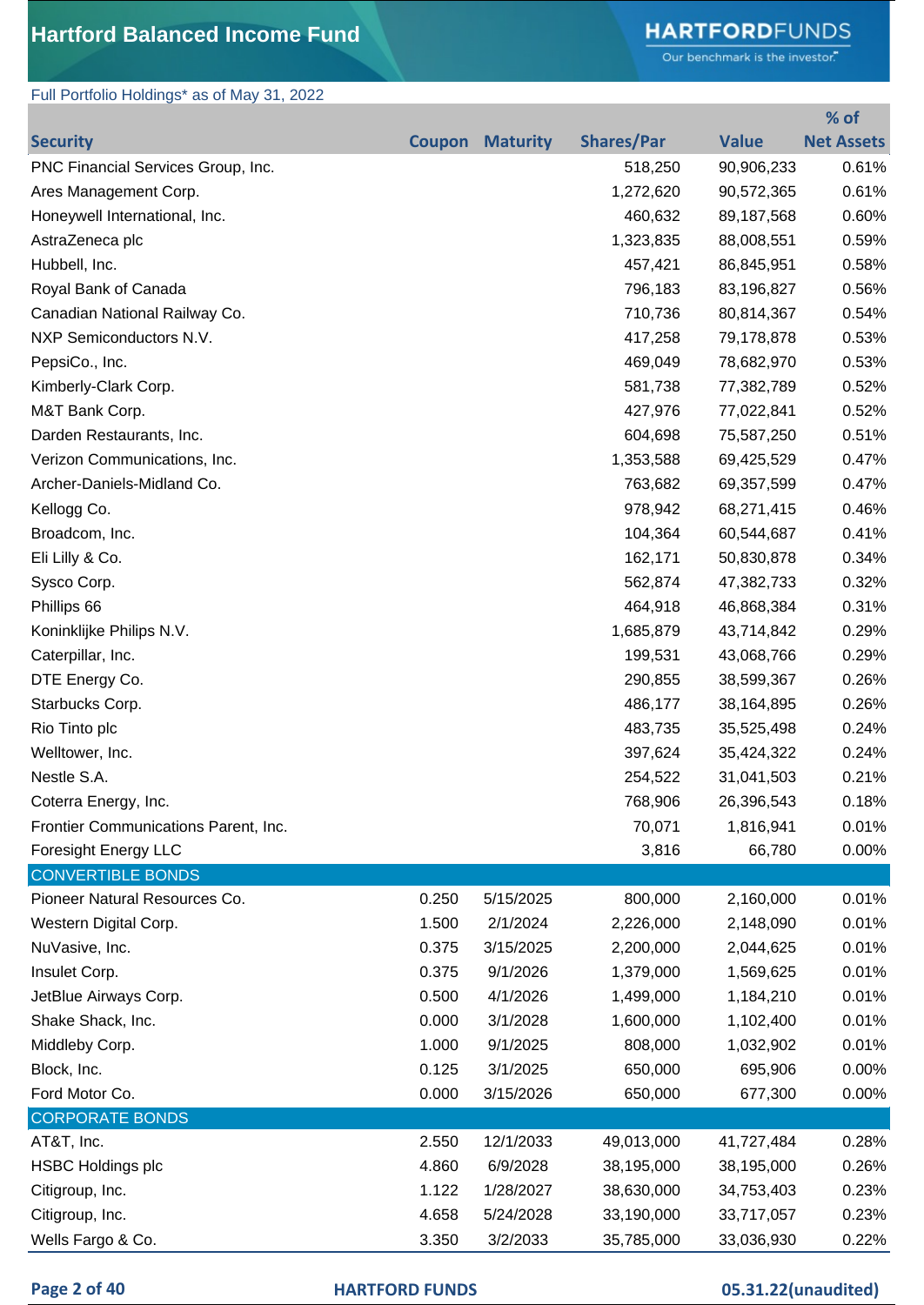## **HARTFORD**FUNDS

Our benchmark is the investor."

**% of** 

## Full Portfolio Holdings\* as of May 31, 2022

| <b>Security</b>                          | <b>Coupon</b> | <b>Maturity</b> | <b>Shares/Par</b> | <b>Value</b> | <b>Net Assets</b> |
|------------------------------------------|---------------|-----------------|-------------------|--------------|-------------------|
| Bank of America Corp.                    | 2.972         | 2/4/2033        | 35,110,000        | 31, 147, 472 | 0.21%             |
| <b>BAT Capital Corp.</b>                 | 2.259         | 3/25/2028       | 35,610,000        | 30,797,323   | 0.21%             |
| Goldman Sachs Group, Inc.                | 3.272         | 9/29/2025       | 28,540,000        | 28,252,809   | 0.19%             |
| Goldman Sachs Group, Inc.                | 1.093         | 12/9/2026       | 30,010,000        | 27, 157, 237 | 0.18%             |
| Capital One Financial Corp.              | 3.650         | 5/11/2027       | 27,550,000        | 26,832,921   | 0.18%             |
| Magallanes, Inc.                         | 5.141         | 3/15/2052       | 28,655,000        | 25,685,940   | 0.17%             |
| Bank of America Corp.                    | 2.496         | 2/13/2031       | 28,505,000        | 24,966,465   | 0.17%             |
| Citigroup, Inc.                          | 3.352         | 4/24/2025       | 24,410,000        | 24,231,302   | 0.16%             |
| Centene Corp.                            | 2.450         | 7/15/2028       | 26,280,000        | 23,598,126   | 0.16%             |
| International Flavors & Fragrances, Inc. | 1.832         | 10/15/2027      | 26,575,000        | 23,434,772   | 0.16%             |
| Crown Castle International Corp.         | 2.900         | 3/15/2027       | 24,765,000        | 23,360,457   | 0.16%             |
| Teledyne Technologies, Inc.              | 0.950         | 4/1/2024        | 24,370,000        | 23,303,561   | 0.16%             |
| Global Payments, Inc.                    | 1.200         | 3/1/2026        | 25,405,000        | 22,927,308   | 0.15%             |
| Conagra Brands, Inc.                     | 4.600         | 11/1/2025       | 22,425,000        | 22,878,313   | 0.15%             |
| Bank of Nova Scotia                      | 1.950         | 2/2/2027        | 24,670,000        | 22,619,893   | 0.15%             |
| Entegris Escrow Corp.                    | 4.750         | 4/15/2029       | 23,785,000        | 22,610,972   | 0.15%             |
| Pacific Gas and Electric Co.             | 1.367         | 3/10/2023       | 22,815,000        | 22,291,850   | 0.15%             |
| Equitable Holdings, Inc.                 | 4.350         | 4/20/2028       | 21,555,000        | 21,589,699   | 0.14%             |
| Marvell Technology, Inc.                 | 1.650         | 4/15/2026       | 23,675,000        | 21,518,627   | 0.14%             |
| Baxter International, Inc.               | 2.539         | 2/1/2032        | 24,755,000        | 21,390,071   | 0.14%             |
| Deutsche Bank AG                         | 2.311         | 11/16/2027      | 22,845,000        | 20,238,225   | 0.14%             |
| JP Morgan Chase & Co.                    | 1.470         | 9/22/2027       | 22,080,000        | 19,894,131   | 0.13%             |
| Broadcom, Inc.                           | 3.137         | 11/15/2035      | 24,324,000        | 19,650,759   | 0.13%             |
| Anglo American Capital plc               | 3.875         | 3/16/2029       | 20,570,000        | 19,562,236   | 0.13%             |
| Enbridge, Inc.                           | 2.500         | 8/1/2033        | 23,150,000        | 19,411,078   | 0.13%             |
| Morgan Stanley                           | 0.985         | 12/10/2026      | 21,340,000        | 19,210,870   | 0.13%             |
| <b>Eversource Energy</b>                 | 3.375         | 3/1/2032        | 20,830,000        | 19,118,978   | 0.13%             |
| FMG Resources Pty Ltd.                   | 5.875         | 4/15/2030       | 19,260,000        | 18,835,317   | 0.13%             |
| <b>HSBC Holdings plc</b>                 | 4.762         | 3/29/2033       | 19,555,000        | 18,759,569   | 0.13%             |
| Brighthouse Financial, Inc.              | 5.625         | 5/15/2030       | 18,122,000        | 18,686,755   | 0.13%             |
| Otis Worldwide Corp.                     | 2.293         | 4/5/2027        | 20,135,000        | 18,624,811   | 0.12%             |
| Wells Fargo & Co.                        | 2.406         | 10/30/2025      | 19,030,000        | 18,441,708   | 0.12%             |
| Microsoft Corp.                          | 2.921         | 3/17/2052       | 22,115,000        | 18,343,853   | 0.12%             |
| Citigroup, Inc.                          | 4.910         | 5/24/2033       | 17,805,000        | 18,318,674   | 0.12%             |
| AT&T, Inc.                               | 1.700         | 3/25/2026       | 19,395,000        | 18,077,062   | 0.12%             |
| BNP Paribas S.A.                         | 1.904         | 9/30/2028       | 20,555,000        | 17,890,045   | 0.12%             |
| JP Morgan Chase & Co.                    | 4.323         | 4/26/2028       | 17,650,000        | 17,784,754   | 0.12%             |
| Evergy, Inc.                             | 2.900         | 9/15/2029       | 19,611,000        | 17,714,862   | 0.12%             |
| Microchip Technology, Inc.               | 2.670         | 9/1/2023        | 17,755,000        | 17,635,033   | 0.12%             |
| General Motors Financial Co., Inc.       | 1.500         | 6/10/2026       | 19,670,000        | 17,619,325   | 0.12%             |
| Cargill, Inc.                            | 2.125         | 11/10/2031      | 20,370,000        | 17,564,715   | 0.12%             |
| American Tower Corp.                     | 1.600         | 4/15/2026       | 19,070,000        | 17,399,604   | 0.12%             |
| Wells Fargo & Co.                        | 3.526         | 3/24/2028       | 17,845,000        | 17,356,609   | 0.12%             |
| Deutsche Bank AG                         | 0.898         | 5/28/2024       | 18,135,000        | 17,198,887   | 0.12%             |
| Georgia Power Co.                        | 4.700         | 5/15/2032       | 16,725,000        | 17,142,460   | 0.11%             |

### **Page 3 of 40 HARTFORD FUNDS 05.31.22(unaudited)**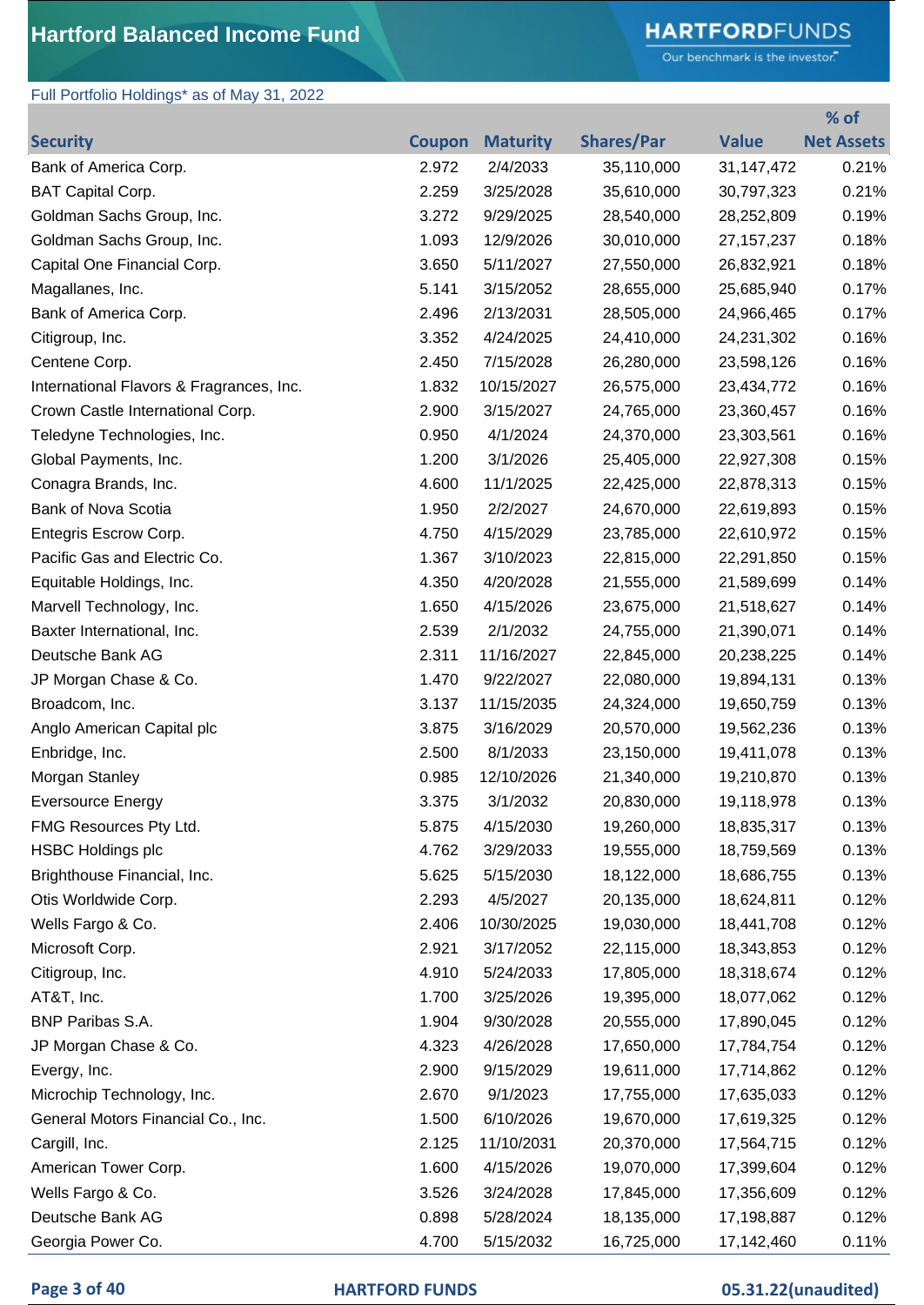# **HARTFORD**FUNDS

Our benchmark is the investor."

**% of** 

## Full Portfolio Holdings\* as of May 31, 2022

| <b>Security</b>                                                     | <b>Coupon</b> | <b>Maturity</b> | <b>Shares/Par</b> | <b>Value</b> | <b>Net Assets</b> |
|---------------------------------------------------------------------|---------------|-----------------|-------------------|--------------|-------------------|
| Anglo American Capital plc                                          | 5.625         | 4/1/2030        | 16,215,000        | 16,966,379   | 0.11%             |
| <b>Qatar Energy</b>                                                 | 1.375         | 9/12/2026       | 18,415,000        | 16,964,819   | 0.11%             |
| <b>HSBC Holdings plc</b>                                            | 2.804         | 5/24/2032       | 19,660,000        | 16,741,866   | 0.11%             |
| Morgan Stanley                                                      | 4.457         | 4/22/2039       | 16,825,000        | 16,470,219   | 0.11%             |
| Southern Co.                                                        | 3.700         | 4/30/2030       | 17,255,000        | 16,422,534   | 0.11%             |
| Pernod Ricard International Finance LLC                             | 1.250         | 4/1/2028        | 18,810,000        | 16,211,268   | 0.11%             |
| San Diego Gas & Electric Co.                                        | 3.000         | 3/15/2032       | 17,510,000        | 16,062,727   | 0.11%             |
| Cigna Corp.                                                         | 4.125         | 11/15/2025      | 15,680,000        | 15,952,612   | 0.11%             |
| JP Morgan Chase & Co.                                               | 2.545         | 11/8/2032       | 18,465,000        | 15,937,765   | 0.11%             |
| UnitedHealth Group, Inc.                                            | 5.800         | 3/15/2036       | 13,530,000        | 15,730,657   | 0.11%             |
| Goldman Sachs Group, Inc.                                           | 2.383         | 7/21/2032       | 18,610,000        | 15,656,907   | 0.10%             |
| Apple, Inc.                                                         | 2.650         | 2/8/2051        | 20,110,000        | 15,636,552   | 0.10%             |
| Teledyne Technologies, Inc.                                         | 2.750         | 4/1/2031        | 17,800,000        | 15,448,564   | 0.10%             |
| Amazon.com, Inc.                                                    | 3.450         | 4/13/2029       | 15,515,000        | 15,425,249   | 0.10%             |
| BPCE S.A.                                                           | 1.000         | 1/20/2026       | 17,135,000        | 15,411,976   | 0.10%             |
| Anheuser-Busch Cos. LLC / Anheuser-Busch InBev<br>Worldwide, Inc.   | 4.700         | 2/1/2036        | 15,055,000        | 15, 162, 137 | 0.10%             |
| Marathon Petroleum Corp.                                            | 4.700         | 5/1/2025        | 14,745,000        | 15,130,650   | 0.10%             |
| Equitable Financial Life Global Funding                             | 1.700         | 11/12/2026      | 16,470,000        | 15,007,864   | 0.10%             |
| NTT Finance Corp.                                                   | 1.162         | 4/3/2026        | 16,425,000        | 14,917,573   | 0.10%             |
| AbbVie, Inc.                                                        | 2.950         | 11/21/2026      | 15,320,000        | 14,906,158   | 0.10%             |
| JP Morgan Chase & Co.                                               | 2.301         | 10/15/2025      | 15,385,000        | 14,879,840   | 0.10%             |
| Microchip Technology, Inc.                                          | 0.972         | 2/15/2024       | 15,455,000        | 14,806,351   | 0.10%             |
| Morgan Stanley                                                      | 2.239         | 7/21/2032       | 17,460,000        | 14,782,750   | 0.10%             |
| Sealed Air Corp.                                                    | 1.573         | 10/15/2026      | 16,225,000        | 14,526,389   | 0.10%             |
| TD SYNNEX Corp.                                                     | 1.750         | 8/9/2026        | 16,155,000        | 14,432,620   | 0.10%             |
| NXP B.V. / NXP Funding LLC                                          | 4.875         | 3/1/2024        | 14,163,000        | 14,412,781   | 0.10%             |
| Dte Electric Co.                                                    | 3.000         | 3/1/2032        | 15,420,000        | 14,369,894   | 0.10%             |
| CVS Health Corp.                                                    | 4.780         | 3/25/2038       | 14,295,000        | 14,297,973   | 0.10%             |
| JPMorgan Chase & Co.                                                | 1.561         | 12/10/2025      | 15,000,000        | 14,233,498   | 0.10%             |
| Oracle Corp.                                                        | 3.600         | 4/1/2040        | 18,317,000        | 14,201,685   | 0.10%             |
| JP Morgan Chase & Co.                                               | 3.964         | 11/15/2048      | 15,520,000        | 14,103,913   | 0.09%             |
| Hyundai Capital America                                             | 2.100         | 9/15/2028       | 16,350,000        | 14,068,403   | 0.09%             |
| Goldman Sachs Group, Inc.                                           | 4.017         | 10/31/2038      | 14,867,000        | 13,982,711   | 0.09%             |
| Enel Finance International N.V.                                     | 1.875         | 7/12/2028       | 15,985,000        | 13,967,236   | 0.09%             |
| VZ Secured Financing B.V.                                           | 5.000         | 1/15/2032       | 15,400,000        | 13,932,188   | 0.09%             |
| Anthem, Inc.                                                        | 3.650         | 12/1/2027       | 14,000,000        | 13,903,118   | 0.09%             |
| Metropolitan Life Global Funding I                                  | 2.400         | 1/11/2032       | 16,000,000        | 13,893,195   | 0.09%             |
| Bristol-Myers Squibb Co.                                            | 3.550         | 3/15/2042       | 15,365,000        | 13,882,425   | 0.09%             |
| Societe Generale S.A.                                               | 1.792         | 6/9/2027        | 15,570,000        | 13,827,920   | 0.09%             |
| New York Life Global Funding                                        | 3.000         | 1/10/2028       | 14,205,000        | 13,725,751   | 0.09%             |
| AT&T, Inc.                                                          | 3.650         | 9/15/2059       | 17,067,000        | 13,678,043   | 0.09%             |
| JP Morgan Chase & Co.                                               | 3.328         | 4/22/2052       | 16,765,000        | 13,553,431   | 0.09%             |
| Brixmor Operating Partnership L.P.                                  | 4.125         | 5/15/2029       | 14,080,000        | 13,547,965   | 0.09%             |
| AerCap Ireland Capital DAC / AerCap Global Aviation<br><b>Trust</b> | 2.450         | 10/29/2026      | 15,095,000        | 13,523,759   | 0.09%             |

### **Page 4 of 40 HARTFORD FUNDS 05.31.22(unaudited)**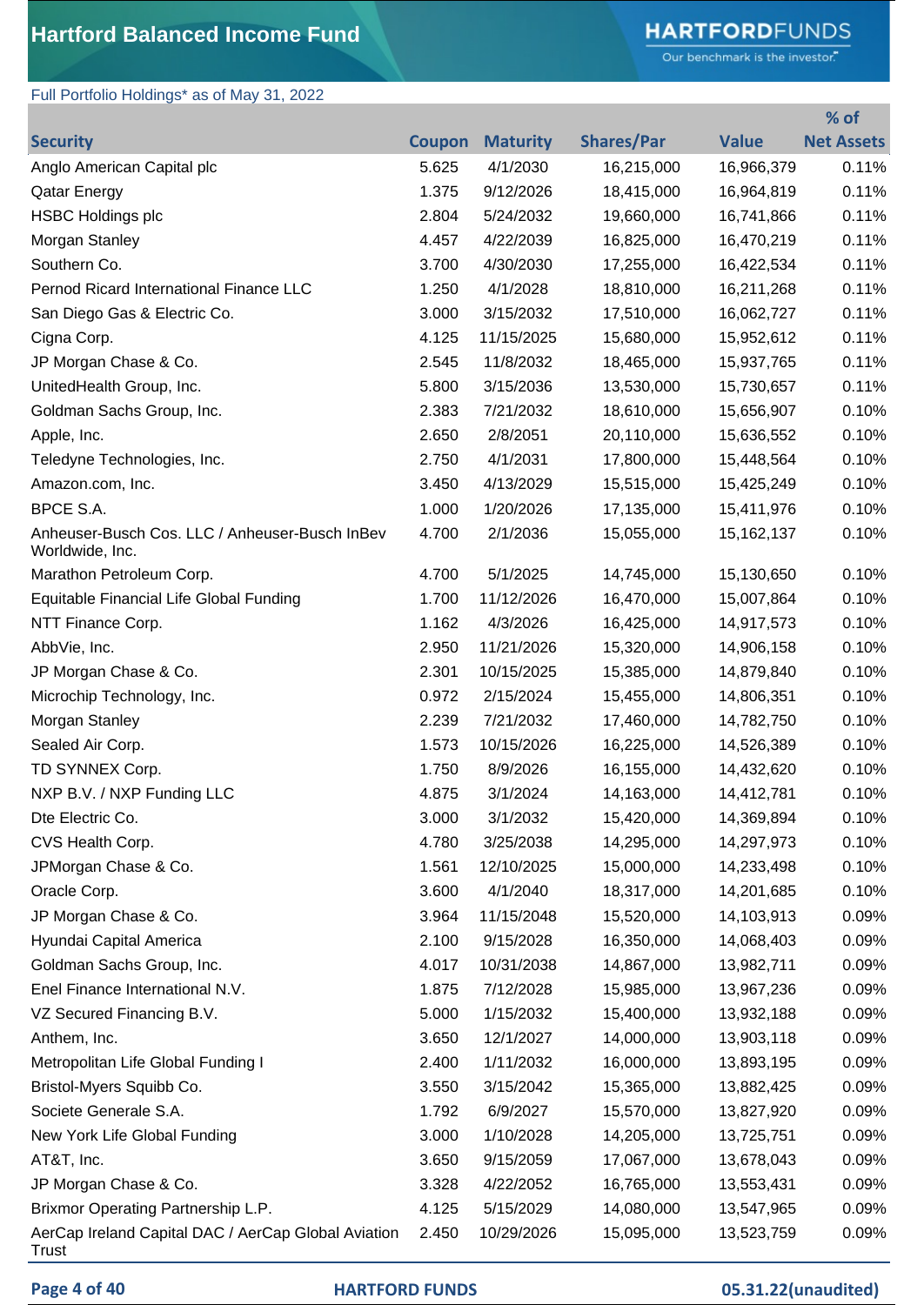# **HARTFORD**FUNDS

Our benchmark is the investor."

**% of** 

## Full Portfolio Holdings\* as of May 31, 2022

| <b>Security</b>                                   |       | <b>Coupon Maturity</b> | <b>Shares/Par</b> | <b>Value</b> | <b>Net Assets</b> |
|---------------------------------------------------|-------|------------------------|-------------------|--------------|-------------------|
| BNP Paribas S.A.                                  | 4.625 | 1/12/2027              | 15,000,000        | 13,490,622   | 0.09%             |
| JPMorgan Chase & Co                               | 2.947 | 2/24/2028              | 14,155,000        | 13,458,030   | 0.09%             |
| Bank of America Corp.                             | 2.482 | 9/21/2036              | 16,525,000        | 13,436,813   | 0.09%             |
| Royalty Pharma plc                                | 2.200 | 9/2/2030               | 16,060,000        | 13,392,511   | 0.09%             |
| Morgan Stanley                                    | 4.210 | 4/20/2028              | 13,335,000        | 13,363,644   | 0.09%             |
| TD SYNNEX Corp.                                   | 2.375 | 8/9/2028               | 15,430,000        | 13,346,379   | 0.09%             |
| Welltower, Inc.                                   | 2.750 | 1/15/2032              | 15,360,000        | 13,270,996   | 0.09%             |
| Metropolitan Life Global Funding I                | 3.000 | 9/19/2027              | 13,735,000        | 13,227,022   | 0.09%             |
| Clorox Co.                                        | 4.400 | 5/1/2029               | 13,030,000        | 13,211,703   | 0.09%             |
| <b>Discovery Communications LLC</b>               | 3.625 | 5/15/2030              | 14,315,000        | 13,202,710   | 0.09%             |
| Boeing Co.                                        | 5.040 | 5/1/2027               | 13,025,000        | 13,090,430   | 0.09%             |
| <b>Athene Global Funding</b>                      | 2.717 | 1/7/2029               | 14,500,000        | 12,726,715   | 0.09%             |
| <b>Discovery Communications LLC</b>               | 5.200 | 9/20/2047              | 13,920,000        | 12,702,574   | 0.09%             |
| Fiserv, Inc.                                      | 2.250 | 6/1/2027               | 13,810,000        | 12,678,690   | 0.09%             |
| Roche Holdings, Inc.                              | 1.930 | 12/13/2028             | 14,000,000        | 12,671,037   | 0.08%             |
| <b>CommonSpirit Health</b>                        | 2.760 | 10/1/2024              | 12,840,000        | 12,603,321   | 0.08%             |
| Galaxy Pipeline Assets Bidco Ltd.                 | 2.160 | 3/31/2034              | 14,369,661        | 12,583,170   | 0.08%             |
| <b>HSBC Holdings plc</b>                          | 4.583 | 6/19/2029              | 12,695,000        | 12,567,524   | 0.08%             |
| Oracle Corp.                                      | 3.900 | 5/15/2035              | 14,500,000        | 12,565,061   | 0.08%             |
| Wells Fargo & Co.                                 | 3.908 | 4/25/2026              | 12,485,000        | 12,502,229   | 0.08%             |
| T-Mobile USA, Inc.                                | 2.700 | 3/15/2032              | 14,405,000        | 12,479,190   | 0.08%             |
| Hess Corp.                                        | 7.300 | 8/15/2031              | 10,742,000        | 12,476,027   | 0.08%             |
| Bank of America Corp.                             | 7.750 | 5/14/2038              | 9,525,000         | 12,432,974   | 0.08%             |
| T-Mobile USA, Inc.                                | 4.375 | 4/15/2040              | 13,135,000        | 12,326,221   | 0.08%             |
| CDW LLC / CDW Finance Corp.                       | 3.569 | 12/1/2031              | 13,890,000        | 12,298,258   | 0.08%             |
| Amazon.com, Inc.                                  | 3.950 | 4/13/2052              | 12,745,000        | 12,282,043   | 0.08%             |
| Keurig Dr Pepper, Inc.                            | 3.950 | 4/15/2029              | 12,500,000        | 12,177,634   | 0.08%             |
| Penske Truck Leasing Co. L.P. / PTL Finance Corp. | 3.900 | 2/1/2024               | 12,000,000        | 12,088,512   | 0.08%             |
| Apple, Inc.                                       | 1.400 | 8/5/2028               | 13,375,000        | 11,920,653   | 0.08%             |
| AT&T, Inc.                                        | 3.500 | 9/15/2053              | 14,619,000        | 11,806,208   | 0.08%             |
| <b>BNP Paribas S.A.</b>                           | 2.871 | 4/19/2032              | 13,725,000        | 11,778,998   | 0.08%             |
| Morgan Stanley                                    | 1.794 | 2/13/2032              | 14,250,000        | 11,699,393   | 0.08%             |
| CCO Holdings LLC / CCO Holdings Capital Corp.     | 4.250 | 2/1/2031               | 13,200,000        | 11,645,040   | 0.08%             |
| Niagara Mohawk Power Corp.                        | 2.759 | 1/10/2032              | 13,376,000        | 11,625,655   | 0.08%             |
| Willis North America, Inc.                        | 4.650 | 6/15/2027              | 11,520,000        | 11,604,506   | 0.08%             |
| Barclays plc                                      | 1.007 | 12/10/2024             | 12,000,000        | 11,494,457   | 0.08%             |
| TransCanada PipeLines Ltd.                        | 2.500 | 10/12/2031             | 13,360,000        | 11,493,676   | 0.08%             |
| Northwestern Mutual Global Funding                | 1.700 | 6/1/2028               | 12,790,000        | 11,472,789   | 0.08%             |
| Willis North America, Inc.                        | 3.600 | 5/15/2024              | 11,435,000        | 11,410,719   | 0.08%             |
| Fiserv, Inc.                                      | 3.200 | 7/1/2026               | 11,730,000        | 11,374,195   | 0.08%             |
| AES Corp.                                         | 3.300 | 7/15/2025              | 11,685,000        | 11,371,608   | 0.08%             |
| Verizon Communications, Inc.                      | 3.400 | 3/22/2041              | 13,220,000        | 11,361,596   | 0.08%             |
| AT&T, Inc.                                        | 3.800 | 12/1/2057              | 13,720,000        | 11,352,920   | 0.08%             |
| American Express Co.                              | 2.550 | 3/4/2027               | 11,935,000        | 11,309,583   | 0.08%             |
| Teva Pharmaceutical Finance Netherlands B.V.      | 3.150 | 10/1/2026              | 12,717,000        | 11,282,014   | 0.08%             |

### **Page 5 of 40 HARTFORD FUNDS 05.31.22(unaudited)**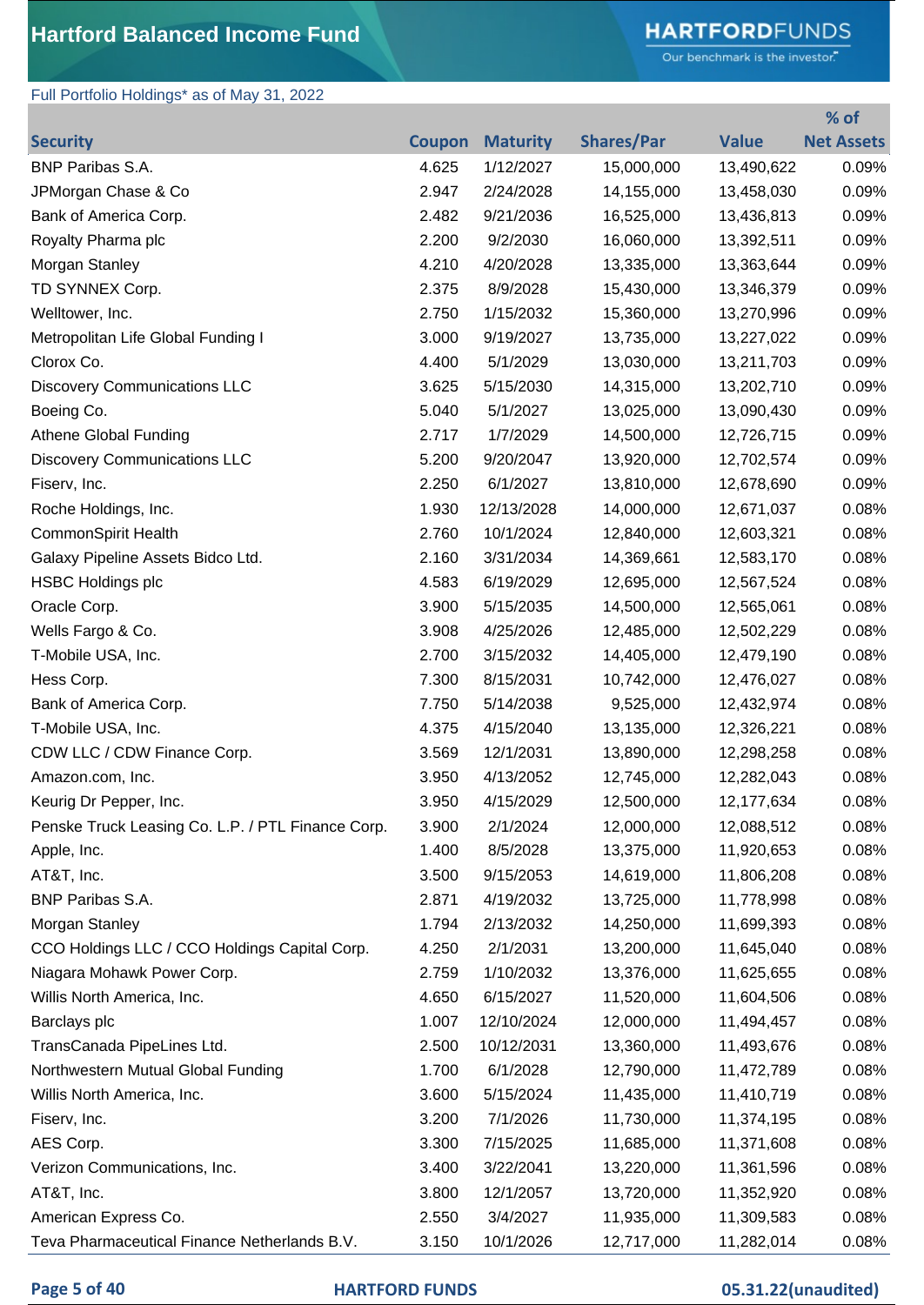# **HARTFORD**FUNDS

Our benchmark is the investor."

## Full Portfolio Holdings\* as of May 31, 2022

|                                                                                           |               |                 |                   |              | % of              |
|-------------------------------------------------------------------------------------------|---------------|-----------------|-------------------|--------------|-------------------|
| <b>Security</b>                                                                           | <b>Coupon</b> | <b>Maturity</b> | <b>Shares/Par</b> | <b>Value</b> | <b>Net Assets</b> |
| Liberty Mutual Group, Inc.                                                                | 4.300         | 2/1/2061        | 15,255,000        | 11,250,563   | 0.08%             |
| CDW LLC / CDW Finance Corp.                                                               | 3.276         | 12/1/2028       | 12,485,000        | 11,225,326   | 0.08%             |
| Roche Holdings, Inc.                                                                      | 2.314         | 3/10/2027       | 11,750,000        | 11,182,715   | 0.07%             |
| Nationwide Mutual Insurance Co.                                                           | 4.350         | 4/30/2050       | 12,700,000        | 11,180,650   | 0.07%             |
| Capital One Financial Corp.                                                               | 5.268         | 5/10/2033       | 10,840,000        | 11,128,854   | 0.07%             |
| Equinix, Inc.                                                                             | 3.900         | 4/15/2032       | 11,800,000        | 11,128,448   | 0.07%             |
| Bank of America Corp.                                                                     | 4.083         | 3/20/2051       | 12,045,000        | 11,092,284   | 0.07%             |
| Anheuser-Busch Cos. LLC / Anheuser-Busch InBev<br>Worldwide, Inc.                         | 4.900         | 2/1/2046        | 10,971,000        | 11,052,506   | 0.07%             |
| Oracle Corp.                                                                              | 3.950         | 3/25/2051       | 14,311,000        | 11,012,261   | 0.07%             |
| Equitable Financial Life Global Funding                                                   | 1.100         | 11/12/2024      | 11,465,000        | 10,832,184   | 0.07%             |
| <b>Brighthouse Financial Global Funding</b>                                               | 1.200         | 12/15/2023      | 11,075,000        | 10,751,825   | 0.07%             |
| Apple, Inc.                                                                               | 4.650         | 2/23/2046       | 10,000,000        | 10,712,944   | 0.07%             |
| <b>Unum Group</b>                                                                         | 4.500         | 12/15/2049      | 13,000,000        | 10,586,918   | 0.07%             |
| Pacific Gas and Electric Co.                                                              | 4.950         | 7/1/2050        | 12,675,000        | 10,567,401   | 0.07%             |
| Brooklyn Union Gas Co.                                                                    | 3.865         | 3/4/2029        | 11,000,000        | 10,525,145   | 0.07%             |
| JP Morgan Chase & Co.                                                                     | 2.739         | 10/15/2030      | 11,585,000        | 10,482,803   | 0.07%             |
| Anglo American Capital plc                                                                | 2.625         | 9/10/2030       | 12,225,000        | 10,461,474   | 0.07%             |
| Puget Energy, Inc.                                                                        | 4.224         | 3/15/2032       | 10,915,000        | 10,439,370   | 0.07%             |
| JBS Finance Luxembourg S.a.r.l.                                                           | 2.500         | 1/15/2027       | 11,560,000        | 10,341,929   | 0.07%             |
| Time Warner Cable LLC                                                                     | 5.875         | 11/15/2040      | 10,340,000        | 10,293,382   | 0.07%             |
| Telefonica Emisiones S.A.                                                                 | 5.213         | 3/8/2047        | 10,820,000        | 10,211,063   | 0.07%             |
| Equinix, Inc.                                                                             | 1.450         | 5/15/2026       | 11,210,000        | 10,143,008   | 0.07%             |
| Apple, Inc.                                                                               | 2.700         | 8/5/2051        | 12,960,000        | 10,107,865   | 0.07%             |
| <b>Truist Bank</b>                                                                        | 2.250         | 3/11/2030       | 11,680,000        | 10,101,713   | 0.07%             |
| Deutsche Bank AG                                                                          | 2.552         | 1/7/2028        | 11,340,000        | 10,094,144   | 0.07%             |
| Charter Communications Operating LLC / Charter<br><b>Communications Operating Capital</b> | 5.375         | 5/1/2047        | 10,990,000        | 10,080,094   | 0.07%             |
| <b>HSBC Holdings plc</b>                                                                  | 1.589         | 5/24/2027       | 11,240,000        | 10,055,379   | 0.07%             |
| NRG Energy, Inc.                                                                          | 2.000         | 12/2/2025       | 10,790,000        | 10,047,901   | 0.07%             |
| Microsoft Corp.                                                                           | 2.525         | 6/1/2050        | 13,045,000        | 10,039,464   | 0.07%             |
| Bacardi Ltd.                                                                              | 4.450         | 5/15/2025       | 9,960,000         | 10,031,883   | 0.07%             |
| Pfizer, Inc.                                                                              | 1.750         | 8/18/2031       | 11,735,000        | 10,026,825   | 0.07%             |
| Las Vegas Sands Corp.                                                                     | 3.500         | 8/18/2026       | 11,005,000        | 10,012,949   | 0.07%             |
| Citigroup, Inc.                                                                           | 1.281         | 11/3/2025       | 10,515,000        | 9,905,076    | 0.07%             |
| S&P Global, Inc.                                                                          | 4.750         | 8/1/2028        | 9,500,000         | 9,886,745    | 0.07%             |
| Broadcom, Inc.                                                                            | 4.926         | 5/15/2037       | 10,362,000        | 9,845,771    | 0.07%             |
| AbbVie, Inc.                                                                              | 3.200         | 5/14/2026       | 10,000,000        | 9,841,464    | 0.07%             |
| Raytheon Technologies Corp.                                                               | 2.375         | 3/15/2032       | 11,255,000        | 9,818,375    | 0.07%             |
| Credit Suisse Group AG                                                                    | 4.207         | 6/12/2024       | 9,725,000         | 9,748,844    | 0.07%             |
| MidAmerican Energy Co.                                                                    | 4.250         | 7/15/2049       | 10,000,000        | 9,743,227    | 0.07%             |
| Citigroup, Inc.                                                                           | 1.462         | 6/9/2027        | 10,800,000        | 9,727,943    | 0.07%             |
| Fortive Corp.                                                                             | 3.150         | 6/15/2026       | 9,996,000         | 9,698,345    | 0.07%             |
| Bristol-Myers Squibb Co.                                                                  | 3.900         | 2/20/2028       | 9,525,000         | 9,669,007    | 0.06%             |
| Humana, Inc.                                                                              | 3.700         | 3/23/2029       | 9,920,000         | 9,651,518    | 0.06%             |
| <b>CNO Global Funding</b>                                                                 | 2.650         | 1/6/2029        | 10,750,000        | 9,642,977    | 0.06%             |

**Page 6 of 40 HARTFORD FUNDS 05.31.22(unaudited)**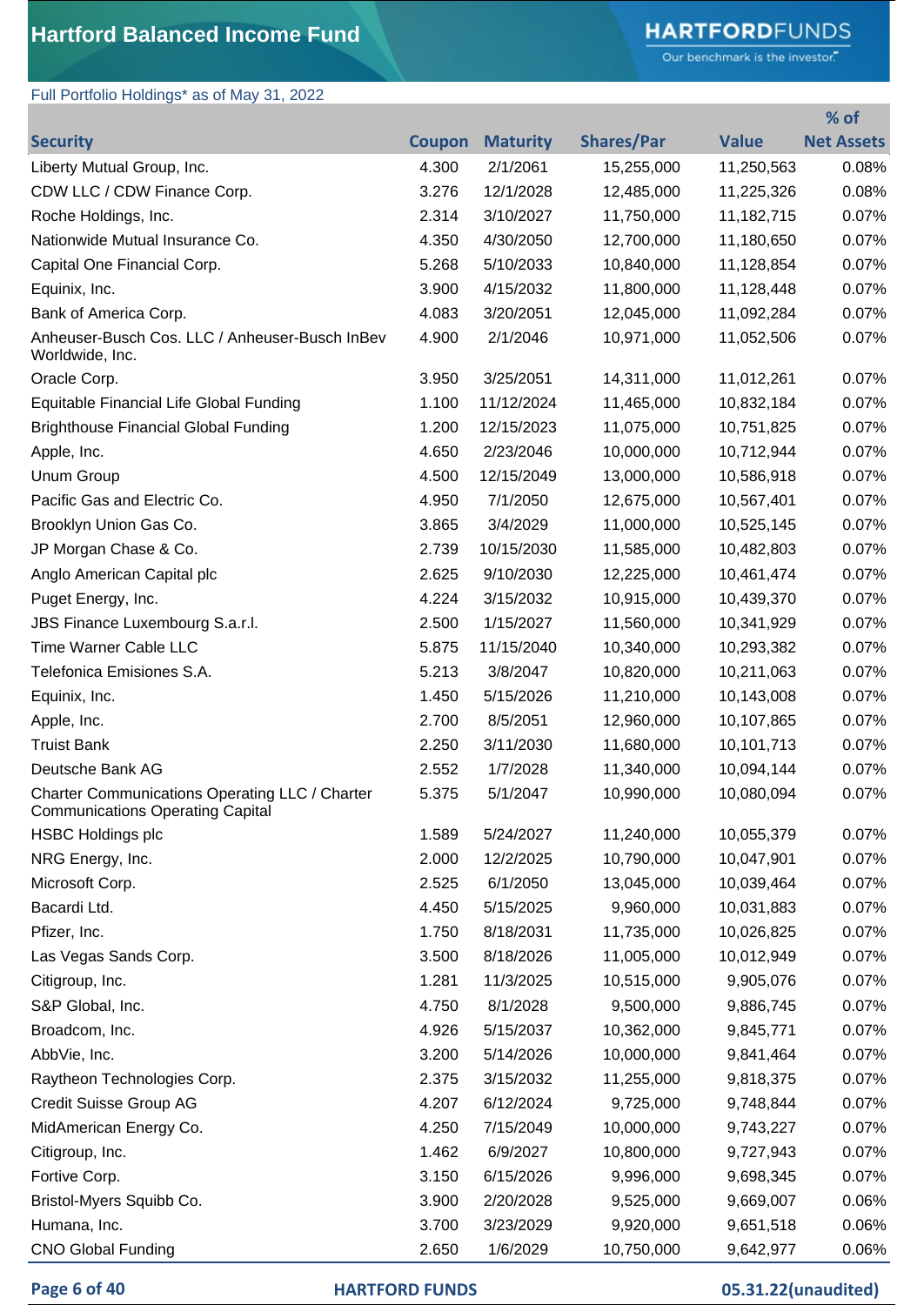# **HARTFORD**FUNDS

Our benchmark is the investor."

**% of** 

## Full Portfolio Holdings\* as of May 31, 2022

| <b>Security</b>                                                                           | <b>Coupon</b> | <b>Maturity</b> | <b>Shares/Par</b> | <b>Value</b> | <b>Net Assets</b> |
|-------------------------------------------------------------------------------------------|---------------|-----------------|-------------------|--------------|-------------------|
| Macquarie Group Ltd.                                                                      | 1.629         | 9/23/2027       | 10,875,000        | 9,605,661    | 0.06%             |
| Goldman Sachs Group, Inc.                                                                 | 1.992         | 1/27/2032       | 11,615,000        | 9,551,466    | 0.06%             |
| Charter Communications Operating LLC / Charter<br><b>Communications Operating Capital</b> | 2.250         | 1/15/2029       | 11,180,000        | 9,517,576    | 0.06%             |
| Oracle Corp.                                                                              | 3.600         | 4/1/2050        | 13,119,000        | 9,512,529    | 0.06%             |
| Microsoft Corp.                                                                           | 3.750         | 2/12/2045       | 10,000,000        | 9,508,967    | 0.06%             |
| MassMutual Global Funding II                                                              | 2.350         | 1/14/2027       | 10,000,000        | 9,498,561    | 0.06%             |
| FMG Resources August 2006 Pty Ltd.                                                        | 6.125         | 4/15/2032       | 9,565,000         | 9,469,350    | 0.06%             |
| Protective Life Global Funding                                                            | 1.618         | 4/15/2026       | 10,250,000        | 9,455,117    | 0.06%             |
| Penske Truck Leasing Co. L.P. / PTL Finance Corp.                                         | 1.700         | 6/15/2026       | 10,395,000        | 9,451,669    | 0.06%             |
| Puget Energy, Inc.                                                                        | 4.100         | 6/15/2030       | 9,894,000         | 9,444,248    | 0.06%             |
| JP Morgan Chase & Co.                                                                     | 3.220         | 3/1/2025        | 9,440,000         | 9,391,473    | 0.06%             |
| Marvell Technology, Inc.                                                                  | 2.450         | 4/15/2028       | 10,375,000        | 9,251,333    | 0.06%             |
| Energy Transfer L.P.                                                                      | 5.250         | 4/15/2029       | 9,000,000         | 9,223,284    | 0.06%             |
| Mondelez International, Inc.                                                              | 3.000         | 3/17/2032       | 10,185,000        | 9,161,775    | 0.06%             |
| Comcast Corp.                                                                             | 3.200         | 7/15/2036       | 10,280,000        | 9,160,233    | 0.06%             |
| Verizon Communications, Inc.                                                              | 2.100         | 3/22/2028       | 10,000,000        | 9,120,007    | 0.06%             |
| VICI Properties L.P.                                                                      | 5.125         | 5/15/2032       | 9,175,000         | 9,112,151    | 0.06%             |
| Tyson Foods, Inc.                                                                         | 4.000         | 3/1/2026        | 9,005,000         | 9,087,416    | 0.06%             |
| Appalachian Power Co.                                                                     | 4.500         | 3/1/2049        | 9,630,000         | 9,034,653    | 0.06%             |
| S&P Global, Inc.                                                                          | 2.900         | 3/1/2032        | 9,860,000         | 9,011,239    | 0.06%             |
| Diageo Capital plc                                                                        | 2.000         | 4/29/2030       | 10,297,000        | 9,010,853    | 0.06%             |
| Sands China Ltd.                                                                          | 3.250         | 8/8/2031        | 12,950,000        | 9,005,693    | 0.06%             |
| Verizon Communications, Inc.                                                              | 4.125         | 8/15/2046       | 9,585,000         | 8,984,250    | 0.06%             |
| BP Capital Markets America, Inc.                                                          | 3.379         | 2/8/2061        | 11,380,000        | 8,965,195    | 0.06%             |
| HP, Inc.                                                                                  | 2.200         | 6/17/2025       | 9,370,000         | 8,946,985    | 0.06%             |
| PECO Energy Co.                                                                           | 3.900         | 3/1/2048        | 9,625,000         | 8,906,181    | 0.06%             |
| HP, Inc.                                                                                  | 3.000         | 6/17/2027       | 9,370,000         | 8,840,389    | 0.06%             |
| Vale Overseas Ltd.                                                                        | 6.250         | 8/10/2026       | 8,190,000         | 8,809,983    | 0.06%             |
| Boeing Co.                                                                                | 5.805         | 5/1/2050        | 9,000,000         | 8,800,330    | 0.06%             |
| Llincoln National Corp.                                                                   | 3.400         | 3/1/2032        | 9,610,000         | 8,774,684    | 0.06%             |
| Charter Communications Operating LLC / Charter<br><b>Communications Operating Capital</b> | 3.900         | 6/1/2052        | 11,690,000        | 8,755,198    | 0.06%             |
| Xcel Energy, Inc.                                                                         | 4.600         | 6/1/2032        | 8,510,000         | 8,707,777    | 0.06%             |
| Crown Castle International Corp.                                                          | 3.200         | 9/1/2024        | 8,745,000         | 8,681,429    | 0.06%             |
| IPALCO Enterprises, Inc.                                                                  | 3.700         | 9/1/2024        | 8,683,000         | 8,680,828    | 0.06%             |
| Mozart Debt Merger Sub, Inc.                                                              | 3.875         | 4/1/2029        | 9,605,000         | 8,680,519    | 0.06%             |
| Apple, Inc.                                                                               | 2.375         | 2/8/2041        | 10,895,000        | 8,662,375    | 0.06%             |
| PacifiCorp                                                                                | 4.150         | 2/15/2050       | 9,280,000         | 8,659,964    | 0.06%             |
| Mass General Brigham, Inc.                                                                | 3.192         | 7/1/2049        | 10,660,000        | 8,620,584    | 0.06%             |
| American Water Capital Corp.                                                              | 2.800         | 5/1/2030        | 9,451,000         | 8,596,370    | 0.06%             |
| Berkshire Hathaway Finance Corp.                                                          | 2.875         | 3/15/2032       | 9,315,000         | 8,559,705    | 0.06%             |
| NiSource, Inc.                                                                            | 0.950         | 8/15/2025       | 9,340,000         | 8,554,558    | 0.06%             |
| Bank of America Corp.                                                                     | 4.330         | 3/15/2050       | 8,935,000         | 8,544,267    | 0.06%             |
| Bank of Nova Scotia                                                                       | 0.650         | 7/31/2024       | 8,960,000         | 8,479,221    | 0.06%             |
| Aker BP ASA                                                                               | 4.000         | 1/15/2031       | 8,995,000         | 8,448,050    | 0.06%             |

#### **Page 7 of 40 HARTFORD FUNDS 05.31.22(unaudited)**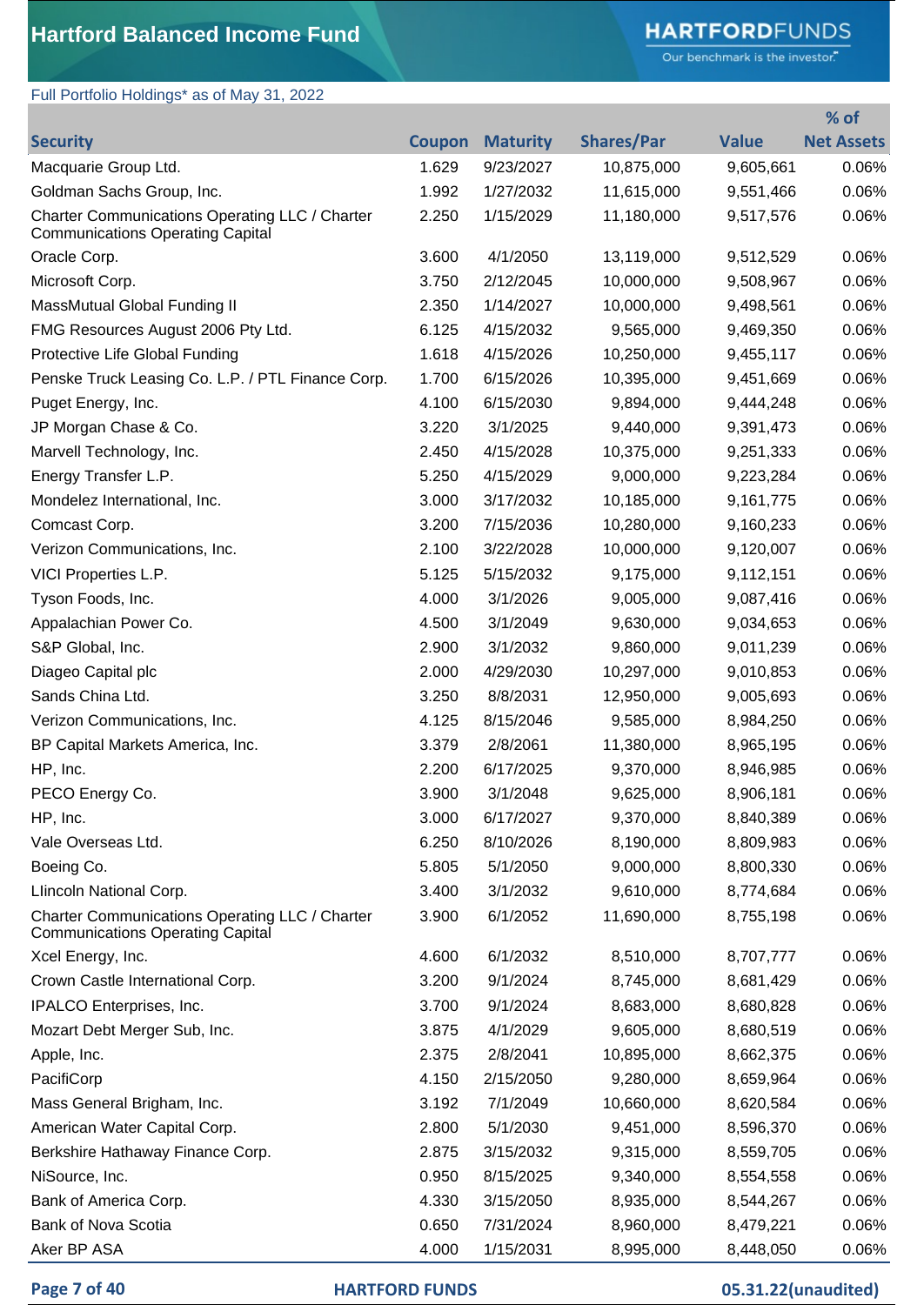Full Portfolio Holdings\* as of May 31, 2022

# **HARTFORD**FUNDS

Our benchmark is the investor."

|                                                                                           |        |                 |                   |              | % of              |
|-------------------------------------------------------------------------------------------|--------|-----------------|-------------------|--------------|-------------------|
| <b>Security</b>                                                                           | Coupon | <b>Maturity</b> | <b>Shares/Par</b> | <b>Value</b> | <b>Net Assets</b> |
| <b>LSEGA Financing plc</b>                                                                | 2.500  | 4/6/2031        | 9,615,000         | 8,428,114    | 0.06%             |
| Morgan Stanley                                                                            | 3.125  | 7/27/2026       | 8,665,000         | 8,420,741    | 0.06%             |
| Charter Communications Operating LLC / Charter<br><b>Communications Operating Capital</b> | 4.908  | 7/23/2025       | 8,240,000         | 8,417,331    | 0.06%             |
| Alcon Finance Corp.                                                                       | 2.600  | 5/27/2030       | 9,665,000         | 8,413,137    | 0.06%             |
| Leidos, Inc.                                                                              | 2.300  | 2/15/2031       | 10,065,000        | 8,353,971    | 0.06%             |
| Conagra Brands, Inc.                                                                      | 5.300  | 11/1/2038       | 8,410,000         | 8,323,801    | 0.06%             |
| Teva Pharmaceutical Finance Netherlands B.V.                                              | 4.750  | 5/9/2027        | 8,925,000         | 8,322,563    | 0.06%             |
| Mid-Atlantic Interstate Transmission LLC                                                  | 4.100  | 5/15/2028       | 8,400,000         | 8,310,354    | 0.06%             |
| AT&T, Inc.                                                                                | 3.650  | 6/1/2051        | 10,000,000        | 8,283,036    | 0.06%             |
| T-Mobile USA, Inc.                                                                        | 3.400  | 10/15/2052      | 10,610,000        | 8,211,737    | 0.06%             |
| Burlington Northern Santa Fe LLC                                                          | 4.550  | 9/1/2044        | 8,215,000         | 8,203,916    | 0.06%             |
| Coca-Cola Co.                                                                             | 2.500  | 6/1/2040        | 10,000,000        | 8,095,564    | 0.05%             |
| <b>BAT Capital Corp.</b>                                                                  | 3.215  | 9/6/2026        | 8,515,000         | 8,079,056    | 0.05%             |
| Goldman Sachs Group, Inc.                                                                 | 3.102  | 2/24/2033       | 9,040,000         | 8,055,666    | 0.05%             |
| Goldman Sachs Group, Inc.                                                                 | 2.615  | 4/22/2032       | 9,325,000         | 8,045,362    | 0.05%             |
| Cargill, Inc.                                                                             | 4.000  | 6/22/2032       | 7,945,000         | 7,972,716    | 0.05%             |
| General Motors Financial Co., Inc.                                                        | 3.500  | 11/7/2024       | 7,985,000         | 7,949,340    | 0.05%             |
| Astrazeneca Finance LLC                                                                   | 1.750  | 5/28/2028       | 8,785,000         | 7,937,392    | 0.05%             |
| Citigroup, Inc.                                                                           | 0.981  | 5/1/2025        | 8,335,000         | 7,912,856    | 0.05%             |
| Deutsche Bank AG                                                                          | 3.742  | 1/7/2033        | 9,690,000         | 7,911,649    | 0.05%             |
| Morgan Stanley                                                                            | 2.484  | 9/16/2036       | 9,795,000         | 7,910,031    | 0.05%             |
| Comcast Corp.                                                                             | 2.887  | 11/1/2051       | 10,334,000        | 7,903,816    | 0.05%             |
| Verizon Communications, Inc.                                                              | 2.987  | 10/30/2056      | 10,683,000        | 7,898,153    | 0.05%             |
| Bayer U.S. Finance LLC                                                                    | 4.250  | 12/15/2025      | 7,820,000         | 7,888,956    | 0.05%             |
| Global Payments, Inc.                                                                     | 2.900  | 5/15/2030       | 9,000,000         | 7,883,160    | 0.05%             |
| HCA, Inc.                                                                                 | 5.375  | 2/1/2025        | 7,615,000         | 7,868,199    | 0.05%             |
| Anheuser-Busch InBev Worldwide, Inc.                                                      | 3.750  | 7/15/2042       | 9,174,000         | 7,862,931    | 0.05%             |
| Pernod Ricard International Finance LLC                                                   | 1.625  | 4/1/2031        | 9,595,000         | 7,818,389    | 0.05%             |
| Halliburton Co.                                                                           | 4.850  | 11/15/2035      | 7,675,000         | 7,800,191    | 0.05%             |
| National Rural Utilities Cooperative Finance Corp.                                        | 2.750  | 4/15/2032       | 8,685,000         | 7,787,328    | 0.05%             |
| <b>GSK Consumer Healthcare Co.</b>                                                        | 3.375  | 3/24/2029       | 8,115,000         | 7,735,867    | 0.05%             |
| ONEOK, Inc.                                                                               | 6.350  | 1/15/2031       | 7,084,000         | 7,722,546    | 0.05%             |
| Phillips 66 Co.                                                                           | 3.150  | 12/15/2029      | 8,305,000         | 7,679,591    | 0.05%             |
| Vale Overseas Ltd.                                                                        | 3.750  | 7/8/2030        | 8,235,000         | 7,677,820    | 0.05%             |
| Morgan Stanley                                                                            | 2.720  | 7/22/2025       | 7,795,000         | 7,645,041    | 0.05%             |
| Royalty Pharma plc                                                                        | 1.750  | 9/2/2027        | 8,610,000         | 7,612,005    | 0.05%             |
| Constellation Brands, Inc.                                                                | 3.600  | 2/15/2028       | 7,893,000         | 7,607,856    | 0.05%             |
| American International Group, Inc.                                                        | 4.800  | 7/10/2045       | 7,660,000         | 7,606,824    | 0.05%             |
| AT&T, Inc.                                                                                | 3.550  | 9/15/2055       | 9,502,000         | 7,580,521    | 0.05%             |
| L3Harris Technologies, Inc.                                                               | 4.400  | 6/15/2028       | 7,545,000         | 7,574,666    | 0.05%             |
| Pennsylvania Electric Co.                                                                 | 3.250  | 3/15/2028       | 7,975,000         | 7,547,876    | 0.05%             |
| Anthem, Inc.                                                                              | 2.550  | 3/15/2031       | 8,480,000         | 7,541,966    | 0.05%             |
| Charter Communications Operating LLC / Charter<br><b>Communications Operating Capital</b> | 5.125  | 7/1/2049        | 8,550,000         | 7,530,536    | 0.05%             |
| Global Payments, Inc.                                                                     | 2.650  | 2/15/2025       | 7,750,000         | 7,529,625    | 0.05%             |

**Page 8 of 40 HARTFORD FUNDS 05.31.22(unaudited)**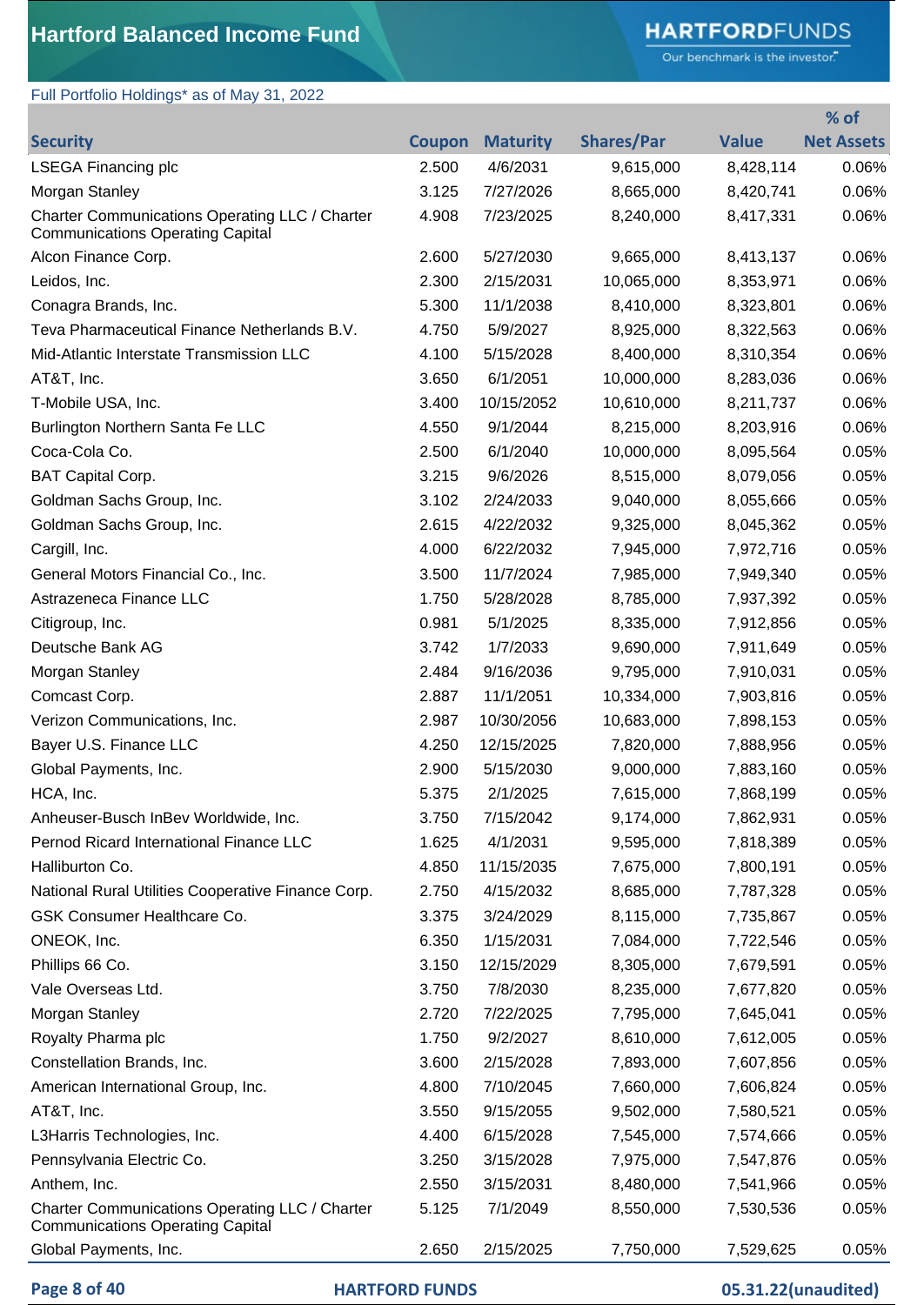## **HARTFORD**FUNDS

Our benchmark is the investor."

## Full Portfolio Holdings\* as of May 31, 2022

|                                                                                           |               |                 |                   |              | $%$ of            |
|-------------------------------------------------------------------------------------------|---------------|-----------------|-------------------|--------------|-------------------|
| <b>Security</b>                                                                           | <b>Coupon</b> | <b>Maturity</b> | <b>Shares/Par</b> | <b>Value</b> | <b>Net Assets</b> |
| Marsh & McLennan Cos., Inc.                                                               | 4.750         | 3/15/2039       | 7,455,000         | 7,500,274    | 0.05%             |
| Siemens Financieringsmaatschappij N.V.                                                    | 1.700         | 3/11/2028       | 8,365,000         | 7,474,650    | 0.05%             |
| Magallanes, Inc.                                                                          | 4.279         | 3/15/2032       | 7,920,000         | 7,438,729    | 0.05%             |
| Oracle Corp.                                                                              | 2.300         | 3/25/2028       | 8,410,000         | 7,427,192    | 0.05%             |
| Credit Agricole S.A.                                                                      | 1.907         | 6/16/2026       | 7,931,000         | 7,399,662    | 0.05%             |
| Anheuser-Busch InBev Worldwide, Inc.                                                      | 4.600         | 4/15/2048       | 7,750,000         | 7,388,618    | 0.05%             |
| Citigroup, Inc.                                                                           | 4.300         | 11/20/2026      | 7,325,000         | 7,353,702    | 0.05%             |
| Goldman Sachs Group, Inc.                                                                 | 1.431         | 3/9/2027        | 8,120,000         | 7,348,614    | 0.05%             |
| <b>HSBC Holdings plc</b>                                                                  | 4.250         | 3/14/2024       | 7,245,000         | 7,341,425    | 0.05%             |
| Bank of America Corp.                                                                     | 2.651         | 3/11/2032       | 8,400,000         | 7,325,894    | 0.05%             |
| Micron Technology, Inc.                                                                   | 2.703         | 4/15/2032       | 8,695,000         | 7,278,176    | 0.05%             |
| Public Service Enterprise Group, Inc.                                                     | 2.875         | 6/15/2024       | 7,345,000         | 7,271,993    | 0.05%             |
| AbbVie, Inc.                                                                              | 4.450         | 5/14/2046       | 7,590,000         | 7,260,862    | 0.05%             |
| American International Group, Inc.                                                        | 2.500         | 6/30/2025       | 7,510,000         | 7,250,139    | 0.05%             |
| Wells Fargo & Co.                                                                         | 3.068         | 4/30/2041       | 8,925,000         | 7,244,613    | 0.05%             |
| PetSmart, Inc. / PetSmart Finance Corp.                                                   | 4.750         | 2/15/2028       | 7,825,000         | 7,199,000    | 0.05%             |
| Energy Transfer L.P.                                                                      | 6.000         | 6/15/2048       | 7,275,000         | 7,169,473    | 0.05%             |
| <b>Abbott Laboratories</b>                                                                | 4.750         | 11/30/2036      | 6,550,000         | 7,156,975    | 0.05%             |
| Charter Communications Operating LLC / Charter<br><b>Communications Operating Capital</b> | 6.484         | 10/23/2045      | 6,903,000         | 7,122,058    | 0.05%             |
| Charter Communications Operating LLC / Charter<br><b>Communications Operating Capital</b> | 4.800         | 3/1/2050        | 8,428,000         | 7,114,236    | 0.05%             |
| Berkshire Hathaway Energy Co.                                                             | 6.125         | 4/1/2036        | 6,167,000         | 7,095,861    | 0.05%             |
| Kaiser Foundation Hospitals                                                               | 3.002         | 6/1/2051        | 9,130,000         | 7,094,253    | 0.05%             |
| Lundin Energy Finance B.V.                                                                | 3.100         | 7/15/2031       | 8,100,000         | 7,061,939    | 0.05%             |
| Shell International Finance B.V.                                                          | 3.000         | 11/26/2051      | 8,925,000         | 7,057,689    | 0.05%             |
| UnitedHealth Group, Inc.                                                                  | 3.750         | 7/15/2025       | 6,925,000         | 7,049,990    | 0.05%             |
| Pacific Gas and Electric Co.                                                              | 3.250         | 6/1/2031        | 8,400,000         | 7,037,758    | 0.05%             |
| American Water Capital Corp.                                                              | 4.450         | 6/1/2032        | 6,860,000         | 7,029,711    | 0.05%             |
| Nationwide Mutual Insurance Co.                                                           | 9.375         | 8/15/2039       | 4,940,000         | 7,028,649    | 0.05%             |
| Pacific Gas and Electric Co.                                                              | 4.400         | 3/1/2032        | 7,685,000         | 6,985,669    | 0.05%             |
| Santander Holdings USA, Inc.                                                              | 3.400         | 1/18/2023       | 6,970,000         | 6,982,980    | 0.05%             |
| UnitedHealth Group, Inc.                                                                  | 4.750         | 5/15/2052       | 6,570,000         | 6,958,747    | 0.05%             |
| Nucor Corp.                                                                               | 3.125         | 4/1/2032        | 7,685,000         | 6,954,247    | 0.05%             |
| GLP Capital L.P. / GLP Financing II, Inc.                                                 | 4.000         | 1/15/2031       | 7,675,000         | 6,932,901    | 0.05%             |
| Broadcom, Inc.                                                                            | 3.419         | 4/15/2033       | 7,971,000         | 6,912,690    | 0.05%             |
| Morgan Stanley                                                                            | 3.737         | 4/24/2024       | 6,880,000         | 6,910,236    | 0.05%             |
| Kaiser Foundation Hospitals                                                               | 2.810         | 6/1/2041        | 8,755,000         | 6,887,096    | 0.05%             |
| NRG Energy, Inc.                                                                          | 2.450         | 12/2/2027       | 7,800,000         | 6,882,563    | 0.05%             |
| Targa Resources Corp. Co.                                                                 | 4.200         | 2/1/2033        | 7,245,000         | 6,869,532    | 0.05%             |
| Humana, Inc.                                                                              | 2.150         | 2/3/2032        | 8,245,000         | 6,864,584    | 0.05%             |
| <b>HSBC Holdings plc</b>                                                                  | 4.300         | 3/8/2026        | 6,755,000         | 6,823,048    | 0.05%             |
| Lundin Energy Finance B.V.                                                                | 2.000         | 7/15/2026       | 7,470,000         | 6,797,405    | 0.05%             |
| Bank of America Corp.                                                                     | 2.676         | 6/19/2041       | 8,800,000         | 6,784,043    | 0.05%             |
| Georgia Power Co.                                                                         | 2.650         | 9/15/2029       | 7,610,000         | 6,779,719    | 0.05%             |
| American Tower Corp.                                                                      | 3.650         | 3/15/2027       | 6,940,000         | 6,751,653    | 0.05%             |

### **Page 9 of 40 HARTFORD FUNDS 05.31.22(unaudited)**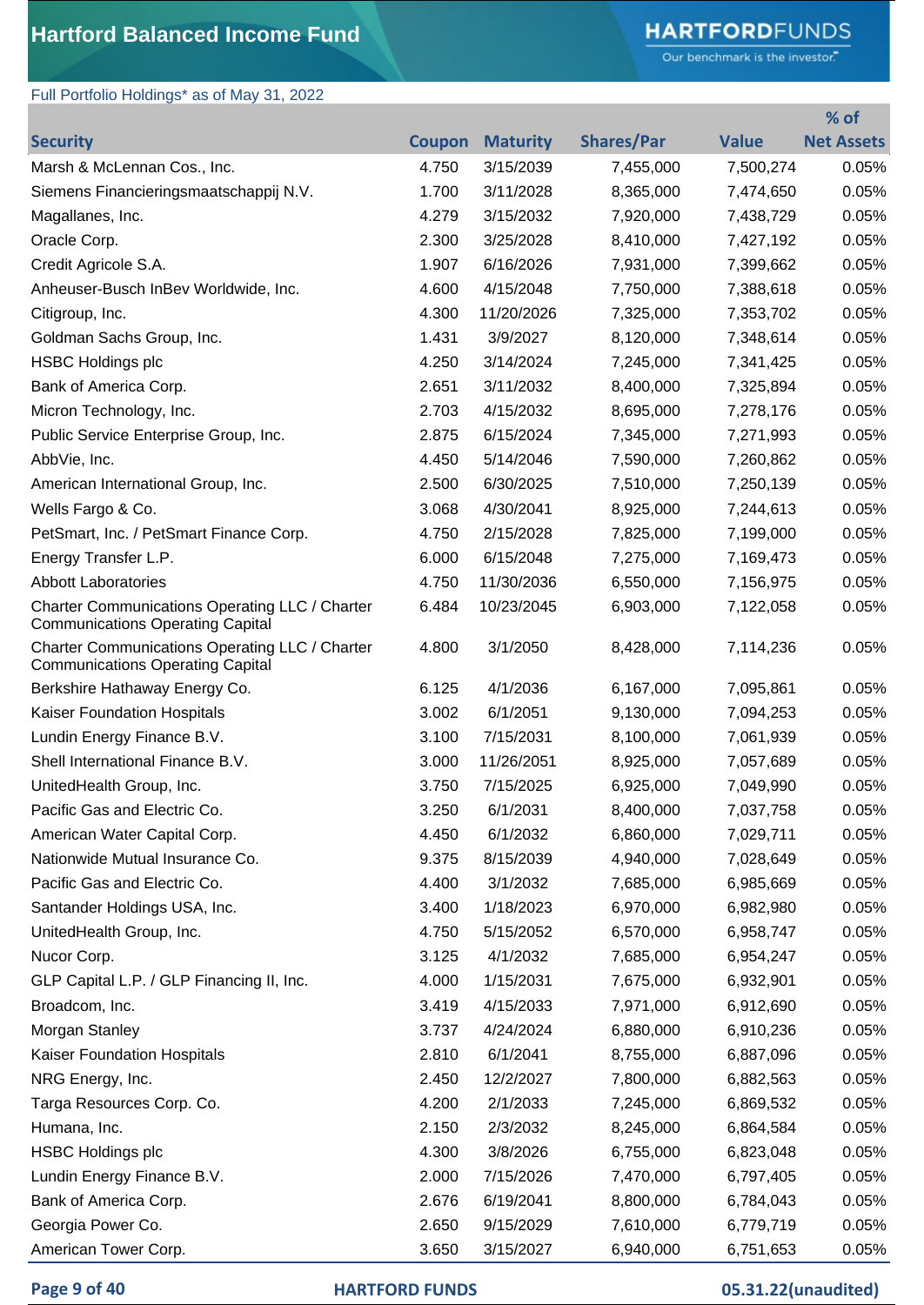# **HARTFORD**FUNDS

Our benchmark is the investor."

**% of** 

## Full Portfolio Holdings\* as of May 31, 2022

| <b>Security</b>                          | <b>Coupon</b> | <b>Maturity</b> | <b>Shares/Par</b> | <b>Value</b> | <b>Net Assets</b> |
|------------------------------------------|---------------|-----------------|-------------------|--------------|-------------------|
| <b>Enterprise Products Operating LLC</b> | 4.800         | 2/1/2049        | 6,975,000         | 6,737,095    | 0.05%             |
| ABN Amro Bank N.V.                       | 1.542         | 6/16/2027       | 7,500,000         | 6,715,298    | 0.05%             |
| Willis North America, Inc.               | 4.500         | 9/15/2028       | 6,752,000         | 6,699,702    | 0.04%             |
| Eastern Gas Transmission & Storage, Inc. | 3.000         | 11/15/2029      | 7,180,000         | 6,675,027    | 0.04%             |
| Dominion Energy, Inc.                    | 3.300         | 4/15/2041       | 8,135,000         | 6,662,864    | 0.04%             |
| Pacific Gas and Electric Co.             | 5.250         | 3/1/2052        | 7,490,000         | 6,629,706    | 0.04%             |
| Raytheon Technologies Corp.              | 3.030         | 3/15/2052       | 8,455,000         | 6,618,400    | 0.04%             |
| ING Groep N.V.                           | 1.726         | 4/1/2027        | 7,315,000         | 6,610,209    | 0.04%             |
| AbbVie, Inc.                             | 4.250         | 11/21/2049      | 7,060,000         | 6,585,207    | 0.04%             |
| Pacific Gas and Electric Co.             | 2.500         | 2/1/2031        | 8,225,000         | 6,567,718    | 0.04%             |
| VICI Properties L.P.                     | 4.950         | 2/15/2030       | 6,660,000         | 6,546,514    | 0.04%             |
| UniCredit S.p.A.                         | 1.982         | 6/3/2027        | 7,355,000         | 6,494,280    | 0.04%             |
| Shell International Finance B.V.         | 2.875         | 11/26/2041      | 8,000,000         | 6,492,689    | 0.04%             |
| Cigna Corp.                              | 1.250         | 3/15/2026       | 7,085,000         | 6,484,665    | 0.04%             |
| Conagra Brands, Inc.                     | 1.375         | 11/1/2027       | 7,570,000         | 6,482,755    | 0.04%             |
| Bank of America Corp.                    | 3.311         | 4/22/2042       | 7,740,000         | 6,462,661    | 0.04%             |
| Ford Motor Credit Co. LLC                | 2.300         | 2/10/2025       | 6,930,000         | 6,458,500    | 0.04%             |
| Duke Energy Progress LLC                 | 4.200         | 8/15/2045       | 6,845,000         | 6,446,545    | 0.04%             |
| Bank of America Corp.                    | 3.824         | 1/20/2028       | 6,550,000         | 6,443,214    | 0.04%             |
| Imperial Brands Finance plc              | 3.500         | 2/11/2023       | 6,455,000         | 6,439,220    | 0.04%             |
| NXP B.V. / NXP Funding LLC               | 2.650         | 2/15/2032       | 7,760,000         | 6,437,832    | 0.04%             |
| MPLX L.P.                                | 4.250         | 12/1/2027       | 6,490,000         | 6,430,429    | 0.04%             |
| Morgan Stanley                           | 1.928         | 4/28/2032       | 7,800,000         | 6,430,297    | 0.04%             |
| Standard Chartered plc                   | 1.456         | 1/14/2027       | 7,165,000         | 6,407,081    | 0.04%             |
| Rio Tinto Finance USA Ltd.               | 2.750         | 11/2/2051       | 8,355,000         | 6,396,323    | 0.04%             |
| Staples, Inc.                            | 7.500         | 4/15/2026       | 6,910,000         | 6,396,242    | 0.04%             |
| Altria Group, Inc.                       | 3.875         | 9/16/2046       | 8,645,000         | 6,376,685    | 0.04%             |
| Vodafone Group plc                       | 5.250         | 5/30/2048       | 6,355,000         | 6,376,138    | $0.04\%$          |
| Virginia Electric and Power Co.          | 3.800         | 9/15/2047       | 7,130,000         | 6,365,150    | 0.04%             |
| Goldman Sachs Group, Inc.                | 3.500         | 1/23/2025       | 6,345,000         | 6,356,080    | 0.04%             |
| Wells Fargo & Co.                        | 3.584         | 5/22/2028       | 6,500,000         | 6,339,421    | 0.04%             |
| <b>LSEGA Financing plc</b>               | 1.375         | 4/6/2026        | 6,950,000         | 6,326,238    | 0.04%             |
| American Tower Corp.                     | 1.875         | 10/15/2030      | 7,875,000         | 6,313,317    | 0.04%             |
| salesforce.com, Inc.                     | 2.700         | 7/15/2041       | 7,880,000         | 6,285,657    | 0.04%             |
| Johnson & Johnson                        | 3.625         | 3/3/2037        | 6,420,000         | 6,265,376    | 0.04%             |
| <b>LBM Acquisition LLC</b>               | 6.250         | 1/15/2029       | 8,073,000         | 6,252,243    | 0.04%             |
| Home Depot, Inc.                         | 5.875         | 12/16/2036      | 5,215,000         | 6,250,816    | 0.04%             |
| Alibaba Group Holding Ltd.               | 4.000         | 12/6/2037       | 7,179,000         | 6,250,466    | 0.04%             |
| Apple, Inc.                              | 3.850         | 8/4/2046        | 6,520,000         | 6,228,288    | 0.04%             |
| Lockheed Martin Corp.                    | 4.500         | 5/15/2036       | 6,025,000         | 6,222,375    | 0.04%             |
| Gilead Sciences, Inc.                    | 1.200         | 10/1/2027       | 7,060,000         | 6,209,393    | 0.04%             |
| <b>ITC Holdings Corp.</b>                | 3.250         | 6/30/2026       | 6,355,000         | 6,208,135    | 0.04%             |
| Boeing Co.                               | 5.705         | 5/1/2040        | 6,350,000         | 6,193,998    | 0.04%             |
| Oracle Corp.                             | 3.850         | 4/1/2060        | 8,610,000         | 6,162,011    | 0.04%             |
| Intercontinental Exchange, Inc.          | 4.350         | 6/15/2029       | 6,095,000         | 6,161,740    | 0.04%             |

### **Page 10 of 40 HARTFORD FUNDS 05.31.22(unaudited)**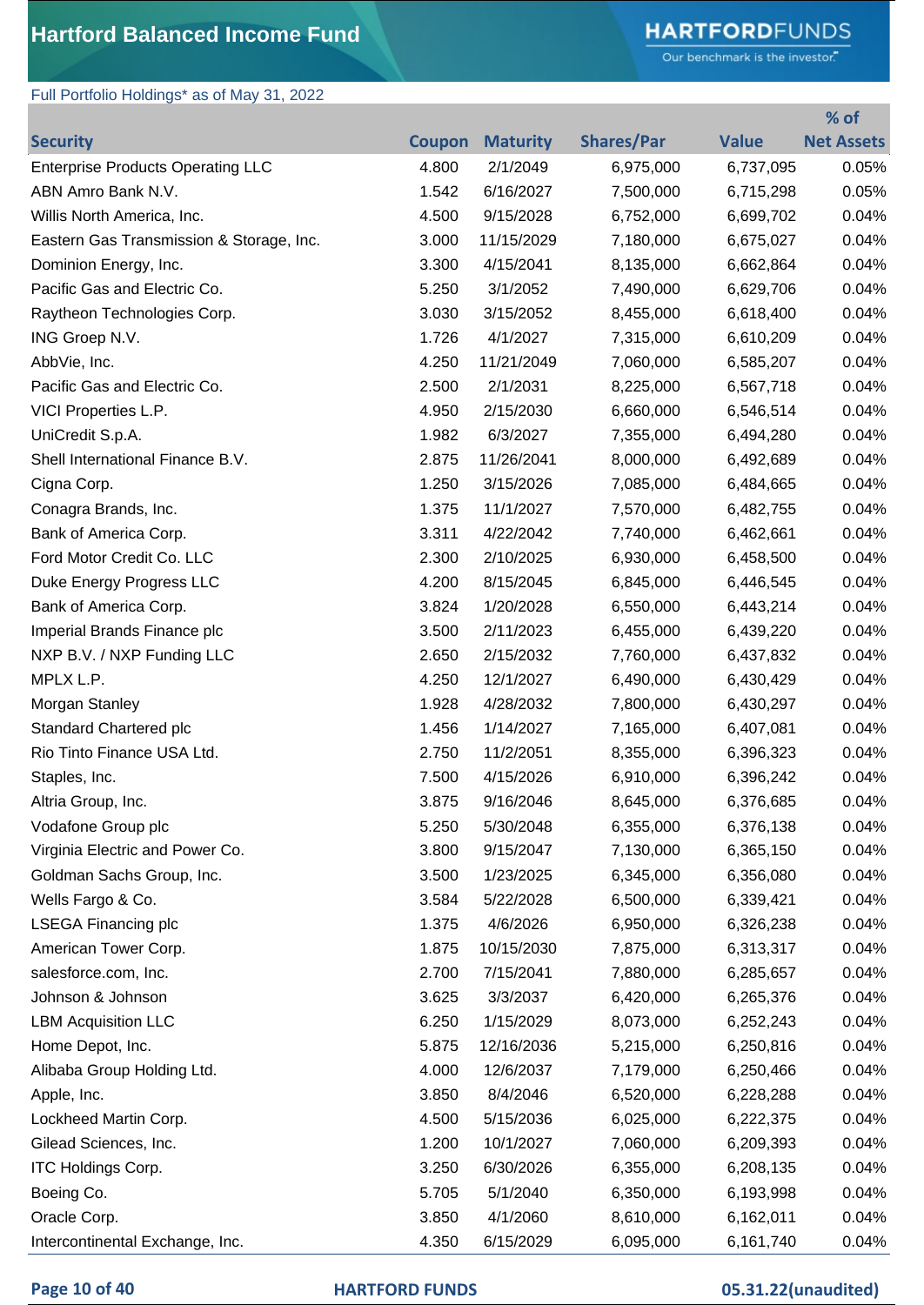# **HARTFORD**FUNDS

Our benchmark is the investor."

**% of** 

## Full Portfolio Holdings\* as of May 31, 2022

| <b>Security</b>                            | <b>Coupon</b> | <b>Maturity</b> | <b>Shares/Par</b> | <b>Value</b> | <b>Net Assets</b> |
|--------------------------------------------|---------------|-----------------|-------------------|--------------|-------------------|
| Duquesne Light Holdings, Inc.              | 2.775         | 1/7/2032        | 7,265,000         | 6,124,985    | 0.04%             |
| <b>Discovery Communications LLC</b>        | 3.950         | 6/15/2025       | 6,110,000         | 6,074,121    | 0.04%             |
| JP Morgan Chase & Co.                      | 4.493         | 3/24/2031       | 6,000,000         | 6,063,662    | 0.04%             |
| Amazon.com, Inc.                           | 4.950         | 12/5/2044       | 5,535,000         | 6,054,819    | 0.04%             |
| El du Pont de Nemours and Co.              | 1.700         | 7/15/2025       | 6,360,000         | 6,053,279    | 0.04%             |
| Consumers Energy Co.                       | 3.950         | 7/15/2047       | 6,500,000         | 6,032,259    | 0.04%             |
| Pacific Gas and Electric Co.               | 4.250         | 8/1/2023        | 6,000,000         | 6,030,746    | 0.04%             |
| Humana, Inc.                               | 3.950         | 3/15/2027       | 6,000,000         | 5,989,201    | 0.04%             |
| Intel Corp.                                | 2.800         | 8/12/2041       | 7,500,000         | 5,971,626    | 0.04%             |
| Credit Suisse Group AG                     | 1.305         | 2/2/2027        | 6,795,000         | 5,959,283    | 0.04%             |
| Ovintiv, Inc.                              | 7.375         | 11/1/2031       | 5,190,000         | 5,936,237    | 0.04%             |
| Danske Bank A/S                            | 1.621         | 9/11/2026       | 6,504,000         | 5,931,464    | 0.04%             |
| McDonald's Corp.                           | 6.300         | 10/15/2037      | 5,000,000         | 5,929,829    | 0.04%             |
| Anheuser-Busch InBev Worldwide, Inc.       | 4.750         | 4/15/2058       | 6,130,000         | 5,905,311    | 0.04%             |
| JP Morgan Chase & Co.                      | 3.882         | 7/24/2038       | 6,290,000         | 5,904,037    | 0.04%             |
| Anglo American Capital plc                 | 2.875         | 3/17/2031       | 6,825,000         | 5,902,753    | 0.04%             |
| Vodafone Group plc                         | 5.125         | 6/4/2081        | 7,585,000         | 5,895,286    | 0.04%             |
| Bank of America Corp.                      | 2.299         | 7/21/2032       | 7,000,000         | 5,876,220    | 0.04%             |
| Crown Castle International Corp.           | 2.250         | 1/15/2031       | 7,000,000         | 5,863,324    | 0.04%             |
| <b>Athene Global Funding</b>               | 2.673         | 6/7/2031        | 7,000,000         | 5,859,917    | 0.04%             |
| TransCanada PipeLines Ltd.                 | 4.625         | 3/1/2034        | 5,840,000         | 5,857,615    | 0.04%             |
| BP Capital Markets America, Inc.           | 3.060         | 6/17/2041       | 7,125,000         | 5,851,719    | 0.04%             |
| HCA, Inc.                                  | 2.375         | 7/15/2031       | 7,000,000         | 5,849,717    | 0.04%             |
| Bacardi Ltd.                               | 2.750         | 7/15/2026       | 6,215,000         | 5,847,443    | 0.04%             |
| Berkshire Hathaway Finance Corp.           | 3.850         | 3/15/2052       | 6,405,000         | 5,844,356    | 0.04%             |
| Duke Energy Corp.                          | 3.300         | 6/15/2041       | 7,240,000         | 5,841,151    | 0.04%             |
| General Motors Co.                         | 5.150         | 4/1/2038        | 6,235,000         | 5,807,990    | 0.04%             |
| Kraft Heinz Foods Co.                      | 3.000         | 6/1/2026        | 6,000,000         | 5,801,493    | 0.04%             |
| Fifth Third Bancorp                        | 4.055         | 4/25/2028       | 5,820,000         | 5,780,100    | 0.04%             |
| Pacific Gas and Electric Co.               | 3.500         | 8/1/2050        | 8,095,000         | 5,777,211    | 0.04%             |
| Pacific Life Global Funding                | 1.375         | 4/14/2026       | 6,320,000         | 5,760,427    | 0.04%             |
| Duke Energy Carolinas LLC                  | 3.200         | 8/15/2049       | 6,965,000         | 5,743,372    | 0.04%             |
| Berkshire Hathaway Energy Co.              | 2.850         | 5/15/2051       | 7,650,000         | 5,737,160    | 0.04%             |
| American International Group, Inc.         | 4.375         | 6/30/2050       | 6,045,000         | 5,733,459    | 0.04%             |
| Comcast Corp.                              | 2.987         | 11/1/2063       | 7,884,000         | 5,708,194    | 0.04%             |
| TransCanada PipeLines Ltd.                 | 1.000         | 10/12/2024      | 6,025,000         | 5,697,945    | 0.04%             |
| <b>BAT Capital Corp</b>                    | 4.742         | 3/16/2032       | 6,055,000         | 5,670,871    | 0.04%             |
| Paramount Global                           | 4.950         | 1/15/2031       | 5,655,000         | 5,657,884    | 0.04%             |
| Comcast Corp.                              | 3.400         | 7/15/2046       | 6,640,000         | 5,648,355    | 0.04%             |
| DCP Midstream Operating L.P.               | 5.375         | 7/15/2025       | 5,510,000         | 5,645,546    | 0.04%             |
| JP Morgan Chase & Co.                      | 3.109         | 4/22/2041       | 6,860,000         | 5,636,130    | 0.04%             |
| Trane Technologies Luxembourg Finance S.A. | 4.500         | 3/21/2049       | 6,006,000         | 5,632,293    | 0.04%             |
| Oracle Corp.                               | 2.650         | 7/15/2026       | 6,000,000         | 5,627,698    | 0.04%             |
| Western Midstream Operating L.P.           | 4.550         | 2/1/2030        | 5,845,000         | 5,595,419    | 0.04%             |
| Israel Electric Corp. Ltd.                 | 4.250         | 8/14/2028       | 5,685,000         | 5,585,513    | 0.04%             |

#### **Page 11 of 40 HARTFORD FUNDS 05.31.22(unaudited)**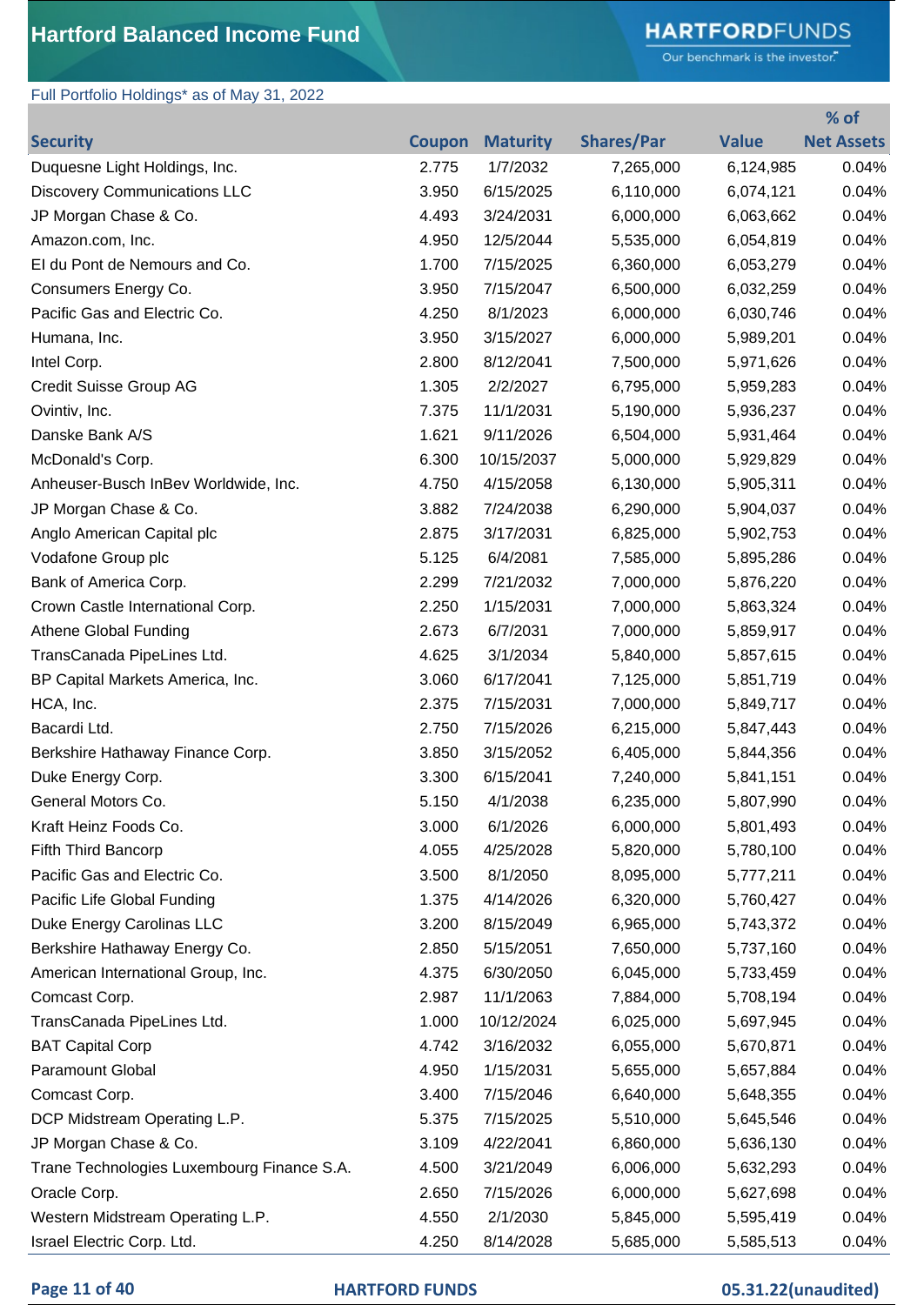# **HARTFORD**FUNDS

Our benchmark is the investor."

**% of** 

# Full Portfolio Holdings\* as of May 31, 2022

| <b>Security</b>                                                           | Coupon | <b>Maturity</b> | <b>Shares/Par</b> | <b>Value</b> | <b>Net Assets</b> |
|---------------------------------------------------------------------------|--------|-----------------|-------------------|--------------|-------------------|
| Corebridge Financial, Inc.                                                | 3.850  | 4/5/2029        | 5,800,000         | 5,574,062    | 0.04%             |
| Walmart, Inc.                                                             | 2.500  | 9/22/2041       | 6,890,000         | 5,570,661    | 0.04%             |
| Boeing Co.                                                                | 3.250  | 2/1/2035        | 7,000,000         | 5,557,537    | 0.04%             |
| Energy Transfer L.P.                                                      | 3.750  | 5/15/2030       | 5,950,000         | 5,537,507    | 0.04%             |
| CDW LLC / CDW Finance Corp.                                               | 3.250  | 2/15/2029       | 6,154,000         | 5,430,905    | 0.04%             |
| Citigroup, Inc.                                                           | 4.600  | 3/9/2026        | 5,350,000         | 5,425,625    | 0.04%             |
| S & P Global, Inc.                                                        | 3.700  | 3/1/2052        | 6,060,000         | 5,417,411    | 0.04%             |
| Exelon Corp.                                                              | 4.700  | 4/15/2050       | 5,557,000         | 5,414,940    | 0.04%             |
| Equitable Financial Life Global Funding                                   | 1.800  | 3/8/2028        | 6,100,000         | 5,412,434    | 0.04%             |
| American International Group, Inc.                                        | 4.700  | 7/10/2035       | 5,348,000         | 5,406,638    | 0.04%             |
| Targa Resources Partners L.P. / Targa Resources<br>Partners Finance Corp. | 6.500  | 7/15/2027       | 5,175,000         | 5,369,063    | 0.04%             |
| <b>CSC Holdings LLC</b>                                                   | 5.500  | 4/15/2027       | 5,360,000         | 5,366,486    | 0.04%             |
| FirstEnergy Corp.                                                         | 7.375  | 11/15/2031      | 4,525,000         | 5,343,889    | 0.04%             |
| Diamondback Energy, Inc.                                                  | 4.250  | 3/15/2052       | 6,000,000         | 5,335,063    | 0.04%             |
| NextEra Energy Capital Holdings, Inc.                                     | 1.900  | 6/15/2028       | 5,955,000         | 5,314,631    | 0.04%             |
| <b>Edison International</b>                                               | 3.125  | 11/15/2022      | 5,285,000         | 5,289,331    | 0.04%             |
| Bacardi Ltd.                                                              | 5.150  | 5/15/2038       | 5,365,000         | 5,280,215    | 0.04%             |
| Comcast Corp.                                                             | 2.937  | 11/1/2056       | 7,000,000         | 5,231,238    | 0.04%             |
| Rogers Communications, Inc.                                               | 3.800  | 3/15/2032       | 5,500,000         | 5,220,003    | 0.04%             |
| OmGrid Funding Ltd.                                                       | 5.196  | 5/16/2027       | 5,415,000         | 5,209,772    | 0.03%             |
| Citigroup, Inc.                                                           | 4.450  | 9/29/2027       | 5,180,000         | 5,195,801    | 0.03%             |
| Bank of America Corp.                                                     | 3.093  | 10/1/2025       | 5,270,000         | 5,183,040    | 0.03%             |
| Acrisure LLC / Acrisure Finance, Inc.                                     | 7.000  | 11/15/2025      | 5,305,000         | 5,145,850    | 0.03%             |
| Athene Holding Ltd.                                                       | 3.450  | 5/15/2052       | 7,053,000         | 5,139,075    | 0.03%             |
| Amazon.com, Inc.                                                          | 3.875  | 8/22/2037       | 5,165,000         | 5,109,329    | 0.03%             |
| Rochester Gas and Electric Corp.                                          | 1.850  | 12/1/2030       | 6,140,000         | 5,101,328    | 0.03%             |
| Bank of America Corp.                                                     | 2.551  | 2/4/2028        | 5,445,000         | 5,093,471    | 0.03%             |
| TransDigm, Inc.                                                           | 6.250  | 3/15/2026       | 4,970,000         | 5,082,223    | 0.03%             |
| <b>LSEGA Financing plc</b>                                                | 2.000  | 4/6/2028        | 5,685,000         | 5,079,351    | 0.03%             |
| Bank of America Corp.                                                     | 3.864  | 7/23/2024       | 5,015,000         | 5,050,196    | 0.03%             |
| GLP Capital L.P. / GLP Financing II, Inc.                                 | 3.250  | 1/15/2032       | 5,990,000         | 5,028,092    | 0.03%             |
| Gilead Sciences, Inc.                                                     | 3.650  | 3/1/2026        | 5,000,000         | 5,012,393    | 0.03%             |
| <b>Discovery Communications LLC</b>                                       | 5.300  | 5/15/2049       | 5,395,000         | 4,993,003    | 0.03%             |
| Southern Natural Gas Co. LLC                                              | 0.625  | 4/28/2023       | 5,065,000         | 4,992,870    | 0.03%             |
| Morgan Stanley                                                            | 3.217  | 4/22/2042       | 6,000,000         | 4,982,311    | 0.03%             |
| Ashtead Capital, Inc.                                                     | 1.500  | 8/12/2026       | 5,595,000         | 4,979,920    | 0.03%             |
| Verizon Communications, Inc.                                              | 4.812  | 3/15/2039       | 4,790,000         | 4,976,496    | 0.03%             |
| Protective Life Global Funding                                            | 1.646  | 1/13/2025       | 5,215,000         | 4,971,091    | 0.03%             |
| Goldman Sachs Group, Inc.                                                 | 4.223  | 5/1/2029        | 5,000,000         | 4,967,291    | 0.03%             |
| Sherwin-Williams Co. (The)                                                | 2.900  | 3/15/2052       | 6,835,000         | 4,963,346    | 0.03%             |
| Virginia Electric and Power Co.                                           | 3.150  | 1/15/2026       | 5,000,000         | 4,913,423    | 0.03%             |
| Southern Co.                                                              | 4.400  | 7/1/2046        | 5,345,000         | 4,896,397    | 0.03%             |
| United Rentals North America, Inc.                                        | 4.875  | 1/15/2028       | 4,915,000         | 4,890,425    | 0.03%             |
| Northrop Grumman Corp.                                                    | 4.030  | 10/15/2047      | 5,215,000         | 4,883,049    | 0.03%             |

#### **Page 12 of 40 HARTFORD FUNDS 05.31.22(unaudited)**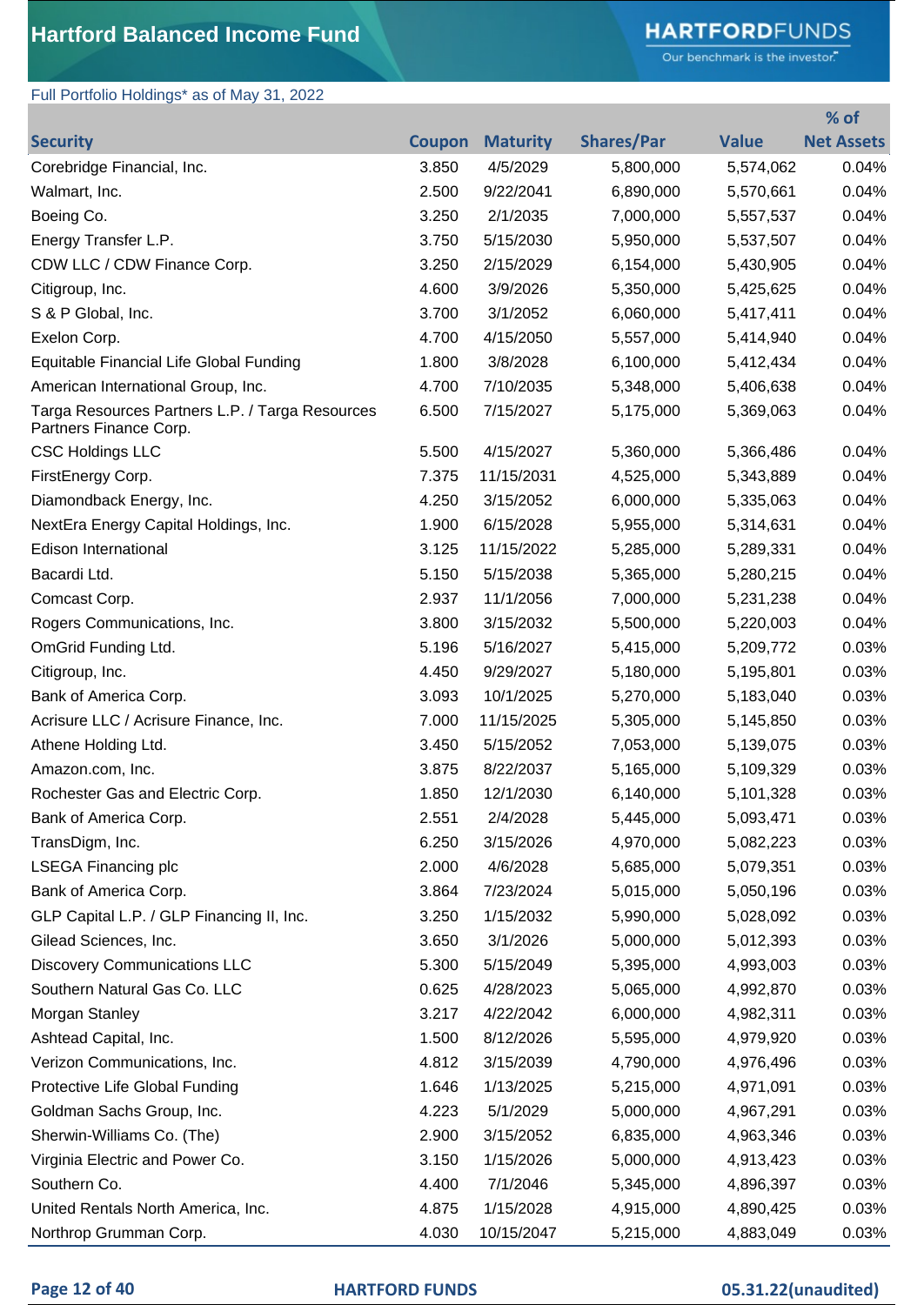# **HARTFORD**FUNDS

Our benchmark is the investor."

**% of** 

# Full Portfolio Holdings\* as of May 31, 2022

| <b>Security</b>                                                                           |       | <b>Coupon Maturity</b> | <b>Shares/Par</b> | <b>Value</b> | <b>Net Assets</b> |
|-------------------------------------------------------------------------------------------|-------|------------------------|-------------------|--------------|-------------------|
| <b>HSBC Holdings plc</b>                                                                  | 4.041 | 3/13/2028              | 5,000,000         | 4,875,564    | 0.03%             |
| GLP Capital L.P. / GLP Financing II, Inc.                                                 | 5.750 | 6/1/2028               | 4,815,000         | 4,868,499    | 0.03%             |
| AerCap Ireland Capital DAC / AerCap Global Aviation<br>Trust                              | 3.400 | 10/29/2033             | 5,830,000         | 4,867,557    | 0.03%             |
| Cleco Corporate Holdings LLC                                                              | 3.375 | 9/15/2029              | 5,340,000         | 4,859,219    | 0.03%             |
| Conocophillips Co.                                                                        | 3.800 | 3/15/2052              | 5,325,000         | 4,840,356    | 0.03%             |
| AstraZeneca plc                                                                           | 4.000 | 9/18/2042              | 5,000,000         | 4,814,355    | 0.03%             |
| <b>Enterprise Products Operating LLC</b>                                                  | 4.200 | 1/31/2050              | 5,430,000         | 4,800,843    | 0.03%             |
| <b>BAT Capital Corp.</b>                                                                  | 3.462 | 9/6/2029               | 5,395,000         | 4,798,928    | 0.03%             |
| Carnival Corp.                                                                            | 6.000 | 5/1/2029               | 5,640,000         | 4,765,800    | 0.03%             |
| Morgan Stanley                                                                            | 3.622 | 4/1/2031               | 5,000,000         | 4,758,772    | 0.03%             |
| OneMain Finance Corp.                                                                     | 5.375 | 11/15/2029             | 5,045,000         | 4,736,650    | 0.03%             |
| Cinemark USA, Inc.                                                                        | 5.250 | 7/15/2028              | 5,270,000         | 4,735,517    | 0.03%             |
| Post Holdings, Inc.                                                                       | 5.625 | 1/15/2028              | 4,770,000         | 4,725,353    | 0.03%             |
| Consolidated Edison Co. of New York, Inc.                                                 | 4.500 | 5/15/2058              | 5,050,000         | 4,723,625    | 0.03%             |
| GLP Capital L.P. / GLP Financing II, Inc.                                                 | 5.300 | 1/15/2029              | 4,750,000         | 4,721,545    | 0.03%             |
| CHS/Community Health Systems, Inc.                                                        | 4.750 | 2/15/2031              | 5,850,000         | 4,714,720    | 0.03%             |
| Wells Fargo & Co.                                                                         | 5.606 | 1/15/2044              | 4,408,000         | 4,710,453    | 0.03%             |
| Royal Caribbean Cruises Ltd.                                                              | 5.500 | 8/31/2026              | 5,350,000         | 4,694,625    | 0.03%             |
| BP Capital Markets America, Inc.                                                          | 3.001 | 3/17/2052              | 6,170,000         | 4,693,824    | 0.03%             |
| Sempra Energy                                                                             | 3.800 | 2/1/2038               | 5,300,000         | 4,689,684    | 0.03%             |
| HCA, Inc.                                                                                 | 4.625 | 3/15/2052              | 5,310,000         | 4,686,090    | 0.03%             |
| Wells Fargo & Co.                                                                         | 5.013 | 4/4/2051               | 4,490,000         | 4,678,068    | 0.03%             |
| Energy Transfer L.P.                                                                      | 5.300 | 4/1/2044               | 5,100,000         | 4,673,192    | 0.03%             |
| FirstEnergy Transmission LLC                                                              | 4.350 | 1/15/2025              | 4,655,000         | 4,663,430    | 0.03%             |
| UnitedHealth Group, Inc.                                                                  | 3.050 | 5/15/2041              | 5,550,000         | 4,645,558    | 0.03%             |
| Oracle Corp.                                                                              | 6.500 | 4/15/2038              | 4,300,000         | 4,640,029    | 0.03%             |
| Century Communities, Inc.                                                                 | 3.875 | 8/15/2029              | 5,350,000         | 4,627,215    | 0.03%             |
| Bristol-Myers Squibb Co.                                                                  | 4.250 | 10/26/2049             | 4,655,000         | 4,613,411    | 0.03%             |
| Virgin Media Secured Finance plc                                                          | 4.500 | 8/15/2030              | 5,090,000         | 4,604,923    | 0.03%             |
| Royalty Pharma plc                                                                        | 3.350 | 9/2/2051               | 6,530,000         | 4,603,479    | 0.03%             |
| Natwest Group plc                                                                         | 1.642 | 6/14/2027              | 5,095,000         | 4,567,085    | 0.03%             |
| Apple, Inc.                                                                               | 4.375 | 5/13/2045              | 4,420,000         | 4,558,873    | 0.03%             |
| Bristol-Myers Squibb Co.                                                                  | 2.350 | 11/13/2040             | 5,935,000         | 4,548,003    | 0.03%             |
| <b>HSBC Holdings plc</b>                                                                  | 3.973 | 5/22/2030              | 4,780,000         | 4,547,562    | 0.03%             |
| Pfizer, Inc.                                                                              | 4.000 | 12/15/2036             | 4,525,000         | 4,530,733    | 0.03%             |
| UDR, Inc.                                                                                 | 2.100 | 8/1/2032               | 5,605,000         | 4,522,447    | 0.03%             |
| Energy Transfer L.P.                                                                      | 5.300 | 4/15/2047              | 4,958,000         | 4,520,371    | 0.03%             |
| <b>Paramount Global</b>                                                                   | 4.950 | 5/19/2050              | 5,005,000         | 4,520,105    | 0.03%             |
| Saudi Arabian Oil Co.                                                                     | 3.500 | 4/16/2029              | 4,590,000         | 4,509,583    | 0.03%             |
| Southern California Edison Co.                                                            | 3.450 | 2/1/2052               | 5,760,000         | 4,490,776    | 0.03%             |
| MPLX L.P.                                                                                 | 5.200 | 12/1/2047              | 4,780,000         | 4,488,216    | 0.03%             |
| Penske Truck Leasing Co. L.P. / PTL Finance Corp.                                         | 3.450 | 7/1/2024               | 4,520,000         | 4,484,497    | 0.03%             |
| Charter Communications Operating LLC / Charter<br><b>Communications Operating Capital</b> | 5.750 | 4/1/2048               | 4,595,000         | 4,466,902    | 0.03%             |
| JAB Holdings B.V.                                                                         | 3.750 | 5/28/2051              | 5,970,000         | 4,457,041    | 0.03%             |

**Page 13 of 40 HARTFORD FUNDS 05.31.22(unaudited)**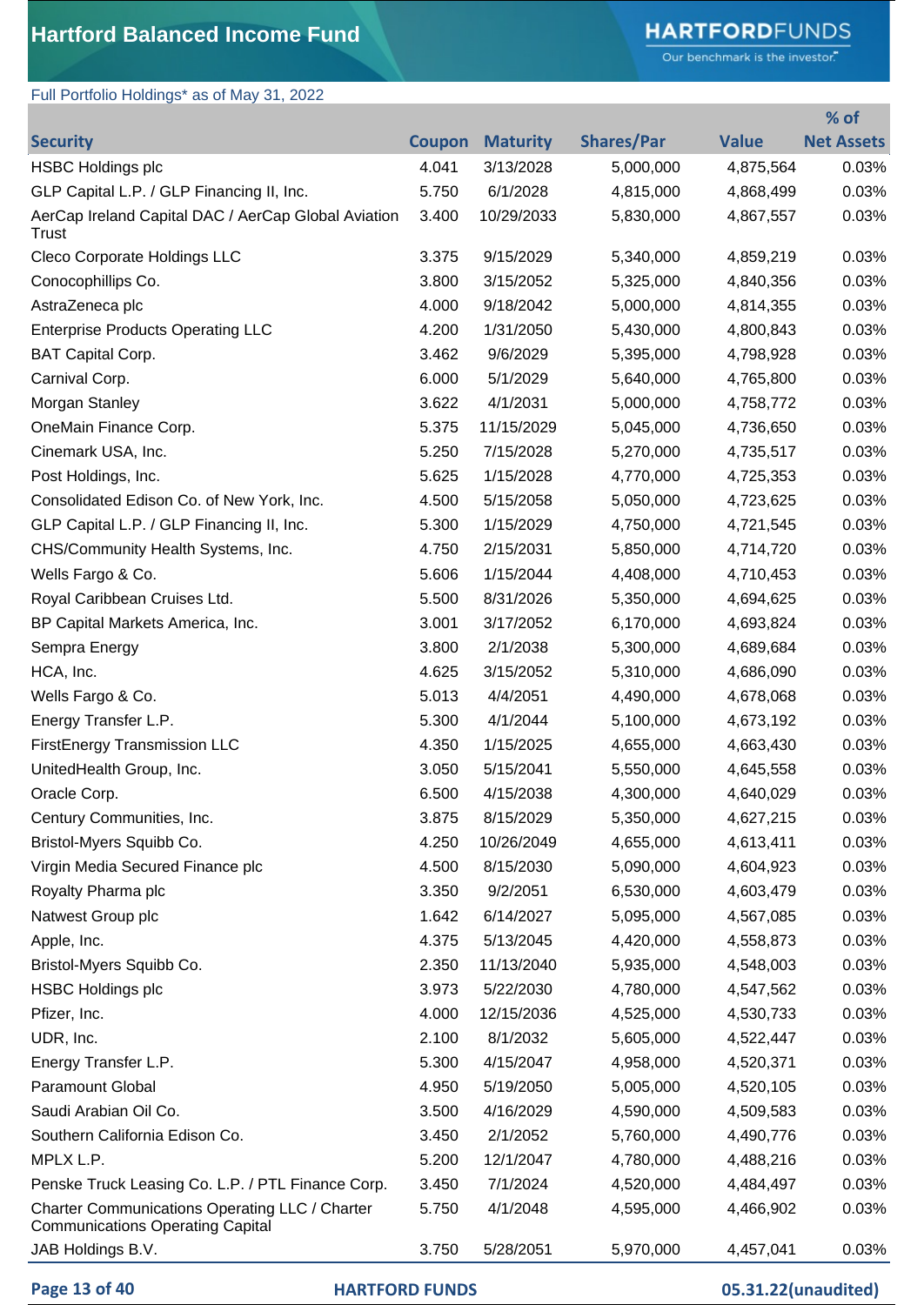## **HARTFORD**FUNDS

Our benchmark is the investor."

**% of** 

# Full Portfolio Holdings\* as of May 31, 2022

| <b>Security</b>                                                 | <b>Coupon</b> | <b>Maturity</b> | <b>Shares/Par</b> | <b>Value</b> | <b>Net Assets</b> |
|-----------------------------------------------------------------|---------------|-----------------|-------------------|--------------|-------------------|
| Ford Motor Credit Co. LLC                                       | 3.370         | 11/17/2023      | 4,510,000         | 4,455,226    | 0.03%             |
| Freeport Indonesia PT                                           | 5.315         | 4/14/2032       | 4,584,000         | 4,454,731    | 0.03%             |
| International Business Machines Corp.                           | 4.150         | 5/15/2039       | 4,755,000         | 4,445,731    | 0.03%             |
| Raytheon Technologies Corp.                                     | 3.750         | 11/1/2046       | 5,000,000         | 4,442,408    | 0.03%             |
| Specialty Building Products Holdings LLC / SBP<br>Finance Corp. | 6.375         | 9/30/2026       | 4,818,000         | 4,436,174    | 0.03%             |
| <b>BNP Paribas S.A.</b>                                         | 2.159         | 9/15/2029       | 5,125,000         | 4,408,261    | 0.03%             |
| Amazon.com, Inc.                                                | 4.250         | 8/22/2057       | 4,320,000         | 4,318,474    | 0.03%             |
| Exelon Corp.                                                    | 3.350         | 3/15/2032       | 4,705,000         | 4,318,259    | 0.03%             |
| Metropolitan Edison Co.                                         | 4.300         | 1/15/2029       | 4,308,000         | 4,307,340    | 0.03%             |
| Mondelez International, Inc.                                    | 2.625         | 3/17/2027       | 4,520,000         | 4,296,268    | 0.03%             |
| AbbVie, Inc.                                                    | 4.050         | 11/21/2039      | 4,630,000         | 4,286,824    | 0.03%             |
| Micron Technology, Inc.                                         | 4.975         | 2/6/2026        | 4,150,000         | 4,283,770    | 0.03%             |
| Roche Holdings, Inc.                                            | 2.607         | 12/13/2051      | 5,635,000         | 4,282,635    | 0.03%             |
| International Business Machines Corp                            | 2.720         | 2/9/2032        | 4,775,000         | 4,259,805    | 0.03%             |
| Morgan Stanley                                                  | 2.511         | 10/20/2032      | 4,950,000         | 4,258,412    | 0.03%             |
| NVIDIA Corp.                                                    | 3.500         | 4/1/2050        | 4,740,000         | 4,232,175    | 0.03%             |
| Fortis, Inc.                                                    | 3.055         | 10/4/2026       | 4,372,000         | 4,217,343    | 0.03%             |
| Sabine Pass Liquefaction LLC                                    | 5.875         | 6/30/2026       | 4,000,000         | 4,217,179    | 0.03%             |
| Brighthouse Financial, Inc.                                     | 3.850         | 12/22/2051      | 5,850,000         | 4,203,509    | 0.03%             |
| CVS Health Corp.                                                | 4.125         | 4/1/2040        | 4,605,000         | 4,188,542    | 0.03%             |
| Bristol-Myers Squibb Co.                                        | 1.450         | 11/13/2030      | 5,000,000         | 4,185,772    | 0.03%             |
| General Motors Financial Co., Inc.                              | 4.350         | 1/17/2027       | 4,245,000         | 4,177,934    | 0.03%             |
| Broadcom, Inc.                                                  | 3.500         | 2/15/2041       | 5,255,000         | 4,158,655    | 0.03%             |
| NIKE, Inc.                                                      | 3.250         | 3/27/2040       | 4,675,000         | 4,138,538    | 0.03%             |
| SS&C Technologies, Inc.                                         | 5.500         | 9/30/2027       | 4,095,000         | 4,126,941    | 0.03%             |
| International Business Machines Corp.                           | 1.950         | 5/15/2030       | 4,800,000         | 4,116,536    | 0.03%             |
| Republic Services, Inc.                                         | 0.875         | 11/15/2025      | 4,515,000         | 4,111,357    | 0.03%             |
| <b>Clearway Energy Operating LLC</b>                            | 3.750         | 2/15/2031       | 4,665,000         | 4,109,865    | 0.03%             |
| Devon Energy Corp.                                              | 7.875         | 9/30/2031       | 3,345,000         | 4,108,558    | 0.03%             |
| Michaels Cos, Inc.                                              | 5.250         | 5/1/2028        | 4,975,000         | 4,091,938    | 0.03%             |
| Go Daddy Operating Co. LLC / GD Finance Co., Inc.               | 3.500         | 3/1/2029        | 4,430,000         | 4,089,444    | 0.03%             |
| Altice France S.A.                                              | 8.125         | 2/1/2027        | 4,075,000         | 4,087,307    | 0.03%             |
| Steel Dynamics, Inc.                                            | 2.800         | 12/15/2024      | 4,159,000         | 4,085,131    | 0.03%             |
| Williams Cos., Inc.                                             | 5.400         | 3/4/2044        | 4,100,000         | 4,084,489    | 0.03%             |
| Energy Transfer L.P.                                            | 6.125         | 12/15/2045      | 4,045,000         | 4,072,718    | 0.03%             |
| T-Mobile USA, Inc.                                              | 3.875         | 4/15/2030       | 4,245,000         | 4,068,153    | 0.03%             |
| Workday, Inc.                                                   | 3.500         | 4/1/2027        | 4,145,000         | 4,066,800    | 0.03%             |
| Puget Sound Energy, Inc.                                        | 3.250         | 9/15/2049       | 5,110,000         | 4,064,900    | 0.03%             |
| Dominion Energy, Inc.                                           | 7.000         | 6/15/2038       | 3,390,000         | 4,059,311    | 0.03%             |
| Southern California Edison Co.                                  | 4.700         | 6/1/2027        | 3,985,000         | 4,051,084    | 0.03%             |
| Xerox Corp.                                                     | 4.625         | 3/15/2023       | 4,050,000         | 4,044,938    | 0.03%             |
| Credit Suisse Group AG                                          | 6.250         | 12/18/2024      | 4,160,000         | 4,030,000    | 0.03%             |
| Williams Cos., Inc.                                             | 5.100         | 9/15/2045       | 4,145,000         | 4,019,852    | 0.03%             |
| Energy Transfer L.P.                                            | 6.250         | 4/15/2049       | 3,910,000         | 3,988,191    | 0.03%             |

### **Page 14 of 40 HARTFORD FUNDS 05.31.22(unaudited)**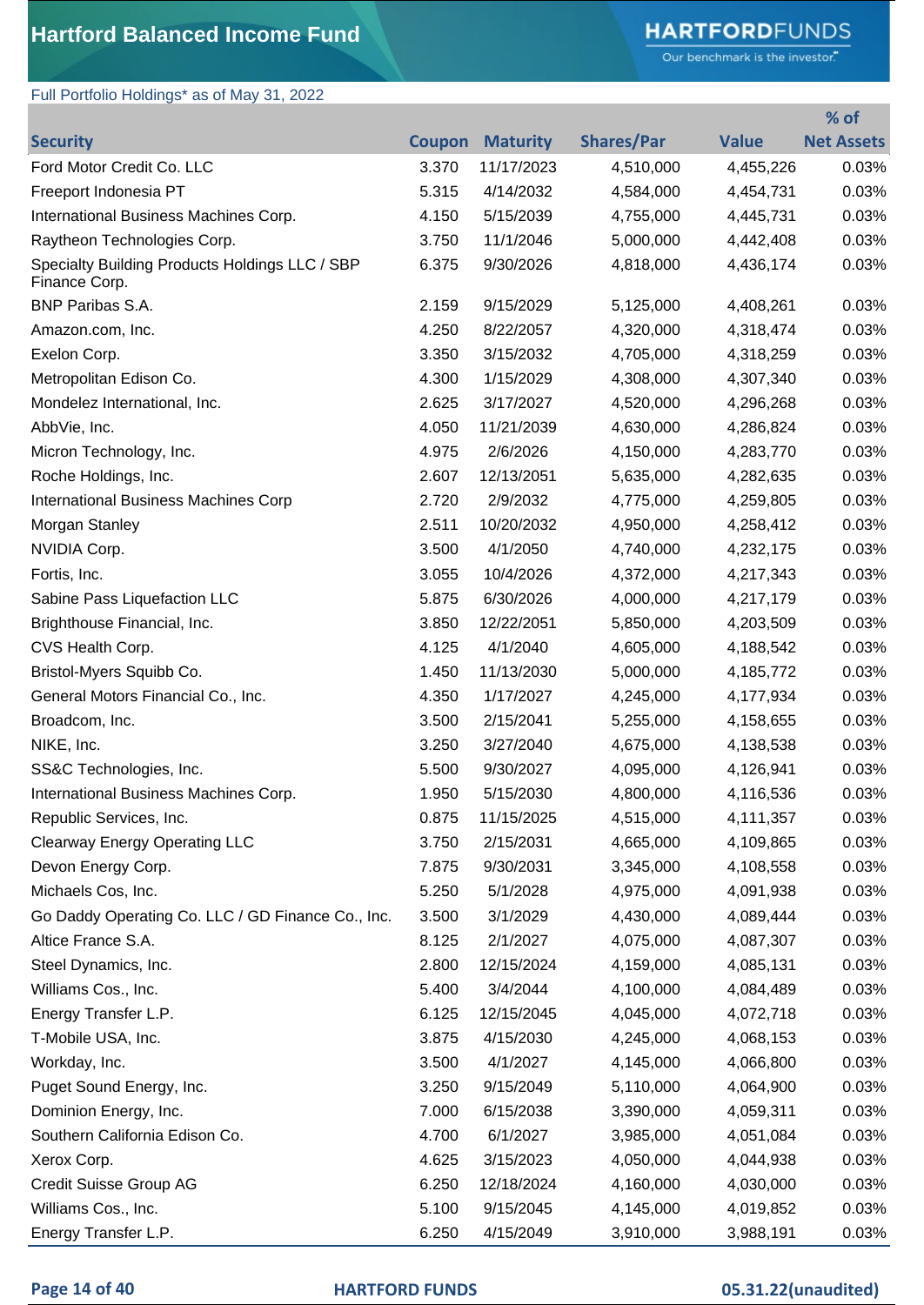# **HARTFORD**FUNDS

Our benchmark is the investor."

**% of** 

## Full Portfolio Holdings\* as of May 31, 2022

| <b>Security</b>                             |       | <b>Coupon Maturity</b> | <b>Shares/Par</b> | <b>Value</b> | <b>Net Assets</b> |
|---------------------------------------------|-------|------------------------|-------------------|--------------|-------------------|
| Oracle Corp.                                | 4.000 | 11/15/2047             | 5,130,000         | 3,978,657    | 0.03%             |
| Shell International Finance B.V.            | 4.000 | 5/10/2046              | 4,199,000         | 3,927,297    | 0.03%             |
| JP Morgan Chase & Co.                       | 2.580 | 4/22/2032              | 4,500,000         | 3,920,570    | 0.03%             |
| Southern California Edison Co.              | 4.000 | 4/1/2047               | 4,585,000         | 3,916,068    | 0.03%             |
| Sprint Corp.                                | 7.875 | 9/15/2023              | 3,725,000         | 3,912,293    | 0.03%             |
| NGPL PipeCo LLC                             | 3.250 | 7/15/2031              | 4,490,000         | 3,906,977    | 0.03%             |
| United Wholesale Mortgage LLC               | 5.500 | 4/15/2029              | 4,425,000         | 3,885,770    | 0.03%             |
| Lowe's Cos., Inc.                           | 2.800 | 9/15/2041              | 5,000,000         | 3,879,765    | 0.03%             |
| Truist Financial Corp.                      | 1.887 | 6/7/2029               | 4,360,000         | 3,864,409    | 0.03%             |
| JP Morgan Chase & Co.                       | 4.260 | 2/22/2048              | 4,055,000         | 3,860,969    | 0.03%             |
| BP Capital Markets America, Inc.            | 3.633 | 4/6/2030               | 3,945,000         | 3,855,999    | 0.03%             |
| DCP Midstream Operating L.P.                | 5.125 | 5/15/2029              | 3,845,000         | 3,845,385    | 0.03%             |
| Hershey Co.                                 | 3.125 | 11/15/2049             | 4,720,000         | 3,842,977    | 0.03%             |
| <b>Service Properties Trust</b>             | 7.500 | 9/15/2025              | 3,875,000         | 3,837,413    | 0.03%             |
| QUALCOMM, Inc.                              | 4.800 | 5/20/2045              | 3,676,000         | 3,835,748    | 0.03%             |
| EIG Pearl Holdings S.a.r.l.                 | 4.387 | 11/30/2046             | 4,550,000         | 3,815,803    | 0.03%             |
| Sempra Energy                               | 3.400 | 2/1/2028               | 3,938,000         | 3,814,761    | 0.03%             |
| Imola Merger Corp.                          | 4.750 | 5/15/2029              | 4,040,000         | 3,804,670    | 0.03%             |
| Lennox International, Inc.                  | 1.700 | 8/1/2027               | 4,285,000         | 3,804,623    | 0.03%             |
| Canadian Pacific Railway Co.                | 1.750 | 12/2/2026              | 4,125,000         | 3,800,227    | 0.03%             |
| American Tower Corp.                        | 2.950 | 1/15/2051              | 5,385,000         | 3,799,458    | 0.03%             |
| Kyndryl Holdings, Inc.                      | 3.150 | 10/15/2031             | 4,945,000         | 3,797,389    | 0.03%             |
| UnitedHealth Group, Inc.                    | 4.200 | 5/15/2032              | 3,695,000         | 3,788,742    | 0.03%             |
| Union Pacific Corp.                         | 2.800 | 2/14/2032              | 4,150,000         | 3,777,844    | 0.03%             |
| 1011778 BC ULC / New Red Finance, Inc.      | 4.375 | 1/15/2028              | 4,020,000         | 3,777,594    | 0.03%             |
| Apple, Inc.                                 | 2.950 | 9/11/2049              | 4,545,000         | 3,759,053    | 0.03%             |
| Altria Group, Inc.                          | 5.375 | 1/31/2044              | 3,970,000         | 3,757,033    | 0.03%             |
| MPLX L.P.                                   | 4.000 | 2/15/2025              | 3,750,000         | 3,753,900    | 0.03%             |
| Verizon Communications, Inc.                | 1.750 | 1/20/2031              | 4,515,000         | 3,746,377    | 0.03%             |
| Lowe's Cos., Inc.                           | 3.750 | 4/1/2032               | 3,930,000         | 3,740,505    | 0.03%             |
| Sirius XM Radio, Inc.                       | 3.125 | 9/1/2026               | 3,960,000         | 3,738,359    | 0.03%             |
| Bank of America Corp.                       | 3.004 | 12/20/2023             | 3,733,000         | 3,732,429    | 0.03%             |
| AbbVie, Inc.                                | 4.850 | 6/15/2044              | 3,702,000         | 3,728,531    | 0.03%             |
| JP Morgan Chase & Co.                       | 3.157 | 4/22/2042              | 4,500,000         | 3,725,633    | 0.02%             |
| Consolidated Edison Co of New York, Inc.    | 3.200 | 12/1/2051              | 4,700,000         | 3,712,638    | 0.02%             |
| Bristol-Myers Squibb Co.                    | 2.550 | 11/13/2050             | 5,025,000         | 3,710,247    | 0.02%             |
| Norfolk Southern Corp.                      | 4.650 | 1/15/2046              | 3,734,000         | 3,710,232    | 0.02%             |
| DT Midstream, Inc.                          | 4.125 | 6/15/2029              | 3,960,000         | 3,702,600    | 0.02%             |
| Oncor Electric Delivery Co. LLC             | 2.750 | 5/15/2030              | 3,980,000         | 3,690,046    | 0.02%             |
| Bristol-Myers Squibb Co.                    | 1.125 | 11/13/2027             | 4,125,000         | 3,673,162    | 0.02%             |
| Southern California Edison Co.              | 3.650 | 2/1/2050               | 4,565,000         | 3,670,199    | 0.02%             |
| T-Mobile USA, Inc.                          | 2.250 | 2/15/2026              | 3,920,000         | 3,665,200    | 0.02%             |
| II-VI, Inc.                                 | 5.000 | 12/15/2029             | 3,875,000         | 3,655,055    | 0.02%             |
| Citigroup, Inc.                             | 3.200 | 10/21/2026             | 3,770,000         | 3,653,769    | 0.02%             |
| <b>Brighthouse Financial Global Funding</b> | 1.550 | 5/24/2026              | 3,995,000         | 3,646,591    | 0.02%             |

## **Page 15 of 40 HARTFORD FUNDS 05.31.22(unaudited)**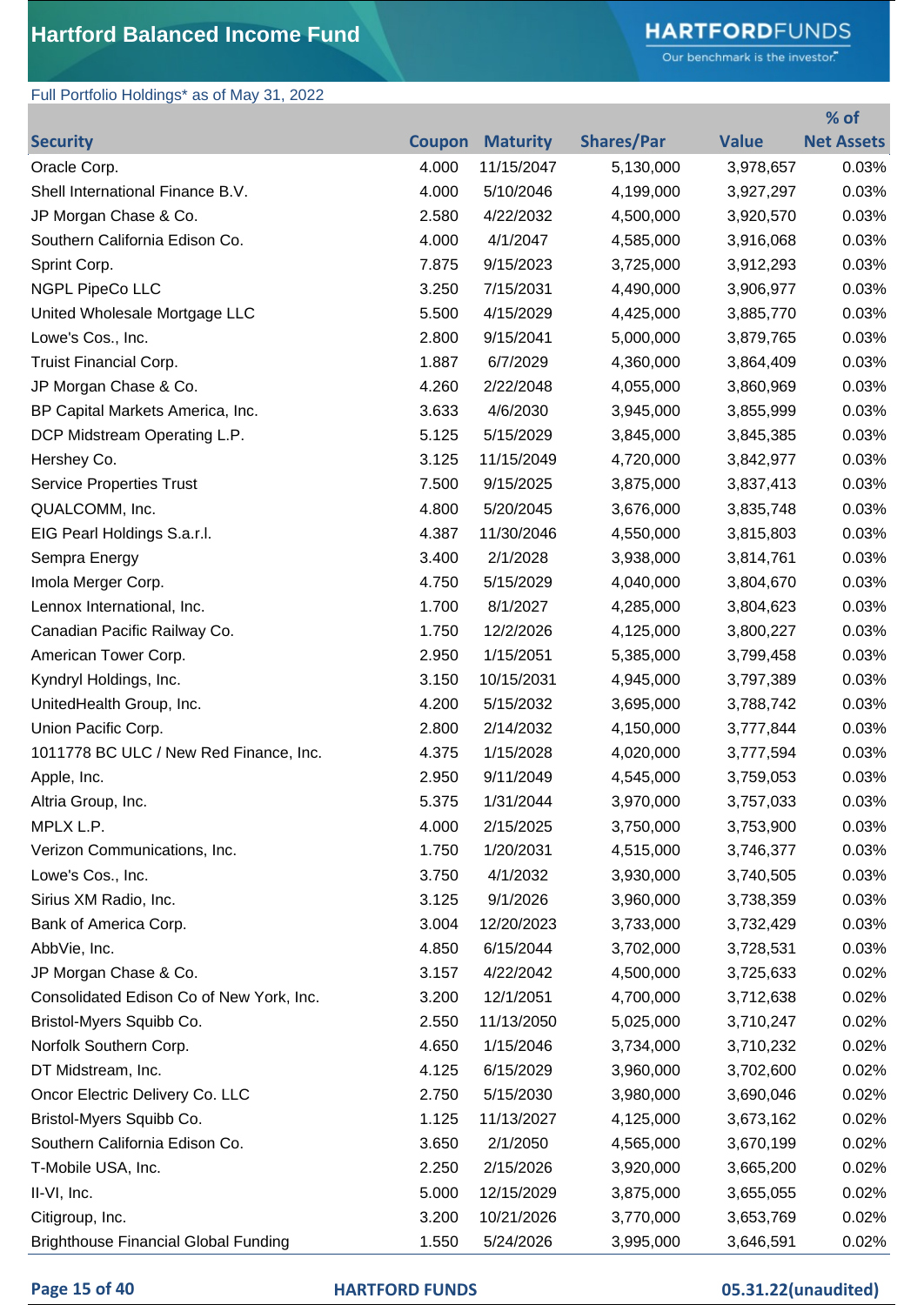# **HARTFORD**FUNDS

Our benchmark is the investor."

## Full Portfolio Holdings\* as of May 31, 2022

|                                                         |               |                 |                   |              | % of              |
|---------------------------------------------------------|---------------|-----------------|-------------------|--------------|-------------------|
| <b>Security</b>                                         | <b>Coupon</b> | <b>Maturity</b> | <b>Shares/Par</b> | <b>Value</b> | <b>Net Assets</b> |
| Guardian Life Global Funding                            | 1.250         | 5/13/2026       | 3,980,000         | 3,625,943    | 0.02%             |
| MajorDrive Holdings LLC                                 | 6.375         | 6/1/2029        | 4,735,000         | 3,618,619    | 0.02%             |
| American Tower Corp.                                    | 3.100         | 6/15/2050       | 5,000,000         | 3,605,239    | 0.02%             |
| Herc Holdings, Inc.                                     | 5.500         | 7/15/2027       | 3,595,000         | 3,603,988    | 0.02%             |
| <b>Qatar Energy</b>                                     | 3.300         | 7/12/2051       | 4,380,000         | 3,602,077    | 0.02%             |
| BP Capital Markets America, Inc.                        | 2.939         | 6/4/2051        | 4,750,000         | 3,594,639    | 0.02%             |
| TransDigm, Inc.                                         | 5.500         | 11/15/2027      | 3,750,000         | 3,590,213    | 0.02%             |
| Scripps Escrow, Inc.                                    | 5.875         | 7/15/2027       | 3,800,000         | 3,587,200    | 0.02%             |
| Lorca Telecom Bondco S.A.                               | 4.000         | 9/18/2027       | 3,575,000         | 3,585,328    | 0.02%             |
| American Transmission Systems, Inc.                     | 2.650         | 1/15/2032       | 4,115,000         | 3,585,288    | 0.02%             |
| Realty Income Corp.                                     | 3.400         | 1/15/2028       | 3,675,000         | 3,553,818    | 0.02%             |
| Southern California Edison Co.                          | 5.450         | 6/1/2052        | 3,425,000         | 3,547,987    | 0.02%             |
| McDonald's Corp.                                        | 4.600         | 5/26/2045       | 3,615,000         | 3,540,263    | 0.02%             |
| CVS Health Corp.                                        | 5.125         | 7/20/2045       | 3,455,000         | 3,528,386    | 0.02%             |
| <b>Edison International</b>                             | 2.400         | 9/15/2022       | 3,542,000         | 3,527,249    | 0.02%             |
| Goldman Sachs Group, Inc.                               | 3.436         | 2/24/2043       | 4,185,000         | 3,516,077    | 0.02%             |
| goeasy Ltd.                                             | 5.375         | 12/1/2024       | 3,675,000         | 3,509,625    | 0.02%             |
| Aon Global Ltd.                                         | 3.875         | 12/15/2025      | 3,480,000         | 3,501,233    | 0.02%             |
| Speedway Motorsports LLC / Speedway Funding II,<br>Inc. | 4.875         | 11/1/2027       | 3,678,000         | 3,485,273    | 0.02%             |
| Raytheon Technologies Corp.                             | 4.625         | 11/16/2048      | 3,425,000         | 3,482,103    | 0.02%             |
| Enact Holdings, Inc.                                    | 6.500         | 8/15/2025       | 3,470,000         | 3,479,091    | 0.02%             |
| FedEx Corp.                                             | 4.100         | 2/1/2045        | 4,000,000         | 3,467,788    | 0.02%             |
| GE Capital International Funding Co.                    | 4.418         | 11/15/2035      | 3,503,000         | 3,459,142    | 0.02%             |
| Empresa Nacional del Petroleo                           | 5.250         | 11/6/2029       | 3,550,000         | 3,455,393    | 0.02%             |
| Sprint Corp.                                            | 7.125         | 6/15/2024       | 3,253,000         | 3,452,637    | 0.02%             |
| Hess Corp.                                              | 7.125         | 3/15/2033       | 2,980,000         | 3,445,807    | 0.02%             |
| Presidio Holdings, Inc.                                 | 4.875         | 2/1/2027        | 3,526,000         | 3,443,740    | 0.02%             |
| Valero Energy Corp.                                     | 4.350         | 6/1/2028        | 3,460,000         | 3,442,282    | 0.02%             |
| Mastercard, Inc.                                        | 2.950         | 3/15/2051       | 4,270,000         | 3,428,419    | 0.02%             |
| CCO Holdings LLC / CCO Holdings Capital Corp.           | 4.250         | 1/15/2034       | 4,135,000         | 3,425,620    | 0.02%             |
| Royalty Pharma plc                                      | 2.150         | 9/2/2031        | 4,220,000         | 3,425,168    | 0.02%             |
| Adient Global Holdings Ltd.                             | 4.875         | 8/15/2026       | 3,665,000         | 3,409,183    | 0.02%             |
| Galaxy Pipeline Assets Bidco Ltd.                       | 3.250         | 9/30/2040       | 4,100,000         | 3,382,403    | 0.02%             |
| <b>Duke University</b>                                  | 2.832         | 10/1/2055       | 4,495,000         | 3,367,479    | 0.02%             |
| San Diego Gas & Electric Co.                            | 3.700         | 3/15/2052       | 3,800,000         | 3,363,868    | 0.02%             |
| Dun & Bradstreet Corp. (The)                            | 5.000         | 12/15/2029      | 3,684,000         | 3,350,119    | 0.02%             |
| Suncor Energy, Inc.                                     | 4.000         | 11/15/2047      | 3,735,000         | 3,325,983    | 0.02%             |
| Equinor ASA                                             | 2.375         | 5/22/2030       | 3,685,000         | 3,323,311    | 0.02%             |
| Duke Energy Progress LLC                                | 3.400         | 4/1/2032        | 3,460,000         | 3,312,789    | 0.02%             |
| Anheuser-Busch InBev Worldwide, Inc.                    | 4.375         | 4/15/2038       | 3,440,000         | 3,299,892    | 0.02%             |
| EQM Midstream Partners L.P.                             | 4.500         | 1/15/2029       | 3,709,000         | 3,289,104    | 0.02%             |
| Qualcomm, Inc.                                          | 4.500         | 5/20/2052       | 3,245,000         | 3,281,054    | 0.02%             |
| Magallanes, Inc.                                        | 3.755         | 3/15/2027       | 3,375,000         | 3,275,381    | 0.02%             |
| Earthstone Energy Holdings LLC                          | 8.000         | 4/15/2027       | 3,205,000         | 3,253,075    | 0.02%             |

### **Page 16 of 40 HARTFORD FUNDS 05.31.22(unaudited)**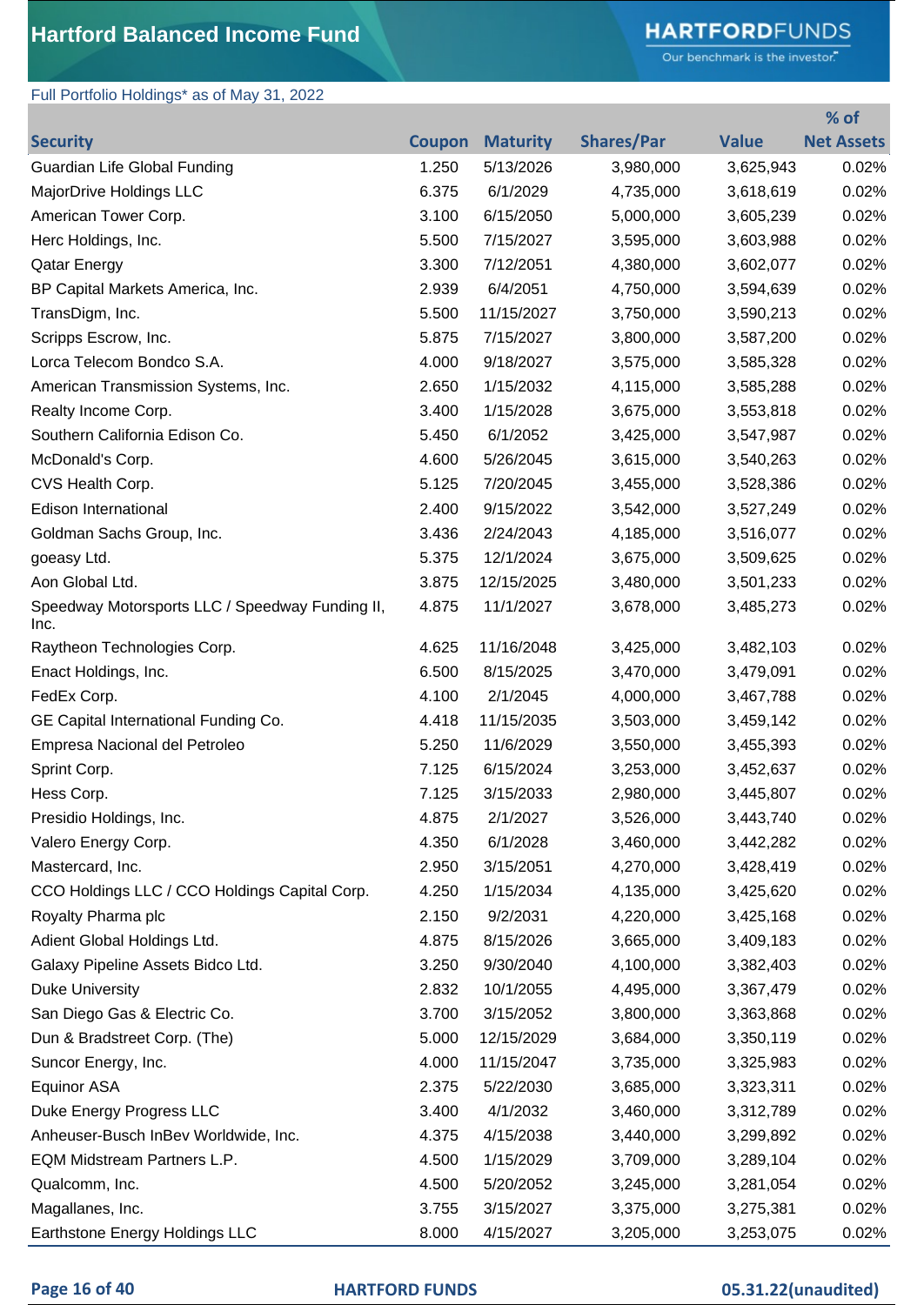# **HARTFORD**FUNDS

Our benchmark is the investor."

**% of** 

## Full Portfolio Holdings\* as of May 31, 2022

| <b>Security</b>                                                        |       | <b>Coupon Maturity</b> | <b>Shares/Par</b> | <b>Value</b> | <b>Net Assets</b> |
|------------------------------------------------------------------------|-------|------------------------|-------------------|--------------|-------------------|
| <b>Discovery Communications LLC</b>                                    | 4.650 | 5/15/2050              | 3,846,000         | 3,244,507    | 0.02%             |
| Duke Energy Carolinas LLC                                              | 5.300 | 2/15/2040              | 3,000,000         | 3,230,936    | 0.02%             |
| PacifiCorp                                                             | 4.100 | 2/1/2042               | 3,500,000         | 3,198,175    | 0.02%             |
| CVS Health Corp.                                                       | 3.000 | 8/15/2026              | 3,280,000         | 3,193,071    | 0.02%             |
| Exelon Corp.                                                           | 4.050 | 4/15/2030              | 3,255,000         | 3,192,320    | 0.02%             |
| Duquesne Light Holdings, Inc.                                          | 2.532 | 10/1/2030              | 3,755,000         | 3,174,657    | 0.02%             |
| Bath & Body Works, Inc.                                                | 5.250 | 2/1/2028               | 3,320,000         | 3,170,600    | 0.02%             |
| Caesars Entertainment, Inc.                                            | 8.125 | 7/1/2027               | 3,110,000         | 3,163,492    | 0.02%             |
| PennyMac Financial Services, Inc.                                      | 5.375 | 10/15/2025             | 3,245,000         | 3,151,706    | 0.02%             |
| Rogers Communications, Inc.                                            | 4.500 | 3/15/2042              | 3,385,000         | 3,140,300    | 0.02%             |
| Bank of America Corp.                                                  | 4.244 | 4/24/2038              | 3,225,000         | 3,128,233    | 0.02%             |
| LD Holdings Group LLC                                                  | 6.500 | 11/1/2025              | 3,740,000         | 3,122,900    | 0.02%             |
| Saudi Arabian Oil Co.                                                  | 2.875 | 4/16/2024              | 3,145,000         | 3,118,205    | 0.02%             |
| Ford Motor Credit Co. LLC                                              | 4.542 | 8/1/2026               | 3,200,000         | 3,116,000    | 0.02%             |
| NiSource, Inc.                                                         | 3.600 | 5/1/2030               | 3,319,000         | 3,112,007    | 0.02%             |
| SLM Corp.                                                              | 3.125 | 11/2/2026              | 3,375,000         | 3,108,240    | 0.02%             |
| Intercontinental Exchange, Inc.                                        | 4.600 | 3/15/2033              | 3,035,000         | 3,107,870    | 0.02%             |
| Northrop Grumman Corp.                                                 | 3.250 | 1/15/2028              | 3,200,000         | 3,102,087    | 0.02%             |
| Minerva Merger Sub, Inc.                                               | 6.500 | 2/15/2030              | 3,353,000         | 3,101,525    | 0.02%             |
| Antero Midstream Partners L.P. / Antero Midstream<br>Finance Corp.     | 5.750 | 1/15/2028              | 3,100,000         | 3,100,000    | 0.02%             |
| Ladder Capital Finance Holdings LLLP / Ladder<br>Capital Finance Corp. | 4.250 | 2/1/2027               | 3,435,000         | 3,097,901    | 0.02%             |
| Equinor ASA                                                            | 3.625 | 4/6/2040               | 3,365,000         | 3,086,061    | 0.02%             |
| Arches Buyer, Inc.                                                     | 4.250 | 6/1/2028               | 3,364,000         | 3,070,928    | 0.02%             |
| Novelis Corp.                                                          | 4.750 | 1/30/2030              | 3,230,000         | 3,060,603    | 0.02%             |
| Valero Energy Corp.                                                    | 4.000 | 4/1/2029               | 3,130,000         | 3,059,700    | 0.02%             |
| Sempra Energy                                                          | 4.000 | 2/1/2048               | 3,480,000         | 3,037,873    | 0.02%             |
| Bank of America Corp.                                                  | 1.898 | 7/23/2031              | 3,640,000         | 3,032,775    | 0.02%             |
| Duke Energy Carolinas LLC                                              | 3.875 | 3/15/2046              | 3,305,000         | 3,013,005    | 0.02%             |
| T-Mobile USA, Inc.                                                     | 2.625 | 4/15/2026              | 3,175,000         | 3,012,432    | 0.02%             |
| Time Warner Cable LLC                                                  | 6.750 | 6/15/2039              | 2,825,000         | 3,011,859    | 0.02%             |
| Simon Property Group L.P.                                              | 3.250 | 9/13/2049              | 3,885,000         | 3,008,550    | 0.02%             |
| Avantor Funding, Inc.                                                  | 4.625 | 7/15/2028              | 3,090,000         | 3,008,208    | 0.02%             |
| Gilead Sciences, Inc.                                                  | 2.600 | 10/1/2040              | 3,965,000         | 3,007,235    | 0.02%             |
| Global Payments, Inc.                                                  | 4.450 | 6/1/2028               | 3,020,000         | 2,992,745    | 0.02%             |
| Itau Unibanco Holding S.A.                                             | 2.900 | 1/24/2023              | 2,985,000         | 2,985,896    | 0.02%             |
| Microsoft Corp.                                                        | 3.450 | 8/8/2036               | 3,045,000         | 2,979,181    | 0.02%             |
| Amazon.com, Inc.                                                       | 3.600 | 4/13/2032              | 3,000,000         | 2,978,184    | 0.02%             |
| Wells Fargo & Co.                                                      | 4.900 | 11/17/2045             | 3,026,000         | 2,970,077    | 0.02%             |
| Walt Disney Co.                                                        | 6.400 | 12/15/2035             | 2,440,000         | 2,955,904    | 0.02%             |
| Amgen, Inc.                                                            | 3.150 | 2/21/2040              | 3,570,000         | 2,954,782    | 0.02%             |
| Apple, Inc.                                                            | 4.250 | 2/9/2047               | 2,895,000         | 2,942,539    | 0.02%             |
| DISH DBS Corp.                                                         | 5.875 | 11/15/2024             | 3,195,000         | 2,938,122    | 0.02%             |
| <b>Sutter Health</b>                                                   | 3.161 | 8/15/2040              | 3,645,000         | 2,935,283    | 0.02%             |
| Nexstar Media, Inc.                                                    | 5.625 | 7/15/2027              | 2,930,000         | 2,932,593    | 0.02%             |

**Page 17 of 40 HARTFORD FUNDS 05.31.22(unaudited)**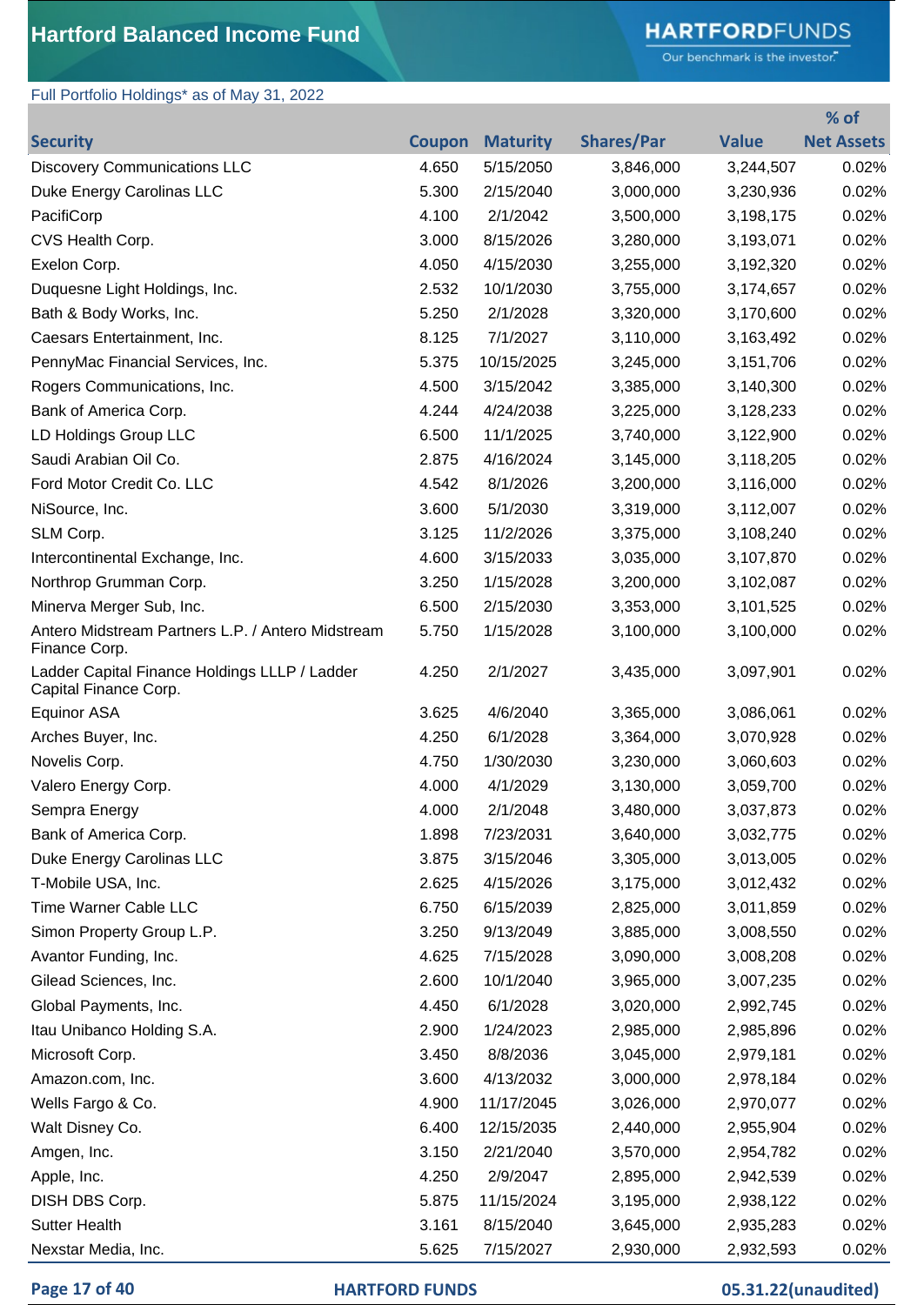# **HARTFORD**FUNDS

Our benchmark is the investor."

**% of** 

### Full Portfolio Holdings\* as of May 31, 2022

| Southern Co.<br>3.250<br>7/1/2026<br>3,000,000<br>2,932,559<br>0.02%<br><b>Sutter Health</b><br>1.321<br>8/15/2025<br>3,150,000<br>0.02%<br>2,925,232<br><b>EnLink Midstream LLC</b><br>5.625<br>1/15/2028<br>2,935,000<br>2,916,656<br>0.02%<br>Endurance International Group Holdings Inc<br>6.000<br>2/15/2029<br>3,880,000<br>2,910,000<br>0.02%<br>Continental Resources, Inc.<br>5.750<br>1/15/2031<br>0.02%<br>2,820,000<br>2,898,395<br>Valero Energy Partners L.P.<br>4.500<br>3/15/2028<br>2,870,000<br>2,879,917<br>0.02%<br>Duke Energy Carolinas LLC<br>3.750<br>6/1/2045<br>3,270,000<br>0.02%<br>2,869,345<br>HCA, Inc.<br>5.125<br>6/15/2039<br>2,950,000<br>0.02%<br>2,849,633<br>4.625<br>7/2/2044<br>0.02%<br>Johnson Controls International plc<br>2,971,000<br>2,821,911<br>5.500<br>8/1/2035<br>2,655,000<br>0.02%<br>Wachovia Corp.<br>2,811,597<br>Ashton Woods USA LLC / Ashton Woods Finance<br>6.625<br>1/15/2028<br>0.02%<br>2,990,000<br>2,802,858<br>Co.<br>2.493<br>2/15/2027<br>0.02%<br>Carrier Global Corp.<br>3,015,000<br>2,800,516<br>Lamar Media Corp.<br>3.750<br>2/15/2028<br>2,985,000<br>0.02%<br>2,798,139<br>American Water Capital Corp.<br>3.450<br>5/1/2050<br>0.02%<br>3,365,000<br>2,795,988<br>Titan Holdings II B.V.<br>5.125<br>7/15/2029<br>0.02%<br>2,990,000<br>2,792,626<br>Open Text Corp.<br>3.875<br>2/15/2028<br>2,970,000<br>0.02%<br>2,790,077<br>BPCE S.A.<br>2.045<br>10/19/2027<br>3,100,000<br>0.02%<br>2,786,256<br>Bayer U.S. Finance LLC<br>4.200<br>7/15/2034<br>0.02%<br>2,900,000<br>2,786,178<br>AmeriGas Partners L.P. / AmeriGas Finance Corp.<br>5.875<br>0.02%<br>8/20/2026<br>2,738,000<br>2,784,546<br>ONEOK, Inc.<br>3.100<br>3/15/2030<br>3,125,000<br>2,780,404<br>0.02%<br>Williams Scotsman International, Inc.<br>4.625<br>8/15/2028<br>0.02%<br>2,903,000<br>2,752,146<br>Southern California Edison Co.<br>4.500<br>9/1/2040<br>0.02%<br>3,000,000<br>2,750,285<br>AbbVie, Inc.<br>4.625<br>10/1/2042<br>2,840,000<br>0.02%<br>2,743,233<br>ARD Finance S.A.<br>6.500<br>6/30/2027<br>3,480,000<br>0.02%<br>2,731,800<br>Owens-Brockway Glass Container, Inc.<br>6.375<br>0.02%<br>8/15/2025<br>2,710,000<br>2,723,008<br>Aker BP ASA<br>3.750<br>1/15/2030<br>2,920,000<br>0.02%<br>2,722,892<br>4.375<br>10/15/2028<br>2,850,000<br>2,721,750<br>0.02%<br>Apache Corp.<br>Nielsen Finance LLC / Nielsen Finance Co.<br>4.500<br>7/15/2029<br>0.02%<br>2,875,000<br>2,716,558<br>Taylor Morrison Communities, Inc.<br>5.750<br>1/15/2028<br>2,735,000<br>2,707,204<br>0.02%<br>3/10/2032<br>3,220,000<br>0.02%<br>Barclays plc<br>2.667<br>2,705,276<br>Builders FirstSource, Inc.<br>5.000<br>3/1/2030<br>2,880,000<br>0.02%<br>2,701,246<br>MGIC Investment Corp.<br>5.250<br>8/15/2028<br>0.02%<br>2,795,000<br>2,700,389<br>CDW LLC / CDW Finance Corp.<br>2.670<br>12/1/2026<br>0.02%<br>2,930,000<br>2,695,541<br>Ford Motor Credit Co. LLC<br>5.125<br>6/16/2025<br>2,690,000<br>0.02%<br>2,689,926<br><b>FirstEnergy Transmission LLC</b><br>7/15/2044<br>0.02%<br>5.450<br>2,790,000<br>2,682,665<br>Gray Oak Pipeline LLC<br>2.000<br>9/15/2023<br>0.02%<br>2,730,000<br>2,678,072<br>Intercontinental Exchange, Inc.<br>2.650<br>9/15/2040<br>3,470,000<br>0.02%<br>2,664,328<br>Credit Suisse Group AG<br>3.091<br>5/14/2032<br>0.02%<br>3,155,000<br>2,661,397<br>Equinix, Inc.<br>3.400<br>2/15/2052<br>0.02%<br>3,489,000<br>2,654,807<br>Consorcio Transmantaro S.A.<br>5.200<br>4/11/2038<br>2,825,000<br>0.02%<br>2,648,438<br>Performance Food Group, Inc.<br>5.500<br>10/15/2027<br>0.02%<br>2,690,000<br>2,645,723<br>Duke Energy Progress LLC<br>4.375<br>3/30/2044<br>0.02%<br>2,730,000<br>2,643,226<br>Sprint Spectrum Co. LLC / Sprint Spectrum Co. II LLC<br>5.152<br>0.02%<br>9/20/2029<br>2,555,000<br>2,638,003<br>/ Sprint Spectrum Co. III LLC<br>JPMorgan Chase & Co.<br>4.586<br>4/26/2033<br>2,580,000<br>2,635,738<br>0.02% | <b>Security</b> | Coupon | <b>Maturity</b> | <b>Shares/Par</b> | <b>Value</b> | <b>Net Assets</b> |
|---------------------------------------------------------------------------------------------------------------------------------------------------------------------------------------------------------------------------------------------------------------------------------------------------------------------------------------------------------------------------------------------------------------------------------------------------------------------------------------------------------------------------------------------------------------------------------------------------------------------------------------------------------------------------------------------------------------------------------------------------------------------------------------------------------------------------------------------------------------------------------------------------------------------------------------------------------------------------------------------------------------------------------------------------------------------------------------------------------------------------------------------------------------------------------------------------------------------------------------------------------------------------------------------------------------------------------------------------------------------------------------------------------------------------------------------------------------------------------------------------------------------------------------------------------------------------------------------------------------------------------------------------------------------------------------------------------------------------------------------------------------------------------------------------------------------------------------------------------------------------------------------------------------------------------------------------------------------------------------------------------------------------------------------------------------------------------------------------------------------------------------------------------------------------------------------------------------------------------------------------------------------------------------------------------------------------------------------------------------------------------------------------------------------------------------------------------------------------------------------------------------------------------------------------------------------------------------------------------------------------------------------------------------------------------------------------------------------------------------------------------------------------------------------------------------------------------------------------------------------------------------------------------------------------------------------------------------------------------------------------------------------------------------------------------------------------------------------------------------------------------------------------------------------------------------------------------------------------------------------------------------------------------------------------------------------------------------------------------------------------------------------------------------------------------------------------------------------------------------------------------------------------------------------------------------------------------------------------------------------------------------------------------------------------------------------------------------------------------------------------------------------------------------------------------------------------------------------------------------------------------------------------------------------------------------------------------|-----------------|--------|-----------------|-------------------|--------------|-------------------|
|                                                                                                                                                                                                                                                                                                                                                                                                                                                                                                                                                                                                                                                                                                                                                                                                                                                                                                                                                                                                                                                                                                                                                                                                                                                                                                                                                                                                                                                                                                                                                                                                                                                                                                                                                                                                                                                                                                                                                                                                                                                                                                                                                                                                                                                                                                                                                                                                                                                                                                                                                                                                                                                                                                                                                                                                                                                                                                                                                                                                                                                                                                                                                                                                                                                                                                                                                                                                                                                                                                                                                                                                                                                                                                                                                                                                                                                                                                                                                         |                 |        |                 |                   |              |                   |
|                                                                                                                                                                                                                                                                                                                                                                                                                                                                                                                                                                                                                                                                                                                                                                                                                                                                                                                                                                                                                                                                                                                                                                                                                                                                                                                                                                                                                                                                                                                                                                                                                                                                                                                                                                                                                                                                                                                                                                                                                                                                                                                                                                                                                                                                                                                                                                                                                                                                                                                                                                                                                                                                                                                                                                                                                                                                                                                                                                                                                                                                                                                                                                                                                                                                                                                                                                                                                                                                                                                                                                                                                                                                                                                                                                                                                                                                                                                                                         |                 |        |                 |                   |              |                   |
|                                                                                                                                                                                                                                                                                                                                                                                                                                                                                                                                                                                                                                                                                                                                                                                                                                                                                                                                                                                                                                                                                                                                                                                                                                                                                                                                                                                                                                                                                                                                                                                                                                                                                                                                                                                                                                                                                                                                                                                                                                                                                                                                                                                                                                                                                                                                                                                                                                                                                                                                                                                                                                                                                                                                                                                                                                                                                                                                                                                                                                                                                                                                                                                                                                                                                                                                                                                                                                                                                                                                                                                                                                                                                                                                                                                                                                                                                                                                                         |                 |        |                 |                   |              |                   |
|                                                                                                                                                                                                                                                                                                                                                                                                                                                                                                                                                                                                                                                                                                                                                                                                                                                                                                                                                                                                                                                                                                                                                                                                                                                                                                                                                                                                                                                                                                                                                                                                                                                                                                                                                                                                                                                                                                                                                                                                                                                                                                                                                                                                                                                                                                                                                                                                                                                                                                                                                                                                                                                                                                                                                                                                                                                                                                                                                                                                                                                                                                                                                                                                                                                                                                                                                                                                                                                                                                                                                                                                                                                                                                                                                                                                                                                                                                                                                         |                 |        |                 |                   |              |                   |
|                                                                                                                                                                                                                                                                                                                                                                                                                                                                                                                                                                                                                                                                                                                                                                                                                                                                                                                                                                                                                                                                                                                                                                                                                                                                                                                                                                                                                                                                                                                                                                                                                                                                                                                                                                                                                                                                                                                                                                                                                                                                                                                                                                                                                                                                                                                                                                                                                                                                                                                                                                                                                                                                                                                                                                                                                                                                                                                                                                                                                                                                                                                                                                                                                                                                                                                                                                                                                                                                                                                                                                                                                                                                                                                                                                                                                                                                                                                                                         |                 |        |                 |                   |              |                   |
|                                                                                                                                                                                                                                                                                                                                                                                                                                                                                                                                                                                                                                                                                                                                                                                                                                                                                                                                                                                                                                                                                                                                                                                                                                                                                                                                                                                                                                                                                                                                                                                                                                                                                                                                                                                                                                                                                                                                                                                                                                                                                                                                                                                                                                                                                                                                                                                                                                                                                                                                                                                                                                                                                                                                                                                                                                                                                                                                                                                                                                                                                                                                                                                                                                                                                                                                                                                                                                                                                                                                                                                                                                                                                                                                                                                                                                                                                                                                                         |                 |        |                 |                   |              |                   |
|                                                                                                                                                                                                                                                                                                                                                                                                                                                                                                                                                                                                                                                                                                                                                                                                                                                                                                                                                                                                                                                                                                                                                                                                                                                                                                                                                                                                                                                                                                                                                                                                                                                                                                                                                                                                                                                                                                                                                                                                                                                                                                                                                                                                                                                                                                                                                                                                                                                                                                                                                                                                                                                                                                                                                                                                                                                                                                                                                                                                                                                                                                                                                                                                                                                                                                                                                                                                                                                                                                                                                                                                                                                                                                                                                                                                                                                                                                                                                         |                 |        |                 |                   |              |                   |
|                                                                                                                                                                                                                                                                                                                                                                                                                                                                                                                                                                                                                                                                                                                                                                                                                                                                                                                                                                                                                                                                                                                                                                                                                                                                                                                                                                                                                                                                                                                                                                                                                                                                                                                                                                                                                                                                                                                                                                                                                                                                                                                                                                                                                                                                                                                                                                                                                                                                                                                                                                                                                                                                                                                                                                                                                                                                                                                                                                                                                                                                                                                                                                                                                                                                                                                                                                                                                                                                                                                                                                                                                                                                                                                                                                                                                                                                                                                                                         |                 |        |                 |                   |              |                   |
|                                                                                                                                                                                                                                                                                                                                                                                                                                                                                                                                                                                                                                                                                                                                                                                                                                                                                                                                                                                                                                                                                                                                                                                                                                                                                                                                                                                                                                                                                                                                                                                                                                                                                                                                                                                                                                                                                                                                                                                                                                                                                                                                                                                                                                                                                                                                                                                                                                                                                                                                                                                                                                                                                                                                                                                                                                                                                                                                                                                                                                                                                                                                                                                                                                                                                                                                                                                                                                                                                                                                                                                                                                                                                                                                                                                                                                                                                                                                                         |                 |        |                 |                   |              |                   |
|                                                                                                                                                                                                                                                                                                                                                                                                                                                                                                                                                                                                                                                                                                                                                                                                                                                                                                                                                                                                                                                                                                                                                                                                                                                                                                                                                                                                                                                                                                                                                                                                                                                                                                                                                                                                                                                                                                                                                                                                                                                                                                                                                                                                                                                                                                                                                                                                                                                                                                                                                                                                                                                                                                                                                                                                                                                                                                                                                                                                                                                                                                                                                                                                                                                                                                                                                                                                                                                                                                                                                                                                                                                                                                                                                                                                                                                                                                                                                         |                 |        |                 |                   |              |                   |
|                                                                                                                                                                                                                                                                                                                                                                                                                                                                                                                                                                                                                                                                                                                                                                                                                                                                                                                                                                                                                                                                                                                                                                                                                                                                                                                                                                                                                                                                                                                                                                                                                                                                                                                                                                                                                                                                                                                                                                                                                                                                                                                                                                                                                                                                                                                                                                                                                                                                                                                                                                                                                                                                                                                                                                                                                                                                                                                                                                                                                                                                                                                                                                                                                                                                                                                                                                                                                                                                                                                                                                                                                                                                                                                                                                                                                                                                                                                                                         |                 |        |                 |                   |              |                   |
|                                                                                                                                                                                                                                                                                                                                                                                                                                                                                                                                                                                                                                                                                                                                                                                                                                                                                                                                                                                                                                                                                                                                                                                                                                                                                                                                                                                                                                                                                                                                                                                                                                                                                                                                                                                                                                                                                                                                                                                                                                                                                                                                                                                                                                                                                                                                                                                                                                                                                                                                                                                                                                                                                                                                                                                                                                                                                                                                                                                                                                                                                                                                                                                                                                                                                                                                                                                                                                                                                                                                                                                                                                                                                                                                                                                                                                                                                                                                                         |                 |        |                 |                   |              |                   |
|                                                                                                                                                                                                                                                                                                                                                                                                                                                                                                                                                                                                                                                                                                                                                                                                                                                                                                                                                                                                                                                                                                                                                                                                                                                                                                                                                                                                                                                                                                                                                                                                                                                                                                                                                                                                                                                                                                                                                                                                                                                                                                                                                                                                                                                                                                                                                                                                                                                                                                                                                                                                                                                                                                                                                                                                                                                                                                                                                                                                                                                                                                                                                                                                                                                                                                                                                                                                                                                                                                                                                                                                                                                                                                                                                                                                                                                                                                                                                         |                 |        |                 |                   |              |                   |
|                                                                                                                                                                                                                                                                                                                                                                                                                                                                                                                                                                                                                                                                                                                                                                                                                                                                                                                                                                                                                                                                                                                                                                                                                                                                                                                                                                                                                                                                                                                                                                                                                                                                                                                                                                                                                                                                                                                                                                                                                                                                                                                                                                                                                                                                                                                                                                                                                                                                                                                                                                                                                                                                                                                                                                                                                                                                                                                                                                                                                                                                                                                                                                                                                                                                                                                                                                                                                                                                                                                                                                                                                                                                                                                                                                                                                                                                                                                                                         |                 |        |                 |                   |              |                   |
|                                                                                                                                                                                                                                                                                                                                                                                                                                                                                                                                                                                                                                                                                                                                                                                                                                                                                                                                                                                                                                                                                                                                                                                                                                                                                                                                                                                                                                                                                                                                                                                                                                                                                                                                                                                                                                                                                                                                                                                                                                                                                                                                                                                                                                                                                                                                                                                                                                                                                                                                                                                                                                                                                                                                                                                                                                                                                                                                                                                                                                                                                                                                                                                                                                                                                                                                                                                                                                                                                                                                                                                                                                                                                                                                                                                                                                                                                                                                                         |                 |        |                 |                   |              |                   |
|                                                                                                                                                                                                                                                                                                                                                                                                                                                                                                                                                                                                                                                                                                                                                                                                                                                                                                                                                                                                                                                                                                                                                                                                                                                                                                                                                                                                                                                                                                                                                                                                                                                                                                                                                                                                                                                                                                                                                                                                                                                                                                                                                                                                                                                                                                                                                                                                                                                                                                                                                                                                                                                                                                                                                                                                                                                                                                                                                                                                                                                                                                                                                                                                                                                                                                                                                                                                                                                                                                                                                                                                                                                                                                                                                                                                                                                                                                                                                         |                 |        |                 |                   |              |                   |
|                                                                                                                                                                                                                                                                                                                                                                                                                                                                                                                                                                                                                                                                                                                                                                                                                                                                                                                                                                                                                                                                                                                                                                                                                                                                                                                                                                                                                                                                                                                                                                                                                                                                                                                                                                                                                                                                                                                                                                                                                                                                                                                                                                                                                                                                                                                                                                                                                                                                                                                                                                                                                                                                                                                                                                                                                                                                                                                                                                                                                                                                                                                                                                                                                                                                                                                                                                                                                                                                                                                                                                                                                                                                                                                                                                                                                                                                                                                                                         |                 |        |                 |                   |              |                   |
|                                                                                                                                                                                                                                                                                                                                                                                                                                                                                                                                                                                                                                                                                                                                                                                                                                                                                                                                                                                                                                                                                                                                                                                                                                                                                                                                                                                                                                                                                                                                                                                                                                                                                                                                                                                                                                                                                                                                                                                                                                                                                                                                                                                                                                                                                                                                                                                                                                                                                                                                                                                                                                                                                                                                                                                                                                                                                                                                                                                                                                                                                                                                                                                                                                                                                                                                                                                                                                                                                                                                                                                                                                                                                                                                                                                                                                                                                                                                                         |                 |        |                 |                   |              |                   |
|                                                                                                                                                                                                                                                                                                                                                                                                                                                                                                                                                                                                                                                                                                                                                                                                                                                                                                                                                                                                                                                                                                                                                                                                                                                                                                                                                                                                                                                                                                                                                                                                                                                                                                                                                                                                                                                                                                                                                                                                                                                                                                                                                                                                                                                                                                                                                                                                                                                                                                                                                                                                                                                                                                                                                                                                                                                                                                                                                                                                                                                                                                                                                                                                                                                                                                                                                                                                                                                                                                                                                                                                                                                                                                                                                                                                                                                                                                                                                         |                 |        |                 |                   |              |                   |
|                                                                                                                                                                                                                                                                                                                                                                                                                                                                                                                                                                                                                                                                                                                                                                                                                                                                                                                                                                                                                                                                                                                                                                                                                                                                                                                                                                                                                                                                                                                                                                                                                                                                                                                                                                                                                                                                                                                                                                                                                                                                                                                                                                                                                                                                                                                                                                                                                                                                                                                                                                                                                                                                                                                                                                                                                                                                                                                                                                                                                                                                                                                                                                                                                                                                                                                                                                                                                                                                                                                                                                                                                                                                                                                                                                                                                                                                                                                                                         |                 |        |                 |                   |              |                   |
|                                                                                                                                                                                                                                                                                                                                                                                                                                                                                                                                                                                                                                                                                                                                                                                                                                                                                                                                                                                                                                                                                                                                                                                                                                                                                                                                                                                                                                                                                                                                                                                                                                                                                                                                                                                                                                                                                                                                                                                                                                                                                                                                                                                                                                                                                                                                                                                                                                                                                                                                                                                                                                                                                                                                                                                                                                                                                                                                                                                                                                                                                                                                                                                                                                                                                                                                                                                                                                                                                                                                                                                                                                                                                                                                                                                                                                                                                                                                                         |                 |        |                 |                   |              |                   |
|                                                                                                                                                                                                                                                                                                                                                                                                                                                                                                                                                                                                                                                                                                                                                                                                                                                                                                                                                                                                                                                                                                                                                                                                                                                                                                                                                                                                                                                                                                                                                                                                                                                                                                                                                                                                                                                                                                                                                                                                                                                                                                                                                                                                                                                                                                                                                                                                                                                                                                                                                                                                                                                                                                                                                                                                                                                                                                                                                                                                                                                                                                                                                                                                                                                                                                                                                                                                                                                                                                                                                                                                                                                                                                                                                                                                                                                                                                                                                         |                 |        |                 |                   |              |                   |
|                                                                                                                                                                                                                                                                                                                                                                                                                                                                                                                                                                                                                                                                                                                                                                                                                                                                                                                                                                                                                                                                                                                                                                                                                                                                                                                                                                                                                                                                                                                                                                                                                                                                                                                                                                                                                                                                                                                                                                                                                                                                                                                                                                                                                                                                                                                                                                                                                                                                                                                                                                                                                                                                                                                                                                                                                                                                                                                                                                                                                                                                                                                                                                                                                                                                                                                                                                                                                                                                                                                                                                                                                                                                                                                                                                                                                                                                                                                                                         |                 |        |                 |                   |              |                   |
|                                                                                                                                                                                                                                                                                                                                                                                                                                                                                                                                                                                                                                                                                                                                                                                                                                                                                                                                                                                                                                                                                                                                                                                                                                                                                                                                                                                                                                                                                                                                                                                                                                                                                                                                                                                                                                                                                                                                                                                                                                                                                                                                                                                                                                                                                                                                                                                                                                                                                                                                                                                                                                                                                                                                                                                                                                                                                                                                                                                                                                                                                                                                                                                                                                                                                                                                                                                                                                                                                                                                                                                                                                                                                                                                                                                                                                                                                                                                                         |                 |        |                 |                   |              |                   |
|                                                                                                                                                                                                                                                                                                                                                                                                                                                                                                                                                                                                                                                                                                                                                                                                                                                                                                                                                                                                                                                                                                                                                                                                                                                                                                                                                                                                                                                                                                                                                                                                                                                                                                                                                                                                                                                                                                                                                                                                                                                                                                                                                                                                                                                                                                                                                                                                                                                                                                                                                                                                                                                                                                                                                                                                                                                                                                                                                                                                                                                                                                                                                                                                                                                                                                                                                                                                                                                                                                                                                                                                                                                                                                                                                                                                                                                                                                                                                         |                 |        |                 |                   |              |                   |
|                                                                                                                                                                                                                                                                                                                                                                                                                                                                                                                                                                                                                                                                                                                                                                                                                                                                                                                                                                                                                                                                                                                                                                                                                                                                                                                                                                                                                                                                                                                                                                                                                                                                                                                                                                                                                                                                                                                                                                                                                                                                                                                                                                                                                                                                                                                                                                                                                                                                                                                                                                                                                                                                                                                                                                                                                                                                                                                                                                                                                                                                                                                                                                                                                                                                                                                                                                                                                                                                                                                                                                                                                                                                                                                                                                                                                                                                                                                                                         |                 |        |                 |                   |              |                   |
|                                                                                                                                                                                                                                                                                                                                                                                                                                                                                                                                                                                                                                                                                                                                                                                                                                                                                                                                                                                                                                                                                                                                                                                                                                                                                                                                                                                                                                                                                                                                                                                                                                                                                                                                                                                                                                                                                                                                                                                                                                                                                                                                                                                                                                                                                                                                                                                                                                                                                                                                                                                                                                                                                                                                                                                                                                                                                                                                                                                                                                                                                                                                                                                                                                                                                                                                                                                                                                                                                                                                                                                                                                                                                                                                                                                                                                                                                                                                                         |                 |        |                 |                   |              |                   |
|                                                                                                                                                                                                                                                                                                                                                                                                                                                                                                                                                                                                                                                                                                                                                                                                                                                                                                                                                                                                                                                                                                                                                                                                                                                                                                                                                                                                                                                                                                                                                                                                                                                                                                                                                                                                                                                                                                                                                                                                                                                                                                                                                                                                                                                                                                                                                                                                                                                                                                                                                                                                                                                                                                                                                                                                                                                                                                                                                                                                                                                                                                                                                                                                                                                                                                                                                                                                                                                                                                                                                                                                                                                                                                                                                                                                                                                                                                                                                         |                 |        |                 |                   |              |                   |
|                                                                                                                                                                                                                                                                                                                                                                                                                                                                                                                                                                                                                                                                                                                                                                                                                                                                                                                                                                                                                                                                                                                                                                                                                                                                                                                                                                                                                                                                                                                                                                                                                                                                                                                                                                                                                                                                                                                                                                                                                                                                                                                                                                                                                                                                                                                                                                                                                                                                                                                                                                                                                                                                                                                                                                                                                                                                                                                                                                                                                                                                                                                                                                                                                                                                                                                                                                                                                                                                                                                                                                                                                                                                                                                                                                                                                                                                                                                                                         |                 |        |                 |                   |              |                   |
|                                                                                                                                                                                                                                                                                                                                                                                                                                                                                                                                                                                                                                                                                                                                                                                                                                                                                                                                                                                                                                                                                                                                                                                                                                                                                                                                                                                                                                                                                                                                                                                                                                                                                                                                                                                                                                                                                                                                                                                                                                                                                                                                                                                                                                                                                                                                                                                                                                                                                                                                                                                                                                                                                                                                                                                                                                                                                                                                                                                                                                                                                                                                                                                                                                                                                                                                                                                                                                                                                                                                                                                                                                                                                                                                                                                                                                                                                                                                                         |                 |        |                 |                   |              |                   |
|                                                                                                                                                                                                                                                                                                                                                                                                                                                                                                                                                                                                                                                                                                                                                                                                                                                                                                                                                                                                                                                                                                                                                                                                                                                                                                                                                                                                                                                                                                                                                                                                                                                                                                                                                                                                                                                                                                                                                                                                                                                                                                                                                                                                                                                                                                                                                                                                                                                                                                                                                                                                                                                                                                                                                                                                                                                                                                                                                                                                                                                                                                                                                                                                                                                                                                                                                                                                                                                                                                                                                                                                                                                                                                                                                                                                                                                                                                                                                         |                 |        |                 |                   |              |                   |
|                                                                                                                                                                                                                                                                                                                                                                                                                                                                                                                                                                                                                                                                                                                                                                                                                                                                                                                                                                                                                                                                                                                                                                                                                                                                                                                                                                                                                                                                                                                                                                                                                                                                                                                                                                                                                                                                                                                                                                                                                                                                                                                                                                                                                                                                                                                                                                                                                                                                                                                                                                                                                                                                                                                                                                                                                                                                                                                                                                                                                                                                                                                                                                                                                                                                                                                                                                                                                                                                                                                                                                                                                                                                                                                                                                                                                                                                                                                                                         |                 |        |                 |                   |              |                   |
|                                                                                                                                                                                                                                                                                                                                                                                                                                                                                                                                                                                                                                                                                                                                                                                                                                                                                                                                                                                                                                                                                                                                                                                                                                                                                                                                                                                                                                                                                                                                                                                                                                                                                                                                                                                                                                                                                                                                                                                                                                                                                                                                                                                                                                                                                                                                                                                                                                                                                                                                                                                                                                                                                                                                                                                                                                                                                                                                                                                                                                                                                                                                                                                                                                                                                                                                                                                                                                                                                                                                                                                                                                                                                                                                                                                                                                                                                                                                                         |                 |        |                 |                   |              |                   |
|                                                                                                                                                                                                                                                                                                                                                                                                                                                                                                                                                                                                                                                                                                                                                                                                                                                                                                                                                                                                                                                                                                                                                                                                                                                                                                                                                                                                                                                                                                                                                                                                                                                                                                                                                                                                                                                                                                                                                                                                                                                                                                                                                                                                                                                                                                                                                                                                                                                                                                                                                                                                                                                                                                                                                                                                                                                                                                                                                                                                                                                                                                                                                                                                                                                                                                                                                                                                                                                                                                                                                                                                                                                                                                                                                                                                                                                                                                                                                         |                 |        |                 |                   |              |                   |
|                                                                                                                                                                                                                                                                                                                                                                                                                                                                                                                                                                                                                                                                                                                                                                                                                                                                                                                                                                                                                                                                                                                                                                                                                                                                                                                                                                                                                                                                                                                                                                                                                                                                                                                                                                                                                                                                                                                                                                                                                                                                                                                                                                                                                                                                                                                                                                                                                                                                                                                                                                                                                                                                                                                                                                                                                                                                                                                                                                                                                                                                                                                                                                                                                                                                                                                                                                                                                                                                                                                                                                                                                                                                                                                                                                                                                                                                                                                                                         |                 |        |                 |                   |              |                   |
|                                                                                                                                                                                                                                                                                                                                                                                                                                                                                                                                                                                                                                                                                                                                                                                                                                                                                                                                                                                                                                                                                                                                                                                                                                                                                                                                                                                                                                                                                                                                                                                                                                                                                                                                                                                                                                                                                                                                                                                                                                                                                                                                                                                                                                                                                                                                                                                                                                                                                                                                                                                                                                                                                                                                                                                                                                                                                                                                                                                                                                                                                                                                                                                                                                                                                                                                                                                                                                                                                                                                                                                                                                                                                                                                                                                                                                                                                                                                                         |                 |        |                 |                   |              |                   |
|                                                                                                                                                                                                                                                                                                                                                                                                                                                                                                                                                                                                                                                                                                                                                                                                                                                                                                                                                                                                                                                                                                                                                                                                                                                                                                                                                                                                                                                                                                                                                                                                                                                                                                                                                                                                                                                                                                                                                                                                                                                                                                                                                                                                                                                                                                                                                                                                                                                                                                                                                                                                                                                                                                                                                                                                                                                                                                                                                                                                                                                                                                                                                                                                                                                                                                                                                                                                                                                                                                                                                                                                                                                                                                                                                                                                                                                                                                                                                         |                 |        |                 |                   |              |                   |
|                                                                                                                                                                                                                                                                                                                                                                                                                                                                                                                                                                                                                                                                                                                                                                                                                                                                                                                                                                                                                                                                                                                                                                                                                                                                                                                                                                                                                                                                                                                                                                                                                                                                                                                                                                                                                                                                                                                                                                                                                                                                                                                                                                                                                                                                                                                                                                                                                                                                                                                                                                                                                                                                                                                                                                                                                                                                                                                                                                                                                                                                                                                                                                                                                                                                                                                                                                                                                                                                                                                                                                                                                                                                                                                                                                                                                                                                                                                                                         |                 |        |                 |                   |              |                   |
|                                                                                                                                                                                                                                                                                                                                                                                                                                                                                                                                                                                                                                                                                                                                                                                                                                                                                                                                                                                                                                                                                                                                                                                                                                                                                                                                                                                                                                                                                                                                                                                                                                                                                                                                                                                                                                                                                                                                                                                                                                                                                                                                                                                                                                                                                                                                                                                                                                                                                                                                                                                                                                                                                                                                                                                                                                                                                                                                                                                                                                                                                                                                                                                                                                                                                                                                                                                                                                                                                                                                                                                                                                                                                                                                                                                                                                                                                                                                                         |                 |        |                 |                   |              |                   |
|                                                                                                                                                                                                                                                                                                                                                                                                                                                                                                                                                                                                                                                                                                                                                                                                                                                                                                                                                                                                                                                                                                                                                                                                                                                                                                                                                                                                                                                                                                                                                                                                                                                                                                                                                                                                                                                                                                                                                                                                                                                                                                                                                                                                                                                                                                                                                                                                                                                                                                                                                                                                                                                                                                                                                                                                                                                                                                                                                                                                                                                                                                                                                                                                                                                                                                                                                                                                                                                                                                                                                                                                                                                                                                                                                                                                                                                                                                                                                         |                 |        |                 |                   |              |                   |
|                                                                                                                                                                                                                                                                                                                                                                                                                                                                                                                                                                                                                                                                                                                                                                                                                                                                                                                                                                                                                                                                                                                                                                                                                                                                                                                                                                                                                                                                                                                                                                                                                                                                                                                                                                                                                                                                                                                                                                                                                                                                                                                                                                                                                                                                                                                                                                                                                                                                                                                                                                                                                                                                                                                                                                                                                                                                                                                                                                                                                                                                                                                                                                                                                                                                                                                                                                                                                                                                                                                                                                                                                                                                                                                                                                                                                                                                                                                                                         |                 |        |                 |                   |              |                   |
|                                                                                                                                                                                                                                                                                                                                                                                                                                                                                                                                                                                                                                                                                                                                                                                                                                                                                                                                                                                                                                                                                                                                                                                                                                                                                                                                                                                                                                                                                                                                                                                                                                                                                                                                                                                                                                                                                                                                                                                                                                                                                                                                                                                                                                                                                                                                                                                                                                                                                                                                                                                                                                                                                                                                                                                                                                                                                                                                                                                                                                                                                                                                                                                                                                                                                                                                                                                                                                                                                                                                                                                                                                                                                                                                                                                                                                                                                                                                                         |                 |        |                 |                   |              |                   |
|                                                                                                                                                                                                                                                                                                                                                                                                                                                                                                                                                                                                                                                                                                                                                                                                                                                                                                                                                                                                                                                                                                                                                                                                                                                                                                                                                                                                                                                                                                                                                                                                                                                                                                                                                                                                                                                                                                                                                                                                                                                                                                                                                                                                                                                                                                                                                                                                                                                                                                                                                                                                                                                                                                                                                                                                                                                                                                                                                                                                                                                                                                                                                                                                                                                                                                                                                                                                                                                                                                                                                                                                                                                                                                                                                                                                                                                                                                                                                         |                 |        |                 |                   |              |                   |
|                                                                                                                                                                                                                                                                                                                                                                                                                                                                                                                                                                                                                                                                                                                                                                                                                                                                                                                                                                                                                                                                                                                                                                                                                                                                                                                                                                                                                                                                                                                                                                                                                                                                                                                                                                                                                                                                                                                                                                                                                                                                                                                                                                                                                                                                                                                                                                                                                                                                                                                                                                                                                                                                                                                                                                                                                                                                                                                                                                                                                                                                                                                                                                                                                                                                                                                                                                                                                                                                                                                                                                                                                                                                                                                                                                                                                                                                                                                                                         |                 |        |                 |                   |              |                   |

**Page 18 of 40 HARTFORD FUNDS 05.31.22(unaudited)**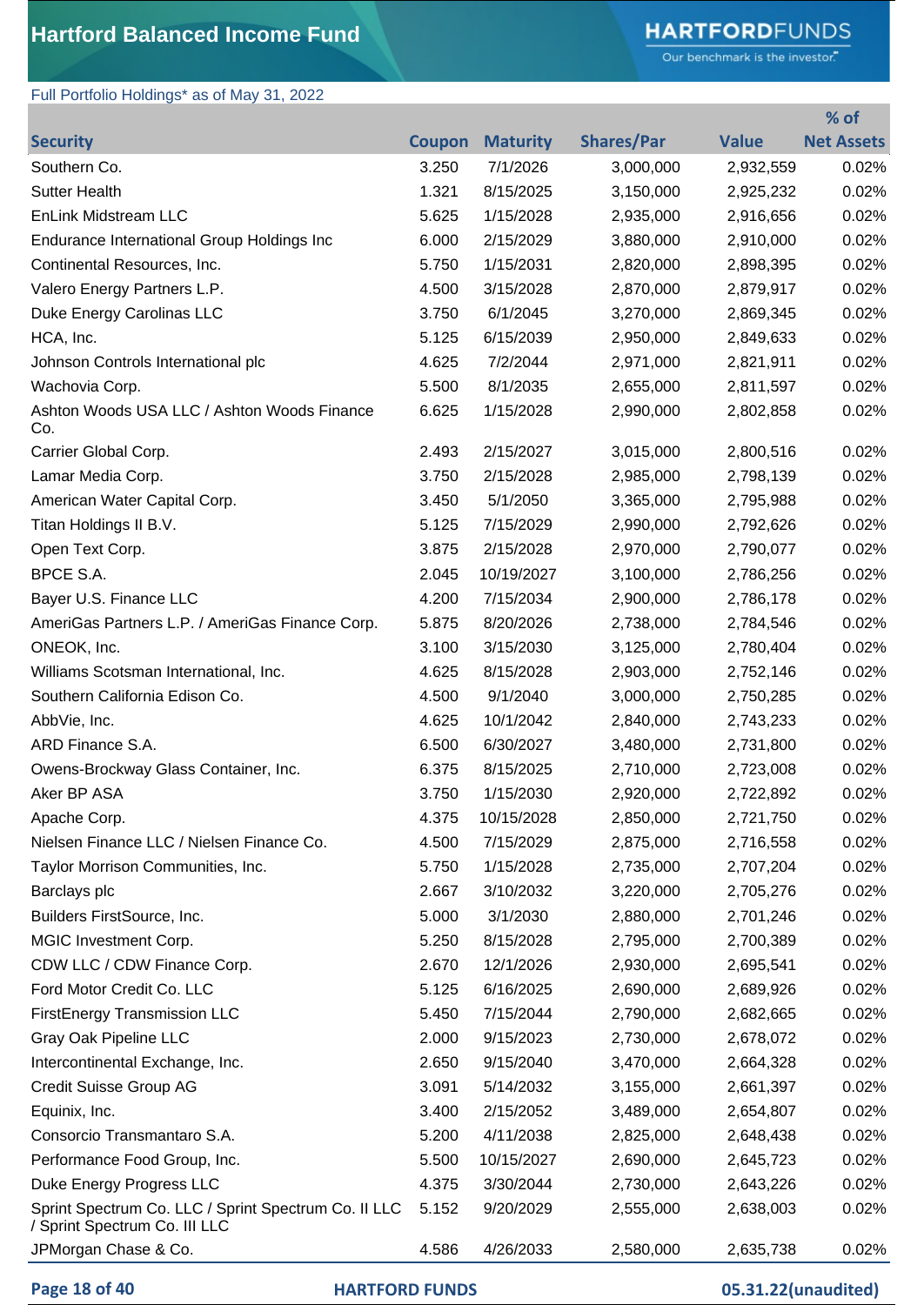# **HARTFORD**FUNDS

Our benchmark is the investor."

**% of** 

# Full Portfolio Holdings\* as of May 31, 2022

| <b>Security</b>                                             | <b>Coupon</b> | <b>Maturity</b> | <b>Shares/Par</b> | <b>Value</b> | <b>Net Assets</b> |
|-------------------------------------------------------------|---------------|-----------------|-------------------|--------------|-------------------|
| Welltower, Inc.                                             | 4.000         | 6/1/2025        | 2,620,000         | 2,633,594    | 0.02%             |
| Saudi Arabian Oil Co.                                       | 3.250         | 11/24/2050      | 3,335,000         | 2,631,955    | 0.02%             |
| Welltower, Inc.                                             | 3.850         | 6/15/2032       | 2,770,000         | 2,631,040    | 0.02%             |
| <b>Frontier Communications Holdings LLC</b>                 | 6.750         | 5/1/2029        | 2,985,000         | 2,630,860    | 0.02%             |
| Brixmor Operating Partnership L.P.                          | 2.500         | 8/16/2031       | 3,195,000         | 2,628,103    | 0.02%             |
| DISH DBS Corp.                                              | 5.000         | 3/15/2023       | 2,680,000         | 2,626,400    | 0.02%             |
| Ardagh Packaging Finance plc / Ardagh Holdings<br>USA, Inc. | 5.250         | 8/15/2027       | 3,135,000         | 2,625,563    | 0.02%             |
| Wynn Las Vegas LLC / Wynn Las Vegas Capital<br>Corp.        | 5.500         | 3/1/2025        | 2,660,000         | 2,604,140    | 0.02%             |
| B&G Foods, Inc.                                             | 5.250         | 9/15/2027       | 2,900,000         | 2,595,500    | 0.02%             |
| Capital One Financial Corp.                                 | 3.800         | 1/31/2028       | 2,675,000         | 2,591,304    | 0.02%             |
| Silgan Holdings, Inc.                                       | 2.250         | 6/1/2028        | 2,830,000         | 2,590,020    | 0.02%             |
| 1011778 BC ULC / New Red Finance, Inc.                      | 3.500         | 2/15/2029       | 2,830,000         | 2,587,469    | 0.02%             |
| EQM Midstream Partners L.P.                                 | 4.750         | 1/15/2031       | 2,950,000         | 2,559,125    | 0.02%             |
| ROBLOX Corp.                                                | 3.875         | 5/1/2030        | 2,880,000         | 2,555,712    | 0.02%             |
| Corebridge Financial, Inc.                                  | 3.900         | 4/5/2032        | 2,685,000         | 2,552,036    | 0.02%             |
| Nucor Corp.                                                 | 3.850         | 4/1/2052        | 2,930,000         | 2,528,189    | 0.02%             |
| Ford Motor Credit Co. LLC                                   | 3.375         | 11/13/2025      | 2,635,000         | 2,525,858    | 0.02%             |
| Potomac Electric Power Co.                                  | 4.150         | 3/15/2043       | 2,700,000         | 2,521,443    | 0.02%             |
| MidAmerican Energy Co.                                      | 4.400         | 10/15/2044      | 2,598,000         | 2,516,820    | 0.02%             |
| Sempra Energy                                               | 3.700         | 4/1/2029        | 2,605,000         | 2,510,083    | 0.02%             |
| Kaixo Bondco Telecom S.A.                                   | 5.125         | 9/30/2029       | 2,775,000         | 2,503,935    | 0.02%             |
| UnitedHealth Group, Inc.                                    | 2.750         | 5/15/2040       | 3,065,000         | 2,502,121    | 0.02%             |
| Ecopetrol S.A.                                              | 4.625         | 11/2/2031       | 2,900,000         | 2,500,989    | 0.02%             |
| Berry Global, Inc.                                          | 5.625         | 7/15/2027       | 2,510,000         | 2,475,488    | 0.02%             |
| Israel Electric Corp. Ltd.                                  | 5.000         | 11/12/2024      | 2,405,000         | 2,473,398    | 0.02%             |
| <b>Enterprise Products Operating LLC</b>                    | 4.250         | 2/15/2048       | 2,760,000         | 2,471,002    | 0.02%             |
| <b>GSK Consumer Healthcare Capital US LLC</b>               | 3.625         | 3/24/2032       | 2,585,000         | 2,467,357    | $0.02\%$          |
| Altice France S.A.                                          | 5.125         | 7/15/2029       | 2,825,000         | 2,465,872    | 0.02%             |
| Pacific Gas and Electric Co.                                | 4.500         | 7/1/2040        | 3,020,000         | 2,460,312    | 0.02%             |
| Apple, Inc.                                                 | 3.750         | 11/13/2047      | 2,600,000         | 2,458,979    | 0.02%             |
| Williams Cos., Inc.                                         | 6.300         | 4/15/2040       | 2,224,000         | 2,454,238    | 0.02%             |
| JP Morgan Chase & Co.                                       | 2.956         | 5/13/2031       | 2,725,000         | 2,434,477    | 0.02%             |
| Comcast Corp.                                               | 3.250         | 11/1/2039       | 2,810,000         | 2,416,431    | 0.02%             |
| Aon Corp. / Aon Global Holdings plc                         | 2.850         | 5/28/2027       | 2,530,000         | 2,415,496    | 0.02%             |
| MPLX L.P.                                                   | 4.900         | 4/15/2058       | 2,770,000         | 2,410,992    | 0.02%             |
| Al Candelaria Spain SLU                                     | 5.750         | 6/15/2033       | 2,905,000         | 2,407,374    | 0.02%             |
| Equinix, Inc.                                               | 2.000         | 5/15/2028       | 2,730,000         | 2,401,812    | 0.02%             |
| ConocoPhillips Co.                                          | 4.025         | 3/15/2062       | 2,645,000         | 2,394,934    | 0.02%             |
| Apache Corp.                                                | 5.100         | 9/1/2040        | 2,550,000         | 2,380,553    | 0.02%             |
| Coterra Energy, Inc.                                        | 3.900         | 5/15/2027       | 2,415,000         | 2,377,935    | 0.02%             |
| Range Resources Corp.                                       | 4.875         | 5/15/2025       | 2,335,000         | 2,375,863    | 0.02%             |
| New York Life Insurance Co.                                 | 3.750         | 5/15/2050       | 2,775,000         | 2,375,367    | 0.02%             |
| Caesars Entertainment, Inc.                                 | 6.250         | 7/1/2025        | 2,345,000         | 2,373,093    | 0.02%             |
| Equinix, Inc.                                               | 1.800         | 7/15/2027       | 2,645,000         | 2,342,859    | 0.02%             |

#### **Page 19 of 40 HARTFORD FUNDS 05.31.22(unaudited)**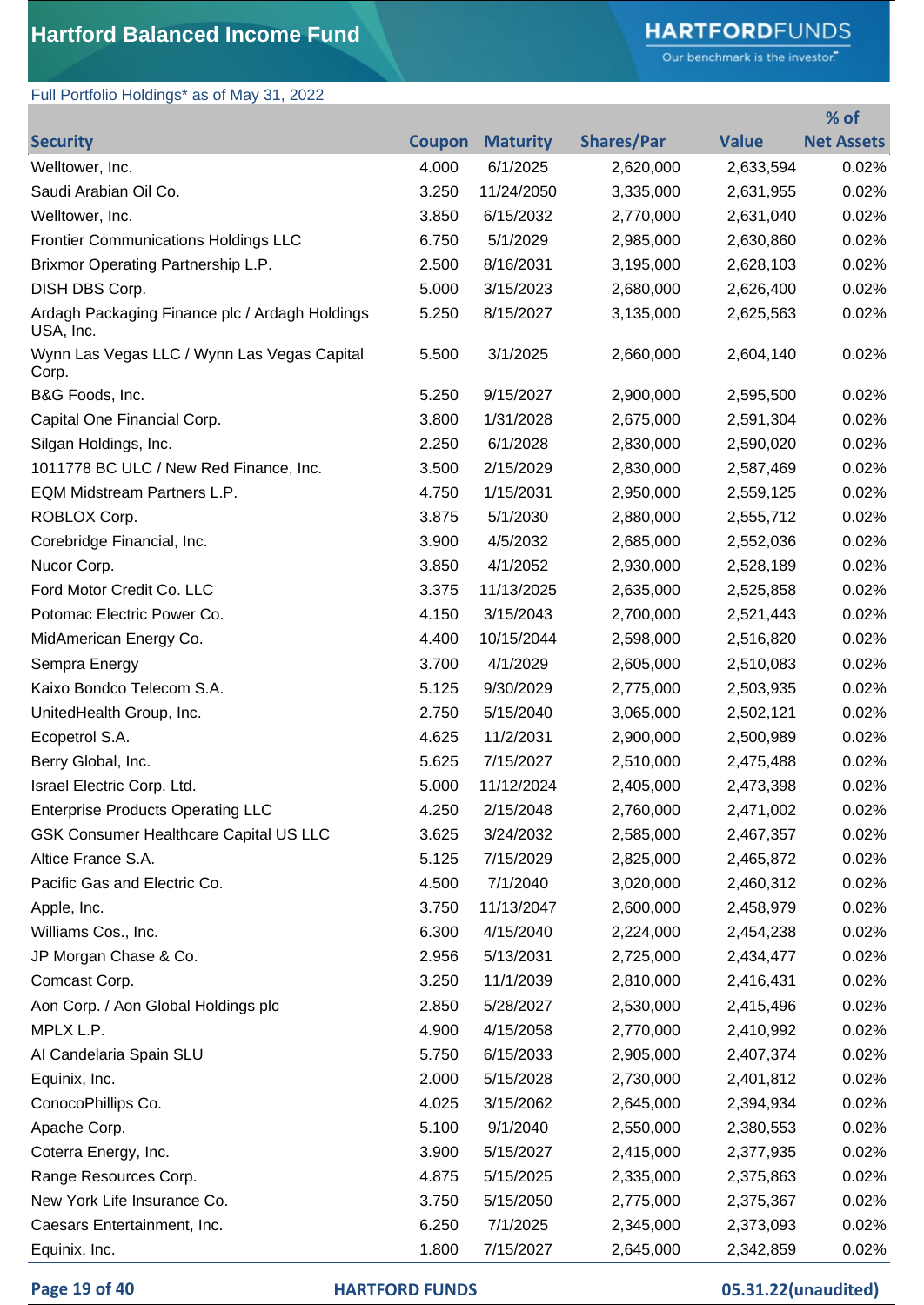# **HARTFORD**FUNDS

Our benchmark is the investor."

**% of** 

## Full Portfolio Holdings\* as of May 31, 2022

| <b>Security</b>                                                               | Coupon | <b>Maturity</b> | <b>Shares/Par</b> | <b>Value</b> | <b>Net Assets</b> |
|-------------------------------------------------------------------------------|--------|-----------------|-------------------|--------------|-------------------|
| Home Depot, Inc.                                                              | 4.500  | 12/6/2048       | 2,315,000         | 2,340,732    | 0.02%             |
| Comcast Corp.                                                                 | 3.969  | 11/1/2047       | 2,520,000         | 2,333,985    | 0.02%             |
| Citigroup Inc                                                                 | 3.070  | 2/24/2028       | 2,450,000         | 2,332,924    | 0.02%             |
| Magallanes, Inc.                                                              | 5.391  | 3/15/2062       | 2,600,000         | 2,332,304    | 0.02%             |
| Shell International Finance B.V.                                              | 4.550  | 8/12/2043       | 2,320,000         | 2,325,960    | 0.02%             |
| NiSource, Inc.                                                                | 3.950  | 3/30/2048       | 2,768,000         | 2,311,407    | 0.02%             |
| <b>Frontier Communications Holdings LLC</b>                                   | 5.875  | 10/15/2027      | 2,345,000         | 2,309,520    | 0.02%             |
| EIG Pearl Holdings S.a.r.l.                                                   | 3.545  | 8/31/2036       | 2,600,000         | 2,297,750    | 0.02%             |
| Ovintiv Exploration, Inc.                                                     | 5.625  | 7/1/2024        | 2,180,000         | 2,293,398    | 0.02%             |
| S.C. Johnson & Son, Inc.                                                      | 4.000  | 5/15/2043       | 2,520,000         | 2,287,006    | 0.02%             |
| <b>Eversource Energy</b>                                                      | 2.550  | 3/15/2031       | 2,640,000         | 2,286,515    | 0.02%             |
| Crown Americas LLC / Crown Americas Capital Corp.                             | 4.750  | 2/1/2026        | 2,283,000         | 2,281,032    | 0.02%             |
| JP Morgan Chase & Co.                                                         | 4.023  | 12/5/2024       | 2,251,000         | 2,274,158    | 0.02%             |
| Aeropuerto Internacional de Tocumen S.A.                                      | 5.125  | 8/11/2061       | 2,697,000         | 2,257,697    | 0.02%             |
| Buckeye Partners L.P.                                                         | 4.500  | 3/1/2028        | 2,415,000         | 2,248,313    | 0.02%             |
| Oracle Corp.                                                                  | 4.000  | 7/15/2046       | 2,860,000         | 2,238,392    | 0.02%             |
| <b>Frontier Communications Holdings LLC</b>                                   | 5.000  | 5/1/2028        | 2,405,000         | 2,237,239    | 0.02%             |
| <b>Black Knight InfoServ LLC</b>                                              | 3.625  | 9/1/2028        | 2,350,000         | 2,222,936    | 0.01%             |
| Exelon Corp.                                                                  | 4.100  | 3/15/2052       | 2,485,000         | 2,220,438    | 0.01%             |
| Wells Fargo & Co.                                                             | 4.750  | 12/7/2046       | 2,280,000         | 2,219,662    | 0.01%             |
| Leviathan Bond Ltd.                                                           | 6.500  | 6/30/2027       | 2,235,000         | 2,218,238    | 0.01%             |
| Signal Parent, Inc.                                                           | 6.125  | 4/1/2029        | 3,127,000         | 2,217,063    | 0.01%             |
| Georgetown University (The)                                                   | 2.247  | 4/1/2030        | 2,500,000         | 2,213,169    | 0.01%             |
| Embarg Corp.                                                                  | 7.995  | 6/1/2036        | 2,630,000         | 2,212,751    | 0.01%             |
| NiSource, Inc.                                                                | 3.490  | 5/15/2027       | 2,260,000         | 2,208,675    | 0.01%             |
| M/I Homes, Inc.                                                               | 4.950  | 2/1/2028        | 2,360,000         | 2,198,529    | 0.01%             |
| GC Treasury Centre Co, Ltd.                                                   | 4.400  | 3/30/2032       | 2,300,000         | 2,191,607    | 0.01%             |
| Bath & Body Works, Inc.                                                       | 6.625  | 10/1/2030       | 2,190,000         | 2,186,091    | 0.01%             |
| Central American Bottling Corp. / CBC Bottling<br>Holdco SL / Beliv Holdco SL | 5.250  | 4/27/2029       | 2,289,000         | 2,185,059    | 0.01%             |
| United Overseas Bank Ltd.                                                     | 3.863  | 10/7/2032       | 2,235,000         | 2,182,276    | 0.01%             |
| Energy Transfer L.P.                                                          | 4.900  | 3/15/2035       | 2,275,000         | 2,143,476    | 0.01%             |
| <b>Discovery Communications LLC</b>                                           | 4.000  | 9/15/2055       | 2,816,000         | 2,138,650    | 0.01%             |
| Sirius XM Radio, Inc.                                                         | 4.000  | 7/15/2028       | 2,300,000         | 2,132,905    | 0.01%             |
| Westinghouse Air Brake Technologies Corp.                                     | 3.200  | 6/15/2025       | 2,205,000         | 2,130,733    | 0.01%             |
| Cleco Corporate Holdings LLC                                                  | 4.973  | 5/1/2046        | 2,222,000         | 2,121,863    | 0.01%             |
| CHS/Community Health Systems, Inc.                                            | 5.625  | 3/15/2027       | 2,275,000         | 2,121,551    | 0.01%             |
| PTC, Inc.                                                                     | 3.625  | 2/15/2025       | 2,135,000         | 2,120,696    | 0.01%             |
| <b>BNP Paribas S.A.</b>                                                       | 1.323  | 1/13/2027       | 2,365,000         | 2,116,321    | 0.01%             |
| Verizon Communications, Inc.                                                  | 2.850  | 9/3/2041        | 2,660,000         | 2,113,491    | 0.01%             |
| Targa Resources Corp. Co.                                                     | 4.950  | 4/15/2052       | 2,300,000         | 2,105,633    | 0.01%             |
| IBM Corp.                                                                     | 3.430  | 2/9/2052        | 2,590,000         | 2,099,503    | 0.01%             |
| Pacific Gas and Electric Co.                                                  | 3.950  | 12/1/2047       | 2,875,000         | 2,091,961    | 0.01%             |
| Ford Motor Credit Co. LLC                                                     | 5.584  | 3/18/2024       | 2,055,000         | 2,086,318    | 0.01%             |
| Berkshire Hathaway Energy Co.                                                 | 5.950  | 5/15/2037       | 1,833,000         | 2,082,364    | 0.01%             |

### **Page 20 of 40 HARTFORD FUNDS 05.31.22(unaudited)**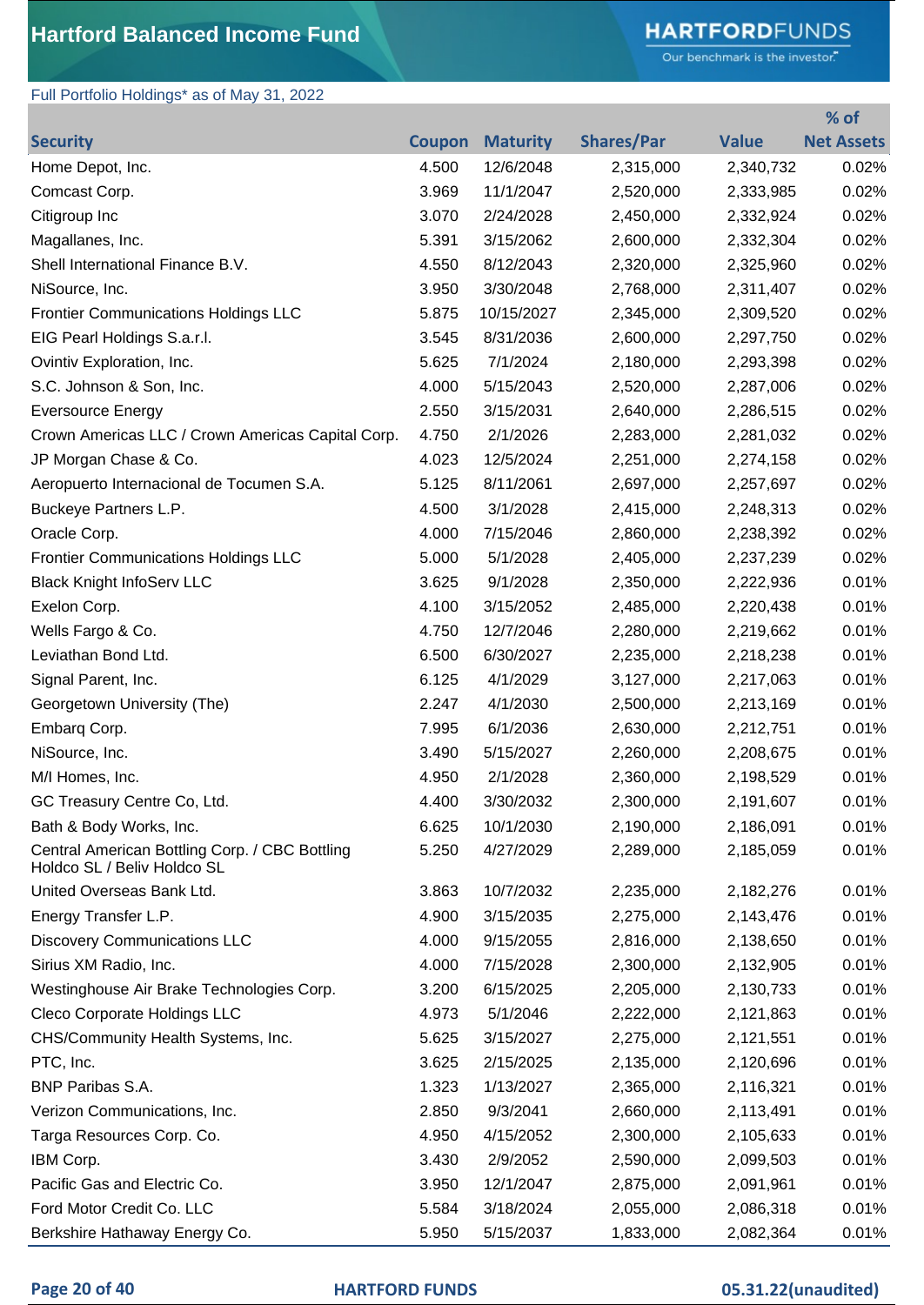# **HARTFORD**FUNDS

Our benchmark is the investor."

**% of** 

## Full Portfolio Holdings\* as of May 31, 2022

| <b>Security</b>                                             |       | <b>Coupon Maturity</b> | <b>Shares/Par</b> | <b>Value</b> | <b>Net Assets</b> |
|-------------------------------------------------------------|-------|------------------------|-------------------|--------------|-------------------|
| Teledyne Technologies, Inc.                                 | 1.600 | 4/1/2026               | 2,270,000         | 2,070,344    | 0.01%             |
| STL Holding Co. LLC                                         | 7.500 | 2/15/2026              | 2,230,000         | 2,068,325    | 0.01%             |
| Skyworks Solutions, Inc.                                    | 1.800 | 6/1/2026               | 2,285,000         | 2,063,717    | 0.01%             |
| NCL Corp. Ltd.                                              | 5.875 | 2/15/2027              | 2,215,000         | 2,063,516    | 0.01%             |
| Aon Global Ltd.                                             | 4.250 | 12/12/2042             | 2,300,000         | 2,061,420    | 0.01%             |
| OneMain Finance Corp.                                       | 4.000 | 9/15/2030              | 2,410,000         | 2,046,572    | 0.01%             |
| Clean Harbors, Inc.                                         | 4.875 | 7/15/2027              | 2,042,000         | 2,016,475    | 0.01%             |
| Open Text Holdings, Inc.                                    | 4.125 | 2/15/2030              | 2,165,000         | 2,012,368    | 0.01%             |
| Grupo Aval Ltd.                                             | 4.750 | 9/26/2022              | 2,015,000         | 2,011,433    | 0.01%             |
| Mozart Debt Merger Sub, Inc.                                | 5.250 | 10/1/2029              | 2,272,000         | 2,007,880    | 0.01%             |
| Prestige Brands, Inc.                                       | 5.125 | 1/15/2028              | 2,085,000         | 2,001,600    | 0.01%             |
| Standard Industries, Inc.                                   | 4.750 | 1/15/2028              | 2,105,000         | 1,994,488    | 0.01%             |
| Owens-Brockway Glass Container, Inc.                        | 5.875 | 8/15/2023              | 1,961,000         | 1,987,866    | 0.01%             |
| Nielsen Finance LLC / Nielsen Finance Co.                   | 5.625 | 10/1/2028              | 2,000,000         | 1,985,000    | 0.01%             |
| PennyMac Financial Services, Inc.                           | 4.250 | 2/15/2029              | 2,405,000         | 1,984,125    | 0.01%             |
| FirstEnergy Corp.                                           | 4.400 | 7/15/2027              | 1,980,000         | 1,977,525    | 0.01%             |
| Boeing Co.                                                  | 3.750 | 2/1/2050               | 2,655,000         | 1,967,859    | 0.01%             |
| Anthem, Inc.                                                | 1.500 | 3/15/2026              | 2,115,000         | 1,966,570    | 0.01%             |
| Penske Truck Leasing Co. L.P. / PTL Finance Corp.           | 2.700 | 11/1/2024              | 2,000,000         | 1,951,583    | 0.01%             |
| Zayo Group Holdings, Inc.                                   | 4.000 | 3/1/2027               | 2,230,000         | 1,945,341    | 0.01%             |
| UPC Broadband Finco B.V.                                    | 4.875 | 7/15/2031              | 2,115,000         | 1,939,735    | 0.01%             |
| Adient Global Holdings Ltd.                                 | 3.500 | 8/15/2024              | 1,930,000         | 1,939,135    | 0.01%             |
| <b>ACE Capital Trust II</b>                                 | 9.700 | 4/1/2030               | 1,470,000         | 1,933,050    | 0.01%             |
| FirstCash, Inc.                                             | 4.625 | 9/1/2028               | 2,125,000         | 1,928,863    | 0.01%             |
| Ardagh Packaging Finance plc / Ardagh Holdings<br>USA, Inc. | 4.125 | 8/15/2026              | 2,065,000         | 1,926,583    | 0.01%             |
| T-Mobile USA, Inc.                                          | 2.050 | 2/15/2028              | 2,160,000         | 1,926,375    | 0.01%             |
| VTR Comunicaciones S.p.A.                                   | 5.125 | 1/15/2028              | 2,365,000         | 1,925,417    | 0.01%             |
| Energy Transfer L.P.                                        | 5.000 | 5/15/2050              | 2,150,000         | 1,923,359    | 0.01%             |
| Raytheon Technologies Corp.                                 | 4.500 | 6/1/2042               | 1,925,000         | 1,920,778    | 0.01%             |
| Southern California Edison Co.                              | 5.950 | 2/1/2038               | 1,775,000         | 1,916,093    | 0.01%             |
| Buckeye Partners L.P.                                       | 3.950 | 12/1/2026              | 1,997,000         | 1,912,527    | 0.01%             |
| Occidental Petroleum Corp.                                  | 3.200 | 8/15/2026              | 1,980,000         | 1,910,571    | 0.01%             |
| VICI Properties L.P. / VICI Note Co., Inc.                  | 4.625 | 12/1/2029              | 2,025,000         | 1,903,500    | 0.01%             |
| Interchile S.A.                                             | 4.500 | 6/30/2056              | 2,190,000         | 1,902,234    | 0.01%             |
| Dominion Energy, Inc.                                       | 3.375 | 4/1/2030               | 2,030,000         | 1,901,902    | 0.01%             |
| S.C. Johnson & Son, Inc.                                    | 4.750 | 10/15/2046             | 1,840,000         | 1,899,370    | 0.01%             |
| Time Warner Entertainment Co., L.P.                         | 8.375 | 7/15/2033              | 1,565,000         | 1,891,175    | 0.01%             |
| American Water Capital Corp.                                | 2.300 | 6/1/2031               | 2,190,000         | 1,889,969    | 0.01%             |
| Coca-Cola Co.                                               | 3.000 | 3/5/2051               | 2,270,000         | 1,886,879    | 0.01%             |
| Kraft Heinz Foods Co.                                       | 3.750 | 4/1/2030               | 1,975,000         | 1,878,048    | 0.01%             |
| Ecolab, Inc.                                                | 2.700 | 12/15/2051             | 2,510,000         | 1,877,797    | 0.01%             |
| Equinor ASA                                                 | 3.700 | 4/6/2050               | 2,055,000         | 1,872,579    | 0.01%             |
| Ford Motor Credit Co. LLC                                   | 2.900 | 2/16/2028              | 2,135,000         | 1,856,895    | 0.01%             |
| Boeing Co.                                                  | 3.900 | 5/1/2049               | 2,450,000         | 1,847,034    | 0.01%             |

### **Page 21 of 40 HARTFORD FUNDS 05.31.22(unaudited)**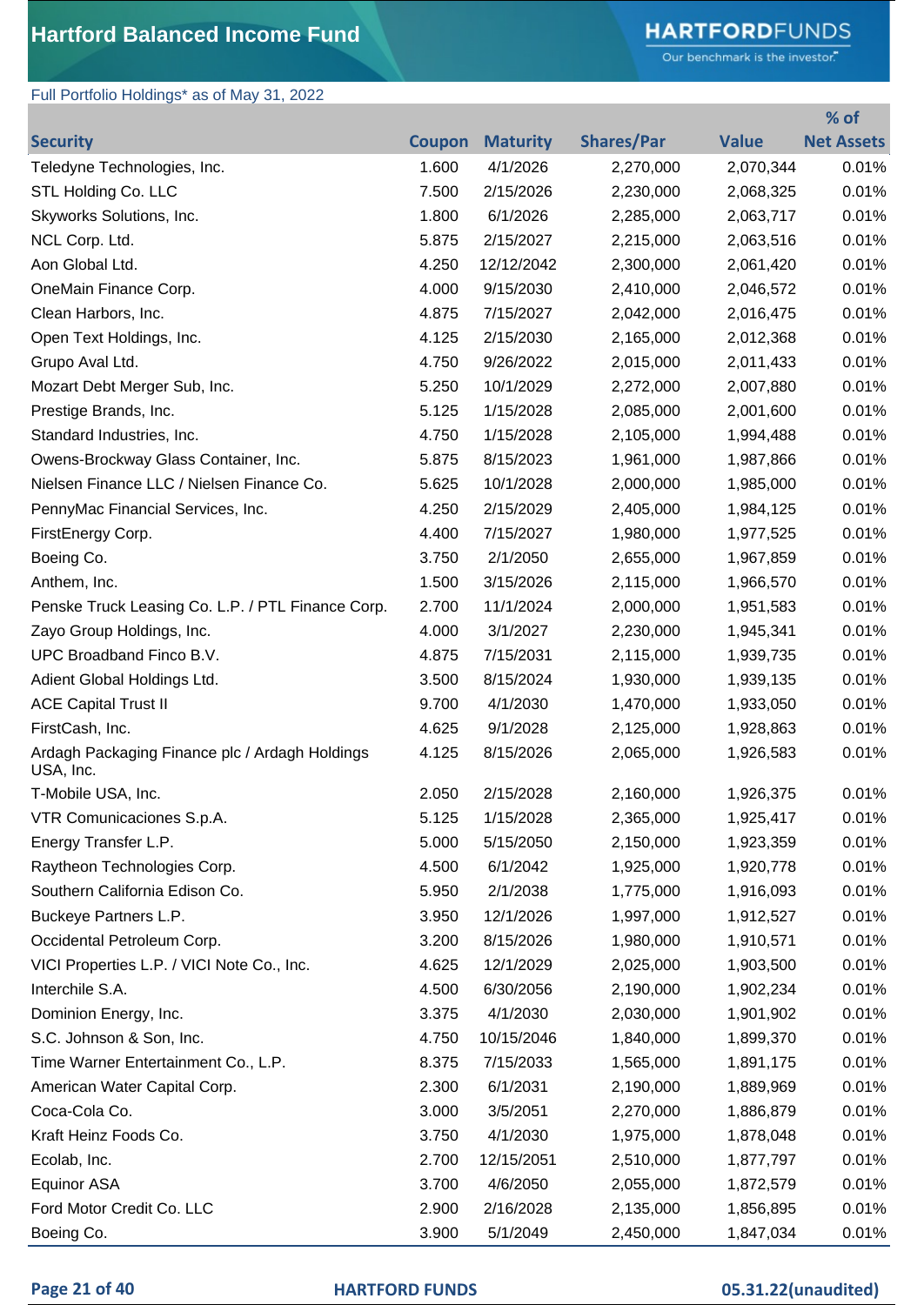# **HARTFORD**FUNDS

Our benchmark is the investor."

## Full Portfolio Holdings\* as of May 31, 2022

|                                                                               |               |                 |                   |              | % of              |
|-------------------------------------------------------------------------------|---------------|-----------------|-------------------|--------------|-------------------|
| <b>Security</b>                                                               | <b>Coupon</b> | <b>Maturity</b> | <b>Shares/Par</b> | <b>Value</b> | <b>Net Assets</b> |
| Bioceanico Sovereign Certificate Ltd.                                         | 0.010         | 6/5/2034        | 2,720,070         | 1,836,047    | 0.01%             |
| Duke Energy Progress LLC                                                      | 4.150         | 12/1/2044       | 1,940,000         | 1,815,082    | 0.01%             |
| Shinhan Bank Co., Ltd.                                                        | 4.375         | 4/13/2032       | 1,855,000         | 1,811,442    | 0.01%             |
| Nasdaq, Inc.                                                                  | 3.850         | 6/30/2026       | 1,805,000         | 1,810,362    | 0.01%             |
| Global Payments, Inc.                                                         | 2.150         | 1/15/2027       | 1,990,000         | 1,808,378    | 0.01%             |
| Kallpa Generacion S.A.                                                        | 4.875         | 5/24/2026       | 1,835,000         | 1,793,713    | 0.01%             |
| Venture Global Calcasieu Pass LLC                                             | 3.875         | 8/15/2029       | 1,890,000         | 1,791,588    | 0.01%             |
| OCP S.A.                                                                      | 5.125         | 6/23/2051       | 2,400,000         | 1,783,200    | 0.01%             |
| Braskem Netherlands Finance B.V.                                              | 4.500         | 1/31/2030       | 1,915,000         | 1,782,539    | 0.01%             |
| Oracle Corp.                                                                  | 3.850         | 7/15/2036       | 2,100,000         | 1,775,140    | 0.01%             |
| <b>Frontier Communications Holdings LLC</b>                                   | 5.875         | 11/1/2029       | 2,103,208         | 1,774,624    | 0.01%             |
| OCP S.A.                                                                      | 4.500         | 10/22/2025      | 1,769,000         | 1,773,423    | 0.01%             |
| Western Digital Corp.                                                         | 4.750         | 2/15/2026       | 1,768,000         | 1,765,569    | 0.01%             |
| SRS Distribution, Inc.                                                        | 4.625         | 7/1/2028        | 1,915,000         | 1,761,800    | 0.01%             |
| Comcast Corp.                                                                 | 3.750         | 4/1/2040        | 1,925,000         | 1,761,382    | 0.01%             |
| Home Point Capital, Inc.                                                      | 5.000         | 2/1/2026        | 2,130,000         | 1,750,860    | 0.01%             |
| San Diego Gas & Electric Co.                                                  | 3.320         | 4/15/2050       | 2,155,000         | 1,743,444    | 0.01%             |
| BOC Aviation USA Corp.                                                        | 1.625         | 4/29/2024       | 1,795,000         | 1,730,416    | 0.01%             |
| Bank Hapoalim BM                                                              | 3.255         | 1/21/2032       | 1,965,000         | 1,726,744    | 0.01%             |
| Bausch Health Cos., Inc.                                                      | 5.000         | 2/15/2029       | 2,875,000         | 1,726,438    | 0.01%             |
| DISH DBS Corp.                                                                | 7.375         | 7/1/2028        | 2,210,000         | 1,718,275    | 0.01%             |
| Bristol-Myers Squibb Co.                                                      | 3.250         | 8/1/2042        | 2,000,000         | 1,694,265    | 0.01%             |
| <b>Bangkok Bank PCL</b>                                                       | 3.466         | 9/23/2036       | 1,975,000         | 1,692,792    | 0.01%             |
| PetSmart, Inc.                                                                | 7.750         | 2/15/2029       | 1,825,000         | 1,687,286    | 0.01%             |
| 1011778 BC ULC / New Red Finance, Inc.                                        | 3.875         | 1/15/2028       | 1,780,000         | 1,685,838    | 0.01%             |
| Empire Communities Corp.                                                      | 7.000         | 12/15/2025      | 1,880,000         | 1,684,950    | 0.01%             |
| Carnival Corp.                                                                | 10.500        | 6/1/2030        | 1,650,000         | 1,675,880    | 0.01%             |
| CSL Finance plc Co.                                                           | 4.625         | 4/27/2042       | 1,700,000         | 1,672,074    | 0.01%             |
| M/I Homes, Inc.                                                               | 3.950         | 2/15/2030       | 2,040,000         | 1,670,517    | 0.01%             |
| Mauser Packaging Solutions Holding Co.                                        | 7.250         | 4/15/2025       | 1,725,000         | 1,667,213    | 0.01%             |
| Nationstar Mortgage Holdings, Inc.                                            | 5.125         | 12/15/2030      | 1,865,000         | 1,665,611    | 0.01%             |
| CSL Finance plc                                                               | 4.250         | 4/27/2032       | 1,660,000         | 1,659,023    | 0.01%             |
| CSN Resources S.A.                                                            | 5.875         | 4/8/2032        | 1,885,000         | 1,654,088    | 0.01%             |
| Sherwin-Williams Co.                                                          | 4.500         | 6/1/2047        | 1,740,000         | 1,653,246    | 0.01%             |
| Sugarhouse HSP Gaming Prop Mezz L.P. /<br>Sugarhouse HSP Gaming Finance Corp. | 5.875         | 5/15/2025       | 1,725,000         | 1,651,688    | 0.01%             |
| Constellium SE                                                                | 5.625         | 6/15/2028       | 1,716,000         | 1,646,437    | 0.01%             |
| CCO Holdings LLC / CCO Holdings Capital Corp.                                 | 4.500         | 8/15/2030       | 1,820,000         | 1,643,642    | 0.01%             |
| AngloGold Ashanti Holdings plc                                                | 3.375         | 11/1/2028       | 1,860,000         | 1,636,603    | 0.01%             |
| Royal Caribbean Cruises Ltd.                                                  | 9.125         | 6/15/2023       | 1,600,000         | 1,632,000    | 0.01%             |
| Clean Harbors, Inc.                                                           | 5.125         | 7/15/2029       | 1,700,000         | 1,632,000    | 0.01%             |
| State Oil Co. of the Azerbaijan Republic                                      | 6.950         | 3/18/2030       | 1,570,000         | 1,624,950    | 0.01%             |
| Emera U.S. Finance L.P.                                                       | 4.750         | 6/15/2046       | 1,755,000         | 1,624,742    | 0.01%             |
| Georgia Power Co.                                                             | 3.700         | 1/30/2050       | 1,955,000         | 1,614,043    | 0.01%             |
| Mizrahi Tefahot Bank Ltd.                                                     | 3.077         | 4/7/2031        | 1,800,000         | 1,611,000    | 0.01%             |

### **Page 22 of 40 HARTFORD FUNDS 05.31.22(unaudited)**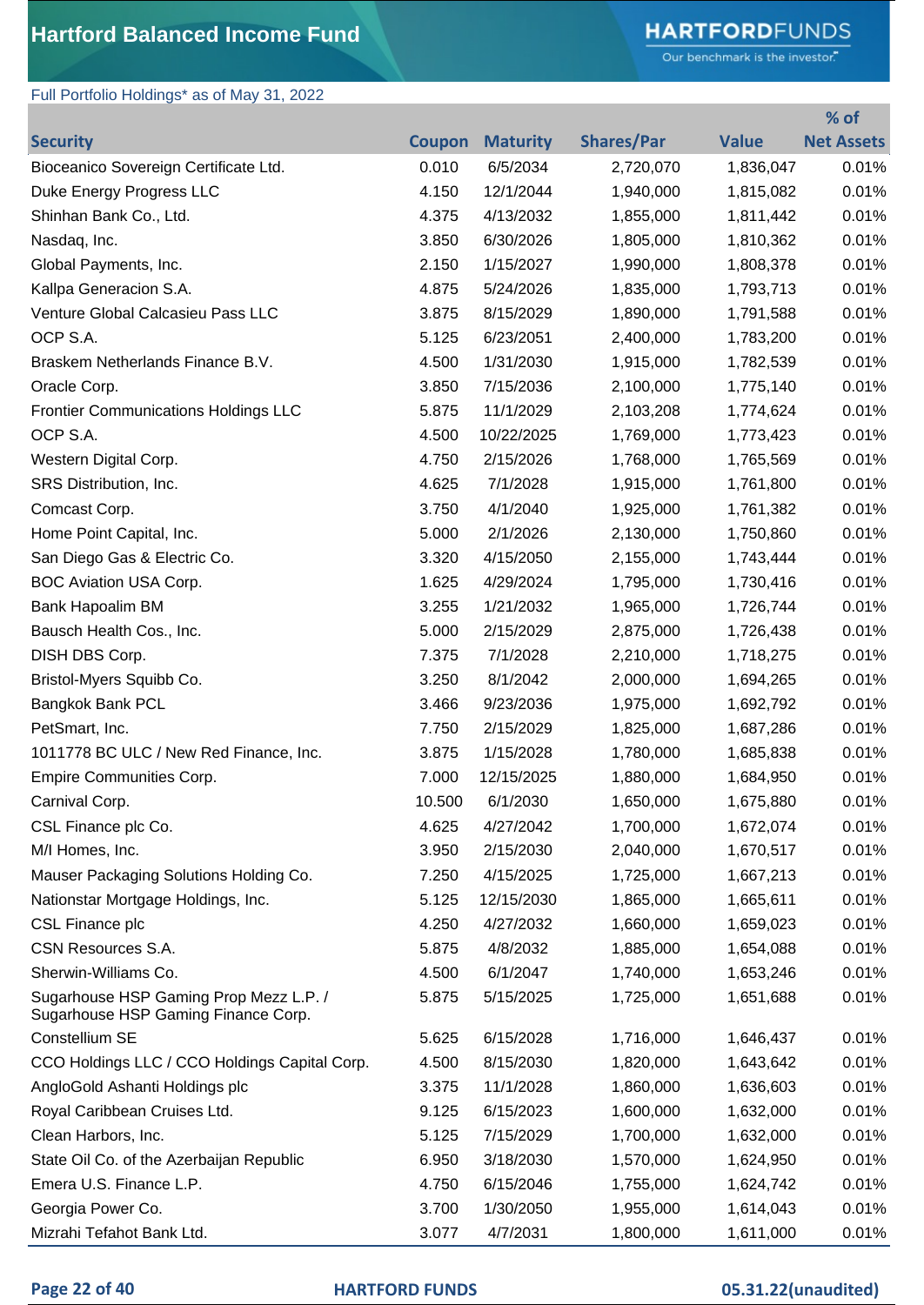# **HARTFORD**FUNDS

Our benchmark is the investor."

| Full Portfolio Holdings* as of May 31, 2022                            |               |                 |                   |              |                   |
|------------------------------------------------------------------------|---------------|-----------------|-------------------|--------------|-------------------|
|                                                                        |               |                 |                   |              | % of              |
| <b>Security</b>                                                        | <b>Coupon</b> | <b>Maturity</b> | <b>Shares/Par</b> | <b>Value</b> | <b>Net Assets</b> |
| AIA Group Ltd.                                                         | 3.200         | 9/16/2040       | 1,960,000         | 1,600,521    | 0.01%             |
| EQT Corp.                                                              | 3.900         | 10/1/2027       | 1,650,000         | 1,590,419    | 0.01%             |
| Trivium Packaging Finance B.V.                                         | 5.500         | 8/15/2026       | 1,590,000         | 1,580,086    | 0.01%             |
| Wynn Las Vegas LLC / Wynn Las Vegas Capital<br>Corp.                   | 5.250         | 5/15/2027       | 1,700,000         | 1,576,750    | 0.01%             |
| EQM Midstream Partners L.P.                                            | 6.500         | 7/15/2048       | 1,840,000         | 1,568,600    | 0.01%             |
| Energean Israel Finance Ltd.                                           | 5.375         | 3/30/2028       | 1,695,000         | 1,567,875    | 0.01%             |
| Constellium SE                                                         | 3.750         | 4/15/2029       | 1,785,000         | 1,562,268    | 0.01%             |
| HCA, Inc.                                                              | 5.375         | 9/1/2026        | 1,500,000         | 1,561,875    | 0.01%             |
| Credit Acceptance Corp.                                                | 5.125         | 12/31/2024      | 1,585,000         | 1,561,225    | 0.01%             |
| Conagra Brands, Inc.                                                   | 5.400         | 11/1/2048       | 1,545,000         | 1,557,505    | 0.01%             |
| Braskem Idesa SAPI                                                     | 6.990         | 2/20/2032       | 1,760,000         | 1,554,098    | 0.01%             |
| Wells Fargo & Co.                                                      | 5.375         | 11/2/2043       | 1,475,000         | 1,541,379    | 0.01%             |
| <b>Paramount Global</b>                                                | 4.375         | 3/15/2043       | 1,852,000         | 1,540,081    | 0.01%             |
| <b>Qatar Energy</b>                                                    | 2.250         | 7/12/2031       | 1,735,000         | 1,538,577    | 0.01%             |
| <b>KB Home</b>                                                         | 4.800         | 11/15/2029      | 1,670,000         | 1,536,400    | 0.01%             |
| Stericycle, Inc.                                                       | 5.375         | 7/15/2024       | 1,535,000         | 1,535,000    | 0.01%             |
| Prosus N.V.                                                            | 3.257         | 1/19/2027       | 1,720,000         | 1,532,982    | 0.01%             |
| Constellium SE                                                         | 5.875         | 2/15/2026       | 1,547,000         | 1,530,463    | 0.01%             |
| Lamar Funding Ltd.                                                     | 3.958         | 5/7/2025        | 1,600,000         | 1,530,048    | 0.01%             |
| Ladder Capital Finance Holdings LLLP / Ladder<br>Capital Finance Corp. | 5.250         | 10/1/2025       | 1,595,000         | 1,527,213    | 0.01%             |
| Carnival Corp.                                                         | 7.625         | 3/1/2026        | 1,620,000         | 1,520,791    | 0.01%             |
| Sensata Technologies B.V.                                              | 5.625         | 11/1/2024       | 1,475,000         | 1,499,836    | 0.01%             |
| CDW LLC / CDW Finance Corp.                                            | 4.250         | 4/1/2028        | 1,565,000         | 1,492,963    | 0.01%             |
| NOVA Chemicals Corp.                                                   | 4.250         | 5/15/2029       | 1,680,000         | 1,491,395    | 0.01%             |
| Western Midstream Operating L.P.                                       | 5.750         | 2/1/2050        | 1,675,000         | 1,484,831    | 0.01%             |
| Energizer Holdings, Inc.                                               | 6.500         | 12/31/2027      | 1,565,000         | 1,477,110    | 0.01%             |
| Klabin Austria GmbH                                                    | 3.200         | 1/12/2031       | 1,800,000         | 1,475,406    | 0.01%             |
| First Student Bidco, Inc. / First Transit Parent, Inc.                 | 4.000         | 7/31/2029       | 1,660,000         | 1,472,586    | 0.01%             |
| Bank Leumi Le-Israel BM                                                | 3.275         | 1/29/2031       | 1,610,000         | 1,469,125    | 0.01%             |
| PECO Energy Co.                                                        | 4.600         | 5/15/2052       | 1,400,000         | 1,466,896    | 0.01%             |
| Energean Israel Finance Ltd.                                           | 4.500         | 3/30/2024       | 1,495,000         | 1,465,848    | 0.01%             |
| <b>Enterprise Products Operating LLC</b>                               | 4.850         | 8/15/2042       | 1,516,000         | 1,463,359    | 0.01%             |
| Qorvo, Inc.                                                            | 3.375         | 4/1/2031        | 1,745,000         | 1,460,391    | 0.01%             |
| Constellation Brands, Inc.                                             | 3.150         | 8/1/2029        | 1,585,000         | 1,454,652    | 0.01%             |
| FMG Resources August Pty Ltd.                                          | 4.375         | 4/1/2031        | 1,630,000         | 1,454,009    | 0.01%             |
| International Business Machines Corp.                                  | 4.250         | 5/15/2049       | 1,545,000         | 1,447,661    | 0.01%             |
| TK Elevator US Newco, Inc.                                             | 5.250         | 7/15/2027       | 1,470,000         | 1,439,045    | 0.01%             |
| Bharti Airtel International Netherlands B.V.                           | 5.350         | 5/20/2024       | 1,385,000         | 1,423,082    | 0.01%             |
| Gap, Inc.                                                              | 3.625         | 10/1/2029       | 1,945,000         | 1,419,850    | 0.01%             |
| Petroleos Mexicons                                                     | 6.700         | 2/16/2032       | 1,630,000         | 1,410,113    | 0.01%             |
| Union Pacific Corp.                                                    | 3.500         | 2/14/2053       | 1,630,000         | 1,394,771    | 0.01%             |
| Canadian Natural Resources Ltd.                                        | 3.900         | 2/1/2025        | 1,389,000         | 1,393,927    | 0.01%             |
| Standard Industries, Inc.                                              | 4.375         | 7/15/2030       | 1,555,000         | 1,391,725    | 0.01%             |
| Bausch Health Cos., Inc.                                               | 4.875         | 6/1/2028        | 1,620,000         | 1,387,449    | 0.01%             |

## **Page 23 of 40 HARTFORD FUNDS 05.31.22(unaudited)**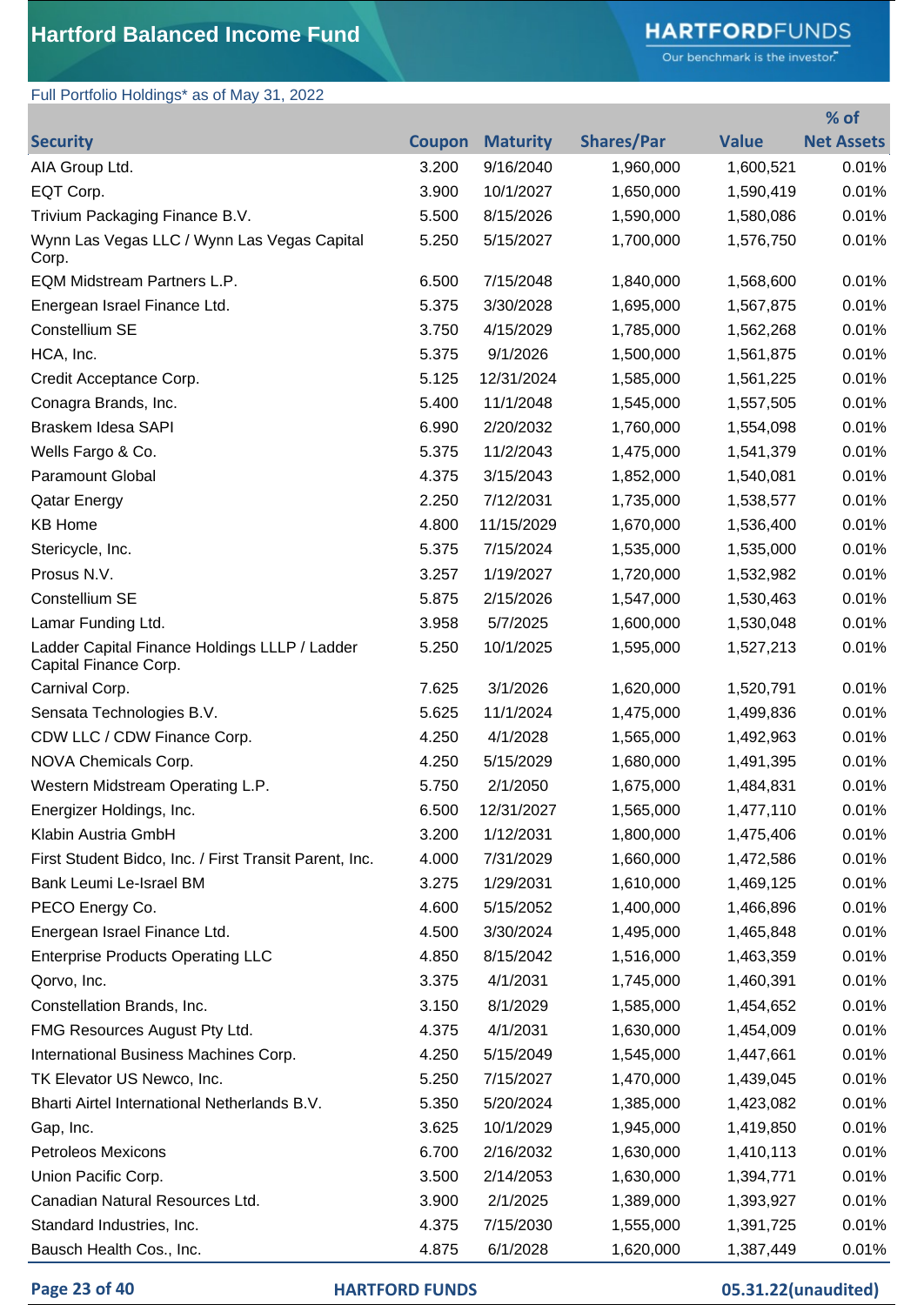# **HARTFORD**FUNDS

Our benchmark is the investor."

**% of** 

### Full Portfolio Holdings\* as of May 31, 2022

| <b>Security</b>                                                           | <b>Coupon</b> | <b>Maturity</b> | <b>Shares/Par</b> | <b>Value</b> | <b>Net Assets</b> |
|---------------------------------------------------------------------------|---------------|-----------------|-------------------|--------------|-------------------|
| IQVIA, Inc.                                                               | 5.000         | 5/15/2027       | 1,390,000         | 1,386,525    | 0.01%             |
| Gap, Inc.                                                                 | 3.875         | 10/1/2031       | 1,945,000         | 1,385,813    | 0.01%             |
| Sabine Pass Liquefaction LLC                                              | 5.000         | 3/15/2027       | 1,345,000         | 1,385,138    | 0.01%             |
| Ziggo B.V.                                                                | 4.875         | 1/15/2030       | 1,495,000         | 1,384,445    | 0.01%             |
| Venture Global Calcasieu Pass LLC                                         | 4.125         | 8/15/2031       | 1,470,000         | 1,379,992    | 0.01%             |
| <b>EIG Pearl Holdings Sarl</b>                                            | 4.387         | 11/30/2046      | 1,645,000         | 1,379,560    | 0.01%             |
| Freeport Indonesia PT                                                     | 4.763         | 4/14/2027       | 1,365,000         | 1,368,413    | 0.01%             |
| Cigna Corp.                                                               | 3.200         | 3/15/2040       | 1,655,000         | 1,364,205    | 0.01%             |
| Bausch Health Cos., Inc.                                                  | 5.000         | 1/30/2028       | 2,137,000         | 1,362,338    | 0.01%             |
| Genworth Holdings, Inc.                                                   | 4.800         | 2/15/2024       | 1,355,000         | 1,361,775    | 0.01%             |
| Presidio Holdings, Inc.                                                   | 8.250         | 2/1/2028        | 1,375,000         | 1,349,191    | 0.01%             |
| Credit Acceptance Corp.                                                   | 6.625         | 3/15/2026       | 1,325,000         | 1,341,761    | 0.01%             |
| Occidental Petroleum Corp.                                                | 6.375         | 9/1/2028        | 1,234,000         | 1,333,325    | 0.01%             |
| Occidental Petroleum Corp.                                                | 5.500         | 12/1/2025       | 1,285,000         | 1,329,975    | 0.01%             |
| Galaxy Pipeline Assets Bidco Ltd.                                         | 2.625         | 3/31/2036       | 1,585,000         | 1,325,412    | 0.01%             |
| Cargill, Inc.                                                             | 4.375         | 4/22/2052       | 1,305,000         | 1,325,194    | 0.01%             |
| Galaxy Pipeline Assets Bidco Ltd.                                         | 2.160         | 3/31/2034       | 1,503,746         | 1,316,794    | 0.01%             |
| Sirius XM Radio, Inc.                                                     | 4.125         | 7/1/2030        | 1,450,000         | 1,311,540    | 0.01%             |
| General Motors Financial Co., Inc.                                        | 2.400         | 4/10/2028       | 1,500,000         | 1,309,056    | 0.01%             |
| Open Text Corp.                                                           | 3.875         | 12/1/2029       | 1,435,000         | 1,305,777    | 0.01%             |
| Entegris, Inc.                                                            | 4.375         | 4/15/2028       | 1,400,000         | 1,305,500    | 0.01%             |
| Walt Disney Co.                                                           | 5.400         | 10/1/2043       | 1,177,000         | 1,303,831    | 0.01%             |
| Bancolombia S.A.                                                          | 3.000         | 1/29/2025       | 1,380,000         | 1,300,664    | 0.01%             |
| Suncor Energy, Inc.                                                       | 3.750         | 3/4/2051        | 1,510,000         | 1,289,021    | 0.01%             |
| CCO Holdings LLC / CCO Holdings Capital Corp.                             | 5.000         | 2/1/2028        | 1,325,000         | 1,281,785    | 0.01%             |
| Minejesa Capital B.V.                                                     | 4.625         | 8/10/2030       | 1,370,000         | 1,279,238    | 0.01%             |
| Banco do Brasil S.A.                                                      | 4.875         | 1/11/2029       | 1,300,000         | 1,274,832    | 0.01%             |
| Southwestern Energy Co.                                                   | 4.750         | 2/1/2032        | 1,305,000         | 1,271,015    | 0.01%             |
| KFC Holding Co. / Pizza Hut Holdings LLC / Taco Bell<br>of America LLC    | 4.750         | 6/1/2027        | 1,275,000         | 1,269,275    | 0.01%             |
| Buckeye Partners L.P.                                                     | 4.125         | 12/1/2027       | 1,360,000         | 1,264,800    | 0.01%             |
| BRF S.A.                                                                  | 4.875         | 1/24/2030       | 1,460,000         | 1,259,250    | 0.01%             |
| Targa Resources Partners L.P. / Targa Resources<br>Partners Finance Corp. | 4.000         | 1/15/2032       | 1,375,000         | 1,255,161    | 0.01%             |
| Braskem Netherlands Finance B.V.                                          | 4.500         | 1/10/2028       | 1,305,000         | 1,254,979    | 0.01%             |
| Apple, Inc.                                                               | 3.850         | 5/4/2043        | 1,300,000         | 1,254,074    | 0.01%             |
| Industrial & Commercial Bank of China Ltd.                                | 4.875         | 9/21/2025       | 1,205,000         | 1,250,320    | 0.01%             |
| Verizon Communications, Inc.                                              | 3.850         | 11/1/2042       | 1,390,000         | 1,248,254    | 0.01%             |
| T-Mobile USA, Inc.                                                        | 2.250         | 2/15/2026       | 1,330,000         | 1,243,550    | 0.01%             |
| CHS/Community Health Systems, Inc.                                        | 5.250         | 5/15/2030       | 1,450,000         | 1,241,809    | 0.01%             |
| HCA, Inc.                                                                 | 7.500         | 11/15/2095      | 1,131,000         | 1,238,445    | 0.01%             |
| Arches Buyer, Inc.                                                        | 6.125         | 12/1/2028       | 1,470,000         | 1,234,256    | 0.01%             |
| Kraft Heinz Foods Co.                                                     | 4.625         | 1/30/2029       | 1,225,000         | 1,233,417    | 0.01%             |
| NMI Holdings, Inc.                                                        | 7.375         | 6/1/2025        | 1,170,000         | 1,225,868    | 0.01%             |
| Ardagh Packaging Finance plc / Ardagh Holdings<br>USA, Inc.               | 5.250         | 8/15/2027       | 1,460,000         | 1,222,750    | 0.01%             |

### **Page 24 of 40 HARTFORD FUNDS 05.31.22(unaudited)**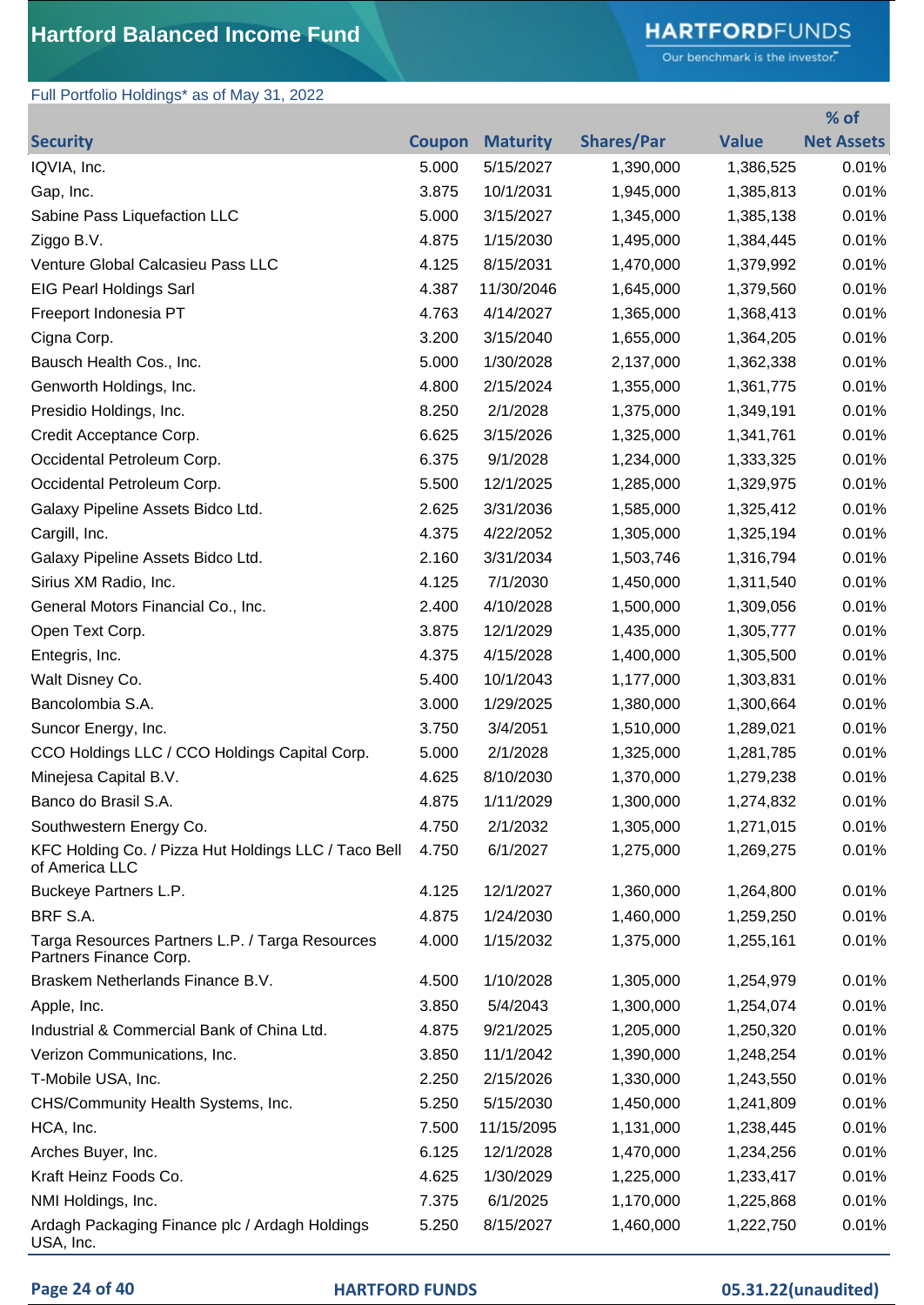Full Portfolio Holdings\* as of May 31, 2022

# **HARTFORD**FUNDS

Our benchmark is the investor."

|                                                  |               |                 |                   |              | % of              |
|--------------------------------------------------|---------------|-----------------|-------------------|--------------|-------------------|
| <b>Security</b>                                  | <b>Coupon</b> | <b>Maturity</b> | <b>Shares/Par</b> | <b>Value</b> | <b>Net Assets</b> |
| Massachusetts Mutual Life Insurance Co.          | 3.729         | 10/15/2070      | 1,625,000         | 1,222,497    | 0.01%             |
| Cinemark USA, Inc.                               | 5.875         | 3/15/2026       | 1,285,000         | 1,219,022    | 0.01%             |
| Block, Inc.                                      | 3.500         | 6/1/2031        | 1,420,000         | 1,217,650    | 0.01%             |
| EQT Corp.                                        | 3.125         | 5/15/2026       | 1,285,000         | 1,216,510    | 0.01%             |
| CDK Global, Inc.                                 | 5.250         | 5/15/2029       | 1,215,000         | 1,215,000    | 0.01%             |
| Bausch Health Cos., Inc.                         | 5.250         | 1/30/2030       | 2,050,000         | 1,199,250    | 0.01%             |
| <b>Graphic Packaging International LLC</b>       | 3.750         | 2/1/2030        | 1,335,000         | 1,187,775    | 0.01%             |
| Alfa Desarrollo S.p.A.                           | 4.550         | 9/27/2051       | 1,555,789         | 1,184,344    | 0.01%             |
| <b>Clearway Energy Operating LLC</b>             | 4.750         | 3/15/2028       | 1,235,000         | 1,179,425    | 0.01%             |
| <b>Oncor Electric Delivery</b>                   | 2.700         | 11/15/2051      | 1,590,000         | 1,179,241    | 0.01%             |
| IHS Holding Ltd.                                 | 6.250         | 11/29/2028      | 1,295,000         | 1,177,026    | 0.01%             |
| Ford Motor Co.                                   | 3.250         | 2/12/2032       | 1,380,000         | 1,158,071    | 0.01%             |
| Royalty Pharma plc                               | 3.550         | 9/2/2050        | 1,570,000         | 1,152,855    | 0.01%             |
| Ooredoo International Finance Ltd.               | 2.625         | 4/8/2031        | 1,290,000         | 1,144,712    | 0.01%             |
| Performance Food Group, Inc.                     | 4.250         | 8/1/2029        | 1,285,000         | 1,141,671    | 0.01%             |
| BPCE S.A.                                        | 4.000         | 9/12/2023       | 1,135,000         | 1,141,016    | 0.01%             |
| VICI Properties L.P. / VICI Note Co., Inc.       | 4.250         | 12/1/2026       | 1,200,000         | 1,139,544    | 0.01%             |
| Cheniere Energy Partners L.P.                    | 4.500         | 10/1/2029       | 1,154,000         | 1,129,570    | 0.01%             |
| Banco de Credito del Peru S.A.                   | 3.125         | 7/1/2030        | 1,200,000         | 1,119,516    | 0.01%             |
| AbbVie, Inc.                                     | 4.700         | 5/14/2045       | 1,118,000         | 1,103,033    | 0.01%             |
| Petroleos Mexicanos                              | 7.690         | 1/23/2050       | 1,395,000         | 1,081,125    | 0.01%             |
| Ford Motor Credit Co. LLC                        | 4.134         | 8/4/2025        | 1,105,000         | 1,076,988    | 0.01%             |
| American Builders & Contractors Supply Co., Inc. | 4.000         | 1/15/2028       | 1,145,000         | 1,076,976    | 0.01%             |
| Group 1 Automotive, Inc.                         | 4.000         | 8/15/2028       | 1,180,000         | 1,074,626    | 0.01%             |
| <b>Iliad Holding SASU</b>                        | 6.500         | 10/15/2026      | 1,110,000         | 1,072,915    | 0.01%             |
| Energy Transfer L.P.                             | 5.150         | 3/15/2045       | 1,190,000         | 1,066,883    | 0.01%             |
| Mattel, Inc.                                     | 5.875         | 12/15/2027      | 1,040,000         | 1,058,200    | 0.01%             |
| AngloGold Ashanti Holdings plc                   | 3.750         | 10/1/2030       | 1,220,000         | 1,055,300    | 0.01%             |
| AssuredPartners, Inc.                            | 5.625         | 1/15/2029       | 1,200,000         | 1,050,876    | 0.01%             |
| Verizon Communications, Inc.                     | 2.355         | 3/15/2032       | 1,225,000         | 1,050,288    | 0.01%             |
| Range Resources Corp.                            | 4.750         | 2/15/2030       | 1,070,000         | 1,046,519    | 0.01%             |
| NVIDIA Corp.                                     | 3.700         | 4/1/2060        | 1,180,000         | 1,039,924    | 0.01%             |
| Xerox Holdings Corp.                             | 5.000         | 8/15/2025       | 1,060,000         | 1,038,864    | 0.01%             |
| Lukoil Capital DAC                               | 2.800         | 4/26/2027       | 1,905,000         | 1,038,225    | 0.01%             |
| Shell International Finance B.V.                 | 4.375         | 5/11/2045       | 1,056,000         | 1,038,149    | 0.01%             |
| Post Holdings, Inc.                              | 5.750         | 3/1/2027        | 1,013,000         | 1,032,542    | 0.01%             |
| Sensata Technologies B.V.                        | 5.000         | 10/1/2025       | 1,020,000         | 1,028,670    | 0.01%             |
| Belo Corp.                                       | 7.250         | 9/15/2027       | 965,000           | 1,027,725    | 0.01%             |
| Anglo American Capital plc                       | 4.875         | 5/14/2025       | 1,001,000         | 1,023,529    | 0.01%             |
| OCP S.A.                                         | 5.125         | 6/23/2051       | 1,376,000         | 1,022,368    | 0.01%             |
| Duke Energy Corp.                                | 3.950         | 8/15/2047       | 1,201,000         | 1,018,067    | 0.01%             |
| EnLink Midstream LLC                             | 5.375         | 6/1/2029        | 1,050,000         | 1,016,799    | 0.01%             |
| OneMain Finance Corp.                            | 7.125         | 3/15/2026       | 990,000           | 1,013,760    | 0.01%             |
| United Rentals North America, Inc.               | 3.875         | 2/15/2031       | 1,110,000         | 1,010,133    | 0.01%             |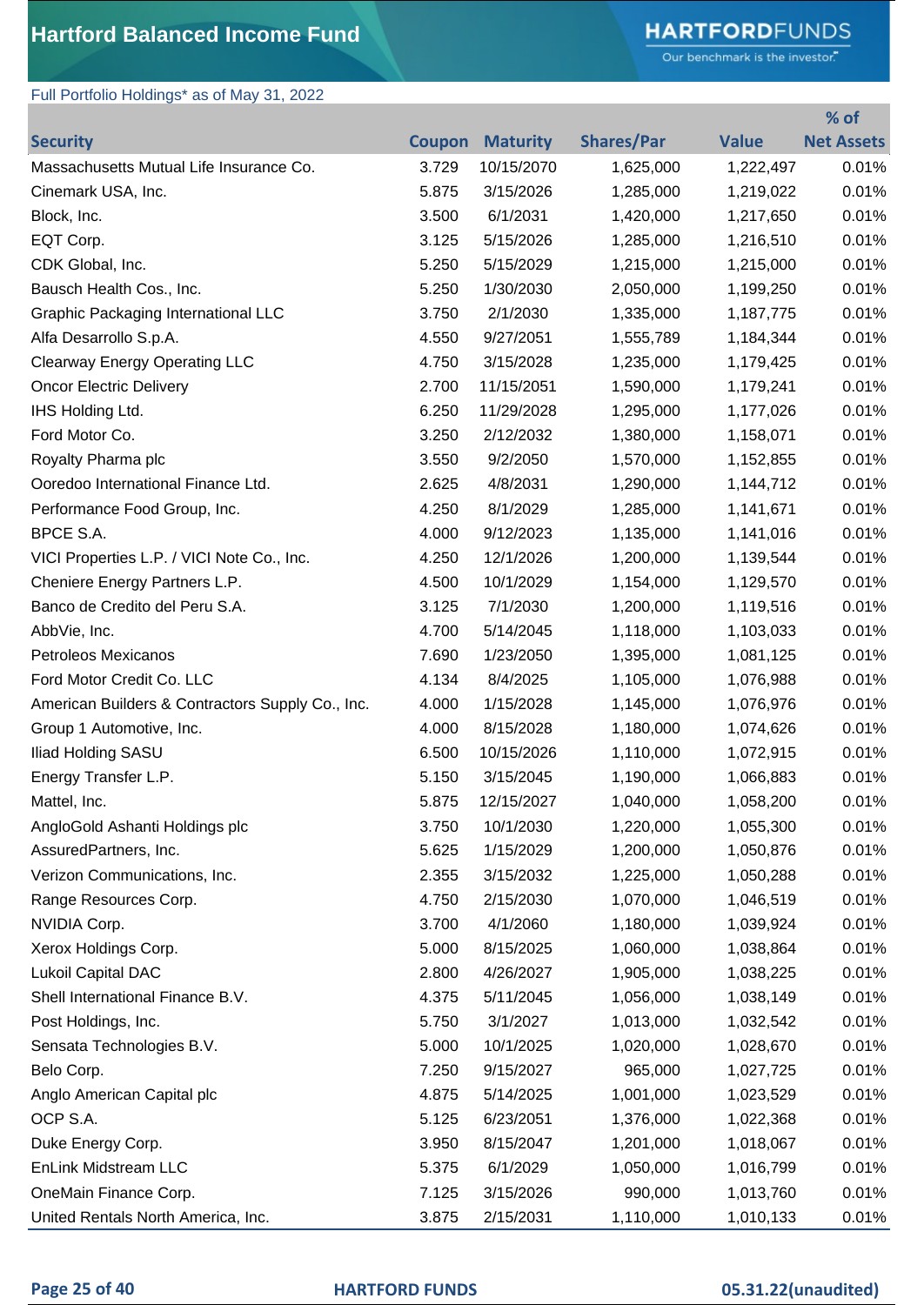# **HARTFORD**FUNDS

Our benchmark is the investor."

## Full Portfolio Holdings\* as of May 31, 2022

|                                                                                           |               |                 |                   |              | % of              |
|-------------------------------------------------------------------------------------------|---------------|-----------------|-------------------|--------------|-------------------|
| <b>Security</b>                                                                           | <b>Coupon</b> | <b>Maturity</b> | <b>Shares/Par</b> | <b>Value</b> | <b>Net Assets</b> |
| Charter Communications Operating LLC / Charter<br><b>Communications Operating Capital</b> | 5.250         | 4/1/2053        | 1,105,000         | 1,009,790    | 0.01%             |
| NuStar Logistics L.P.                                                                     | 5.625         | 4/28/2027       | 1,005,000         | 1,008,015    | 0.01%             |
| Mattel, Inc.                                                                              | 3.375         | 4/1/2026        | 1,045,000         | 1,003,200    | 0.01%             |
| Galaxy Pipeline Assets Bidco Ltd.                                                         | 1.750         | 9/30/2027       | 1,061,503         | 1,002,525    | 0.01%             |
| Antofagasta plc                                                                           | 5.625         | 5/13/2032       | 980,000           | 1,000,580    | 0.01%             |
| AmeriGas Partners L.P. / AmeriGas Finance Corp.                                           | 5.750         | 5/20/2027       | 1,015,000         | 997,238      | 0.01%             |
| OneMain Finance Corp.                                                                     | 6.875         | 3/15/2025       | 980,000           | 995,994      | 0.01%             |
| Suzano Austria GmbH                                                                       | 2.500         | 9/15/2028       | 1,145,000         | 988,994      | 0.01%             |
| Occidental Petroleum Corp.                                                                | 4.400         | 4/15/2046       | 1,098,000         | 988,200      | 0.01%             |
| Buckeye Partners L.P.                                                                     | 4.125         | 3/1/2025        | 1,005,000         | 987,964      | 0.01%             |
| Taylor Morrison Communities, Inc.                                                         | 5.125         | 8/1/2030        | 1,055,000         | 987,337      | 0.01%             |
| Carnival Corp.                                                                            | 4.000         | 8/1/2028        | 1,085,000         | 983,661      | 0.01%             |
| Peru LNG Srl                                                                              | 5.375         | 3/22/2030       | 1,120,000         | 982,800      | 0.01%             |
| Sunoco L.P. / Sunoco Finance Corp.                                                        | 4.500         | 5/15/2029       | 1,055,000         | 978,829      | 0.01%             |
| Lorca Telecom Bondco S.A.                                                                 | 4.000         | 9/18/2027       | 975,000           | 977,817      | 0.01%             |
| Las Vegas Sands Corp.                                                                     | 3.900         | 8/8/2029        | 1,120,000         | 976,886      | 0.01%             |
| Energy Transfer L.P.                                                                      | 5.350         | 5/15/2045       | 1,065,000         | 975,456      | 0.01%             |
| Greenko Power II Ltd.                                                                     | 4.300         | 12/13/2028      | 1,075,000         | 975,014      | 0.01%             |
| Buckeye Partners L.P.                                                                     | 5.850         | 11/15/2043      | 1,250,000         | 974,798      | 0.01%             |
| Star Energy Geothermal Darajat II / Star Energy<br><b>Geothermal Salak</b>                | 4.850         | 10/14/2038      | 1,075,000         | 973,413      | 0.01%             |
| Ford Motor Credit Co. LLC                                                                 | 3.350         | 11/1/2022       | 975,000           | 972,036      | 0.01%             |
| Plains All American Pipeline L.P. / PAA Finance Corp.                                     | 4.300         | 1/31/2043       | 1,205,000         | 966,211      | 0.01%             |
| Rumo Luxembourg S.a.r.l.                                                                  | 4.200         | 1/18/2032       | 1,155,000         | 964,425      | 0.01%             |
| Caesars Entertainment, Inc.                                                               | 4.625         | 10/15/2029      | 1,130,000         | 964,116      | 0.01%             |
| Empresa Nacional de Telecomunicaciones S.A.                                               | 3.050         | 9/14/2032       | 1,158,000         | 964,047      | 0.01%             |
| Ardagh Metal Packaging Finance USA LLC / Ardagh<br>Metal Packaging Finance plc            | 4.000         | 9/1/2029        | 1,115,000         | 961,576      | 0.01%             |
| Charter Communications Operating LLC / Charter<br><b>Communications Operating Capital</b> | 3.700         | 4/1/2051        | 1,315,000         | 960,371      | 0.01%             |
| Rocket Mortgage LLC / Rocket Mortgage Co-Issuer,<br>Inc.                                  | 4.000         | 10/15/2033      | 1,170,000         | 959,400      | 0.01%             |
| <b>AGFC Capital Trust I</b>                                                               | 2.794         | 1/15/2067       | 1,835,000         | 948,346      | 0.01%             |
| Ashton Woods USA LLC / Ashton Woods Finance<br>Co.                                        | 4.625         | 8/1/2029        | 1,105,000         | 944,775      | 0.01%             |
| Grifols Escrow Issuer S.A.                                                                | 4.750         | 10/15/2028      | 1,030,000         | 941,163      | 0.01%             |
| QNB Finance Ltd.                                                                          | 2.625         | 5/12/2025       | 970,000           | 938,324      | 0.01%             |
| Ford Motor Credit Co. LLC                                                                 | 4.375         | 8/6/2023        | 930,000           | 930,391      | 0.01%             |
| Alfa Desarrollo S.p.A.                                                                    | 4.550         | 9/27/2051       | 1,211,724         | 922,425      | 0.01%             |
| BRF S.A.                                                                                  | 5.750         | 9/21/2050       | 1,225,000         | 918,383      | 0.01%             |
| Post Holdings, Inc.                                                                       | 4.500         | 9/15/2031       | 1,045,000         | 916,841      | 0.01%             |
| <b>TerraForm Power Operating LLC</b>                                                      | 5.000         | 1/31/2028       | 970,000           | 916,650      | 0.01%             |
| <b>CT Trust</b>                                                                           | 5.125         | 2/3/2032        | 1,020,000         | 912,084      | 0.01%             |
| IHS Holding Ltd.                                                                          | 5.625         | 11/29/2026      | 1,000,000         | 911,800      | 0.01%             |
| AT&T, Inc.                                                                                | 4.500         | 5/15/2035       | 905,000           | 905,021      | 0.01%             |
| Penn National Gaming, Inc.                                                                | 4.125         | 7/1/2029        | 1,105,000         | 904,332      | 0.01%             |

#### **Page 26 of 40 HARTFORD FUNDS 05.31.22(unaudited)**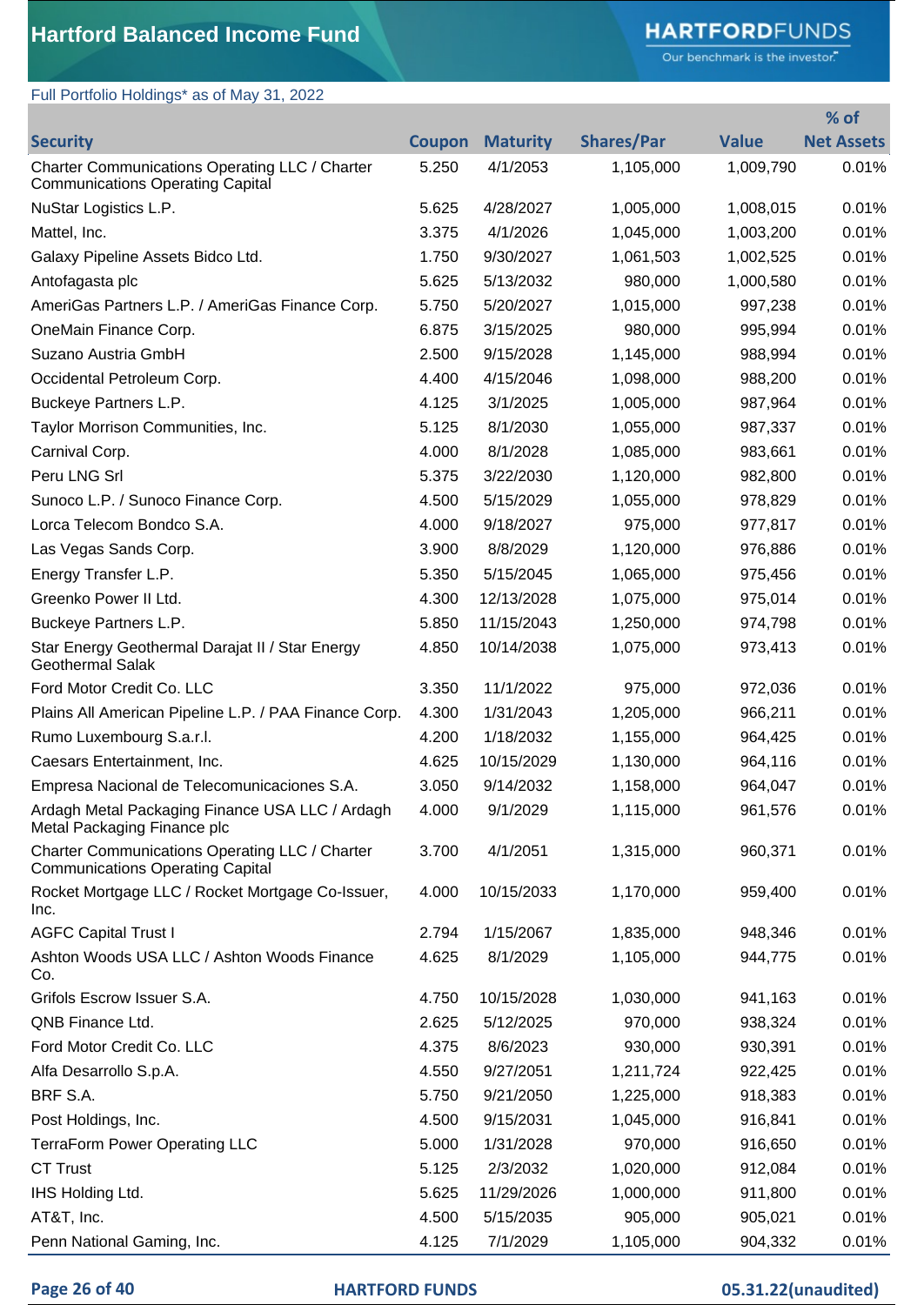# **HARTFORD**FUNDS

Our benchmark is the investor."

**% of** 

# Full Portfolio Holdings\* as of May 31, 2022

| <b>Security</b>                                                           | <b>Coupon</b> | <b>Maturity</b> | <b>Shares/Par</b> | <b>Value</b> | <b>Net Assets</b> |
|---------------------------------------------------------------------------|---------------|-----------------|-------------------|--------------|-------------------|
| Ashton Woods USA LLC / Ashton Woods Finance<br>Co.                        | 4.625         | 4/1/2030        | 1,055,000         | 888,838      | 0.01%             |
| Greenko Power II Ltd.                                                     | 4.300         | 12/13/2028      | 975,000           | 884,315      | 0.01%             |
| Ford Motor Credit Co. LLC                                                 | 4.950         | 5/28/2027       | 885,000           | 880,825      | 0.01%             |
| AT&T, Inc.                                                                | 4.350         | 3/1/2029        | 870,000           | 880,563      | 0.01%             |
| OCP S.A.                                                                  | 5.625         | 4/25/2024       | 855,000           | 875,306      | 0.01%             |
| Celulosa Arauco y Constitucion S.A.                                       | 4.500         | 8/1/2024        | 870,000           | 871,096      | 0.01%             |
| Empresa Nacional de Telecomunicaciones S.A.                               | 3.050         | 9/14/2032       | 1,040,000         | 865,810      | 0.01%             |
| Otis Worldwide Corp.                                                      | 2.565         | 2/15/2030       | 980,000           | 863,559      | 0.01%             |
| Ardagh Packaging Finance plc / Ardagh Holdings<br>USA, Inc.               | 5.250         | 4/30/2025       | 870,000           | 863,049      | 0.01%             |
| Kallpa Generacion S.A.                                                    | 4.125         | 8/16/2027       | 920,000           | 861,350      | 0.01%             |
| <b>Discovery Communications LLC</b>                                       | 3.900         | 11/15/2024      | 855,000           | 857,224      | 0.01%             |
| VTR Comunicaciones S.p.A.                                                 | 5.125         | 1/15/2028       | 1,049,000         | 854,022      | 0.01%             |
| Unum Group                                                                | 4.000         | 6/15/2029       | 865,000           | 838,275      | 0.01%             |
| Open Text Holdings, Inc.                                                  | 4.125         | 12/1/2031       | 930,000           | 837,159      | 0.01%             |
| Owens & Minor, Inc.                                                       | 6.625         | 4/1/2030        | 845,000           | 835,494      | 0.01%             |
| Targa Resources Partners L.P. / Targa Resources<br>Partners Finance Corp. | 4.875         | 2/1/2031        | 870,000           | 834,052      | 0.01%             |
| CCO Holdings LLC / CCO Holdings Capital Corp.                             | 4.750         | 2/1/2032        | 925,000           | 825,563      | 0.01%             |
| Wells Fargo & Co.                                                         | 4.400         | 6/14/2046       | 880,000           | 825,492      | 0.01%             |
| OCP S.A.                                                                  | 3.750         | 6/23/2031       | 980,000           | 812,714      | 0.01%             |
| EQM Midstream Partners L.P.                                               | 6.500         | 7/1/2027        | 805,000           | 805,000      | 0.01%             |
| EnLink Midstream Partners L.P.                                            | 5.050         | 4/1/2045        | 1,015,000         | 803,642      | 0.01%             |
| EQM Midstream Partners L.P.                                               | 6.000         | 7/1/2025        | 795,000           | 802,950      | 0.01%             |
| LD Holdings Group LLC                                                     | 6.125         | 4/1/2028        | 1,000,000         | 802,000      | 0.01%             |
| IQVIA, Inc.                                                               | 2.250         | 1/15/2028       | 820,000           | 792,474      | 0.01%             |
| Aon Corp. / Aon Global Holdings plc                                       | 3.900         | 2/28/2052       | 920,000           | 784,950      | 0.01%             |
| Centene Corp.                                                             | 4.625         | 12/15/2029      | 790,000           | 778,814      | 0.01%             |
| Caesars Resort Collection LLC / CRC Finco, Inc.                           | 5.750         | 7/1/2025        | 775,000           | 778,023      | 0.01%             |
| Union Pacific Corp.                                                       | 3.375         | 2/14/2042       | 890,000           | 774,207      | 0.01%             |
| Greenko Dutch B.V.                                                        | 3.850         | 3/29/2026       | 843,900           | 772,169      | 0.01%             |
| Greenko Dutch B.V.                                                        | 3.850         | 3/29/2026       | 843,900           | 772,169      | 0.01%             |
| Service Corp. International                                               | 4.625         | 12/15/2027      | 775,000           | 767,379      | 0.01%             |
| Bancolombia S.A.                                                          | 4.625         | 12/18/2029      | 835,000           | 757,779      | 0.01%             |
| Sands China Ltd.                                                          | 2.550         | 3/8/2027        | 965,000           | 756,769      | 0.01%             |
| CIFI Holdings Group Co., Ltd.                                             | 5.250         | 5/13/2026       | 1,035,000         | 755,550      | 0.01%             |
| FirstCash, Inc.                                                           | 5.625         | 1/1/2030        | 790,000           | 753,229      | 0.01%             |
| Centene Corp.                                                             | 4.250         | 12/15/2027      | 755,000           | 751,733      | 0.01%             |
| Energean Israel Finance Ltd.                                              | 4.875         | 3/30/2026       | 795,000           | 749,288      | 0.01%             |
| <b>Frontier Communications Holdings LLC</b>                               | 6.000         | 1/15/2030       | 875,000           | 743,750      | 0.00%             |
| 1011778 BC ULC / New Red Finance, Inc.                                    | 4.000         | 10/15/2030      | 840,000           | 737,100      | 0.00%             |
| Galaxy Pipeline Assets Bidco Ltd.                                         | 2.625         | 3/31/2036       | 875,000           | 731,694      | 0.00%             |
| Novelis Corp.                                                             | 3.250         | 11/15/2026      | 795,000           | 729,277      | 0.00%             |
| Pertamina Persero PT                                                      | 4.150         | 2/25/2060       | 910,000           | 724,551      | 0.00%             |
| Lithia Motors, Inc.                                                       | 4.625         | 12/15/2027      | 735,000           | 723,446      | 0.00%             |

## **Page 27 of 40 HARTFORD FUNDS 05.31.22(unaudited)**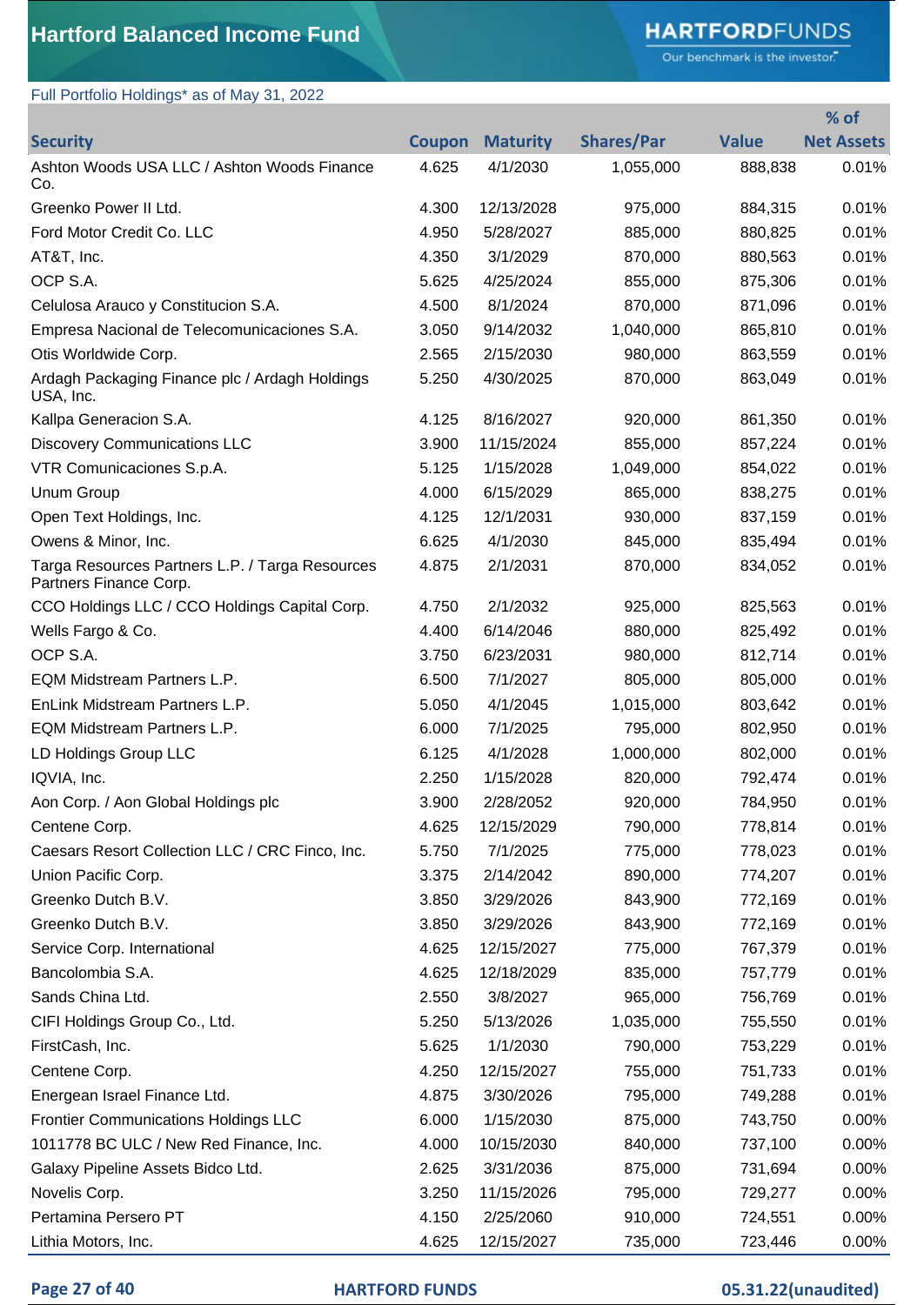# **HARTFORD**FUNDS

Our benchmark is the investor."

**% of** 

# Full Portfolio Holdings\* as of May 31, 2022

| <b>Security</b>                                                                        |       | <b>Coupon Maturity</b> | <b>Shares/Par</b> | <b>Value</b> | <b>Net Assets</b> |
|----------------------------------------------------------------------------------------|-------|------------------------|-------------------|--------------|-------------------|
| State Oil Co. of the Azerbaijan Republic                                               | 4.750 | 3/13/2023              | 725,000           | 721,013      | 0.00%             |
| CDW LLC / CDW Finance Corp.                                                            | 4.125 | 5/1/2025               | 730,000           | 720,802      | 0.00%             |
| Novelis Corp.                                                                          | 3.875 | 8/15/2031              | 820,000           | 715,450      | 0.00%             |
| Centrais Eletricas Brasileiras S.A.                                                    | 4.625 | 2/4/2030               | 805,000           | 714,043      | 0.00%             |
| DISH DBS Corp.                                                                         | 7.750 | 7/1/2026               | 830,000           | 709,650      | 0.00%             |
| Star Energy Geothermal Darajat II / Star Energy<br><b>Geothermal Salak</b>             | 4.850 | 10/14/2038             | 780,000           | 706,290      | 0.00%             |
| Leviathan Bond Ltd.                                                                    | 6.750 | 6/30/2030              | 715,000           | 706,063      | 0.00%             |
| Iliad Holding SASU                                                                     | 7.000 | 10/15/2028             | 730,000           | 703,596      | 0.00%             |
| Leviathan Bond Ltd.                                                                    | 6.125 | 6/30/2025              | 705,000           | 700,967      | 0.00%             |
| UnitedHealth Group, Inc.                                                               | 6.875 | 2/15/2038              | 551,000           | 700,648      | 0.00%             |
| Acadia Healthcare Co., Inc.                                                            | 5.000 | 4/15/2029              | 715,000           | 698,126      | 0.00%             |
| Occidental Petroleum Corp.                                                             | 6.125 | 1/1/2031               | 640,000           | 696,000      | 0.00%             |
| Darling Ingredients, Inc.                                                              | 6.000 | 6/15/2030              | 690,000           | 690,000      | 0.00%             |
| AmeriGas Partners L.P. / AmeriGas Finance Corp.                                        | 5.500 | 5/20/2025              | 692,000           | 685,080      | 0.00%             |
| VEON Holdings B.V.                                                                     | 3.375 | 11/25/2027             | 1,120,000         | 683,200      | 0.00%             |
| <b>Mexico City Airport Trust</b>                                                       | 4.250 | 10/31/2026             | 730,000           | 682,605      | 0.00%             |
| Ford Motor Co.                                                                         | 4.750 | 1/15/2043              | 825,000           | 680,625      | 0.00%             |
| Allied Universal Holdco LLC/Allied Universal Finance<br>Corp. / Atlas Luxco 4 S.a.r.l. | 4.625 | 6/1/2028               | 760,000           | 679,486      | 0.00%             |
| DISH DBS Corp.                                                                         | 5.750 | 12/1/2028              | 830,000           | 678,940      | 0.00%             |
| Freeport Indonesia PT                                                                  | 6.200 | 4/14/2052              | 710,000           | 672,292      | 0.00%             |
| Yum! Brands, Inc.                                                                      | 4.750 | 1/15/2030              | 690,000           | 664,125      | 0.00%             |
| Wells Fargo & Co.                                                                      | 4.650 | 11/4/2044              | 690,000           | 655,327      | 0.00%             |
| Galaxy Pipeline Assets Bidco Ltd.                                                      | 3.250 | 9/30/2040              | 790,000           | 651,731      | 0.00%             |
| Corp. Nacional del Cobre de Chile                                                      | 3.700 | 1/30/2050              | 795,000           | 639,069      | 0.00%             |
| Termocandelaria Power Ltd.                                                             | 7.875 | 1/30/2029              | 658,750           | 637,999      | 0.00%             |
| Telecom Italia Capital S.A.                                                            | 6.000 | 9/30/2034              | 720,000           | 636,386      | 0.00%             |
| Ecopetrol S.A.                                                                         | 5.375 | 6/26/2026              | 640,000           | 634,259      | $0.00\%$          |
| Catalent Pharma Solutions, Inc.                                                        | 3.125 | 2/15/2029              | 700,000           | 628,044      | 0.00%             |
| Catalent Pharma Solutions, Inc.                                                        | 3.500 | 4/1/2030               | 695,000           | 624,303      | 0.00%             |
| Southern California Edison Co.                                                         | 5.625 | 2/1/2036               | 595,000           | 620,520      | 0.00%             |
| Millicom International Cellular S.A.                                                   | 5.125 | 1/15/2028              | 643,500           | 609,073      | 0.00%             |
| FirstEnergy Corp.                                                                      | 3.400 | 3/1/2050               | 810,000           | 601,182      | 0.00%             |
| BRF S.A.                                                                               | 4.875 | 1/24/2030              | 695,000           | 599,438      | 0.00%             |
| Prologis L.P.                                                                          | 2.125 | 10/15/2050             | 905,000           | 594,845      | 0.00%             |
| Crocs, Inc.                                                                            | 4.125 | 8/15/2031              | 745,000           | 594,138      | 0.00%             |
| Clydesdale Acquisition Holdings, Inc.                                                  | 6.625 | 4/15/2029              | 600,000           | 592,500      | 0.00%             |
| Millicom International Cellular S.A.                                                   | 6.250 | 3/25/2029              | 603,000           | 590,036      | 0.00%             |
| OneMain Finance Corp.                                                                  | 6.125 | 3/15/2024              | 575,000           | 588,835      | 0.00%             |
| Altice France S.A.                                                                     | 5.500 | 1/15/2028              | 660,000           | 587,400      | 0.00%             |
| Cable Onda S.A.                                                                        | 4.500 | 1/30/2030              | 630,000           | 583,304      | 0.00%             |
| Danske Bank A/S                                                                        | 4.375 | 6/12/2028              | 587,000           | 579,688      | 0.00%             |
| Telecom Italia S.p.A.                                                                  | 5.303 | 5/30/2024              | 570,000           | 578,322      | 0.00%             |
| QNB Finance Ltd.                                                                       | 1.625 | 9/22/2025              | 600,000           | 560,250      | 0.00%             |
| Meituan                                                                                | 3.050 | 10/28/2030             | 736,000           | 557,807      | 0.00%             |

#### **Page 28 of 40 HARTFORD FUNDS 05.31.22(unaudited)**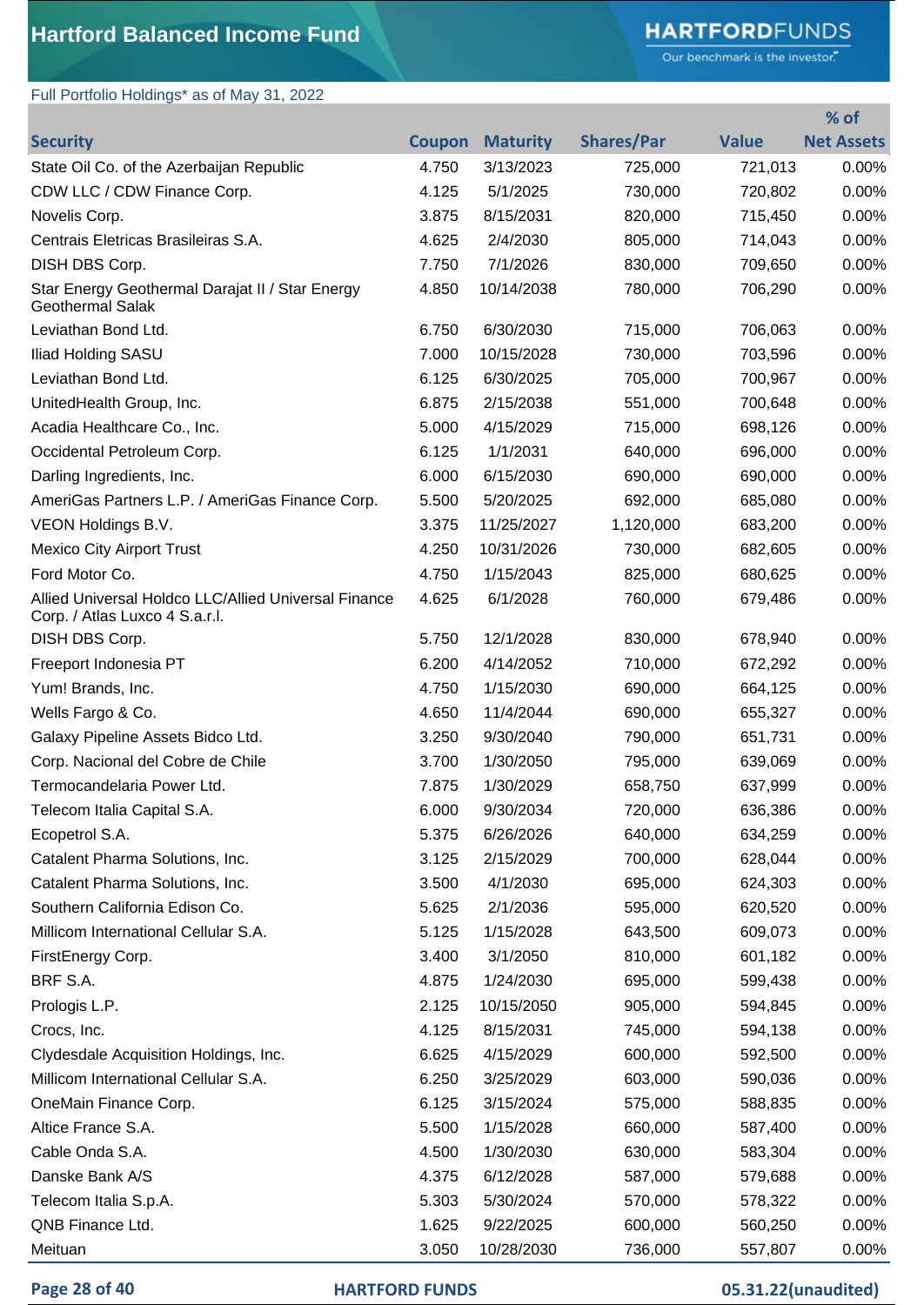# **HARTFORD**FUNDS

Our benchmark is the investor."

## Full Portfolio Holdings\* as of May 31, 2022

|                                                                          |               |                 |                   |              | % of              |
|--------------------------------------------------------------------------|---------------|-----------------|-------------------|--------------|-------------------|
| <b>Security</b>                                                          | <b>Coupon</b> | <b>Maturity</b> | <b>Shares/Par</b> | <b>Value</b> | <b>Net Assets</b> |
| Consumers Energy Co.                                                     | 2.500         | 5/1/2060        | 831,000           | 556,903      | 0.00%             |
| Service Corp. International                                              | 5.125         | 6/1/2029        | 550,000           | 550,130      | 0.00%             |
| MPLX L.P.                                                                | 4.950         | 3/14/2052       | 600,000           | 548,490      | 0.00%             |
| Southern California Edison Co.                                           | 4.650         | 10/1/2043       | 580,000           | 541,665      | 0.00%             |
| Celulosa Arauco y Constitucion S.A.                                      | 5.150         | 1/29/2050       | 610,000           | 537,642      | 0.00%             |
| Stericycle, Inc.                                                         | 3.875         | 1/15/2029       | 590,000           | 535,661      | 0.00%             |
| VEON Holdings B.V.                                                       | 4.000         | 4/9/2025        | 725,000           | 532,875      | 0.00%             |
| TransDigm, Inc.                                                          | 8.000         | 12/15/2025      | 505,000           | 525,862      | 0.00%             |
| VEON Holdings B.V.                                                       | 3.375         | 11/25/2027      | 860,000           | 524,600      | 0.00%             |
| <b>Mexico City Airport Trust</b>                                         | 3.875         | 4/30/2028       | 585,000           | 524,061      | 0.00%             |
| Braskem Idesa SAPI                                                       | 6.990         | 2/20/2032       | 585,000           | 516,561      | 0.00%             |
| Inversiones CMPC S.A.                                                    | 3.850         | 1/13/2030       | 560,000           | 513,800      | 0.00%             |
| Calpine Corp.                                                            | 3.750         | 3/1/2031        | 585,000           | 511,360      | 0.00%             |
| Valvoline, Inc.                                                          | 3.625         | 6/15/2031       | 575,000           | 510,814      | 0.00%             |
| Moody's Corp.                                                            | 2.550         | 8/18/2060       | 780,000           | 505,489      | 0.00%             |
| Boyd Gaming Corp.                                                        | 4.750         | 12/1/2027       | 525,000           | 504,000      | 0.00%             |
| OneMain Finance Corp.                                                    | 3.875         | 9/15/2028       | 580,000           | 502,442      | 0.00%             |
| America Movil S.A.B. de C.V.                                             | 5.375         | 4/4/2032        | 525,000           | 499,207      | 0.00%             |
| Iron Mountain, Inc.                                                      | 4.500         | 2/15/2031       | 555,000           | 497,892      | 0.00%             |
| Ecopetrol S.A.                                                           | 5.875         | 5/28/2045       | 610,000           | 497,205      | 0.00%             |
| Radian Group, Inc.                                                       | 4.875         | 3/15/2027       | 510,000           | 495,093      | 0.00%             |
| Prime Security Services Borrower LLC / Prime<br>Finance, Inc.            | 5.750         | 4/15/2026       | 500,000           | 494,510      | 0.00%             |
| Altice France S.A.                                                       | 5.500         | 10/15/2029      | 570,000           | 494,475      | 0.00%             |
| Block, Inc.                                                              | 2.750         | 6/1/2026        | 535,000           | 493,444      | 0.00%             |
| Tallgrass Energy Partners L.P. / Tallgrass Energy<br>Finance Corp.       | 6.000         | 3/1/2027        | 505,000           | 492,552      | 0.00%             |
| <b>Mexico City Airport Trust</b>                                         | 5.500         | 7/31/2047       | 650,000           | 492,382      | $0.00\%$          |
| Ford Motor Co.                                                           | 4.346         | 12/8/2026       | 505,000           | 492,375      | $0.00\%$          |
| Petroleos del Peru S.A.                                                  | 5.625         | 6/19/2047       | 630,000           | 492,225      | 0.00%             |
| Seagate HDD Cayman                                                       | 4.875         | 6/1/2027        | 485,000           | 491,489      | 0.00%             |
| Aegea Finance S.a.r.l.                                                   | 6.750         | 5/20/2029       | 495,000           | 491,288      | 0.00%             |
| National Retail Properties, Inc.                                         | 3.000         | 4/15/2052       | 695,000           | 489,695      | 0.00%             |
| Builders FirstSource, Inc.                                               | 4.250         | 2/1/2032        | 550,000           | 489,335      | 0.00%             |
| MSCI, Inc.                                                               | 4.000         | 11/15/2029      | 515,000           | 489,029      | 0.00%             |
| Star Energy Geothermal Wayang Windu Ltd.                                 | 6.750         | 4/24/2033       | 493,620           | 488,931      | 0.00%             |
| American Tower Corp.                                                     | 1.500         | 1/31/2028       | 570,000           | 487,901      | 0.00%             |
| Intercontinental Exchange, Inc.                                          | 3.000         | 9/15/2060       | 695,000           | 487,551      | 0.00%             |
| Calpine Corp.                                                            | 4.500         | 2/15/2028       | 510,000           | 487,535      | 0.00%             |
| Fertitta Entertainment LLC / Fertitta Entertainment<br>Finance Co., Inc. | 4.625         | 1/15/2029       | 535,000           | 486,850      | 0.00%             |
| JSW Steel Ltd.                                                           | 3.950         | 4/5/2027        | 550,000           | 486,679      | 0.00%             |
| Medco Bell Pte Ltd.                                                      | 6.375         | 1/30/2027       | 525,000           | 485,888      | 0.00%             |
| Southern Co.                                                             | 5.113         | 8/1/2027        | 470,000           | 485,256      | 0.00%             |
| NextEra Energy Operating Partners L.P.                                   | 4.500         | 9/15/2027       | 500,000           | 485,115      | 0.00%             |
| Telefonica Celular del Paraguay S.A.                                     | 5.875         | 4/15/2027       | 500,000           | 485,115      | 0.00%             |

### **Page 29 of 40 HARTFORD FUNDS 05.31.22(unaudited)**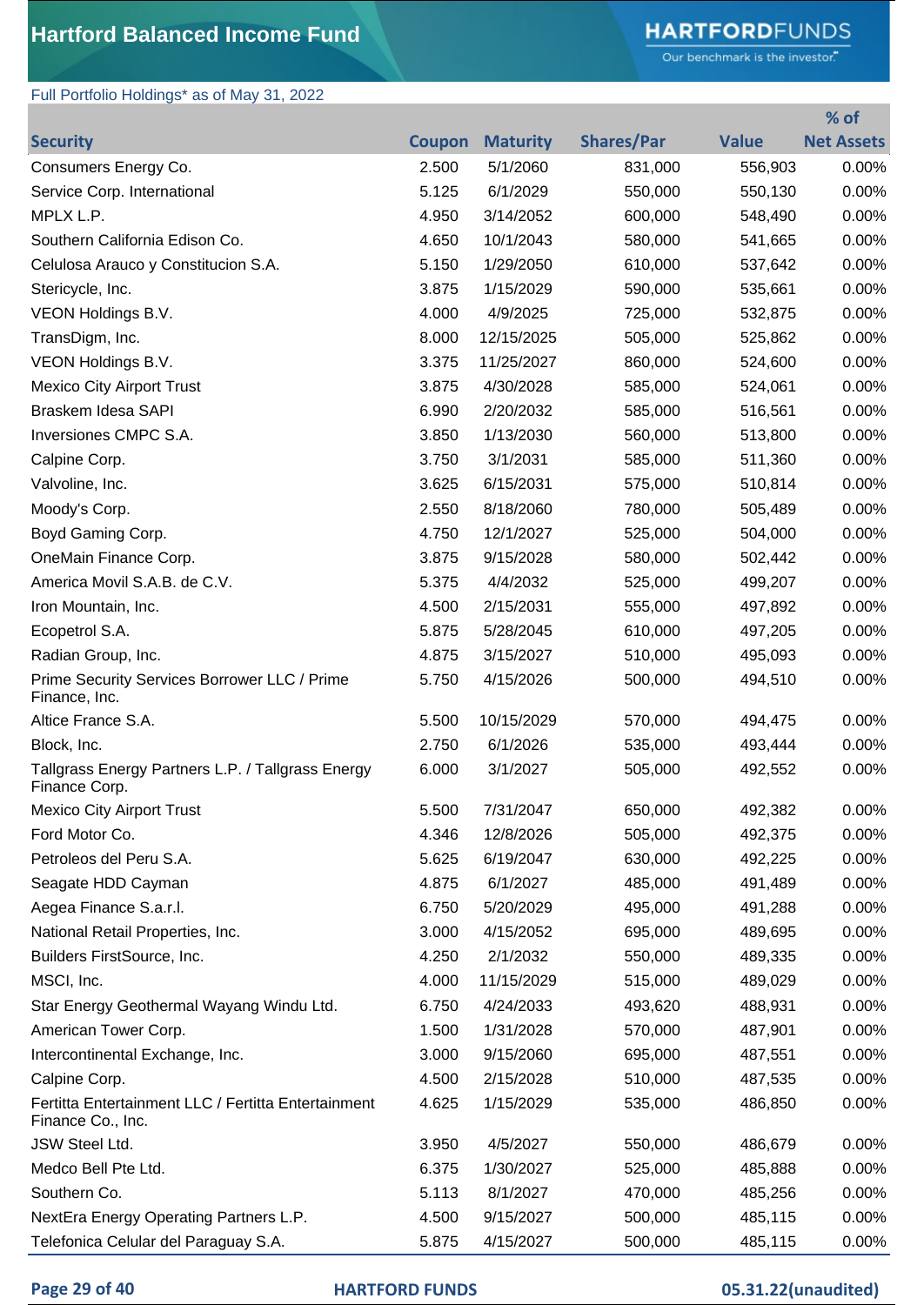# **HARTFORD**FUNDS

Our benchmark is the investor."

**% of** 

## Full Portfolio Holdings\* as of May 31, 2022

| <b>Security</b>                                              | <b>Coupon</b> | <b>Maturity</b> | <b>Shares/Par</b> | <b>Value</b> | <b>Net Assets</b> |
|--------------------------------------------------------------|---------------|-----------------|-------------------|--------------|-------------------|
| AerCap Ireland Capital DAC / AerCap Global Aviation<br>Trust | 3.000         | 10/29/2028      | 555,000           | 485,081      | 0.00%             |
| Southern California Edison Co.                               | 2.950         | 2/1/2051        | 685,000           | 485,004      | 0.00%             |
| <b>Synchrony Financial</b>                                   | 2.875         | 10/28/2031      | 595,000           | 483,720      | 0.00%             |
| Capital One Financial Corp.                                  | 4.927         | 5/10/2028       | 475,000           | 482,804      | 0.00%             |
| CBS Corp.                                                    | 3.375         | 2/15/2028       | 510,000           | 482,429      | 0.00%             |
| Vistra Operations Co. LLC                                    | 4.300         | 7/15/2029       | 515,000           | 482,139      | 0.00%             |
| Meituan                                                      | 3.050         | 10/28/2030      | 635,000           | 481,260      | 0.00%             |
| Virginia Electric and Power Co.                              | 2.450         | 12/15/2050      | 685,000           | 481,172      | 0.00%             |
| Seagate HDD Cayman                                           | 3.125         | 7/15/2029       | 550,000           | 481,168      | 0.00%             |
| OneMain Finance Corp.                                        | 3.500         | 1/15/2027       | 540,000           | 480,465      | 0.00%             |
| Corp. Nacional del Cobre de Chile                            | 3.625         | 8/1/2027        | 500,000           | 480,080      | 0.00%             |
| <b>BAT International Finance plc</b>                         | 4.448         | 3/16/2028       | 495,000           | 479,984      | 0.00%             |
| Altria Group, Inc.                                           | 4.800         | 2/14/2029       | 480,000           | 479,782      | 0.00%             |
| Navient Corp.                                                | 5.625         | 8/1/2033        | 610,000           | 479,515      | 0.00%             |
| EQM Midstream Partners L.P.                                  | 5.500         | 7/15/2028       | 505,000           | 478,346      | 0.00%             |
| YPF S.A.                                                     | 8.500         | 3/23/2025       | 553,500           | 476,691      | 0.00%             |
| Louisiana-Pacific Corp.                                      | 3.625         | 3/15/2029       | 550,000           | 475,654      | 0.00%             |
| Pacific Gas and Electric Co.                                 | 2.100         | 8/1/2027        | 545,000           | 475,407      | 0.00%             |
| United Wholesale Mortgage LLC                                | 5.750         | 6/15/2027       | 525,000           | 474,314      | 0.00%             |
| Rockwell Automation, Inc.                                    | 2.800         | 8/15/2061       | 690,000           | 474,104      | 0.00%             |
| Adani Ports & Special Economic Zone Ltd.                     | 4.200         | 8/4/2027        | 500,000           | 472,976      | 0.00%             |
| Verizon Communications, Inc.                                 | 4.000         | 3/22/2050       | 520,000           | 471,402      | 0.00%             |
| Total Play Telecomunicaciones S.A. de C.V.                   | 6.375         | 9/20/2028       | 570,000           | 469,258      | 0.00%             |
| Country Garden Holdings Co., Ltd.                            | 5.625         | 1/14/2030       | 860,000           | 468,700      | 0.00%             |
| OCP S.A.                                                     | 3.750         | 6/23/2031       | 565,000           | 468,555      | 0.00%             |
| Iron Mountain, Inc.                                          | 4.875         | 9/15/2029       | 500,000           | 466,775      | 0.00%             |
| Essex Portfolio L.P                                          | 2.650         | 9/1/2050        | 700,000           | 465,401      | 0.00%             |
| Kyndryl Holdings, Inc.                                       | 2.700         | 10/15/2028      | 560,000           | 465,075      | 0.00%             |
| goeasy Ltd.                                                  | 4.375         | 5/1/2026        | 520,000           | 464,100      | 0.00%             |
| MARB BondCo plc                                              | 3.950         | 1/29/2031       | 555,000           | 461,150      | 0.00%             |
| Buckeye Partners L.P.                                        | 5.600         | 10/15/2044      | 595,000           | 459,057      | 0.00%             |
| Royal Caribbean Cruises Ltd.                                 | 5.375         | 7/15/2027       | 540,000           | 458,580      | 0.00%             |
| Advanced Drainage Systems, Inc.                              | 5.000         | 9/30/2027       | 470,000           | 451,200      | 0.00%             |
| YPF S.A.                                                     | 8.500         | 3/23/2025       | 521,250           | 448,916      | 0.00%             |
| <b>CT Trust</b>                                              | 5.125         | 2/3/2032        | 490,000           | 438,158      | 0.00%             |
| IHS Holding Ltd.                                             | 6.250         | 11/29/2028      | 480,000           | 436,272      | 0.00%             |
| Carnival Corp.                                               | 7.625         | 3/1/2026        | 425,000           | 427,195      | 0.00%             |
| Ford Motor Credit Co. LLC                                    | 3.664         | 9/8/2024        | 435,000           | 424,203      | 0.00%             |
| PTC, Inc.                                                    | 4.000         | 2/15/2028       | 440,000           | 419,758      | 0.00%             |
| Times China Holdings Ltd.                                    | 6.200         | 3/22/2026       | 1,440,000         | 417,600      | 0.00%             |
| Carnival Corp.                                               | 5.750         | 3/1/2027        | 471,000           | 416,835      | 0.00%             |
| CSN Resources S.A.                                           | 7.625         | 4/17/2026       | 400,000           | 413,004      | 0.00%             |
| Banco de Credito del Peru S.A.                               | 3.250         | 9/30/2031       | 460,000           | 412,160      | 0.00%             |
| Catalent Pharma Solutions, Inc.                              | 5.000         | 7/15/2027       | 415,000           | 409,827      | 0.00%             |
|                                                              |               |                 |                   |              |                   |

### **Page 30 of 40 HARTFORD FUNDS 05.31.22(unaudited)**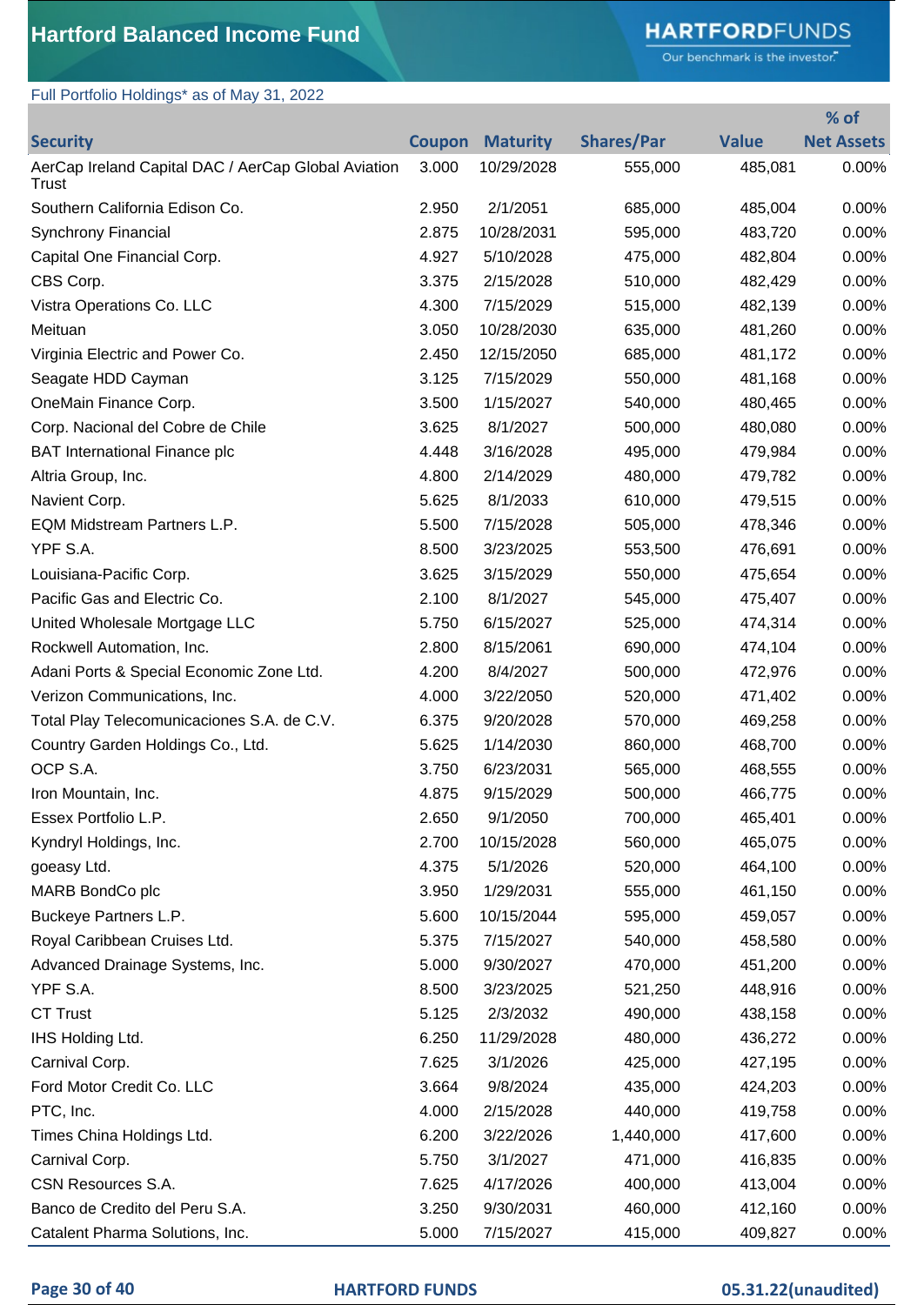# **HARTFORD**FUNDS

Our benchmark is the investor."

**% of** 

# Full Portfolio Holdings\* as of May 31, 2022

| <b>Security</b>                                                               | <b>Coupon</b> | <b>Maturity</b> | <b>Shares/Par</b> | <b>Value</b> | <b>Net Assets</b> |
|-------------------------------------------------------------------------------|---------------|-----------------|-------------------|--------------|-------------------|
| Banco do Brasil S.A.                                                          | 3.250         | 9/30/2026       | 425,000           | 397,906      | 0.00%             |
| Banco de Credito del Peru S.A.                                                | 3.125         | 7/1/2030        | 418,000           | 389,965      | 0.00%             |
| EQM Midstream Partners L.P.                                                   | 7.500         | 6/1/2027        | 370,000           | 370,000      | 0.00%             |
| <b>EQM Midstream Partners L.P.</b>                                            | 7.500         | 6/1/2030        | 360,000           | 360,000      | 0.00%             |
| Ooredoo International Finance Ltd.                                            | 2.625         | 4/8/2031        | 400,000           | 354,950      | 0.00%             |
| Central American Bottling Corp. / CBC Bottling<br>Holdco SL / Beliv Holdco SL | 5.250         | 4/27/2029       | 370,000           | 353,199      | 0.00%             |
| Centrais Eletricas Brasileiras S.A.                                           | 4.625         | 2/4/2030        | 395,000           | 350,369      | 0.00%             |
| United Rentals North America, Inc.                                            | 3.750         | 1/15/2032       | 390,000           | 350,225      | 0.00%             |
| At Home Group, Inc.                                                           | 4.875         | 7/15/2028       | 430,000           | 346,516      | $0.00\%$          |
| Inversiones CMPC S.A.                                                         | 3.850         | 1/13/2030       | 370,000           | 339,475      | 0.00%             |
| OCP S.A.                                                                      | 6.875         | 4/25/2044       | 340,000           | 313,893      | 0.00%             |
| At Home Group, Inc.                                                           | 7.125         | 7/15/2029       | 460,000           | 311,650      | 0.00%             |
| Celulosa Arauco y Constitucion S.A.                                           | 5.150         | 1/29/2050       | 350,000           | 308,483      | 0.00%             |
| Bausch Health Cos., Inc.                                                      | 9.000         | 12/15/2025      | 360,000           | 304,200      | 0.00%             |
| Azure Power Energy Ltd.                                                       | 3.575         | 8/19/2026       | 337,295           | 301,879      | 0.00%             |
| Continuum Energy Levanter Pte Ltd.                                            | 4.500         | 2/9/2027        | 330,394           | 294,216      | 0.00%             |
| G-III Apparel Group Ltd.                                                      | 7.875         | 8/15/2025       | 285,000           | 289,646      | 0.00%             |
| Celulosa Arauco y Constitucion S.A.                                           | 5.500         | 4/30/2049       | 305,000           | 277,754      | 0.00%             |
| VICI Properties L.P. / VICI Note Co., Inc.                                    | 3.500         | 2/15/2025       | 285,000           | 273,398      | 0.00%             |
| Interchile S.A.                                                               | 4.500         | 6/30/2056       | 310,000           | 269,266      | 0.00%             |
| <b>Clearway Energy Operating LLC</b>                                          | 3.750         | 1/15/2032       | 315,000           | 268,506      | 0.00%             |
| Bharti Airtel Ltd.                                                            | 3.250         | 6/3/2031        | 295,000           | 256,072      | 0.00%             |
| Millicom International Cellular S.A.                                          | 4.500         | 4/27/2031       | 295,000           | 254,682      | 0.00%             |
| IHS Holding Ltd.                                                              | 5.625         | 11/29/2026      | 265,000           | 241,627      | 0.00%             |
| ADCB Finance Cayman Ltd.                                                      | 4.500         | 3/6/2023        | 200,000           | 202,000      | 0.00%             |
| Navient Corp.                                                                 | 5.000         | 3/15/2027       | 215,000           | 197,800      | 0.00%             |
| <b>Gtlk Europe Capital DAC</b>                                                | 4.800         | 2/26/2028       | 1,300,000         | 195,000      | 0.00%             |
| VICI Properties L.P. / VICI Note Co., Inc.                                    | 4.125         | 8/15/2030       | 213,000           | 194,541      | $0.00\%$          |
| CDBL Funding 2                                                                | 2.000         | 3/4/2026        | 200,000           | 186,174      | $0.00\%$          |
| Cable Onda S.A.                                                               | 4.500         | 1/30/2030       | 200,000           | 185,176      | $0.00\%$          |
| Times China Holdings Ltd.                                                     | 6.750         | 7/8/2025        | 575,000           | 178,250      | 0.00%             |
| VICI Properties L.P. / VICI Note Co., Inc.                                    | 3.750         | 2/15/2027       | 185,000           | 171,188      | 0.00%             |
| Oracle Corp.                                                                  | 4.125         | 5/15/2045       | 205,000           | 162,951      | 0.00%             |
| Empresa Nacional del Petroleo                                                 | 4.500         | 9/14/2047       | 200,000           | 155,252      | 0.00%             |
| CIFI Holdings Group Co., Ltd.                                                 | 6.000         | 7/16/2025       | 200,000           | 152,500      | 0.00%             |
| HCA, Inc.                                                                     | 3.500         | 7/15/2051       | 200,000           | 149,431      | 0.00%             |
| Country Garden Holdings Co., Ltd.                                             | 6.150         | 9/17/2025       | 225,000           | 144,000      | 0.00%             |
| Yuzhou Group Holdings Co., Ltd.                                               | 7.700         | 2/20/2025       | 1,340,000         | 140,700      | 0.00%             |
| Energean Israel Finance Ltd.                                                  | 5.875         | 3/30/2031       | 150,000           | 136,125      | 0.00%             |
| Country Garden Holdings Co., Ltd.                                             | 5.400         | 5/27/2025       | 200,000           | 126,946      | $0.00\%$          |
| Country Garden Holdings Co., Ltd.                                             | 4.200         | 2/6/2026        | 200,000           | 124,000      | 0.00%             |
| HCA, Inc.                                                                     | 5.625         | 9/1/2028        | 115,000           | 120,492      | 0.00%             |
| HCA, Inc.                                                                     | 5.875         | 2/1/2029        | 90,000            | 94,995       | 0.00%             |
| Condor Merger Sub, Inc.                                                       | 7.375         | 2/15/2030       | 45,000            | 39,219       | 0.00%             |

### **Page 31 of 40 HARTFORD FUNDS 05.31.22(unaudited)**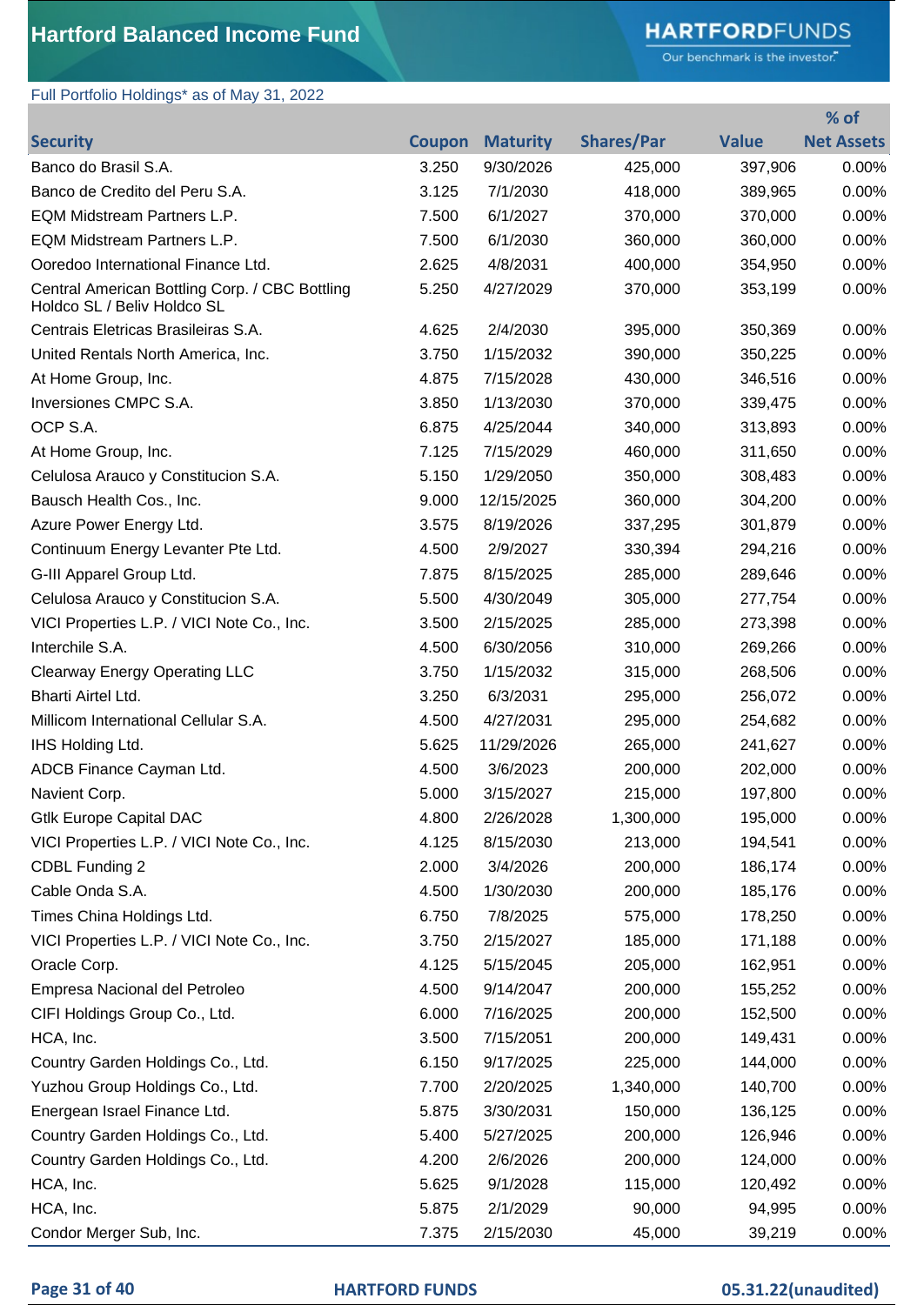Full Portfolio Holdings\* as of May 31, 2022

# **HARTFORD**FUNDS

Our benchmark is the investor."

| <b>Shares/Par</b><br><b>Value</b><br><b>Net Assets</b><br><b>Maturity</b><br><b>Security</b><br><b>Coupon</b><br>33,750<br>Russian Railways Via RZD Capital plc<br>5.700<br>4/5/2022<br>0.00%<br>675,000<br>1/10/2030<br>0.00%<br>CVS Pass-Through Trust<br>6.943<br>21,058<br>21,938<br>Petroleos de Venezuela S.A.<br>435,000<br>6.000<br>5/16/2024<br>21,750<br>0.00%<br>3/1/2024<br>Russian Railways Via RZD Capital plc<br>4.375<br>200,000<br>10,000<br>0.00%<br>Petroleos de Venezuela S.A.<br>9.000<br>11/17/2021<br>190,000<br>9,728<br>0.00%<br><b>CVS Pass-Through Trust</b><br>6.036<br>12/10/2028<br>8,807<br>9,265<br>0.00%<br>Madison IAQ LLC<br>4.125<br>0.00%<br>6/30/2028<br>0.00<br>0.00<br>Iron Mountain, Inc.<br>4.875<br>9/15/2027<br>0.00<br>0.00<br>0.00%<br><b>FOREIGN GOVERNMENT OBLIGATIONS</b><br>1.125<br>7/9/2035<br>Argentine Republic Government International Bond<br>17,048,771<br>0.11%<br>62,757,751<br>Mexico Government International Bond<br>4.500<br>1/31/2050<br>19,363,000<br>16,440,250<br>0.11%<br>Peruvian Government International Bond<br>2.783<br>1/23/2031<br>15,206,921<br>0.10%<br>17,230,000<br><b>Turkey Government International Bond</b><br>5.125<br>2/17/2028<br>16,120,000<br>13,395,398<br>0.09%<br>4.875<br>10/9/2026<br>14,645,000<br>12,563,770<br>0.08%<br><b>Turkey Government International Bond</b><br>Oman Government International Bond<br>6.250<br>1/25/2031<br>12,190,000<br>0.08%<br>12,534,002<br>4.400<br>Qatar Government International Bond<br>4/16/2050<br>11,830,000<br>12,028,744<br>0.08%<br>Colombia Government International Bond<br>3.125<br>4/15/2031<br>14,520,000<br>0.08%<br>11,761,182<br>1.125<br>Croatia Government International Bond<br>6/19/2029<br>12,125,000<br>11,672,679<br>0.08%<br>Republic of South Africa Government International<br>5.750<br>9/30/2049<br>13,415,000<br>10,835,564<br>0.07%<br><b>Bond</b><br>4/27/2051<br>Mexico Government International Bond<br>5.000<br>11,185,000<br>10,148,792<br>0.07%<br>Saudi Government International Bond<br>3.250<br>11/17/2051<br>10,770,000<br>0.06%<br>8,744,658<br><b>Brazilian Government International Bond</b><br>5.000<br>1/27/2045<br>0.06%<br>10,454,000<br>8,385,025<br>Indonesia Government International Bond<br>5.125<br>1/15/2045<br>8,294,000<br>8,365,611<br>0.06%<br>Croatia Government International Bond<br>1.500<br>6/17/2031<br>0.05%<br>8,150,000<br>7,723,859<br>Argentine Republic Government International Bond<br>0.500<br>7/9/2030<br>0.05%<br>26,420,922<br>7,715,173<br>4.625<br>Indonesia Government International Bond<br>4/15/2043<br>7,965,000<br>7,597,618<br>0.05%<br>Russian Foreign Bond - Eurobond<br>5.100<br>3/28/2035<br>43,800,000<br>7,008,000<br>0.05%<br>Colombia Government International Bond<br>3.000<br>1/30/2030<br>8,030,000<br>0.04%<br>6,624,894<br>Hungary Government International Bond<br>2.125<br>9/22/2031<br>0.04%<br>7,755,000<br>6,247,428<br>Qatar Government International Bond<br>4.817<br>3/14/2049<br>0.04%<br>5,765,000<br>6,204,062<br>Dominican Republic International Bond<br>4.875<br>9/23/2032<br>6,800,000<br>5,855,095<br>0.04%<br>Panama Government International Bond<br>4.500<br>4/16/2050<br>0.04%<br>6,535,000<br>5,731,627<br>Dominican Republic International Bond<br>6.000<br>2/22/2033<br>5,945,000<br>0.04%<br>5,497,575<br>Colombia Government International Bond<br>5.000<br>6/15/2045<br>7,020,000<br>5,438,611<br>0.04%<br><b>Turkey Government International Bond</b><br>6.000<br>1/14/2041<br>0.04%<br>7,385,000<br>5,332,709<br>Peruvian Government International Bond<br>3.000<br>1/15/2034<br>6,090,000<br>5,238,376<br>0.04%<br>Indonesia Government International Bond<br>4.300<br>3/31/2052<br>5,275,000<br>4,871,780<br>0.03%<br>Abu Dhabi Government International Bond<br>3.000<br>9/15/2051<br>5,600,000<br>4,549,798<br>0.03%<br><b>Ukraine Government International Bond</b><br>9/1/2027<br>11,575,000<br>7.750<br>4,436,998<br><b>Egypt Government International Bond</b><br>7.300<br>9/30/2033<br>5,705,000<br>4,403,461<br>0.03%<br>Oman Government International Bond<br>6.250<br>1/25/2031<br>0.03%<br>4,250,000<br>4,369,935<br>Angolan Government International Bond<br>8.000<br>11/26/2029<br>4,655,000<br>4,334,271<br>0.03%<br>Serbia International Bond<br>1.500<br>6/26/2029<br>5,130,000<br>4,281,968<br>6/16/2025<br>Gabon Government International Bond<br>6.950<br>4,400,000<br>0.03%<br>4,204,728 |  |  | % of |
|----------------------------------------------------------------------------------------------------------------------------------------------------------------------------------------------------------------------------------------------------------------------------------------------------------------------------------------------------------------------------------------------------------------------------------------------------------------------------------------------------------------------------------------------------------------------------------------------------------------------------------------------------------------------------------------------------------------------------------------------------------------------------------------------------------------------------------------------------------------------------------------------------------------------------------------------------------------------------------------------------------------------------------------------------------------------------------------------------------------------------------------------------------------------------------------------------------------------------------------------------------------------------------------------------------------------------------------------------------------------------------------------------------------------------------------------------------------------------------------------------------------------------------------------------------------------------------------------------------------------------------------------------------------------------------------------------------------------------------------------------------------------------------------------------------------------------------------------------------------------------------------------------------------------------------------------------------------------------------------------------------------------------------------------------------------------------------------------------------------------------------------------------------------------------------------------------------------------------------------------------------------------------------------------------------------------------------------------------------------------------------------------------------------------------------------------------------------------------------------------------------------------------------------------------------------------------------------------------------------------------------------------------------------------------------------------------------------------------------------------------------------------------------------------------------------------------------------------------------------------------------------------------------------------------------------------------------------------------------------------------------------------------------------------------------------------------------------------------------------------------------------------------------------------------------------------------------------------------------------------------------------------------------------------------------------------------------------------------------------------------------------------------------------------------------------------------------------------------------------------------------------------------------------------------------------------------------------------------------------------------------------------------------------------------------------------------------------------------------------------------------------------------------------------------------------------------------------------------------------------------------------------------------------------------------------------------------------------------------------------------------------------------------------------------------------------------------------------------------------------------------------------------------------------------------------------------------------------------------------------------------------------------------------------------------------------------------------------------------------------------------------------------------------------------------------------------------------------------|--|--|------|
|                                                                                                                                                                                                                                                                                                                                                                                                                                                                                                                                                                                                                                                                                                                                                                                                                                                                                                                                                                                                                                                                                                                                                                                                                                                                                                                                                                                                                                                                                                                                                                                                                                                                                                                                                                                                                                                                                                                                                                                                                                                                                                                                                                                                                                                                                                                                                                                                                                                                                                                                                                                                                                                                                                                                                                                                                                                                                                                                                                                                                                                                                                                                                                                                                                                                                                                                                                                                                                                                                                                                                                                                                                                                                                                                                                                                                                                                                                                                                                                                                                                                                                                                                                                                                                                                                                                                                                                                                                                                            |  |  |      |
|                                                                                                                                                                                                                                                                                                                                                                                                                                                                                                                                                                                                                                                                                                                                                                                                                                                                                                                                                                                                                                                                                                                                                                                                                                                                                                                                                                                                                                                                                                                                                                                                                                                                                                                                                                                                                                                                                                                                                                                                                                                                                                                                                                                                                                                                                                                                                                                                                                                                                                                                                                                                                                                                                                                                                                                                                                                                                                                                                                                                                                                                                                                                                                                                                                                                                                                                                                                                                                                                                                                                                                                                                                                                                                                                                                                                                                                                                                                                                                                                                                                                                                                                                                                                                                                                                                                                                                                                                                                                            |  |  |      |
|                                                                                                                                                                                                                                                                                                                                                                                                                                                                                                                                                                                                                                                                                                                                                                                                                                                                                                                                                                                                                                                                                                                                                                                                                                                                                                                                                                                                                                                                                                                                                                                                                                                                                                                                                                                                                                                                                                                                                                                                                                                                                                                                                                                                                                                                                                                                                                                                                                                                                                                                                                                                                                                                                                                                                                                                                                                                                                                                                                                                                                                                                                                                                                                                                                                                                                                                                                                                                                                                                                                                                                                                                                                                                                                                                                                                                                                                                                                                                                                                                                                                                                                                                                                                                                                                                                                                                                                                                                                                            |  |  |      |
|                                                                                                                                                                                                                                                                                                                                                                                                                                                                                                                                                                                                                                                                                                                                                                                                                                                                                                                                                                                                                                                                                                                                                                                                                                                                                                                                                                                                                                                                                                                                                                                                                                                                                                                                                                                                                                                                                                                                                                                                                                                                                                                                                                                                                                                                                                                                                                                                                                                                                                                                                                                                                                                                                                                                                                                                                                                                                                                                                                                                                                                                                                                                                                                                                                                                                                                                                                                                                                                                                                                                                                                                                                                                                                                                                                                                                                                                                                                                                                                                                                                                                                                                                                                                                                                                                                                                                                                                                                                                            |  |  |      |
|                                                                                                                                                                                                                                                                                                                                                                                                                                                                                                                                                                                                                                                                                                                                                                                                                                                                                                                                                                                                                                                                                                                                                                                                                                                                                                                                                                                                                                                                                                                                                                                                                                                                                                                                                                                                                                                                                                                                                                                                                                                                                                                                                                                                                                                                                                                                                                                                                                                                                                                                                                                                                                                                                                                                                                                                                                                                                                                                                                                                                                                                                                                                                                                                                                                                                                                                                                                                                                                                                                                                                                                                                                                                                                                                                                                                                                                                                                                                                                                                                                                                                                                                                                                                                                                                                                                                                                                                                                                                            |  |  |      |
|                                                                                                                                                                                                                                                                                                                                                                                                                                                                                                                                                                                                                                                                                                                                                                                                                                                                                                                                                                                                                                                                                                                                                                                                                                                                                                                                                                                                                                                                                                                                                                                                                                                                                                                                                                                                                                                                                                                                                                                                                                                                                                                                                                                                                                                                                                                                                                                                                                                                                                                                                                                                                                                                                                                                                                                                                                                                                                                                                                                                                                                                                                                                                                                                                                                                                                                                                                                                                                                                                                                                                                                                                                                                                                                                                                                                                                                                                                                                                                                                                                                                                                                                                                                                                                                                                                                                                                                                                                                                            |  |  |      |
| 0.03%<br>0.03%                                                                                                                                                                                                                                                                                                                                                                                                                                                                                                                                                                                                                                                                                                                                                                                                                                                                                                                                                                                                                                                                                                                                                                                                                                                                                                                                                                                                                                                                                                                                                                                                                                                                                                                                                                                                                                                                                                                                                                                                                                                                                                                                                                                                                                                                                                                                                                                                                                                                                                                                                                                                                                                                                                                                                                                                                                                                                                                                                                                                                                                                                                                                                                                                                                                                                                                                                                                                                                                                                                                                                                                                                                                                                                                                                                                                                                                                                                                                                                                                                                                                                                                                                                                                                                                                                                                                                                                                                                                             |  |  |      |
|                                                                                                                                                                                                                                                                                                                                                                                                                                                                                                                                                                                                                                                                                                                                                                                                                                                                                                                                                                                                                                                                                                                                                                                                                                                                                                                                                                                                                                                                                                                                                                                                                                                                                                                                                                                                                                                                                                                                                                                                                                                                                                                                                                                                                                                                                                                                                                                                                                                                                                                                                                                                                                                                                                                                                                                                                                                                                                                                                                                                                                                                                                                                                                                                                                                                                                                                                                                                                                                                                                                                                                                                                                                                                                                                                                                                                                                                                                                                                                                                                                                                                                                                                                                                                                                                                                                                                                                                                                                                            |  |  |      |
|                                                                                                                                                                                                                                                                                                                                                                                                                                                                                                                                                                                                                                                                                                                                                                                                                                                                                                                                                                                                                                                                                                                                                                                                                                                                                                                                                                                                                                                                                                                                                                                                                                                                                                                                                                                                                                                                                                                                                                                                                                                                                                                                                                                                                                                                                                                                                                                                                                                                                                                                                                                                                                                                                                                                                                                                                                                                                                                                                                                                                                                                                                                                                                                                                                                                                                                                                                                                                                                                                                                                                                                                                                                                                                                                                                                                                                                                                                                                                                                                                                                                                                                                                                                                                                                                                                                                                                                                                                                                            |  |  |      |
|                                                                                                                                                                                                                                                                                                                                                                                                                                                                                                                                                                                                                                                                                                                                                                                                                                                                                                                                                                                                                                                                                                                                                                                                                                                                                                                                                                                                                                                                                                                                                                                                                                                                                                                                                                                                                                                                                                                                                                                                                                                                                                                                                                                                                                                                                                                                                                                                                                                                                                                                                                                                                                                                                                                                                                                                                                                                                                                                                                                                                                                                                                                                                                                                                                                                                                                                                                                                                                                                                                                                                                                                                                                                                                                                                                                                                                                                                                                                                                                                                                                                                                                                                                                                                                                                                                                                                                                                                                                                            |  |  |      |
|                                                                                                                                                                                                                                                                                                                                                                                                                                                                                                                                                                                                                                                                                                                                                                                                                                                                                                                                                                                                                                                                                                                                                                                                                                                                                                                                                                                                                                                                                                                                                                                                                                                                                                                                                                                                                                                                                                                                                                                                                                                                                                                                                                                                                                                                                                                                                                                                                                                                                                                                                                                                                                                                                                                                                                                                                                                                                                                                                                                                                                                                                                                                                                                                                                                                                                                                                                                                                                                                                                                                                                                                                                                                                                                                                                                                                                                                                                                                                                                                                                                                                                                                                                                                                                                                                                                                                                                                                                                                            |  |  |      |
|                                                                                                                                                                                                                                                                                                                                                                                                                                                                                                                                                                                                                                                                                                                                                                                                                                                                                                                                                                                                                                                                                                                                                                                                                                                                                                                                                                                                                                                                                                                                                                                                                                                                                                                                                                                                                                                                                                                                                                                                                                                                                                                                                                                                                                                                                                                                                                                                                                                                                                                                                                                                                                                                                                                                                                                                                                                                                                                                                                                                                                                                                                                                                                                                                                                                                                                                                                                                                                                                                                                                                                                                                                                                                                                                                                                                                                                                                                                                                                                                                                                                                                                                                                                                                                                                                                                                                                                                                                                                            |  |  |      |
|                                                                                                                                                                                                                                                                                                                                                                                                                                                                                                                                                                                                                                                                                                                                                                                                                                                                                                                                                                                                                                                                                                                                                                                                                                                                                                                                                                                                                                                                                                                                                                                                                                                                                                                                                                                                                                                                                                                                                                                                                                                                                                                                                                                                                                                                                                                                                                                                                                                                                                                                                                                                                                                                                                                                                                                                                                                                                                                                                                                                                                                                                                                                                                                                                                                                                                                                                                                                                                                                                                                                                                                                                                                                                                                                                                                                                                                                                                                                                                                                                                                                                                                                                                                                                                                                                                                                                                                                                                                                            |  |  |      |
|                                                                                                                                                                                                                                                                                                                                                                                                                                                                                                                                                                                                                                                                                                                                                                                                                                                                                                                                                                                                                                                                                                                                                                                                                                                                                                                                                                                                                                                                                                                                                                                                                                                                                                                                                                                                                                                                                                                                                                                                                                                                                                                                                                                                                                                                                                                                                                                                                                                                                                                                                                                                                                                                                                                                                                                                                                                                                                                                                                                                                                                                                                                                                                                                                                                                                                                                                                                                                                                                                                                                                                                                                                                                                                                                                                                                                                                                                                                                                                                                                                                                                                                                                                                                                                                                                                                                                                                                                                                                            |  |  |      |
|                                                                                                                                                                                                                                                                                                                                                                                                                                                                                                                                                                                                                                                                                                                                                                                                                                                                                                                                                                                                                                                                                                                                                                                                                                                                                                                                                                                                                                                                                                                                                                                                                                                                                                                                                                                                                                                                                                                                                                                                                                                                                                                                                                                                                                                                                                                                                                                                                                                                                                                                                                                                                                                                                                                                                                                                                                                                                                                                                                                                                                                                                                                                                                                                                                                                                                                                                                                                                                                                                                                                                                                                                                                                                                                                                                                                                                                                                                                                                                                                                                                                                                                                                                                                                                                                                                                                                                                                                                                                            |  |  |      |
|                                                                                                                                                                                                                                                                                                                                                                                                                                                                                                                                                                                                                                                                                                                                                                                                                                                                                                                                                                                                                                                                                                                                                                                                                                                                                                                                                                                                                                                                                                                                                                                                                                                                                                                                                                                                                                                                                                                                                                                                                                                                                                                                                                                                                                                                                                                                                                                                                                                                                                                                                                                                                                                                                                                                                                                                                                                                                                                                                                                                                                                                                                                                                                                                                                                                                                                                                                                                                                                                                                                                                                                                                                                                                                                                                                                                                                                                                                                                                                                                                                                                                                                                                                                                                                                                                                                                                                                                                                                                            |  |  |      |
|                                                                                                                                                                                                                                                                                                                                                                                                                                                                                                                                                                                                                                                                                                                                                                                                                                                                                                                                                                                                                                                                                                                                                                                                                                                                                                                                                                                                                                                                                                                                                                                                                                                                                                                                                                                                                                                                                                                                                                                                                                                                                                                                                                                                                                                                                                                                                                                                                                                                                                                                                                                                                                                                                                                                                                                                                                                                                                                                                                                                                                                                                                                                                                                                                                                                                                                                                                                                                                                                                                                                                                                                                                                                                                                                                                                                                                                                                                                                                                                                                                                                                                                                                                                                                                                                                                                                                                                                                                                                            |  |  |      |
|                                                                                                                                                                                                                                                                                                                                                                                                                                                                                                                                                                                                                                                                                                                                                                                                                                                                                                                                                                                                                                                                                                                                                                                                                                                                                                                                                                                                                                                                                                                                                                                                                                                                                                                                                                                                                                                                                                                                                                                                                                                                                                                                                                                                                                                                                                                                                                                                                                                                                                                                                                                                                                                                                                                                                                                                                                                                                                                                                                                                                                                                                                                                                                                                                                                                                                                                                                                                                                                                                                                                                                                                                                                                                                                                                                                                                                                                                                                                                                                                                                                                                                                                                                                                                                                                                                                                                                                                                                                                            |  |  |      |
|                                                                                                                                                                                                                                                                                                                                                                                                                                                                                                                                                                                                                                                                                                                                                                                                                                                                                                                                                                                                                                                                                                                                                                                                                                                                                                                                                                                                                                                                                                                                                                                                                                                                                                                                                                                                                                                                                                                                                                                                                                                                                                                                                                                                                                                                                                                                                                                                                                                                                                                                                                                                                                                                                                                                                                                                                                                                                                                                                                                                                                                                                                                                                                                                                                                                                                                                                                                                                                                                                                                                                                                                                                                                                                                                                                                                                                                                                                                                                                                                                                                                                                                                                                                                                                                                                                                                                                                                                                                                            |  |  |      |
|                                                                                                                                                                                                                                                                                                                                                                                                                                                                                                                                                                                                                                                                                                                                                                                                                                                                                                                                                                                                                                                                                                                                                                                                                                                                                                                                                                                                                                                                                                                                                                                                                                                                                                                                                                                                                                                                                                                                                                                                                                                                                                                                                                                                                                                                                                                                                                                                                                                                                                                                                                                                                                                                                                                                                                                                                                                                                                                                                                                                                                                                                                                                                                                                                                                                                                                                                                                                                                                                                                                                                                                                                                                                                                                                                                                                                                                                                                                                                                                                                                                                                                                                                                                                                                                                                                                                                                                                                                                                            |  |  |      |
|                                                                                                                                                                                                                                                                                                                                                                                                                                                                                                                                                                                                                                                                                                                                                                                                                                                                                                                                                                                                                                                                                                                                                                                                                                                                                                                                                                                                                                                                                                                                                                                                                                                                                                                                                                                                                                                                                                                                                                                                                                                                                                                                                                                                                                                                                                                                                                                                                                                                                                                                                                                                                                                                                                                                                                                                                                                                                                                                                                                                                                                                                                                                                                                                                                                                                                                                                                                                                                                                                                                                                                                                                                                                                                                                                                                                                                                                                                                                                                                                                                                                                                                                                                                                                                                                                                                                                                                                                                                                            |  |  |      |
|                                                                                                                                                                                                                                                                                                                                                                                                                                                                                                                                                                                                                                                                                                                                                                                                                                                                                                                                                                                                                                                                                                                                                                                                                                                                                                                                                                                                                                                                                                                                                                                                                                                                                                                                                                                                                                                                                                                                                                                                                                                                                                                                                                                                                                                                                                                                                                                                                                                                                                                                                                                                                                                                                                                                                                                                                                                                                                                                                                                                                                                                                                                                                                                                                                                                                                                                                                                                                                                                                                                                                                                                                                                                                                                                                                                                                                                                                                                                                                                                                                                                                                                                                                                                                                                                                                                                                                                                                                                                            |  |  |      |
|                                                                                                                                                                                                                                                                                                                                                                                                                                                                                                                                                                                                                                                                                                                                                                                                                                                                                                                                                                                                                                                                                                                                                                                                                                                                                                                                                                                                                                                                                                                                                                                                                                                                                                                                                                                                                                                                                                                                                                                                                                                                                                                                                                                                                                                                                                                                                                                                                                                                                                                                                                                                                                                                                                                                                                                                                                                                                                                                                                                                                                                                                                                                                                                                                                                                                                                                                                                                                                                                                                                                                                                                                                                                                                                                                                                                                                                                                                                                                                                                                                                                                                                                                                                                                                                                                                                                                                                                                                                                            |  |  |      |
|                                                                                                                                                                                                                                                                                                                                                                                                                                                                                                                                                                                                                                                                                                                                                                                                                                                                                                                                                                                                                                                                                                                                                                                                                                                                                                                                                                                                                                                                                                                                                                                                                                                                                                                                                                                                                                                                                                                                                                                                                                                                                                                                                                                                                                                                                                                                                                                                                                                                                                                                                                                                                                                                                                                                                                                                                                                                                                                                                                                                                                                                                                                                                                                                                                                                                                                                                                                                                                                                                                                                                                                                                                                                                                                                                                                                                                                                                                                                                                                                                                                                                                                                                                                                                                                                                                                                                                                                                                                                            |  |  |      |
|                                                                                                                                                                                                                                                                                                                                                                                                                                                                                                                                                                                                                                                                                                                                                                                                                                                                                                                                                                                                                                                                                                                                                                                                                                                                                                                                                                                                                                                                                                                                                                                                                                                                                                                                                                                                                                                                                                                                                                                                                                                                                                                                                                                                                                                                                                                                                                                                                                                                                                                                                                                                                                                                                                                                                                                                                                                                                                                                                                                                                                                                                                                                                                                                                                                                                                                                                                                                                                                                                                                                                                                                                                                                                                                                                                                                                                                                                                                                                                                                                                                                                                                                                                                                                                                                                                                                                                                                                                                                            |  |  |      |
|                                                                                                                                                                                                                                                                                                                                                                                                                                                                                                                                                                                                                                                                                                                                                                                                                                                                                                                                                                                                                                                                                                                                                                                                                                                                                                                                                                                                                                                                                                                                                                                                                                                                                                                                                                                                                                                                                                                                                                                                                                                                                                                                                                                                                                                                                                                                                                                                                                                                                                                                                                                                                                                                                                                                                                                                                                                                                                                                                                                                                                                                                                                                                                                                                                                                                                                                                                                                                                                                                                                                                                                                                                                                                                                                                                                                                                                                                                                                                                                                                                                                                                                                                                                                                                                                                                                                                                                                                                                                            |  |  |      |
|                                                                                                                                                                                                                                                                                                                                                                                                                                                                                                                                                                                                                                                                                                                                                                                                                                                                                                                                                                                                                                                                                                                                                                                                                                                                                                                                                                                                                                                                                                                                                                                                                                                                                                                                                                                                                                                                                                                                                                                                                                                                                                                                                                                                                                                                                                                                                                                                                                                                                                                                                                                                                                                                                                                                                                                                                                                                                                                                                                                                                                                                                                                                                                                                                                                                                                                                                                                                                                                                                                                                                                                                                                                                                                                                                                                                                                                                                                                                                                                                                                                                                                                                                                                                                                                                                                                                                                                                                                                                            |  |  |      |
|                                                                                                                                                                                                                                                                                                                                                                                                                                                                                                                                                                                                                                                                                                                                                                                                                                                                                                                                                                                                                                                                                                                                                                                                                                                                                                                                                                                                                                                                                                                                                                                                                                                                                                                                                                                                                                                                                                                                                                                                                                                                                                                                                                                                                                                                                                                                                                                                                                                                                                                                                                                                                                                                                                                                                                                                                                                                                                                                                                                                                                                                                                                                                                                                                                                                                                                                                                                                                                                                                                                                                                                                                                                                                                                                                                                                                                                                                                                                                                                                                                                                                                                                                                                                                                                                                                                                                                                                                                                                            |  |  |      |
|                                                                                                                                                                                                                                                                                                                                                                                                                                                                                                                                                                                                                                                                                                                                                                                                                                                                                                                                                                                                                                                                                                                                                                                                                                                                                                                                                                                                                                                                                                                                                                                                                                                                                                                                                                                                                                                                                                                                                                                                                                                                                                                                                                                                                                                                                                                                                                                                                                                                                                                                                                                                                                                                                                                                                                                                                                                                                                                                                                                                                                                                                                                                                                                                                                                                                                                                                                                                                                                                                                                                                                                                                                                                                                                                                                                                                                                                                                                                                                                                                                                                                                                                                                                                                                                                                                                                                                                                                                                                            |  |  |      |
|                                                                                                                                                                                                                                                                                                                                                                                                                                                                                                                                                                                                                                                                                                                                                                                                                                                                                                                                                                                                                                                                                                                                                                                                                                                                                                                                                                                                                                                                                                                                                                                                                                                                                                                                                                                                                                                                                                                                                                                                                                                                                                                                                                                                                                                                                                                                                                                                                                                                                                                                                                                                                                                                                                                                                                                                                                                                                                                                                                                                                                                                                                                                                                                                                                                                                                                                                                                                                                                                                                                                                                                                                                                                                                                                                                                                                                                                                                                                                                                                                                                                                                                                                                                                                                                                                                                                                                                                                                                                            |  |  |      |
|                                                                                                                                                                                                                                                                                                                                                                                                                                                                                                                                                                                                                                                                                                                                                                                                                                                                                                                                                                                                                                                                                                                                                                                                                                                                                                                                                                                                                                                                                                                                                                                                                                                                                                                                                                                                                                                                                                                                                                                                                                                                                                                                                                                                                                                                                                                                                                                                                                                                                                                                                                                                                                                                                                                                                                                                                                                                                                                                                                                                                                                                                                                                                                                                                                                                                                                                                                                                                                                                                                                                                                                                                                                                                                                                                                                                                                                                                                                                                                                                                                                                                                                                                                                                                                                                                                                                                                                                                                                                            |  |  |      |
|                                                                                                                                                                                                                                                                                                                                                                                                                                                                                                                                                                                                                                                                                                                                                                                                                                                                                                                                                                                                                                                                                                                                                                                                                                                                                                                                                                                                                                                                                                                                                                                                                                                                                                                                                                                                                                                                                                                                                                                                                                                                                                                                                                                                                                                                                                                                                                                                                                                                                                                                                                                                                                                                                                                                                                                                                                                                                                                                                                                                                                                                                                                                                                                                                                                                                                                                                                                                                                                                                                                                                                                                                                                                                                                                                                                                                                                                                                                                                                                                                                                                                                                                                                                                                                                                                                                                                                                                                                                                            |  |  |      |
|                                                                                                                                                                                                                                                                                                                                                                                                                                                                                                                                                                                                                                                                                                                                                                                                                                                                                                                                                                                                                                                                                                                                                                                                                                                                                                                                                                                                                                                                                                                                                                                                                                                                                                                                                                                                                                                                                                                                                                                                                                                                                                                                                                                                                                                                                                                                                                                                                                                                                                                                                                                                                                                                                                                                                                                                                                                                                                                                                                                                                                                                                                                                                                                                                                                                                                                                                                                                                                                                                                                                                                                                                                                                                                                                                                                                                                                                                                                                                                                                                                                                                                                                                                                                                                                                                                                                                                                                                                                                            |  |  |      |
|                                                                                                                                                                                                                                                                                                                                                                                                                                                                                                                                                                                                                                                                                                                                                                                                                                                                                                                                                                                                                                                                                                                                                                                                                                                                                                                                                                                                                                                                                                                                                                                                                                                                                                                                                                                                                                                                                                                                                                                                                                                                                                                                                                                                                                                                                                                                                                                                                                                                                                                                                                                                                                                                                                                                                                                                                                                                                                                                                                                                                                                                                                                                                                                                                                                                                                                                                                                                                                                                                                                                                                                                                                                                                                                                                                                                                                                                                                                                                                                                                                                                                                                                                                                                                                                                                                                                                                                                                                                                            |  |  |      |
|                                                                                                                                                                                                                                                                                                                                                                                                                                                                                                                                                                                                                                                                                                                                                                                                                                                                                                                                                                                                                                                                                                                                                                                                                                                                                                                                                                                                                                                                                                                                                                                                                                                                                                                                                                                                                                                                                                                                                                                                                                                                                                                                                                                                                                                                                                                                                                                                                                                                                                                                                                                                                                                                                                                                                                                                                                                                                                                                                                                                                                                                                                                                                                                                                                                                                                                                                                                                                                                                                                                                                                                                                                                                                                                                                                                                                                                                                                                                                                                                                                                                                                                                                                                                                                                                                                                                                                                                                                                                            |  |  |      |
|                                                                                                                                                                                                                                                                                                                                                                                                                                                                                                                                                                                                                                                                                                                                                                                                                                                                                                                                                                                                                                                                                                                                                                                                                                                                                                                                                                                                                                                                                                                                                                                                                                                                                                                                                                                                                                                                                                                                                                                                                                                                                                                                                                                                                                                                                                                                                                                                                                                                                                                                                                                                                                                                                                                                                                                                                                                                                                                                                                                                                                                                                                                                                                                                                                                                                                                                                                                                                                                                                                                                                                                                                                                                                                                                                                                                                                                                                                                                                                                                                                                                                                                                                                                                                                                                                                                                                                                                                                                                            |  |  |      |
|                                                                                                                                                                                                                                                                                                                                                                                                                                                                                                                                                                                                                                                                                                                                                                                                                                                                                                                                                                                                                                                                                                                                                                                                                                                                                                                                                                                                                                                                                                                                                                                                                                                                                                                                                                                                                                                                                                                                                                                                                                                                                                                                                                                                                                                                                                                                                                                                                                                                                                                                                                                                                                                                                                                                                                                                                                                                                                                                                                                                                                                                                                                                                                                                                                                                                                                                                                                                                                                                                                                                                                                                                                                                                                                                                                                                                                                                                                                                                                                                                                                                                                                                                                                                                                                                                                                                                                                                                                                                            |  |  |      |
|                                                                                                                                                                                                                                                                                                                                                                                                                                                                                                                                                                                                                                                                                                                                                                                                                                                                                                                                                                                                                                                                                                                                                                                                                                                                                                                                                                                                                                                                                                                                                                                                                                                                                                                                                                                                                                                                                                                                                                                                                                                                                                                                                                                                                                                                                                                                                                                                                                                                                                                                                                                                                                                                                                                                                                                                                                                                                                                                                                                                                                                                                                                                                                                                                                                                                                                                                                                                                                                                                                                                                                                                                                                                                                                                                                                                                                                                                                                                                                                                                                                                                                                                                                                                                                                                                                                                                                                                                                                                            |  |  |      |
|                                                                                                                                                                                                                                                                                                                                                                                                                                                                                                                                                                                                                                                                                                                                                                                                                                                                                                                                                                                                                                                                                                                                                                                                                                                                                                                                                                                                                                                                                                                                                                                                                                                                                                                                                                                                                                                                                                                                                                                                                                                                                                                                                                                                                                                                                                                                                                                                                                                                                                                                                                                                                                                                                                                                                                                                                                                                                                                                                                                                                                                                                                                                                                                                                                                                                                                                                                                                                                                                                                                                                                                                                                                                                                                                                                                                                                                                                                                                                                                                                                                                                                                                                                                                                                                                                                                                                                                                                                                                            |  |  |      |
|                                                                                                                                                                                                                                                                                                                                                                                                                                                                                                                                                                                                                                                                                                                                                                                                                                                                                                                                                                                                                                                                                                                                                                                                                                                                                                                                                                                                                                                                                                                                                                                                                                                                                                                                                                                                                                                                                                                                                                                                                                                                                                                                                                                                                                                                                                                                                                                                                                                                                                                                                                                                                                                                                                                                                                                                                                                                                                                                                                                                                                                                                                                                                                                                                                                                                                                                                                                                                                                                                                                                                                                                                                                                                                                                                                                                                                                                                                                                                                                                                                                                                                                                                                                                                                                                                                                                                                                                                                                                            |  |  |      |
|                                                                                                                                                                                                                                                                                                                                                                                                                                                                                                                                                                                                                                                                                                                                                                                                                                                                                                                                                                                                                                                                                                                                                                                                                                                                                                                                                                                                                                                                                                                                                                                                                                                                                                                                                                                                                                                                                                                                                                                                                                                                                                                                                                                                                                                                                                                                                                                                                                                                                                                                                                                                                                                                                                                                                                                                                                                                                                                                                                                                                                                                                                                                                                                                                                                                                                                                                                                                                                                                                                                                                                                                                                                                                                                                                                                                                                                                                                                                                                                                                                                                                                                                                                                                                                                                                                                                                                                                                                                                            |  |  |      |
|                                                                                                                                                                                                                                                                                                                                                                                                                                                                                                                                                                                                                                                                                                                                                                                                                                                                                                                                                                                                                                                                                                                                                                                                                                                                                                                                                                                                                                                                                                                                                                                                                                                                                                                                                                                                                                                                                                                                                                                                                                                                                                                                                                                                                                                                                                                                                                                                                                                                                                                                                                                                                                                                                                                                                                                                                                                                                                                                                                                                                                                                                                                                                                                                                                                                                                                                                                                                                                                                                                                                                                                                                                                                                                                                                                                                                                                                                                                                                                                                                                                                                                                                                                                                                                                                                                                                                                                                                                                                            |  |  |      |
|                                                                                                                                                                                                                                                                                                                                                                                                                                                                                                                                                                                                                                                                                                                                                                                                                                                                                                                                                                                                                                                                                                                                                                                                                                                                                                                                                                                                                                                                                                                                                                                                                                                                                                                                                                                                                                                                                                                                                                                                                                                                                                                                                                                                                                                                                                                                                                                                                                                                                                                                                                                                                                                                                                                                                                                                                                                                                                                                                                                                                                                                                                                                                                                                                                                                                                                                                                                                                                                                                                                                                                                                                                                                                                                                                                                                                                                                                                                                                                                                                                                                                                                                                                                                                                                                                                                                                                                                                                                                            |  |  |      |
|                                                                                                                                                                                                                                                                                                                                                                                                                                                                                                                                                                                                                                                                                                                                                                                                                                                                                                                                                                                                                                                                                                                                                                                                                                                                                                                                                                                                                                                                                                                                                                                                                                                                                                                                                                                                                                                                                                                                                                                                                                                                                                                                                                                                                                                                                                                                                                                                                                                                                                                                                                                                                                                                                                                                                                                                                                                                                                                                                                                                                                                                                                                                                                                                                                                                                                                                                                                                                                                                                                                                                                                                                                                                                                                                                                                                                                                                                                                                                                                                                                                                                                                                                                                                                                                                                                                                                                                                                                                                            |  |  |      |
|                                                                                                                                                                                                                                                                                                                                                                                                                                                                                                                                                                                                                                                                                                                                                                                                                                                                                                                                                                                                                                                                                                                                                                                                                                                                                                                                                                                                                                                                                                                                                                                                                                                                                                                                                                                                                                                                                                                                                                                                                                                                                                                                                                                                                                                                                                                                                                                                                                                                                                                                                                                                                                                                                                                                                                                                                                                                                                                                                                                                                                                                                                                                                                                                                                                                                                                                                                                                                                                                                                                                                                                                                                                                                                                                                                                                                                                                                                                                                                                                                                                                                                                                                                                                                                                                                                                                                                                                                                                                            |  |  |      |

### **Page 32 of 40 HARTFORD FUNDS 05.31.22(unaudited)**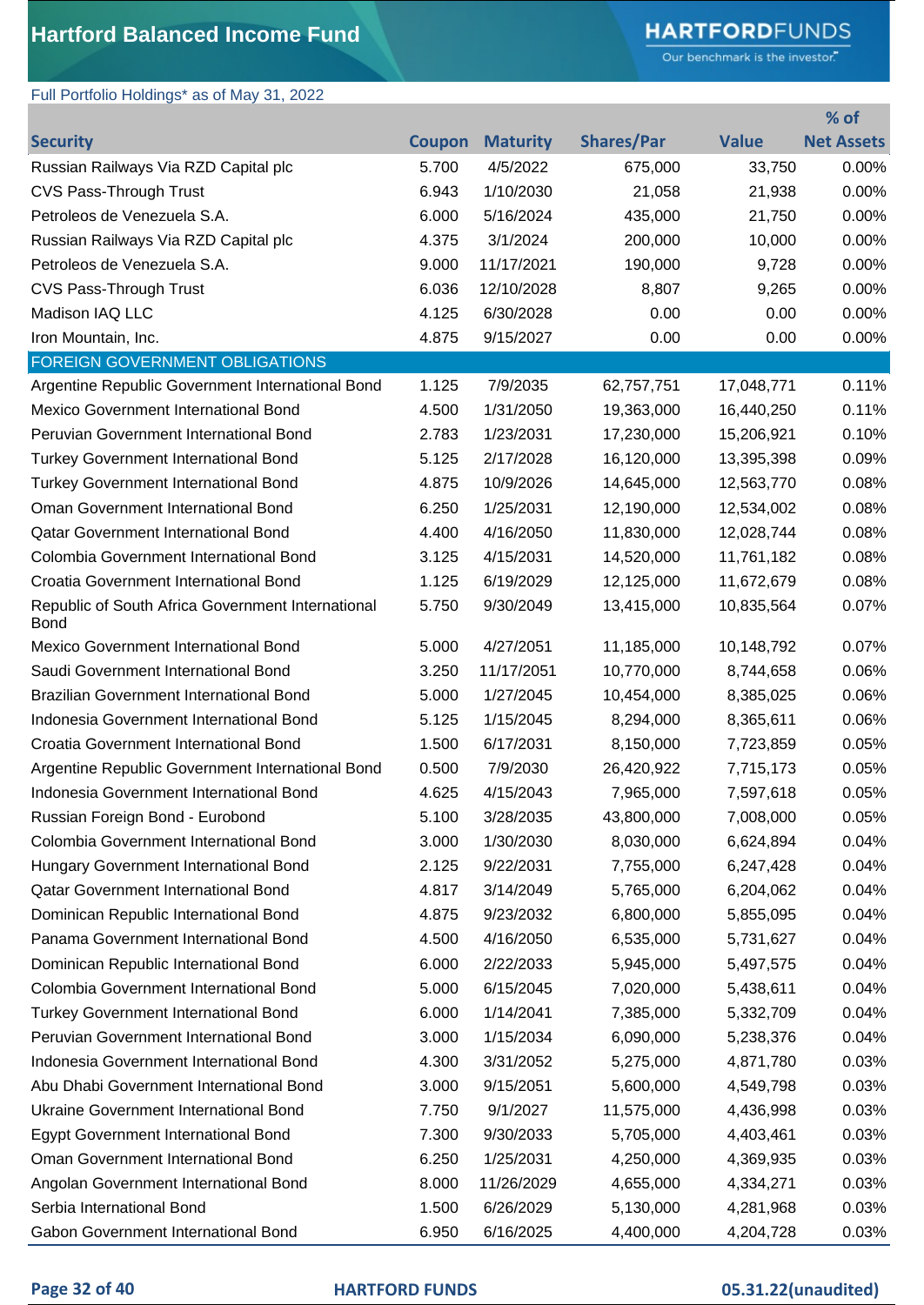### Full Portfolio Holdings\* as of May 31, 2022

# **HARTFORD**FUNDS

Our benchmark is the investor."

|                                                                  |        |                 |                   |              | % of              |
|------------------------------------------------------------------|--------|-----------------|-------------------|--------------|-------------------|
| <b>Security</b>                                                  | Coupon | <b>Maturity</b> | <b>Shares/Par</b> | <b>Value</b> | <b>Net Assets</b> |
| Colombia Government International Bond                           | 4.125  | 2/22/2042       | 5,610,000         | 4,089,392    | 0.03%             |
| Southern Gas Corridor CJSC                                       | 6.875  | 3/24/2026       | 3,885,000         | 4,020,695    | 0.03%             |
| <b>Ecuador Government International Bond</b>                     | 1.000  | 7/31/2035       | 6,270,543         | 4,005,678    | 0.03%             |
| <b>Chile Government International Bond</b>                       | 2.550  | 7/27/2033       | 4,670,000         | 3,977,089    | 0.03%             |
| Philippine Government International Bond                         | 4.200  | 3/29/2047       | 4,015,000         | 3,800,375    | 0.03%             |
| Dominican Republic International Bond                            | 5.875  | 1/30/2060       | 4,780,000         | 3,737,367    | 0.03%             |
| Oman Government International Bond                               | 5.625  | 1/17/2028       | 3,675,000         | 3,696,830    | 0.02%             |
| Republic of South Africa Government International<br><b>Bond</b> | 4.300  | 10/12/2028      | 3,995,000         | 3,687,329    | 0.02%             |
| Colombia Government International Bond                           | 5.200  | 5/15/2049       | 4,615,000         | 3,615,464    | 0.02%             |
| Dominican Republic International Bond                            | 5.500  | 2/22/2029       | 3,765,000         | 3,558,219    | 0.02%             |
| <b>Mexico Government International Bond</b>                      | 4.600  | 1/23/2046       | 4,067,000         | 3,525,243    | 0.02%             |
| Oman Government International Bond                               | 7.000  | 1/25/2051       | 3,630,000         | 3,467,594    | 0.02%             |
| Panama Government International Bond                             | 4.500  | 4/1/2056        | 4,000,000         | 3,426,875    | 0.02%             |
| Croatia Government International Bond                            | 1.750  | 3/4/2041        | 3,950,000         | 3,359,936    | 0.02%             |
| Oman Government International Bond                               | 4.875  | 2/1/2025        | 3,210,000         | 3,210,193    | 0.02%             |
| Romanian Government International Bond                           | 5.250  | 11/25/2027      | 3,116,000         | 3,151,055    | 0.02%             |
| <b>Turkey Government International Bond</b>                      | 5.750  | 5/11/2047       | 4,570,000         | 3,130,633    | 0.02%             |
| Colombia Government International Bond                           | 3.250  | 4/22/2032       | 3,820,000         | 3,067,151    | 0.02%             |
| Ukraine Government International Bond                            | 6.876  | 5/21/2029       | 8,500,000         | 3,060,340    | 0.02%             |
| Brazilian Government International Bond                          | 4.750  | 1/14/2050       | 4,000,000         | 3,036,788    | 0.02%             |
| Emirate of Dubai Government International Bonds                  | 3.900  | 9/9/2050        | 3,860,000         | 2,972,200    | 0.02%             |
| Saudi Government International Bond                              | 4.500  | 10/26/2046      | 2,985,000         | 2,884,435    | 0.02%             |
| <b>Egypt Government International Bond</b>                       | 6.588  | 2/21/2028       | 3,335,000         | 2,822,004    | 0.02%             |
| Romanian Government International Bond                           | 2.000  | 1/28/2032       | 3,405,000         | 2,778,930    | 0.02%             |
| Colombia Government International Bond                           | 5.625  | 2/26/2044       | 3,115,000         | 2,606,188    | 0.02%             |
| Chile Government International Bond                              | 3.100  | 5/7/2041        | 3,230,000         | 2,598,656    | 0.02%             |
| Serbia International Bond                                        | 3.125  | 5/15/2027       | 2,472,000         | 2,413,911    | 0.02%             |
| <b>Ukraine Government International Bond</b>                     | 7.253  | 3/15/2033       | 6,430,000         | 2,310,299    | 0.02%             |
| Croatia Government International Bond                            | 1.125  | 3/4/2033        | 2,590,000         | 2,289,570    | 0.02%             |
| Ivory Coast Government International Bond                        | 4.875  | 1/30/2032       | 2,555,000         | 2,271,906    | 0.02%             |
| <b>Egypt Government International Bond</b>                       | 7.500  | 2/16/2061       | 3,350,000         | 2,254,952    | 0.02%             |
| Romanian Government International Bond                           | 2.000  | 4/14/2033       | 2,855,000         | 2,220,536    | 0.01%             |
| Oman Government International Bond                               | 5.375  | 3/8/2027        | 2,210,000         | 2,211,105    | 0.01%             |
| <b>Turkey Government International Bond</b>                      | 5.250  | 3/13/2030       | 2,710,000         | 2,142,130    | 0.01%             |
| Panama Government International Bond                             | 3.160  | 1/23/2030       | 2,310,000         | 2,127,348    | 0.01%             |
| Serbia International Bond                                        | 1.000  | 9/23/2028       | 2,505,000         | 2,091,693    | 0.01%             |
| North Macedonia Government International Bond                    | 3.675  | 6/3/2026        | 2,045,000         | 2,037,033    | 0.01%             |
| Ukraine Government International Bond                            | 7.750  | 9/1/2026        | 5,190,000         | 1,996,904    | 0.01%             |
| Republic of Azerbaijan International Bond                        | 3.500  | 9/1/2032        | 2,245,000         | 1,927,344    | 0.01%             |
| Panama Government International Bond                             | 4.300  | 4/29/2053       | 2,243,000         | 1,900,135    | 0.01%             |
| Saudi Government International Bond                              | 3.250  | 11/17/2051      | 2,290,000         | 1,859,356    | 0.01%             |
| Philippine Government International Bond                         | 3.950  | 1/20/2040       | 1,960,000         | 1,835,605    | 0.01%             |
| Romanian Government International Bond                           | 3.000  | 2/14/2031       | 2,126,000         | 1,794,472    | 0.01%             |
| Indonesia Government International Bond                          | 1.850  | 3/12/2031       | 2,095,000         | 1,775,221    | 0.01%             |

### **Page 33 of 40 HARTFORD FUNDS 05.31.22(unaudited)**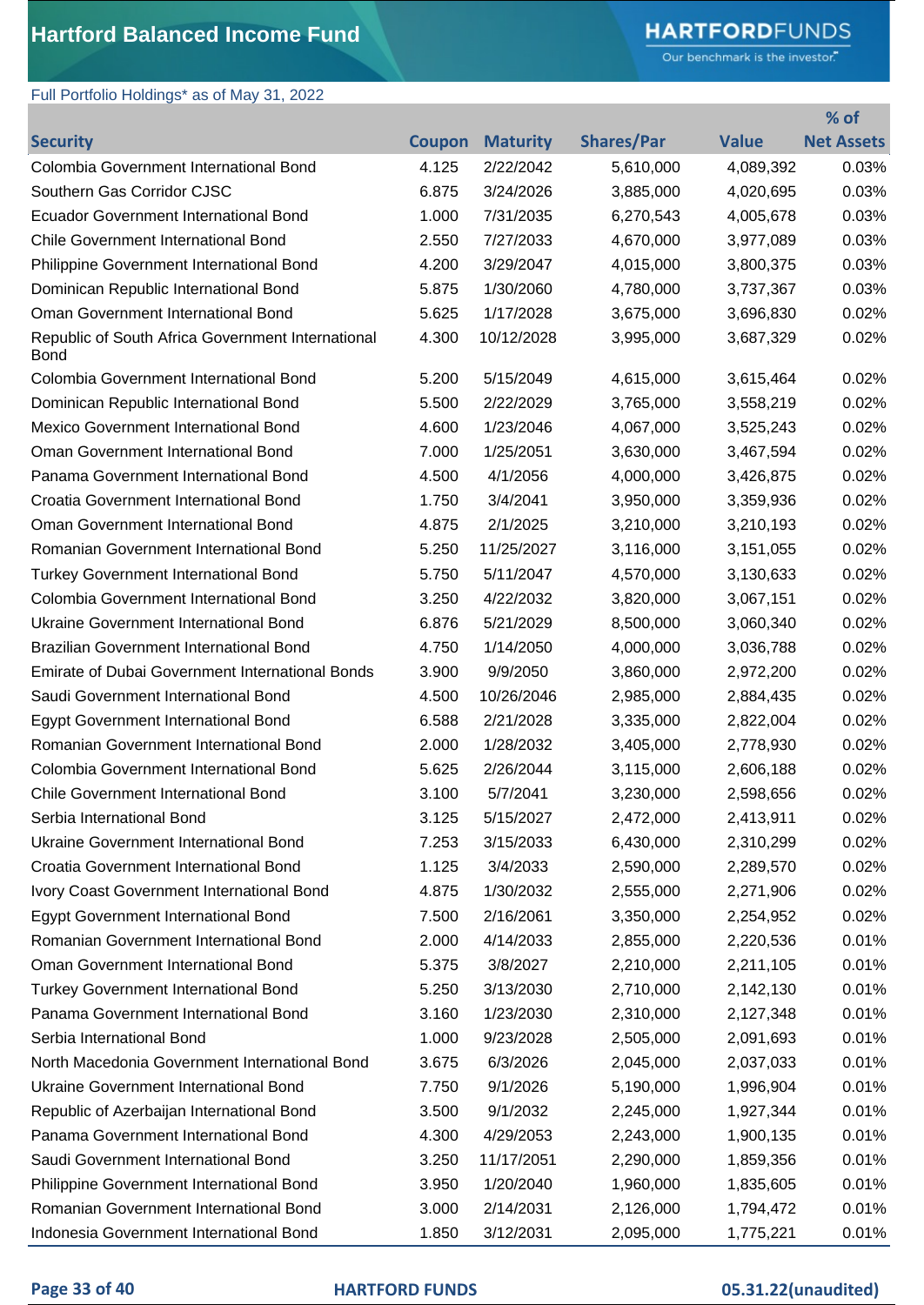# **HARTFORD**FUNDS

Our benchmark is the investor."

| <b>Shares/Par</b><br><b>Value</b><br><b>Net Assets</b><br><b>Coupon</b><br><b>Security</b><br><b>Maturity</b><br>5/15/2051<br>0.01%<br>Colombia Government International Bond<br>4.125<br>2,455,000<br>1,721,463<br>0.01%<br><b>Turkey Government International Bond</b><br>5.875<br>6/26/2031<br>2,125,000<br>1,695,920<br>0.01%<br>9.375<br>5/8/2048<br>1,855,000<br>1,657,925<br>Angolan Government International Bond<br>0.01%<br>Benin Government International Bond<br>4.950<br>1/22/2035<br>2,030,000<br>1,630,357<br>Bermuda Government International Bond<br>4.750<br>2/15/2029<br>0.01%<br>1,525,000<br>1,582,170<br>Romanian Government International Bond<br>2.000<br>4/14/2033<br>2,005,000<br>0.01%<br>1,559,431<br>0.01%<br>Ukraine Government International Bond<br>7.375<br>9/25/2032<br>4,330,000<br>1,555,076<br>Dominican Republic International Bond<br>6.000<br>2/22/2033<br>1,680,000<br>1,553,562<br>0.01%<br>3.875<br>0.01%<br>Romanian Government International Bond<br>10/29/2035<br>1,721,000<br>1,542,729<br>0.01%<br>Ivory Coast Government International Bond<br>5.875<br>10/17/2031<br>1,575,000<br>1,493,030<br>8.500<br>1/31/2047<br>2,030,000<br>1,476,013<br>0.01%<br><b>Egypt Government International Bond</b><br>Indonesia Government International Bond<br>5.250<br>1/8/2047<br>1,411,000<br>0.01%<br>1,444,266<br>0.01%<br>Southern Gas Corridor CJSC<br>6.875<br>3/24/2026<br>1,394,000<br>1,442,690<br>Gabon Government International Bond<br>7.000<br>11/24/2031<br>1,650,000<br>1,386,000<br>0.01%<br>0.01%<br>Chile Government International Bond<br>2.750<br>1/31/2027<br>1,425,000<br>1,364,846<br>Republic of Azerbaijan International Bond<br>4.750<br>3/18/2024<br>1,315,000<br>0.01%<br>1,316,268<br>Ukraine Government International Bond<br>7.750<br>9/1/2022<br>0.01%<br>1,885,000<br>1,305,061<br>North Macedonia Government International Bond<br>1.625<br>3/10/2028<br>1,480,000<br>0.01%<br>1,285,224<br>4.750<br>1/26/2026<br>1,450,000<br>0.01%<br><b>Turkey Government International Bond</b><br>1,268,939<br>North Macedonia Government International Bond<br>1.625<br>3/10/2028<br>0.01%<br>1,455,000<br>1,263,514<br>Ivory Coast Government International Bond<br>6.875<br>10/17/2040<br>1,430,000<br>0.01%<br>1,261,823<br>Turkey Government International Bond<br>4.250<br>1,405,000<br>0.01%<br>3/13/2025<br>1,260,988<br>Romanian Government International Bond<br>1.375<br>12/2/2029<br>0.01%<br>1,470,000<br>1,254,604<br><b>Turkey Government International Bond</b><br>6.000<br>3/25/2027<br>1,395,000<br>0.01%<br>1,233,738<br><b>Bulgaria Government International Bond</b><br>1.375<br>9/23/2050<br>1,680,000<br>1,217,406<br>0.01%<br>7.903<br>2/21/2048<br>1,204,493<br>0.01%<br><b>Egypt Government International Bond</b><br>1,710,000<br>7/7/2025<br>Jordan Government International Bond<br>4.950<br>1,235,000<br>1,176,708<br>0.01%<br><b>Ecuador Government International Bond</b><br>0.500<br>7/31/2040<br>2,133,000<br>0.01%<br>1,167,582<br>Senegal Government International Bond<br>6.750<br>3/13/2048<br>1,500,000<br>1,156,830<br>0.01%<br>Philippine Government International Bond<br>3.229<br>3/29/2027<br>1,115,000<br>1,104,878<br>0.01%<br>0.01%<br>Bermuda Government International Bond<br>1/25/2027<br>1,101,212<br>3.717<br>1,115,000<br>Oman Government International Bond<br>6.750<br>1/17/2048<br>1,175,000<br>1,097,156<br>0.01%<br><b>Ukraine Government International Bond</b><br>9/1/2024<br>0.01%<br>7.750<br>2,720,000<br>1,067,600<br>Ukraine Government International Bond<br>7.253<br>3/15/2033<br>2,890,000<br>1,038,377<br>0.01%<br>Colombia Government International Bond<br>6.125<br>1/18/2041<br>1,140,000<br>1,032,083<br>0.01%<br>Mexico Government International Bond<br>3.500<br>2/12/2034<br>0.01%<br>1,170,000<br>1,026,908<br>Ukraine Government International Bond<br>6.876<br>5/21/2029<br>2,825,000<br>1,017,113<br>0.01%<br>Venezuela Government International Bond<br>9.000<br>5/7/2023<br>11,937,200<br>1,014,662<br>0.01%<br>Romanian Government International Bond<br>0.01%<br>1.375<br>12/2/2029<br>1,165,000<br>994,295<br>Chile Government International Bond<br>4.000<br>1/31/2052<br>1,125,000<br>0.01%<br>984,441<br>Colombia Government International Bond<br>2/15/2061<br>1,470,000<br>0.01%<br>3.875<br>980,429<br>Abu Dhabi Government International Bond<br>3.000<br>9/15/2051<br>1,200,000<br>0.01%<br>974,957<br><b>Egypt Government International Bond</b><br>2/16/2061<br>1,425,000<br>0.01%<br>7.500<br>959,196<br>Indonesia Government International Bond<br>4.750<br>7/18/2047<br>980,000<br>0.01%<br>944,342 | Full Portfolio Holdings* as of May 31, 2022 |       |           |         |         |       |
|--------------------------------------------------------------------------------------------------------------------------------------------------------------------------------------------------------------------------------------------------------------------------------------------------------------------------------------------------------------------------------------------------------------------------------------------------------------------------------------------------------------------------------------------------------------------------------------------------------------------------------------------------------------------------------------------------------------------------------------------------------------------------------------------------------------------------------------------------------------------------------------------------------------------------------------------------------------------------------------------------------------------------------------------------------------------------------------------------------------------------------------------------------------------------------------------------------------------------------------------------------------------------------------------------------------------------------------------------------------------------------------------------------------------------------------------------------------------------------------------------------------------------------------------------------------------------------------------------------------------------------------------------------------------------------------------------------------------------------------------------------------------------------------------------------------------------------------------------------------------------------------------------------------------------------------------------------------------------------------------------------------------------------------------------------------------------------------------------------------------------------------------------------------------------------------------------------------------------------------------------------------------------------------------------------------------------------------------------------------------------------------------------------------------------------------------------------------------------------------------------------------------------------------------------------------------------------------------------------------------------------------------------------------------------------------------------------------------------------------------------------------------------------------------------------------------------------------------------------------------------------------------------------------------------------------------------------------------------------------------------------------------------------------------------------------------------------------------------------------------------------------------------------------------------------------------------------------------------------------------------------------------------------------------------------------------------------------------------------------------------------------------------------------------------------------------------------------------------------------------------------------------------------------------------------------------------------------------------------------------------------------------------------------------------------------------------------------------------------------------------------------------------------------------------------------------------------------------------------------------------------------------------------------------------------------------------------------------------------------------------------------------------------------------------------------------------------------------------------------------------------------------------------------------------------------------------------------------------------------------------------------------------------------------------------------------------------------------------------------------------------------------------------------------------------------------------------------------------------------------------------------------------------------------------------------------------------------------------------------------------------------------------------------------|---------------------------------------------|-------|-----------|---------|---------|-------|
|                                                                                                                                                                                                                                                                                                                                                                                                                                                                                                                                                                                                                                                                                                                                                                                                                                                                                                                                                                                                                                                                                                                                                                                                                                                                                                                                                                                                                                                                                                                                                                                                                                                                                                                                                                                                                                                                                                                                                                                                                                                                                                                                                                                                                                                                                                                                                                                                                                                                                                                                                                                                                                                                                                                                                                                                                                                                                                                                                                                                                                                                                                                                                                                                                                                                                                                                                                                                                                                                                                                                                                                                                                                                                                                                                                                                                                                                                                                                                                                                                                                                                                                                                                                                                                                                                                                                                                                                                                                                                                                                                                                                                                                                    |                                             |       |           |         |         | % of  |
|                                                                                                                                                                                                                                                                                                                                                                                                                                                                                                                                                                                                                                                                                                                                                                                                                                                                                                                                                                                                                                                                                                                                                                                                                                                                                                                                                                                                                                                                                                                                                                                                                                                                                                                                                                                                                                                                                                                                                                                                                                                                                                                                                                                                                                                                                                                                                                                                                                                                                                                                                                                                                                                                                                                                                                                                                                                                                                                                                                                                                                                                                                                                                                                                                                                                                                                                                                                                                                                                                                                                                                                                                                                                                                                                                                                                                                                                                                                                                                                                                                                                                                                                                                                                                                                                                                                                                                                                                                                                                                                                                                                                                                                                    |                                             |       |           |         |         |       |
|                                                                                                                                                                                                                                                                                                                                                                                                                                                                                                                                                                                                                                                                                                                                                                                                                                                                                                                                                                                                                                                                                                                                                                                                                                                                                                                                                                                                                                                                                                                                                                                                                                                                                                                                                                                                                                                                                                                                                                                                                                                                                                                                                                                                                                                                                                                                                                                                                                                                                                                                                                                                                                                                                                                                                                                                                                                                                                                                                                                                                                                                                                                                                                                                                                                                                                                                                                                                                                                                                                                                                                                                                                                                                                                                                                                                                                                                                                                                                                                                                                                                                                                                                                                                                                                                                                                                                                                                                                                                                                                                                                                                                                                                    |                                             |       |           |         |         |       |
|                                                                                                                                                                                                                                                                                                                                                                                                                                                                                                                                                                                                                                                                                                                                                                                                                                                                                                                                                                                                                                                                                                                                                                                                                                                                                                                                                                                                                                                                                                                                                                                                                                                                                                                                                                                                                                                                                                                                                                                                                                                                                                                                                                                                                                                                                                                                                                                                                                                                                                                                                                                                                                                                                                                                                                                                                                                                                                                                                                                                                                                                                                                                                                                                                                                                                                                                                                                                                                                                                                                                                                                                                                                                                                                                                                                                                                                                                                                                                                                                                                                                                                                                                                                                                                                                                                                                                                                                                                                                                                                                                                                                                                                                    |                                             |       |           |         |         |       |
|                                                                                                                                                                                                                                                                                                                                                                                                                                                                                                                                                                                                                                                                                                                                                                                                                                                                                                                                                                                                                                                                                                                                                                                                                                                                                                                                                                                                                                                                                                                                                                                                                                                                                                                                                                                                                                                                                                                                                                                                                                                                                                                                                                                                                                                                                                                                                                                                                                                                                                                                                                                                                                                                                                                                                                                                                                                                                                                                                                                                                                                                                                                                                                                                                                                                                                                                                                                                                                                                                                                                                                                                                                                                                                                                                                                                                                                                                                                                                                                                                                                                                                                                                                                                                                                                                                                                                                                                                                                                                                                                                                                                                                                                    |                                             |       |           |         |         |       |
|                                                                                                                                                                                                                                                                                                                                                                                                                                                                                                                                                                                                                                                                                                                                                                                                                                                                                                                                                                                                                                                                                                                                                                                                                                                                                                                                                                                                                                                                                                                                                                                                                                                                                                                                                                                                                                                                                                                                                                                                                                                                                                                                                                                                                                                                                                                                                                                                                                                                                                                                                                                                                                                                                                                                                                                                                                                                                                                                                                                                                                                                                                                                                                                                                                                                                                                                                                                                                                                                                                                                                                                                                                                                                                                                                                                                                                                                                                                                                                                                                                                                                                                                                                                                                                                                                                                                                                                                                                                                                                                                                                                                                                                                    |                                             |       |           |         |         |       |
|                                                                                                                                                                                                                                                                                                                                                                                                                                                                                                                                                                                                                                                                                                                                                                                                                                                                                                                                                                                                                                                                                                                                                                                                                                                                                                                                                                                                                                                                                                                                                                                                                                                                                                                                                                                                                                                                                                                                                                                                                                                                                                                                                                                                                                                                                                                                                                                                                                                                                                                                                                                                                                                                                                                                                                                                                                                                                                                                                                                                                                                                                                                                                                                                                                                                                                                                                                                                                                                                                                                                                                                                                                                                                                                                                                                                                                                                                                                                                                                                                                                                                                                                                                                                                                                                                                                                                                                                                                                                                                                                                                                                                                                                    |                                             |       |           |         |         |       |
|                                                                                                                                                                                                                                                                                                                                                                                                                                                                                                                                                                                                                                                                                                                                                                                                                                                                                                                                                                                                                                                                                                                                                                                                                                                                                                                                                                                                                                                                                                                                                                                                                                                                                                                                                                                                                                                                                                                                                                                                                                                                                                                                                                                                                                                                                                                                                                                                                                                                                                                                                                                                                                                                                                                                                                                                                                                                                                                                                                                                                                                                                                                                                                                                                                                                                                                                                                                                                                                                                                                                                                                                                                                                                                                                                                                                                                                                                                                                                                                                                                                                                                                                                                                                                                                                                                                                                                                                                                                                                                                                                                                                                                                                    |                                             |       |           |         |         |       |
|                                                                                                                                                                                                                                                                                                                                                                                                                                                                                                                                                                                                                                                                                                                                                                                                                                                                                                                                                                                                                                                                                                                                                                                                                                                                                                                                                                                                                                                                                                                                                                                                                                                                                                                                                                                                                                                                                                                                                                                                                                                                                                                                                                                                                                                                                                                                                                                                                                                                                                                                                                                                                                                                                                                                                                                                                                                                                                                                                                                                                                                                                                                                                                                                                                                                                                                                                                                                                                                                                                                                                                                                                                                                                                                                                                                                                                                                                                                                                                                                                                                                                                                                                                                                                                                                                                                                                                                                                                                                                                                                                                                                                                                                    |                                             |       |           |         |         |       |
|                                                                                                                                                                                                                                                                                                                                                                                                                                                                                                                                                                                                                                                                                                                                                                                                                                                                                                                                                                                                                                                                                                                                                                                                                                                                                                                                                                                                                                                                                                                                                                                                                                                                                                                                                                                                                                                                                                                                                                                                                                                                                                                                                                                                                                                                                                                                                                                                                                                                                                                                                                                                                                                                                                                                                                                                                                                                                                                                                                                                                                                                                                                                                                                                                                                                                                                                                                                                                                                                                                                                                                                                                                                                                                                                                                                                                                                                                                                                                                                                                                                                                                                                                                                                                                                                                                                                                                                                                                                                                                                                                                                                                                                                    |                                             |       |           |         |         |       |
|                                                                                                                                                                                                                                                                                                                                                                                                                                                                                                                                                                                                                                                                                                                                                                                                                                                                                                                                                                                                                                                                                                                                                                                                                                                                                                                                                                                                                                                                                                                                                                                                                                                                                                                                                                                                                                                                                                                                                                                                                                                                                                                                                                                                                                                                                                                                                                                                                                                                                                                                                                                                                                                                                                                                                                                                                                                                                                                                                                                                                                                                                                                                                                                                                                                                                                                                                                                                                                                                                                                                                                                                                                                                                                                                                                                                                                                                                                                                                                                                                                                                                                                                                                                                                                                                                                                                                                                                                                                                                                                                                                                                                                                                    |                                             |       |           |         |         |       |
|                                                                                                                                                                                                                                                                                                                                                                                                                                                                                                                                                                                                                                                                                                                                                                                                                                                                                                                                                                                                                                                                                                                                                                                                                                                                                                                                                                                                                                                                                                                                                                                                                                                                                                                                                                                                                                                                                                                                                                                                                                                                                                                                                                                                                                                                                                                                                                                                                                                                                                                                                                                                                                                                                                                                                                                                                                                                                                                                                                                                                                                                                                                                                                                                                                                                                                                                                                                                                                                                                                                                                                                                                                                                                                                                                                                                                                                                                                                                                                                                                                                                                                                                                                                                                                                                                                                                                                                                                                                                                                                                                                                                                                                                    |                                             |       |           |         |         |       |
|                                                                                                                                                                                                                                                                                                                                                                                                                                                                                                                                                                                                                                                                                                                                                                                                                                                                                                                                                                                                                                                                                                                                                                                                                                                                                                                                                                                                                                                                                                                                                                                                                                                                                                                                                                                                                                                                                                                                                                                                                                                                                                                                                                                                                                                                                                                                                                                                                                                                                                                                                                                                                                                                                                                                                                                                                                                                                                                                                                                                                                                                                                                                                                                                                                                                                                                                                                                                                                                                                                                                                                                                                                                                                                                                                                                                                                                                                                                                                                                                                                                                                                                                                                                                                                                                                                                                                                                                                                                                                                                                                                                                                                                                    |                                             |       |           |         |         |       |
|                                                                                                                                                                                                                                                                                                                                                                                                                                                                                                                                                                                                                                                                                                                                                                                                                                                                                                                                                                                                                                                                                                                                                                                                                                                                                                                                                                                                                                                                                                                                                                                                                                                                                                                                                                                                                                                                                                                                                                                                                                                                                                                                                                                                                                                                                                                                                                                                                                                                                                                                                                                                                                                                                                                                                                                                                                                                                                                                                                                                                                                                                                                                                                                                                                                                                                                                                                                                                                                                                                                                                                                                                                                                                                                                                                                                                                                                                                                                                                                                                                                                                                                                                                                                                                                                                                                                                                                                                                                                                                                                                                                                                                                                    |                                             |       |           |         |         |       |
|                                                                                                                                                                                                                                                                                                                                                                                                                                                                                                                                                                                                                                                                                                                                                                                                                                                                                                                                                                                                                                                                                                                                                                                                                                                                                                                                                                                                                                                                                                                                                                                                                                                                                                                                                                                                                                                                                                                                                                                                                                                                                                                                                                                                                                                                                                                                                                                                                                                                                                                                                                                                                                                                                                                                                                                                                                                                                                                                                                                                                                                                                                                                                                                                                                                                                                                                                                                                                                                                                                                                                                                                                                                                                                                                                                                                                                                                                                                                                                                                                                                                                                                                                                                                                                                                                                                                                                                                                                                                                                                                                                                                                                                                    |                                             |       |           |         |         |       |
|                                                                                                                                                                                                                                                                                                                                                                                                                                                                                                                                                                                                                                                                                                                                                                                                                                                                                                                                                                                                                                                                                                                                                                                                                                                                                                                                                                                                                                                                                                                                                                                                                                                                                                                                                                                                                                                                                                                                                                                                                                                                                                                                                                                                                                                                                                                                                                                                                                                                                                                                                                                                                                                                                                                                                                                                                                                                                                                                                                                                                                                                                                                                                                                                                                                                                                                                                                                                                                                                                                                                                                                                                                                                                                                                                                                                                                                                                                                                                                                                                                                                                                                                                                                                                                                                                                                                                                                                                                                                                                                                                                                                                                                                    |                                             |       |           |         |         |       |
|                                                                                                                                                                                                                                                                                                                                                                                                                                                                                                                                                                                                                                                                                                                                                                                                                                                                                                                                                                                                                                                                                                                                                                                                                                                                                                                                                                                                                                                                                                                                                                                                                                                                                                                                                                                                                                                                                                                                                                                                                                                                                                                                                                                                                                                                                                                                                                                                                                                                                                                                                                                                                                                                                                                                                                                                                                                                                                                                                                                                                                                                                                                                                                                                                                                                                                                                                                                                                                                                                                                                                                                                                                                                                                                                                                                                                                                                                                                                                                                                                                                                                                                                                                                                                                                                                                                                                                                                                                                                                                                                                                                                                                                                    |                                             |       |           |         |         |       |
|                                                                                                                                                                                                                                                                                                                                                                                                                                                                                                                                                                                                                                                                                                                                                                                                                                                                                                                                                                                                                                                                                                                                                                                                                                                                                                                                                                                                                                                                                                                                                                                                                                                                                                                                                                                                                                                                                                                                                                                                                                                                                                                                                                                                                                                                                                                                                                                                                                                                                                                                                                                                                                                                                                                                                                                                                                                                                                                                                                                                                                                                                                                                                                                                                                                                                                                                                                                                                                                                                                                                                                                                                                                                                                                                                                                                                                                                                                                                                                                                                                                                                                                                                                                                                                                                                                                                                                                                                                                                                                                                                                                                                                                                    |                                             |       |           |         |         |       |
|                                                                                                                                                                                                                                                                                                                                                                                                                                                                                                                                                                                                                                                                                                                                                                                                                                                                                                                                                                                                                                                                                                                                                                                                                                                                                                                                                                                                                                                                                                                                                                                                                                                                                                                                                                                                                                                                                                                                                                                                                                                                                                                                                                                                                                                                                                                                                                                                                                                                                                                                                                                                                                                                                                                                                                                                                                                                                                                                                                                                                                                                                                                                                                                                                                                                                                                                                                                                                                                                                                                                                                                                                                                                                                                                                                                                                                                                                                                                                                                                                                                                                                                                                                                                                                                                                                                                                                                                                                                                                                                                                                                                                                                                    |                                             |       |           |         |         |       |
|                                                                                                                                                                                                                                                                                                                                                                                                                                                                                                                                                                                                                                                                                                                                                                                                                                                                                                                                                                                                                                                                                                                                                                                                                                                                                                                                                                                                                                                                                                                                                                                                                                                                                                                                                                                                                                                                                                                                                                                                                                                                                                                                                                                                                                                                                                                                                                                                                                                                                                                                                                                                                                                                                                                                                                                                                                                                                                                                                                                                                                                                                                                                                                                                                                                                                                                                                                                                                                                                                                                                                                                                                                                                                                                                                                                                                                                                                                                                                                                                                                                                                                                                                                                                                                                                                                                                                                                                                                                                                                                                                                                                                                                                    |                                             |       |           |         |         |       |
|                                                                                                                                                                                                                                                                                                                                                                                                                                                                                                                                                                                                                                                                                                                                                                                                                                                                                                                                                                                                                                                                                                                                                                                                                                                                                                                                                                                                                                                                                                                                                                                                                                                                                                                                                                                                                                                                                                                                                                                                                                                                                                                                                                                                                                                                                                                                                                                                                                                                                                                                                                                                                                                                                                                                                                                                                                                                                                                                                                                                                                                                                                                                                                                                                                                                                                                                                                                                                                                                                                                                                                                                                                                                                                                                                                                                                                                                                                                                                                                                                                                                                                                                                                                                                                                                                                                                                                                                                                                                                                                                                                                                                                                                    |                                             |       |           |         |         |       |
|                                                                                                                                                                                                                                                                                                                                                                                                                                                                                                                                                                                                                                                                                                                                                                                                                                                                                                                                                                                                                                                                                                                                                                                                                                                                                                                                                                                                                                                                                                                                                                                                                                                                                                                                                                                                                                                                                                                                                                                                                                                                                                                                                                                                                                                                                                                                                                                                                                                                                                                                                                                                                                                                                                                                                                                                                                                                                                                                                                                                                                                                                                                                                                                                                                                                                                                                                                                                                                                                                                                                                                                                                                                                                                                                                                                                                                                                                                                                                                                                                                                                                                                                                                                                                                                                                                                                                                                                                                                                                                                                                                                                                                                                    |                                             |       |           |         |         |       |
|                                                                                                                                                                                                                                                                                                                                                                                                                                                                                                                                                                                                                                                                                                                                                                                                                                                                                                                                                                                                                                                                                                                                                                                                                                                                                                                                                                                                                                                                                                                                                                                                                                                                                                                                                                                                                                                                                                                                                                                                                                                                                                                                                                                                                                                                                                                                                                                                                                                                                                                                                                                                                                                                                                                                                                                                                                                                                                                                                                                                                                                                                                                                                                                                                                                                                                                                                                                                                                                                                                                                                                                                                                                                                                                                                                                                                                                                                                                                                                                                                                                                                                                                                                                                                                                                                                                                                                                                                                                                                                                                                                                                                                                                    |                                             |       |           |         |         |       |
|                                                                                                                                                                                                                                                                                                                                                                                                                                                                                                                                                                                                                                                                                                                                                                                                                                                                                                                                                                                                                                                                                                                                                                                                                                                                                                                                                                                                                                                                                                                                                                                                                                                                                                                                                                                                                                                                                                                                                                                                                                                                                                                                                                                                                                                                                                                                                                                                                                                                                                                                                                                                                                                                                                                                                                                                                                                                                                                                                                                                                                                                                                                                                                                                                                                                                                                                                                                                                                                                                                                                                                                                                                                                                                                                                                                                                                                                                                                                                                                                                                                                                                                                                                                                                                                                                                                                                                                                                                                                                                                                                                                                                                                                    |                                             |       |           |         |         |       |
|                                                                                                                                                                                                                                                                                                                                                                                                                                                                                                                                                                                                                                                                                                                                                                                                                                                                                                                                                                                                                                                                                                                                                                                                                                                                                                                                                                                                                                                                                                                                                                                                                                                                                                                                                                                                                                                                                                                                                                                                                                                                                                                                                                                                                                                                                                                                                                                                                                                                                                                                                                                                                                                                                                                                                                                                                                                                                                                                                                                                                                                                                                                                                                                                                                                                                                                                                                                                                                                                                                                                                                                                                                                                                                                                                                                                                                                                                                                                                                                                                                                                                                                                                                                                                                                                                                                                                                                                                                                                                                                                                                                                                                                                    |                                             |       |           |         |         |       |
|                                                                                                                                                                                                                                                                                                                                                                                                                                                                                                                                                                                                                                                                                                                                                                                                                                                                                                                                                                                                                                                                                                                                                                                                                                                                                                                                                                                                                                                                                                                                                                                                                                                                                                                                                                                                                                                                                                                                                                                                                                                                                                                                                                                                                                                                                                                                                                                                                                                                                                                                                                                                                                                                                                                                                                                                                                                                                                                                                                                                                                                                                                                                                                                                                                                                                                                                                                                                                                                                                                                                                                                                                                                                                                                                                                                                                                                                                                                                                                                                                                                                                                                                                                                                                                                                                                                                                                                                                                                                                                                                                                                                                                                                    |                                             |       |           |         |         |       |
|                                                                                                                                                                                                                                                                                                                                                                                                                                                                                                                                                                                                                                                                                                                                                                                                                                                                                                                                                                                                                                                                                                                                                                                                                                                                                                                                                                                                                                                                                                                                                                                                                                                                                                                                                                                                                                                                                                                                                                                                                                                                                                                                                                                                                                                                                                                                                                                                                                                                                                                                                                                                                                                                                                                                                                                                                                                                                                                                                                                                                                                                                                                                                                                                                                                                                                                                                                                                                                                                                                                                                                                                                                                                                                                                                                                                                                                                                                                                                                                                                                                                                                                                                                                                                                                                                                                                                                                                                                                                                                                                                                                                                                                                    |                                             |       |           |         |         |       |
|                                                                                                                                                                                                                                                                                                                                                                                                                                                                                                                                                                                                                                                                                                                                                                                                                                                                                                                                                                                                                                                                                                                                                                                                                                                                                                                                                                                                                                                                                                                                                                                                                                                                                                                                                                                                                                                                                                                                                                                                                                                                                                                                                                                                                                                                                                                                                                                                                                                                                                                                                                                                                                                                                                                                                                                                                                                                                                                                                                                                                                                                                                                                                                                                                                                                                                                                                                                                                                                                                                                                                                                                                                                                                                                                                                                                                                                                                                                                                                                                                                                                                                                                                                                                                                                                                                                                                                                                                                                                                                                                                                                                                                                                    |                                             |       |           |         |         |       |
|                                                                                                                                                                                                                                                                                                                                                                                                                                                                                                                                                                                                                                                                                                                                                                                                                                                                                                                                                                                                                                                                                                                                                                                                                                                                                                                                                                                                                                                                                                                                                                                                                                                                                                                                                                                                                                                                                                                                                                                                                                                                                                                                                                                                                                                                                                                                                                                                                                                                                                                                                                                                                                                                                                                                                                                                                                                                                                                                                                                                                                                                                                                                                                                                                                                                                                                                                                                                                                                                                                                                                                                                                                                                                                                                                                                                                                                                                                                                                                                                                                                                                                                                                                                                                                                                                                                                                                                                                                                                                                                                                                                                                                                                    |                                             |       |           |         |         |       |
|                                                                                                                                                                                                                                                                                                                                                                                                                                                                                                                                                                                                                                                                                                                                                                                                                                                                                                                                                                                                                                                                                                                                                                                                                                                                                                                                                                                                                                                                                                                                                                                                                                                                                                                                                                                                                                                                                                                                                                                                                                                                                                                                                                                                                                                                                                                                                                                                                                                                                                                                                                                                                                                                                                                                                                                                                                                                                                                                                                                                                                                                                                                                                                                                                                                                                                                                                                                                                                                                                                                                                                                                                                                                                                                                                                                                                                                                                                                                                                                                                                                                                                                                                                                                                                                                                                                                                                                                                                                                                                                                                                                                                                                                    |                                             |       |           |         |         |       |
|                                                                                                                                                                                                                                                                                                                                                                                                                                                                                                                                                                                                                                                                                                                                                                                                                                                                                                                                                                                                                                                                                                                                                                                                                                                                                                                                                                                                                                                                                                                                                                                                                                                                                                                                                                                                                                                                                                                                                                                                                                                                                                                                                                                                                                                                                                                                                                                                                                                                                                                                                                                                                                                                                                                                                                                                                                                                                                                                                                                                                                                                                                                                                                                                                                                                                                                                                                                                                                                                                                                                                                                                                                                                                                                                                                                                                                                                                                                                                                                                                                                                                                                                                                                                                                                                                                                                                                                                                                                                                                                                                                                                                                                                    |                                             |       |           |         |         |       |
|                                                                                                                                                                                                                                                                                                                                                                                                                                                                                                                                                                                                                                                                                                                                                                                                                                                                                                                                                                                                                                                                                                                                                                                                                                                                                                                                                                                                                                                                                                                                                                                                                                                                                                                                                                                                                                                                                                                                                                                                                                                                                                                                                                                                                                                                                                                                                                                                                                                                                                                                                                                                                                                                                                                                                                                                                                                                                                                                                                                                                                                                                                                                                                                                                                                                                                                                                                                                                                                                                                                                                                                                                                                                                                                                                                                                                                                                                                                                                                                                                                                                                                                                                                                                                                                                                                                                                                                                                                                                                                                                                                                                                                                                    |                                             |       |           |         |         |       |
|                                                                                                                                                                                                                                                                                                                                                                                                                                                                                                                                                                                                                                                                                                                                                                                                                                                                                                                                                                                                                                                                                                                                                                                                                                                                                                                                                                                                                                                                                                                                                                                                                                                                                                                                                                                                                                                                                                                                                                                                                                                                                                                                                                                                                                                                                                                                                                                                                                                                                                                                                                                                                                                                                                                                                                                                                                                                                                                                                                                                                                                                                                                                                                                                                                                                                                                                                                                                                                                                                                                                                                                                                                                                                                                                                                                                                                                                                                                                                                                                                                                                                                                                                                                                                                                                                                                                                                                                                                                                                                                                                                                                                                                                    |                                             |       |           |         |         |       |
|                                                                                                                                                                                                                                                                                                                                                                                                                                                                                                                                                                                                                                                                                                                                                                                                                                                                                                                                                                                                                                                                                                                                                                                                                                                                                                                                                                                                                                                                                                                                                                                                                                                                                                                                                                                                                                                                                                                                                                                                                                                                                                                                                                                                                                                                                                                                                                                                                                                                                                                                                                                                                                                                                                                                                                                                                                                                                                                                                                                                                                                                                                                                                                                                                                                                                                                                                                                                                                                                                                                                                                                                                                                                                                                                                                                                                                                                                                                                                                                                                                                                                                                                                                                                                                                                                                                                                                                                                                                                                                                                                                                                                                                                    |                                             |       |           |         |         |       |
|                                                                                                                                                                                                                                                                                                                                                                                                                                                                                                                                                                                                                                                                                                                                                                                                                                                                                                                                                                                                                                                                                                                                                                                                                                                                                                                                                                                                                                                                                                                                                                                                                                                                                                                                                                                                                                                                                                                                                                                                                                                                                                                                                                                                                                                                                                                                                                                                                                                                                                                                                                                                                                                                                                                                                                                                                                                                                                                                                                                                                                                                                                                                                                                                                                                                                                                                                                                                                                                                                                                                                                                                                                                                                                                                                                                                                                                                                                                                                                                                                                                                                                                                                                                                                                                                                                                                                                                                                                                                                                                                                                                                                                                                    |                                             |       |           |         |         |       |
|                                                                                                                                                                                                                                                                                                                                                                                                                                                                                                                                                                                                                                                                                                                                                                                                                                                                                                                                                                                                                                                                                                                                                                                                                                                                                                                                                                                                                                                                                                                                                                                                                                                                                                                                                                                                                                                                                                                                                                                                                                                                                                                                                                                                                                                                                                                                                                                                                                                                                                                                                                                                                                                                                                                                                                                                                                                                                                                                                                                                                                                                                                                                                                                                                                                                                                                                                                                                                                                                                                                                                                                                                                                                                                                                                                                                                                                                                                                                                                                                                                                                                                                                                                                                                                                                                                                                                                                                                                                                                                                                                                                                                                                                    |                                             |       |           |         |         |       |
|                                                                                                                                                                                                                                                                                                                                                                                                                                                                                                                                                                                                                                                                                                                                                                                                                                                                                                                                                                                                                                                                                                                                                                                                                                                                                                                                                                                                                                                                                                                                                                                                                                                                                                                                                                                                                                                                                                                                                                                                                                                                                                                                                                                                                                                                                                                                                                                                                                                                                                                                                                                                                                                                                                                                                                                                                                                                                                                                                                                                                                                                                                                                                                                                                                                                                                                                                                                                                                                                                                                                                                                                                                                                                                                                                                                                                                                                                                                                                                                                                                                                                                                                                                                                                                                                                                                                                                                                                                                                                                                                                                                                                                                                    |                                             |       |           |         |         |       |
|                                                                                                                                                                                                                                                                                                                                                                                                                                                                                                                                                                                                                                                                                                                                                                                                                                                                                                                                                                                                                                                                                                                                                                                                                                                                                                                                                                                                                                                                                                                                                                                                                                                                                                                                                                                                                                                                                                                                                                                                                                                                                                                                                                                                                                                                                                                                                                                                                                                                                                                                                                                                                                                                                                                                                                                                                                                                                                                                                                                                                                                                                                                                                                                                                                                                                                                                                                                                                                                                                                                                                                                                                                                                                                                                                                                                                                                                                                                                                                                                                                                                                                                                                                                                                                                                                                                                                                                                                                                                                                                                                                                                                                                                    |                                             |       |           |         |         |       |
|                                                                                                                                                                                                                                                                                                                                                                                                                                                                                                                                                                                                                                                                                                                                                                                                                                                                                                                                                                                                                                                                                                                                                                                                                                                                                                                                                                                                                                                                                                                                                                                                                                                                                                                                                                                                                                                                                                                                                                                                                                                                                                                                                                                                                                                                                                                                                                                                                                                                                                                                                                                                                                                                                                                                                                                                                                                                                                                                                                                                                                                                                                                                                                                                                                                                                                                                                                                                                                                                                                                                                                                                                                                                                                                                                                                                                                                                                                                                                                                                                                                                                                                                                                                                                                                                                                                                                                                                                                                                                                                                                                                                                                                                    |                                             |       |           |         |         |       |
|                                                                                                                                                                                                                                                                                                                                                                                                                                                                                                                                                                                                                                                                                                                                                                                                                                                                                                                                                                                                                                                                                                                                                                                                                                                                                                                                                                                                                                                                                                                                                                                                                                                                                                                                                                                                                                                                                                                                                                                                                                                                                                                                                                                                                                                                                                                                                                                                                                                                                                                                                                                                                                                                                                                                                                                                                                                                                                                                                                                                                                                                                                                                                                                                                                                                                                                                                                                                                                                                                                                                                                                                                                                                                                                                                                                                                                                                                                                                                                                                                                                                                                                                                                                                                                                                                                                                                                                                                                                                                                                                                                                                                                                                    |                                             |       |           |         |         |       |
|                                                                                                                                                                                                                                                                                                                                                                                                                                                                                                                                                                                                                                                                                                                                                                                                                                                                                                                                                                                                                                                                                                                                                                                                                                                                                                                                                                                                                                                                                                                                                                                                                                                                                                                                                                                                                                                                                                                                                                                                                                                                                                                                                                                                                                                                                                                                                                                                                                                                                                                                                                                                                                                                                                                                                                                                                                                                                                                                                                                                                                                                                                                                                                                                                                                                                                                                                                                                                                                                                                                                                                                                                                                                                                                                                                                                                                                                                                                                                                                                                                                                                                                                                                                                                                                                                                                                                                                                                                                                                                                                                                                                                                                                    |                                             |       |           |         |         |       |
|                                                                                                                                                                                                                                                                                                                                                                                                                                                                                                                                                                                                                                                                                                                                                                                                                                                                                                                                                                                                                                                                                                                                                                                                                                                                                                                                                                                                                                                                                                                                                                                                                                                                                                                                                                                                                                                                                                                                                                                                                                                                                                                                                                                                                                                                                                                                                                                                                                                                                                                                                                                                                                                                                                                                                                                                                                                                                                                                                                                                                                                                                                                                                                                                                                                                                                                                                                                                                                                                                                                                                                                                                                                                                                                                                                                                                                                                                                                                                                                                                                                                                                                                                                                                                                                                                                                                                                                                                                                                                                                                                                                                                                                                    |                                             |       |           |         |         |       |
|                                                                                                                                                                                                                                                                                                                                                                                                                                                                                                                                                                                                                                                                                                                                                                                                                                                                                                                                                                                                                                                                                                                                                                                                                                                                                                                                                                                                                                                                                                                                                                                                                                                                                                                                                                                                                                                                                                                                                                                                                                                                                                                                                                                                                                                                                                                                                                                                                                                                                                                                                                                                                                                                                                                                                                                                                                                                                                                                                                                                                                                                                                                                                                                                                                                                                                                                                                                                                                                                                                                                                                                                                                                                                                                                                                                                                                                                                                                                                                                                                                                                                                                                                                                                                                                                                                                                                                                                                                                                                                                                                                                                                                                                    |                                             |       |           |         |         |       |
|                                                                                                                                                                                                                                                                                                                                                                                                                                                                                                                                                                                                                                                                                                                                                                                                                                                                                                                                                                                                                                                                                                                                                                                                                                                                                                                                                                                                                                                                                                                                                                                                                                                                                                                                                                                                                                                                                                                                                                                                                                                                                                                                                                                                                                                                                                                                                                                                                                                                                                                                                                                                                                                                                                                                                                                                                                                                                                                                                                                                                                                                                                                                                                                                                                                                                                                                                                                                                                                                                                                                                                                                                                                                                                                                                                                                                                                                                                                                                                                                                                                                                                                                                                                                                                                                                                                                                                                                                                                                                                                                                                                                                                                                    |                                             |       |           |         |         |       |
|                                                                                                                                                                                                                                                                                                                                                                                                                                                                                                                                                                                                                                                                                                                                                                                                                                                                                                                                                                                                                                                                                                                                                                                                                                                                                                                                                                                                                                                                                                                                                                                                                                                                                                                                                                                                                                                                                                                                                                                                                                                                                                                                                                                                                                                                                                                                                                                                                                                                                                                                                                                                                                                                                                                                                                                                                                                                                                                                                                                                                                                                                                                                                                                                                                                                                                                                                                                                                                                                                                                                                                                                                                                                                                                                                                                                                                                                                                                                                                                                                                                                                                                                                                                                                                                                                                                                                                                                                                                                                                                                                                                                                                                                    |                                             |       |           |         |         |       |
|                                                                                                                                                                                                                                                                                                                                                                                                                                                                                                                                                                                                                                                                                                                                                                                                                                                                                                                                                                                                                                                                                                                                                                                                                                                                                                                                                                                                                                                                                                                                                                                                                                                                                                                                                                                                                                                                                                                                                                                                                                                                                                                                                                                                                                                                                                                                                                                                                                                                                                                                                                                                                                                                                                                                                                                                                                                                                                                                                                                                                                                                                                                                                                                                                                                                                                                                                                                                                                                                                                                                                                                                                                                                                                                                                                                                                                                                                                                                                                                                                                                                                                                                                                                                                                                                                                                                                                                                                                                                                                                                                                                                                                                                    |                                             |       |           |         |         |       |
|                                                                                                                                                                                                                                                                                                                                                                                                                                                                                                                                                                                                                                                                                                                                                                                                                                                                                                                                                                                                                                                                                                                                                                                                                                                                                                                                                                                                                                                                                                                                                                                                                                                                                                                                                                                                                                                                                                                                                                                                                                                                                                                                                                                                                                                                                                                                                                                                                                                                                                                                                                                                                                                                                                                                                                                                                                                                                                                                                                                                                                                                                                                                                                                                                                                                                                                                                                                                                                                                                                                                                                                                                                                                                                                                                                                                                                                                                                                                                                                                                                                                                                                                                                                                                                                                                                                                                                                                                                                                                                                                                                                                                                                                    | Angolan Government International Bond       | 8.750 | 4/14/2032 | 985,000 | 928,678 | 0.01% |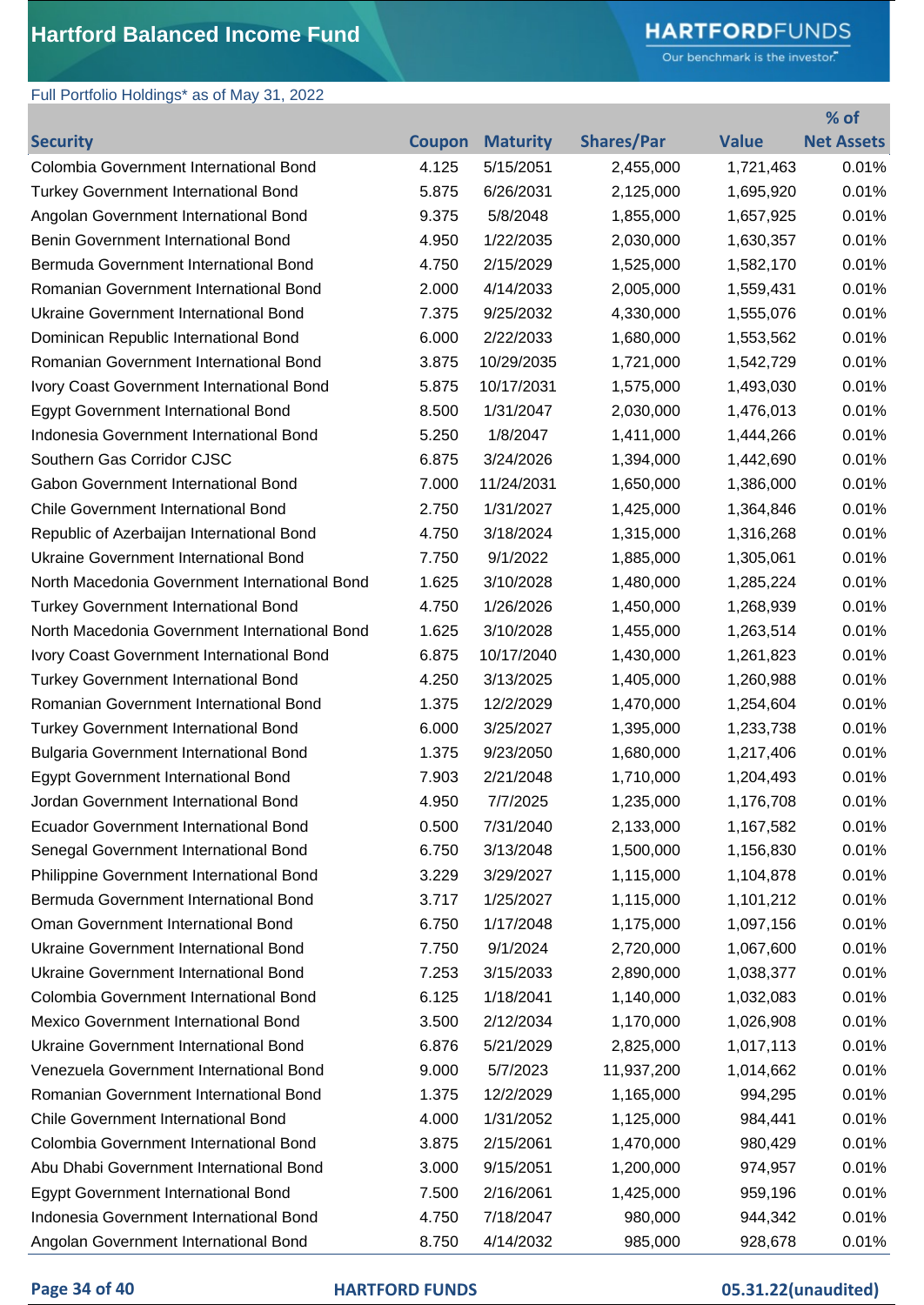## **HARTFORD**FUNDS

Our benchmark is the investor."

| Full Portfolio Holdings* as of May 31, 2022   |               |                 |                   |              |                   |
|-----------------------------------------------|---------------|-----------------|-------------------|--------------|-------------------|
|                                               |               |                 |                   |              | % of              |
| <b>Security</b>                               | <b>Coupon</b> | <b>Maturity</b> | <b>Shares/Par</b> | <b>Value</b> | <b>Net Assets</b> |
| Republic of Armenia International Bond        | 3.600         | 2/2/2031        | 1,245,000         | 908,302      | 0.01%             |
| ROMANIA UNSECURED 144A 05/34 6                | 6.000         | 5/25/2034       | 886,000           | 900,398      | 0.01%             |
| Dominican Republic International Bond         | 6.400         | 6/5/2049        | 1,035,000         | 875,850      | 0.01%             |
| Costa Rica Government International Bond      | 4.375         | 4/30/2025       | 865,000           | 849,919      | 0.01%             |
| Pakistan Government International Bond        | 6.875         | 12/5/2027       | 1,135,000         | 844,274      | 0.01%             |
| <b>Qatar Government International Bond</b>    | 5.103         | 4/23/2048       | 750,000           | 837,323      | 0.01%             |
| Peruvian Government International Bond        | 7.350         | 7/21/2025       | 751,000           | 824,087      | 0.01%             |
| North Macedonia Government International Bond | 3.675         | 6/3/2026        | 825,000           | 821,786      | 0.01%             |
| Dominican Republic International Bond         | 4.500         | 1/30/2030       | 890,000           | 778,798      | 0.01%             |
| Oman Government International Bond            | 4.750         | 6/15/2026       | 760,000           | 745,986      | 0.01%             |
| Oman Government International Bond            | 6.500         | 3/8/2047        | 775,000           | 706,203      | 0.00%             |
| Dominican Republic International Bond         | 5.500         | 1/27/2025       | 695,000           | 701,661      | 0.00%             |
| Philippine Government International Bond      | 3.556         | 9/29/2032       | 720,000           | 692,605      | 0.00%             |
| Panama Government International Bond          | 2.252         | 9/29/2032       | 835,000           | 682,977      | 0.00%             |
| Dominican Republic International Bond         | 4.875         | 9/23/2032       | 791,000           | 681,085      | 0.00%             |
| Jordan Government International Bond          | 5.850         | 7/7/2030        | 755,000           | 668,175      | 0.00%             |
| Bermuda Government International Bond         | 3.375         | 8/20/2050       | 835,000           | 657,598      | 0.00%             |
| Mexico Government International Bond          | 2.125         | 10/25/2051      | 955,000           | 656,687      | 0.00%             |
| Gabon Government International Bond           | 6.625         | 2/6/2031        | 750,000           | 635,625      | 0.00%             |
| Southern Gas Corridor CJSC                    | 6.875         | 3/24/2026       | 610,000           | 631,306      | 0.00%             |
| Abu Dhabi Government International Bond       | 3.125         | 9/30/2049       | 755,000           | 625,558      | 0.00%             |
| <b>Qatar Government International Bond</b>    | 3.400         | 4/16/2025       | 600,000           | 604,554      | 0.00%             |
| Benin Government International Bond           | 4.950         | 1/22/2035       |                   |              |                   |
|                                               |               |                 | 750,000           | 602,349      | 0.00%             |
| Sri Lanka Government International Bond       | 6.200         | 5/11/2027       | 1,530,000         | 589,517      | 0.00%             |
| Russian Foreign Bond - Eurobond               | 4.375         | 3/21/2029       | 3,400,000         | 578,000      | 0.00%             |
| Romanian Government International Bond        | 1.750         | 7/13/2030       | 680,000           | 572,944      | 0.00%             |
| Sri Lanka Government International Bond       | 7.550         | 3/28/2030       | 1,450,000         | 558,236      | 0.00%             |
| Benin Government International Bond           | 4.875         | 1/19/2032       | 650,000           | 556,990      | 0.00%             |
| Panama Notas del Tesoro                       | 3.750         | 4/17/2026       | 540,000           | 532,710      | 0.00%             |
| Sri Lanka Government International Bond       | 6.750         | 4/18/2028       | 1,310,000         | 504,438      | 0.00%             |
| Serbia International Bond                     | 3.125         | 5/15/2027       | 511,000           | 498,992      | 0.00%             |
| Serbia International Bond                     | 1.500         | 6/26/2029       | 586,000           | 489,129      | 0.00%             |
| Russian Foreign Bond - Eurobond               | 4.375         | 3/21/2029       | 2,800,000         | 476,000      | 0.00%             |
| Hungary Government International Bond         | 1.625         | 4/28/2032       | 510,000           | 459,016      | 0.00%             |
| Gabon Government International Bond           | 6.625         | 2/6/2031        | 515,000           | 436,463      | 0.00%             |
| Abu Dhabi Government International Bond       | 4.125         | 10/11/2047      | 430,000           | 421,524      | 0.00%             |
| Indonesia Government International Bond       | 1.100         | 3/12/2033       | 460,000           | 384,054      | 0.00%             |
| Oman Government International Bond            | 7.000         | 1/25/2051       | 400,000           | 382,104      | 0.00%             |
| Venezuela Government International Bond       | 7.750         | 10/13/2019      | 4,765,000         | 381,200      | 0.00%             |
| Abu Dhabi Government International Bond       | 2.700         | 9/2/2070        | 505,000           | 367,499      | 0.00%             |
| Romanian Government International Bond        | 2.000         | 1/28/2032       | 445,000           | 363,179      | 0.00%             |
| Dominican Republic International Bond         | 6.000         | 7/19/2028       | 355,000           | 348,640      | 0.00%             |
| Ivory Coast Government International Bond     | 5.250         | 3/22/2030       | 356,000           | 334,602      | 0.00%             |
| Ivory Coast Government International Bond     | 5.250         | 3/22/2030       | 350,000           | 328,963      | 0.00%             |
| <b>Turkey Government International Bond</b>   | 5.950         | 1/15/2031       | 405,000           | 327,038      | 0.00%             |

## **Page 35 of 40 HARTFORD FUNDS 05.31.22(unaudited)**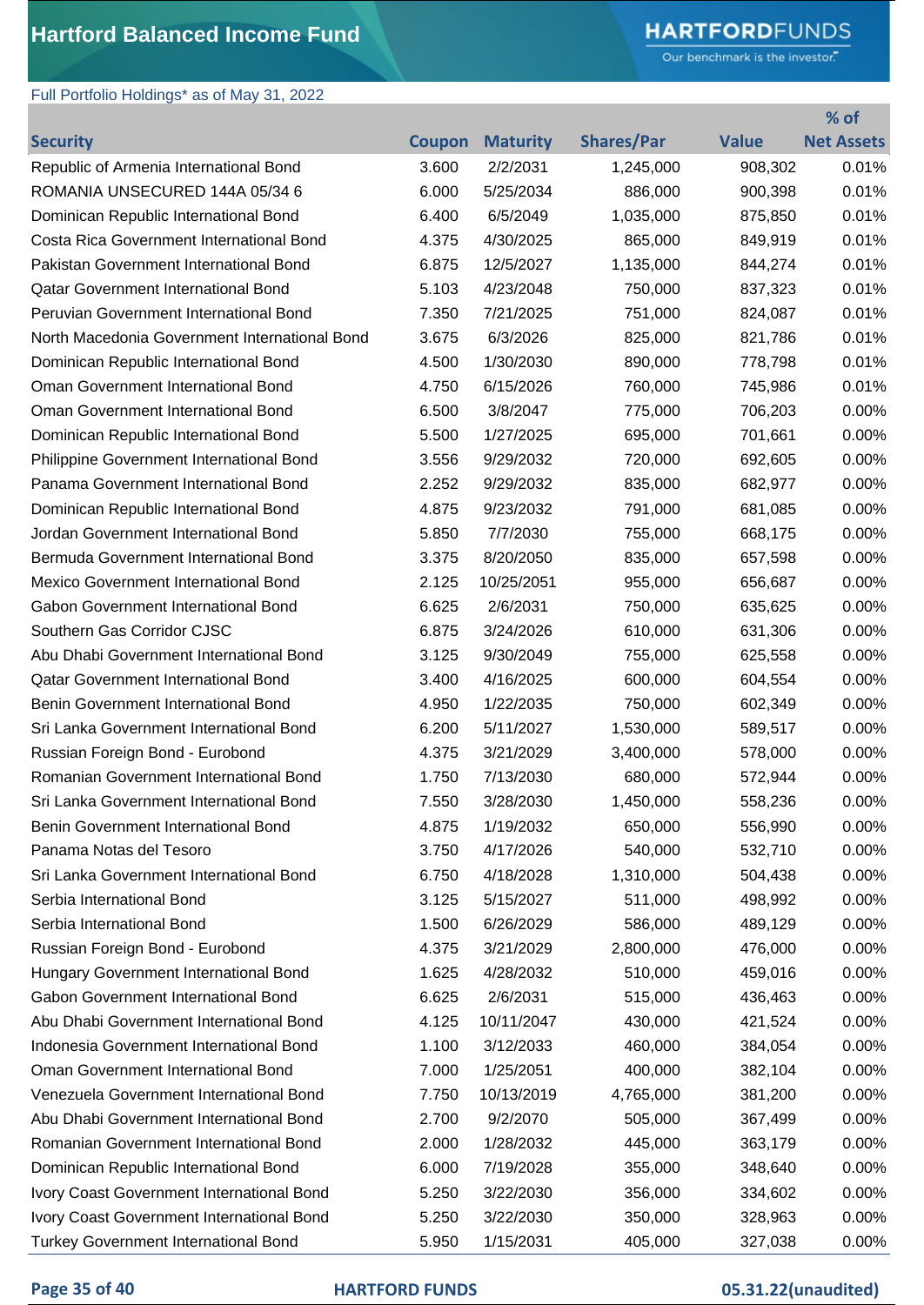# **HARTFORD**FUNDS

Our benchmark is the investor."

| Full Portfolio Holdings* as of May 31, 2022    |               |                 |                   |              |                   |
|------------------------------------------------|---------------|-----------------|-------------------|--------------|-------------------|
|                                                |               |                 |                   |              | % of              |
| <b>Security</b>                                | <b>Coupon</b> | <b>Maturity</b> | <b>Shares/Par</b> | <b>Value</b> | <b>Net Assets</b> |
| Republic of Uzbekistan International Bond      | 3.900         | 10/19/2031      | 360,000           | 285,228      | 0.00%             |
| Costa Rica Government International Bond       | 6.125         | 2/19/2031       | 285,000           | 278,463      | 0.00%             |
| Hungary Government International Bond          | 1.750         | 6/5/2035        | 325,000           | 277,519      | 0.00%             |
| Venezuela Government International Bond        | 7.000         | 3/31/2038       | 3,170,000         | 261,525      | 0.00%             |
| Bermuda Government International Bond          | 3.375         | 8/20/2050       | 325,000           | 255,951      | 0.00%             |
| Egypt Government International Bond            | 5.625         | 4/16/2030       | 250,000           | 201,640      | 0.00%             |
| Republic of Armenia International Bond         | 3.600         | 2/2/2031        | 270,000           | 196,981      | 0.00%             |
| <b>Egypt Government International Bond</b>     | 5.625         | 4/16/2030       | 240,000           | 193,574      | 0.00%             |
| Mexico Government International Bond           | 4.350         | 1/15/2047       | 200,000           | 166,428      | 0.00%             |
| Romanian Government International Bond         | 3.625         | 3/27/2032       | 180,000           | 155,475      | 0.00%             |
| Pakistan Government International Bond         | 7.375         | 4/8/2031        | 200,000           | 135,000      | 0.00%             |
| Russian Foreign Bond - Eurobond                | 5.250         | 6/23/2047       | 600,000           | 120,000      | 0.00%             |
| Venezuela Government International Bond        | 7.000         | 12/1/2018       | 1,015,000         | 81,200       | 0.00%             |
| Sri Lanka Government International Bond        | 7.850         | 3/14/2029       | 200,000           | 78,000       | 0.00%             |
| Ukraine Government International Bond          | 7.750         | 9/1/2026        | 155,000           | 59,638       | 0.00%             |
| Venezuela Government International Bond        | 7.650         | 4/21/2025       | 340,000           | 28,900       | 0.00%             |
| <b>Brazilian Government International Bond</b> | 3.875         | 6/12/2030       | 0.00              | 0.00         | 0.00%             |
| Brazilian Government International Bond        | 5.625         | 2/21/2047       | 0.00              | 0.00         | 0.00%             |
| <b>MUNICIPAL BONDS</b>                         |               |                 |                   |              |                   |
| Rutgers The State University of New Jersey     | 3.915         | 5/1/2119        | 12,000,000        | 9,331,271    | 0.06%             |
| University of California                       | 1.316         | 5/15/2027       | 5,660,000         | 5,117,336    | 0.03%             |
| New York State Thruway Authority               | 2.900         | 1/1/2035        | 5,015,000         | 4,395,764    | 0.03%             |
| Port Auth of New York & New Jersey Rev         | 4.458         | 10/1/2062       | 1,510,000         | 1,502,393    | 0.01%             |
| <b>PREFERRED STOCKS</b>                        |               |                 |                   |              |                   |
| Charles Schwab Corp.                           | 4.450         |                 | 900,000           | 19,071,000   | 0.13%             |
| Bank of America Corp.                          | 4.125         |                 | 770,000           | 14,976,500   | 0.10%             |
| SENIOR FLOATING RATE INTERESTS                 |               |                 |                   |              |                   |
| Crown Finance U.S., Inc.                       | 4.000         | 2/28/2025       | 5,867,645         | 4,125,717    | 0.03%             |
| McAfee LLC                                     | 4.842         | 3/1/2029        | 3,680,000         | 3,484,518    | 0.02%             |
| Dun & Bradstreet Corp.                         | 4.273         | 2/6/2026        | 3,120,244         | 3,021,176    | 0.02%             |
| Hub International Ltd.                         | 4.214         | 4/25/2025       | 2,912,759         | 2,807,172    | 0.02%             |
| Athenahealth, Inc.                             | 4.363         | 2/15/2029       | 2,924,348         | 2,785,441    | 0.02%             |
| <b>Asurion LLC</b>                             | 4.060         | 11/3/2024       | 2,716,526         | 2,616,585    | 0.02%             |
| Ascend Learning, LLC                           | 4.560         | 12/11/2028      | 2,738,138         | 2,598,301    | 0.02%             |
| Clydesdale Acquisition Holdings, Inc.          | 0.000         | 4/13/2029       | 2,400,000         | 2,280,000    | 0.02%             |
| PECF USS Intermediate Holding III Corp.        | 5.310         | 12/15/2028      | 1,950,113         | 1,834,022    | 0.01%             |
| Clarios Global L.P.                            | 4.310         | 4/30/2026       | 1,348,107         | 1,292,713    | 0.01%             |
| SRS Distribution Inc.                          | 4.000         | 6/2/2028        | 862,838           | 816,460      | 0.01%             |
| Southwestern Energy Co.                        | 3.301         | 6/22/2027       | 812,963           | 800,768      | 0.01%             |
| Owens & Minor, Inc.                            | 4.884         | 3/29/2029       | 620,000           | 611,735      | 0.00%             |
| Hub International Ltd.                         | 4.348         | 4/25/2025       | 512,406           | 495,255      | 0.00%             |
| Athenahealth, Inc.                             | 1.750         | 2/15/2029       | 495,652           | 472,109      | 0.00%             |
| Crown Finance U.S., Inc.                       | 10.076        | 2/28/2025       | 255,397           | 268,486      | 0.00%             |
| SHORT-TERM INVESTMENTS                         |               |                 |                   |              |                   |
| Fixed Income Clearing Corp.                    |               | 6/1/2022        | 337,668,201       | 337,668,201  | 2.26%             |
|                                                |               |                 |                   |              |                   |

### **Page 36 of 40 HARTFORD FUNDS 05.31.22(unaudited)**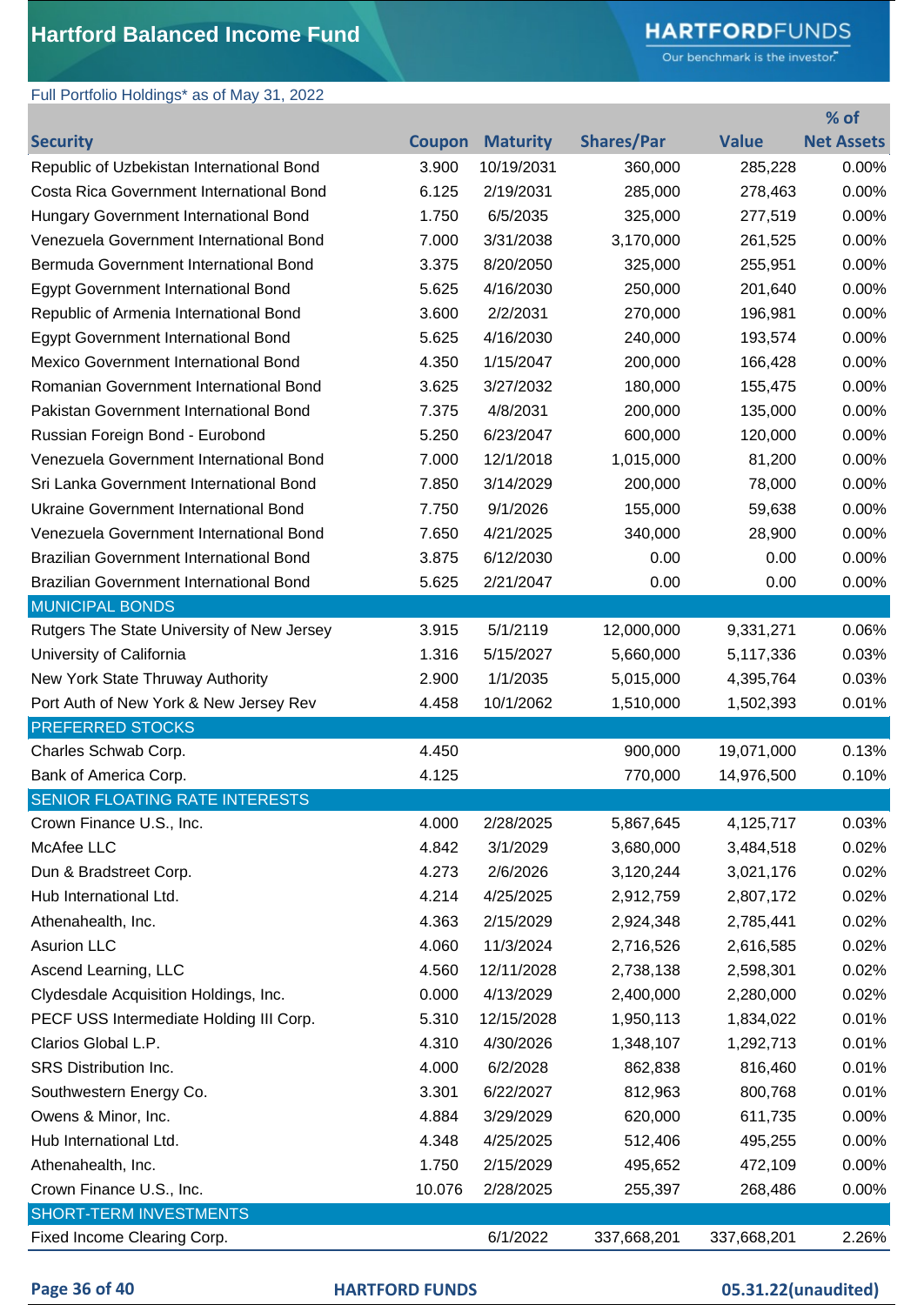# **HARTFORD**FUNDS

Our benchmark is the investor."

# Full Portfolio Holdings\* as of May 31, 2022

|                                                                                                                |               |                 |                   |              | % of              |
|----------------------------------------------------------------------------------------------------------------|---------------|-----------------|-------------------|--------------|-------------------|
| <b>Security</b>                                                                                                | <b>Coupon</b> | <b>Maturity</b> | <b>Shares/Par</b> | <b>Value</b> | <b>Net Assets</b> |
| <b>U.S. GOVERNMENT SECURITIES</b>                                                                              |               |                 |                   |              |                   |
| U.S. Treasury Notes                                                                                            | 0.250         | 6/30/2025       | 146,000,000       | 135,289,531  | 0.91%             |
| U.S. Treasury Bonds                                                                                            | 2.750         | 4/30/2027       | 35,740,000        | 35,619,936   | 0.24%             |
| U.S. Treasury Bonds                                                                                            | 2.375         | 2/15/2042       | 37,400,000        | 32,444,500   | 0.22%             |
| U.S. Treasury Notes                                                                                            | 0.250         | 9/30/2025       | 26,295,000        | 24,193,454   | 0.16%             |
| U.S. Treasury Bonds                                                                                            | 1.750         | 8/15/2041       | 14,140,000        | 11,014,839   | 0.07%             |
| U.S. Treasury Bonds                                                                                            | 6.250         | 5/15/2030       | 6,130,000         | 7,613,412    | 0.05%             |
| <b>U.S. Treasury Notes</b>                                                                                     | 2.625         | 4/15/2025       | 7,305,000         | 7,286,167    | 0.05%             |
| U.S. Treasury Bonds                                                                                            | 4.375         | 2/15/2038       | 5,800,000         | 6,831,766    | 0.05%             |
| U.S. Treasury Bonds                                                                                            | 4.250         | 11/15/2040      | 5,890,000         | 6,750,262    | 0.05%             |
| U.S. Treasury Bonds                                                                                            | 1.125         | 8/15/2040       | 4,055,000         | 2,862,735    | 0.02%             |
| U.S. Treasury Bonds                                                                                            | 1.875         | 11/15/2051      | 3,000,000         | 2,293,594    | 0.02%             |
| DERIVATIVES - CENTRALLY CLEARED CREDIT                                                                         |               |                 |                   |              |                   |
| <b>DEFAULT SWAP CONTRACTS</b>                                                                                  |               |                 |                   |              |                   |
| CDX.NA.HY.33.V12                                                                                               |               | 12/20/2024      | 65,116,850        | 1,894,488    | 0.01%             |
| CDX Long: S9D0RP5D1 CDS USD R F 5.00000 1<br>CCPCDX / Shrt: S9D0RP5D1 CDS USD P V<br>03MEVENT 2 CCPCDX         |               | 6/20/2027       | 33,640,000        | 557,139      | 0.00%             |
| CDX Long: B9D0RMRR3 CDS USD R V 03MEVENT<br>2 CCPCDX / Shrt: B9D0RMRR3 CDS USD P F<br>1.00000 1 CCPCDX         |               | 6/20/2027       | 28,075,000        | 445,185      | 0.00%             |
| CDX Long: S9D0RMSE1 CDS USD R F 1.00000 1<br>CCPCDX / Shrt: S9D0RMSE1 CDS USD P V<br>03MEVENT 2 CCPCDX         |               | 6/20/2027       | 159,660,000       | 432,830      | 0.00%             |
| Long: B9D0P9PX3 CDS USD R V 03MEVENT 2<br>CCPCORPORATE / Shrt: B9D0P9PX3 CDS USD P F<br>1.00000 1 CCPCORPORATE |               | 12/20/2026      | 12,955,000        | 93,121       | 0.00%             |
| CDX.NA.IG.35.V1                                                                                                |               | 12/20/2025      | 148,065,000       | (147, 943)   | 0.00%             |
| Long: S9D0RFHM0 CDS USD R F 1.00000 1<br>CCPCORPORATE / Shrt: S9D0RFHM0 CDS USD P<br>V 03MEVENT 2 CCPCORPORATE |               | 6/20/2027       | 6,290,000         | (240, 792)   | 0.00%             |
| <b>DERIVATIVES - FOREIGN CURRENCY</b>                                                                          |               |                 |                   |              |                   |
| <b>EURO CURRENCY</b>                                                                                           |               |                 | 719,283           | 21,614       | 0.00%             |
| POUND STERLING                                                                                                 |               |                 | 8                 | 0            | 0.00%             |
| <b>COLOMBIAN PESO</b>                                                                                          |               |                 | 0.55              | 0.00         | 0.00%             |
| <b>BRAZILIAN REAL</b>                                                                                          |               |                 | (0.05)            | 0.00         | 0.00%             |
| <b>INDONESIAN RUPIAH</b>                                                                                       |               |                 | (100)             | (0.01)       | 0.00%             |
| <b>DERIVATIVES - FOREIGN CURRENCY</b><br><b>CONTRACTS</b>                                                      |               |                 |                   |              |                   |
| <b>EURO CURRENCY</b>                                                                                           |               | 6/15/2022       | (65,972,000)      | 3,051,042    | 0.02%             |
| <b>EURO CURRENCY</b>                                                                                           |               | 6/15/2022       | (8,302,000)       | 245,607      | 0.00%             |
| NEW ZEALAND DOLLAR                                                                                             |               | 6/15/2022       | (2,245,000)       | 83,736       | 0.00%             |
| <b>EURO CURRENCY</b>                                                                                           |               | 6/15/2022       | (1,900,000)       | 73,394       | 0.00%             |
| <b>AUSTRALIAN DOLLAR</b>                                                                                       |               | 6/15/2022       | (2,075,000)       | 65,470       | 0.00%             |
| <b>EURO CURRENCY</b>                                                                                           |               | 6/15/2022       | (1,724,000)       | 53,850       | 0.00%             |
| YUAN RENMINBI                                                                                                  |               | 6/15/2022       | (9,899,000)       | 50,482       | 0.00%             |
| <b>MEXICAN PESO (NEW)</b>                                                                                      |               | 6/15/2022       | 31,220,000        | 38,843       | 0.00%             |
| <b>EURO CURRENCY</b>                                                                                           |               | 6/15/2022       | (1,029,000)       | 27,271       | 0.00%             |
| <b>EURO CURRENCY</b>                                                                                           |               | 6/15/2022       | (2,079,000)       | 21,684       | 0.00%             |
|                                                                                                                |               |                 |                   |              |                   |

**Page 37 of 40 HARTFORD FUNDS 05.31.22(unaudited)**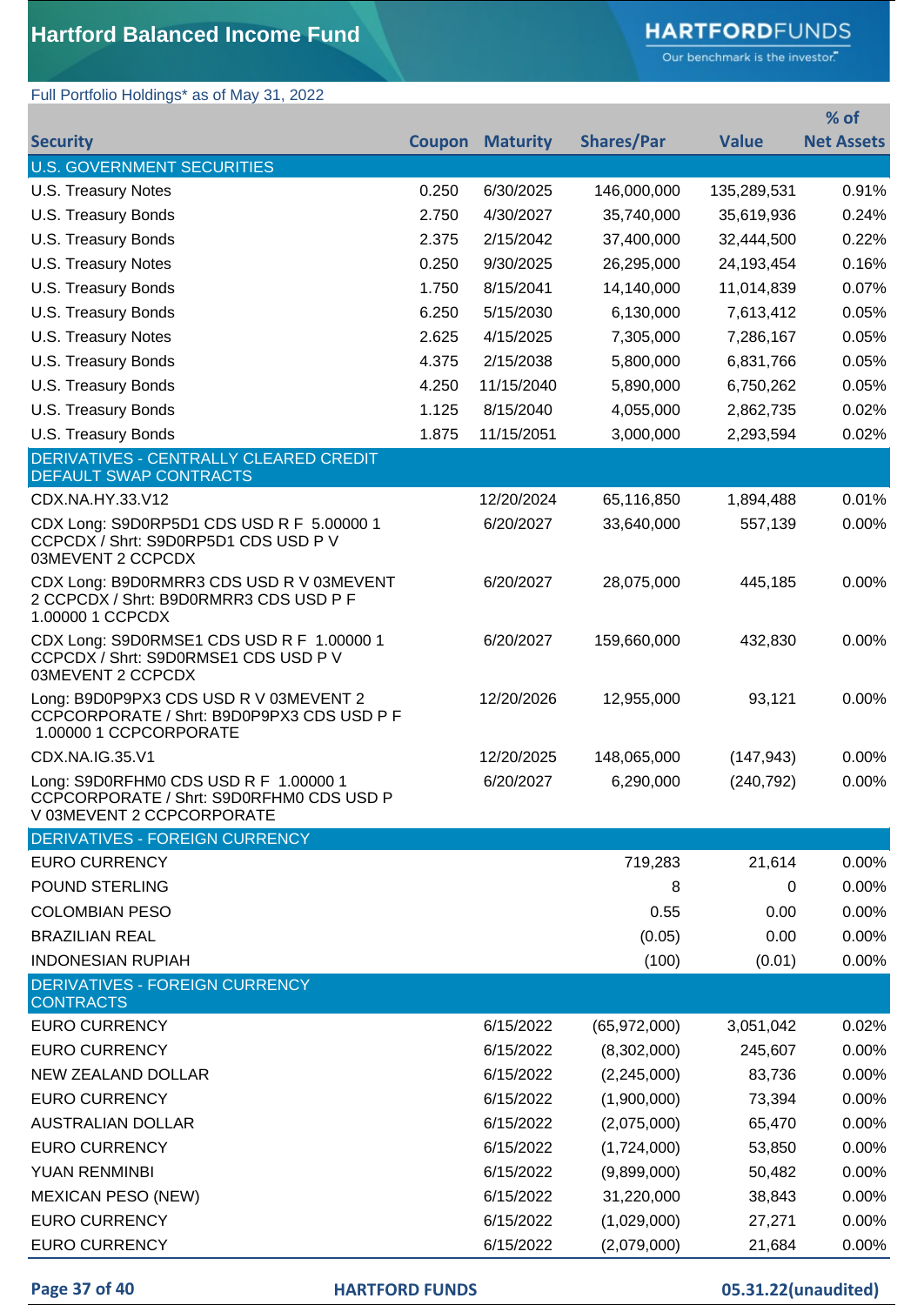# **HARTFORD**FUNDS

Our benchmark is the investor."

**% of** 

## Full Portfolio Holdings\* as of May 31, 2022

|                        |               |                 |                   |              | 70 OT             |
|------------------------|---------------|-----------------|-------------------|--------------|-------------------|
| <b>Security</b>        | <b>Coupon</b> | <b>Maturity</b> | <b>Shares/Par</b> | <b>Value</b> | <b>Net Assets</b> |
| <b>BRAZILIAN REAL</b>  |               | 6/2/2022        | 7,450,000         | 19,413       | 0.00%             |
| <b>EURO CURRENCY</b>   |               | 6/15/2022       | (506,000)         | 19,027       | 0.00%             |
| <b>EURO CURRENCY</b>   |               | 6/15/2022       | 508,000           | 18,160       | 0.00%             |
| <b>EURO CURRENCY</b>   |               | 6/15/2022       | 1,019,000         | 17,450       | 0.00%             |
| <b>EURO CURRENCY</b>   |               | 6/15/2022       | 739,000           | 16,269       | 0.00%             |
| <b>CANADIAN DOLLAR</b> |               | 6/15/2022       | (1,950,000)       | 15,944       | 0.00%             |
| <b>EURO CURRENCY</b>   |               | 6/15/2022       | (1,351,000)       | 15,753       | 0.00%             |
| <b>EURO CURRENCY</b>   |               | 6/15/2022       | 888,000           | 15,038       | 0.00%             |
| <b>EURO CURRENCY</b>   |               | 6/15/2022       | 713,000           | 14,216       | 0.00%             |
| <b>CANADIAN DOLLAR</b> |               | 6/15/2022       | 1,950,000         | 13,246       | 0.00%             |
| <b>COLOMBIAN PESO</b>  |               | 6/15/2022       | 5,863,900,000     | 12,649       | 0.00%             |
| <b>EURO CURRENCY</b>   |               | 6/15/2022       | 2,523,000         | 12,429       | 0.00%             |
| <b>EURO CURRENCY</b>   |               | 6/15/2022       | 715,000           | 11,624       | 0.00%             |
| <b>EURO CURRENCY</b>   |               | 6/15/2022       | (722,000)         | 10,547       | 0.00%             |
| <b>EURO CURRENCY</b>   |               | 6/15/2022       | 375,000           | 8,067        | 0.00%             |
| SOL                    |               | 6/15/2022       | 5,780,000         | 7,512        | 0.00%             |
| <b>EGYPTIAN POUND</b>  |               | 6/15/2022       | (14,900,000)      | 7,013        | 0.00%             |
| <b>EURO CURRENCY</b>   |               | 6/15/2022       | (735,000)         | 5,677        | 0.00%             |
| <b>EURO CURRENCY</b>   |               | 6/15/2022       | (302,000)         | 4,991        | 0.00%             |
| <b>EURO CURRENCY</b>   |               | 6/15/2022       | 1,080,000         | 2,983        | 0.00%             |
| <b>CZECH KORUNA</b>    |               | 6/15/2022       | (34,740,000)      | 2,935        | 0.00%             |
| <b>EURO CURRENCY</b>   |               | 6/15/2022       | 1,089,000         | 2,742        | 0.00%             |
| <b>EURO CURRENCY</b>   |               | 6/15/2022       | 400,000           | 1,949        | 0.00%             |
| <b>EURO CURRENCY</b>   |               | 6/15/2022       | 3,866,000         | 916          | 0.00%             |
| <b>EURO CURRENCY</b>   |               | 6/15/2022       | 1,324,000         | 313          | 0.00%             |
| <b>EURO CURRENCY</b>   |               | 6/15/2022       | (4,000)           | 141          | 0.00%             |
| <b>EURO CURRENCY</b>   |               | 6/15/2022       | (4,000)           | 82           | 0.00%             |
| <b>EURO CURRENCY</b>   |               | 6/15/2022       | 138,000           | 34           | 0.00%             |
| <b>EURO CURRENCY</b>   |               | 6/15/2022       | 51,000            | 1            | 0.00%             |
| <b>EURO CURRENCY</b>   |               | 6/15/2022       | 2,000             | (45)         | 0.00%             |
| <b>EURO CURRENCY</b>   |               | 6/15/2022       | 4,000             | (114)        | 0.00%             |
| POUND STERLING         |               | 6/30/2022       | (16,000)          | (158)        | 0.00%             |
| <b>EURO CURRENCY</b>   |               | 6/15/2022       | (16,000)          | (255)        | 0.00%             |
| <b>EURO CURRENCY</b>   |               | 6/15/2022       | 33,000            | (681)        | 0.00%             |
| <b>EURO CURRENCY</b>   |               | 6/15/2022       | (626,000)         | (1,894)      | 0.00%             |
| <b>EURO CURRENCY</b>   |               | 6/15/2022       | (751,000)         | (1,984)      | 0.00%             |
| <b>EURO CURRENCY</b>   |               | 6/15/2022       | (665,000)         | (2, 190)     | 0.00%             |
| <b>EURO CURRENCY</b>   |               | 6/15/2022       | 94,000            | (2, 419)     | 0.00%             |
| <b>EURO CURRENCY</b>   |               | 6/15/2022       | 204,000           | (2, 427)     | 0.00%             |
| <b>EURO CURRENCY</b>   |               | 6/15/2022       | 204,000           | (3,016)      | 0.00%             |
| <b>EURO CURRENCY</b>   |               | 6/15/2022       | 133,000           | (3,803)      | 0.00%             |
| <b>EURO CURRENCY</b>   |               | 6/15/2022       | 505,000           | (3,940)      | 0.00%             |
| <b>EURO CURRENCY</b>   |               | 6/15/2022       | (205,000)         | (4, 331)     | 0.00%             |
| <b>THAILAND BAHT</b>   |               | 6/15/2022       | (52,350,000)      | (4,611)      | 0.00%             |
| <b>EURO CURRENCY</b>   |               | 6/15/2022       | 370,000           | (4, 972)     | 0.00%             |

### **Page 38 of 40 HARTFORD FUNDS 05.31.22(unaudited)**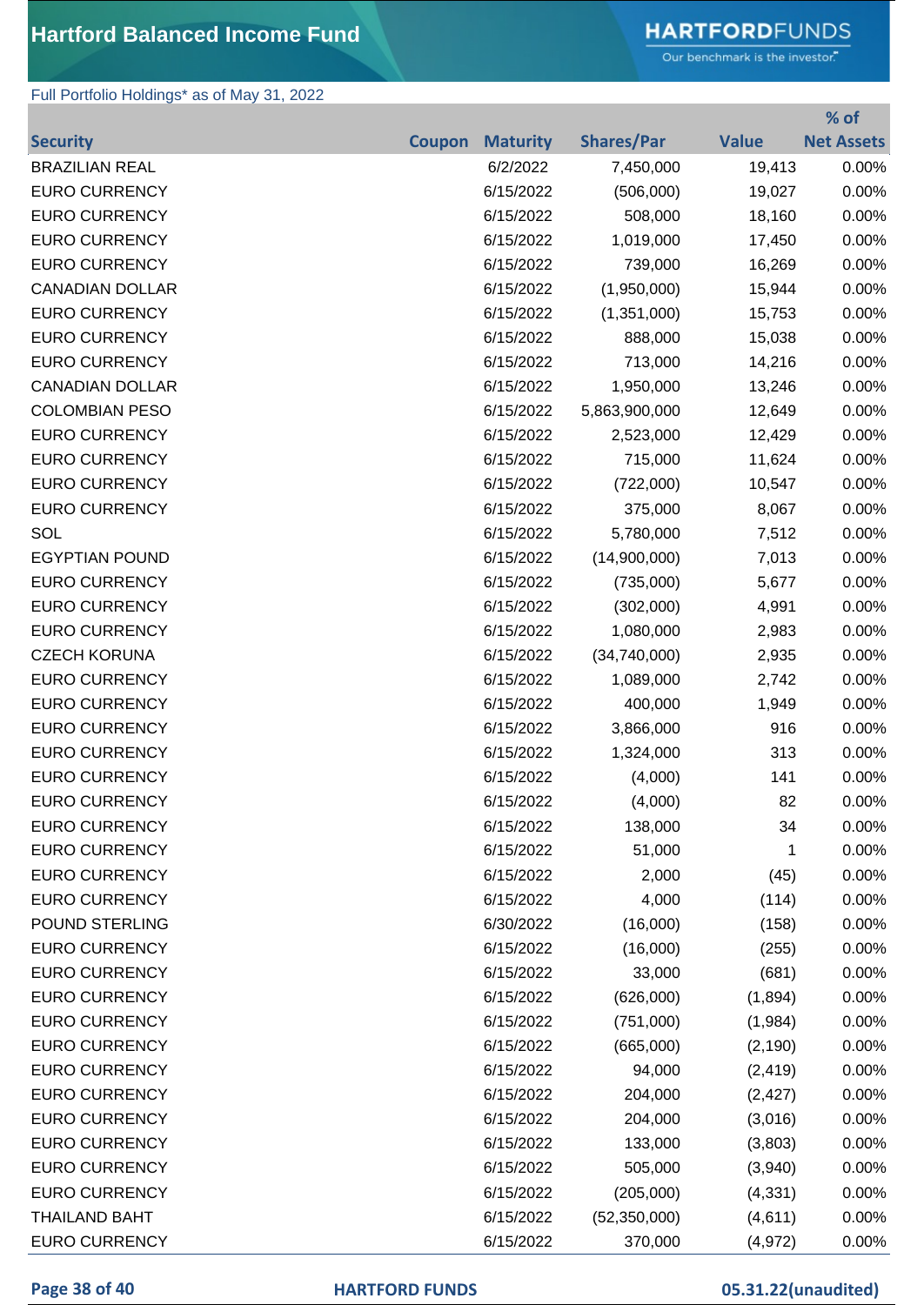# **HARTFORD**FUNDS

Our benchmark is the investor."

## Full Portfolio Holdings\* as of May 31, 2022

|                                                                    |               |                 |                   |               | % of              |
|--------------------------------------------------------------------|---------------|-----------------|-------------------|---------------|-------------------|
| <b>Security</b>                                                    | <b>Coupon</b> | <b>Maturity</b> | <b>Shares/Par</b> | <b>Value</b>  | <b>Net Assets</b> |
| <b>AUSTRALIAN DOLLAR</b>                                           |               | 6/15/2022       | 2,075,000         | (5, 514)      | 0.00%             |
| <b>EURO CURRENCY</b>                                               |               | 6/15/2022       | 160,000           | (6, 569)      | 0.00%             |
| <b>EURO CURRENCY</b>                                               |               | 6/15/2022       | 624,000           | (9,827)       | 0.00%             |
| <b>EURO CURRENCY</b>                                               |               | 6/15/2022       | 758,000           | (10, 163)     | 0.00%             |
| <b>EURO CURRENCY</b>                                               |               | 6/15/2022       | 638,000           | (10, 380)     | 0.00%             |
| <b>SOUTH AFRICAN RAND</b>                                          |               | 6/15/2022       | (22,800,000)      | (12, 256)     | 0.00%             |
| <b>EURO CURRENCY</b>                                               |               | 6/15/2022       | 522,000           | (14,003)      | 0.00%             |
| <b>EURO CURRENCY</b>                                               |               | 6/15/2022       | 572,000           | (15, 142)     | 0.00%             |
| <b>EURO CURRENCY</b>                                               |               | 6/15/2022       | 732,000           | (15, 166)     | 0.00%             |
| POLISH ZLOTY                                                       |               | 6/15/2022       | 6,635,000         | (17, 351)     | 0.00%             |
| <b>EURO CURRENCY</b>                                               |               | 6/15/2022       | 507,000           | (18, 617)     | 0.00%             |
| <b>EURO CURRENCY</b>                                               |               | 6/15/2022       | 1,395,000         | (23,055)      | 0.00%             |
| <b>NEW ZEALAND DOLLAR</b>                                          |               | 6/15/2022       | 2,245,000         | (25, 191)     | 0.00%             |
| <b>EURO CURRENCY</b>                                               |               | 6/15/2022       | 636,000           | (25, 682)     | 0.00%             |
| <b>EURO CURRENCY</b>                                               |               | 6/15/2022       | 632,000           | (26, 139)     | 0.00%             |
| <b>THAILAND BAHT</b>                                               |               | 6/15/2022       | 52,350,000        | (26, 241)     | 0.00%             |
| <b>EURO CURRENCY</b>                                               |               | 6/15/2022       | 2,443,000         | (32, 290)     | 0.00%             |
| <b>EURO CURRENCY</b>                                               |               | 6/30/2022       | (18,747,000)      | (34, 702)     | 0.00%             |
| POLISH ZLOTY                                                       |               | 6/15/2022       | (6,635,000)       | (35, 339)     | 0.00%             |
| SOL                                                                |               | 6/15/2022       | (5,780,000)       | (46, 994)     | 0.00%             |
| <b>EURO CURRENCY</b>                                               |               | 6/15/2022       | (1,647,000)       | (51, 410)     | 0.00%             |
| <b>CHILEAN PESO</b>                                                |               | 6/15/2022       | (1,206,800,000)   | (52, 456)     | 0.00%             |
| <b>EURO CURRENCY</b>                                               |               | 6/15/2022       | 1,245,000         | (53, 851)     | 0.00%             |
| <b>MEXICAN PESO (NEW)</b>                                          |               | 6/15/2022       | (31, 220, 000)    | (57, 276)     | 0.00%             |
| <b>CZECH KORUNA</b>                                                |               | 6/15/2022       | 34,740,000        | (58, 266)     | 0.00%             |
| YUAN RENMINBI                                                      |               | 6/15/2022       | 9,899,000         | (59, 798)     | 0.00%             |
| <b>BRAZILIAN REAL</b>                                              |               | 6/2/2022        | (7,450,000)       | (63, 433)     | 0.00%             |
| <b>CHILEAN PESO</b>                                                |               | 6/15/2022       | 1,206,800,000     | (78, 824)     | 0.00%             |
| <b>COLOMBIAN PESO</b>                                              |               | 6/15/2022       | (5,863,900,000)   | (83, 464)     | 0.00%             |
| SOUTH AFRICAN RAND                                                 |               | 6/15/2022       | 22,800,000        | (92, 556)     | 0.00%             |
| <b>EGYPTIAN POUND</b>                                              |               | 6/15/2022       | 14,900,000        | (119, 316)    | 0.00%             |
| DERIVATIVES - FOREIGN CURRENCY EXCHANGE<br><b>CONTRACTS (SPOT)</b> |               |                 |                   |               |                   |
| <b>EURO CURRENCY</b>                                               |               | 6/2/2022        | (1,324,132)       | 40            | 0.00%             |
| <b>EURO CURRENCY</b>                                               |               | 6/3/2022        | (138, 493)        | 9             | 0.00%             |
| DERIVATIVES - FUTURES CONTRACTS                                    |               |                 |                   |               |                   |
| Euro-BUND Future                                                   |               | 6/8/2022        | (22,500,000)      | 2,975,644     | 0.02%             |
| U.S. Treasury 10-Year Note Future                                  |               | 9/21/2022       | (533,700,000)     | 2,915,452     | 0.02%             |
| Euro BUXL 30-Year Bond Future                                      |               | 6/8/2022        | (3,400,000)       | 1,251,183     | 0.01%             |
| Euro-BOBL Future                                                   |               | 6/8/2022        | (9,400,000)       | 530,276       | 0.00%             |
| U.S. Treasury 10-Year Ultra Bond Future                            |               | 9/21/2022       | (41,200,000)      | 395,969       | 0.00%             |
| <b>Euro-Schatz Future</b>                                          |               | 6/8/2022        | 100,000           | (1,723)       | 0.00%             |
| U.S. Treasury 2-Year Note Future                                   |               | 9/30/2022       | 132,800,000       | (143, 137)    | 0.00%             |
| U.S. Treasury 5-Year Note Future                                   |               | 9/30/2022       | 393,400,000       | (895, 496)    | $-0.01%$          |
| U.S. Treasury Ultra Long Term Bond Future                          |               | 9/21/2022       | 95,200,000        | (1, 170, 431) | $-0.01%$          |

**Page 39 of 40 HARTFORD FUNDS 05.31.22(unaudited)**